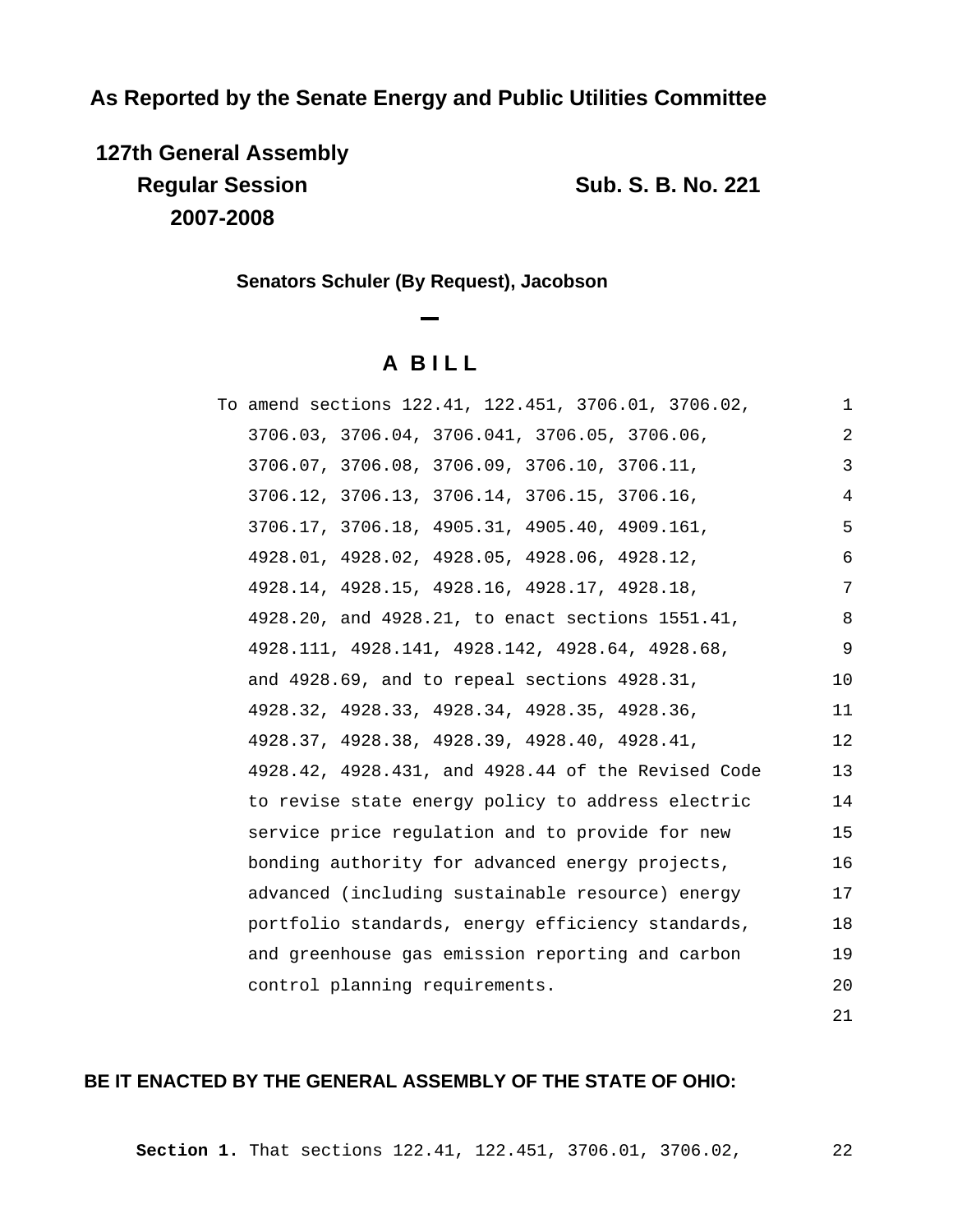|  |  | 3706.03, 3706.04, 3706.041, 3706.05, 3706.06, 3706.07, 3706.08, | 23 |
|--|--|-----------------------------------------------------------------|----|
|  |  | 3706.09, 3706.10, 3706.11, 3706.12, 3706.13, 3706.14, 3706.15,  | 24 |
|  |  | 3706.16, 3706.17, 3706.18, 4905.31, 4905.40, 4909.161, 4928.01, | 25 |
|  |  | 4928.02, 4928.05, 4928.06, 4928.12, 4928.14, 4928.15, 4928.16,  | 26 |
|  |  | 4928.17, 4928.18, 4928.20, and 4928.21 be amended and sections  | 27 |
|  |  | 1551.41, 4928.111, 4928.141, 4928.142, 4928.64, 4928.68, and    | 28 |
|  |  | 4928.69 of the Revised Code be enacted to read as follows:      | 29 |

**Sec. 122.41.** (A) The development financing advisory council and the director of development are invested with the powers and duties provided in Chapter 122. of the Revised Code, in order to promote the welfare of the people of the state, to stabilize the economy, to provide employment, to assist in the development within the state of industrial, commercial, distribution, and research activities required for the people of the state, and for their gainful employment, or otherwise to create or preserve jobs and employment opportunities, or improve the economic welfare of the people of the state, and also to assist in the financing of air, water, or thermal pollution control facilities, advanced energy facilities, and solid waste disposal facilities by mortgage insurance as provided in section 122.451 of the Revised Code. It is hereby determined that the accomplishment of such purposes is essential so that the people of the state may maintain their present high standards in comparison with the people of other states and so that opportunities for employment and for favorable markets for the products of the state's natural resources, agriculture, and manufacturing shall be improved and that it is necessary for the state to establish the programs authorized pursuant to Chapter 122. of the Revised Code, to establish the development financing advisory council, and to invest it and the director of development with the powers and duties provided in Chapter 122. of the Revised Code. The powers granted to the 30 31 32 33 34 35 36 37 38 39 40 41 42 43 44 45 46 47 48 49 50 51 52 53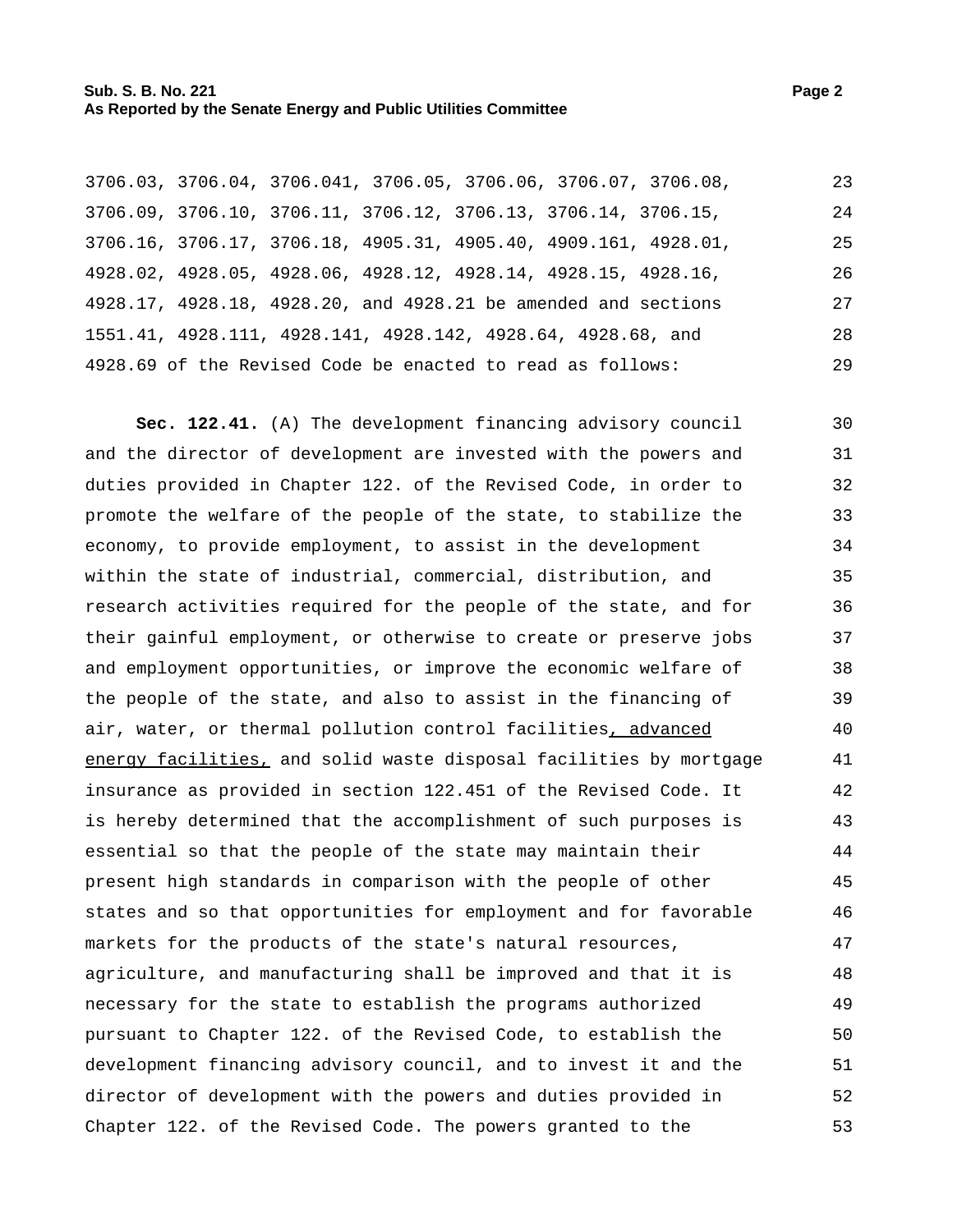#### **Sub. S. B. No. 221 Page 3 As Reported by the Senate Energy and Public Utilities Committee**

director of development by Chapter 165. of the Revised Code are independent of and in addition and alternate to, and are not limited or restricted by, Chapter 122. of the Revised Code. 54 55 56 (B) The development financing advisory council shall: 57 (1) Make recommendations to the director of development as to applications for assistance pursuant to sections 122.39 to 122.62 or Chapter 166. of the Revised Code. The council may revise its recommendations to reflect any changes in the proposed assistance made by the director. 58 59 60 61 62 (2) Advise the director in the administration of sections 122.39 to 122.62 and Chapter 166. of the Revised Code; 63 64 (3) Adopt bylaws to govern the conduct of the council's business. 65 66 **Sec. 122.451.** Upon application of any person, partnership, or corporation, or upon application of any community improvement 67 68

corporation organized as provided in section 1724.01 of the Revised Code, the director of development, with controlling board approval, may, pledging therefor moneys in the mortgage insurance fund created by section 122.561 of the Revised Code, insure or make advance commitments to insure not more than ninety per cent of any mortgage payments required. Before insuring any such mortgage payments the director shall determine that: 69 70 71 72 73 74 75

(A) The project, in accordance with Section 13 of Article VIII, Ohio Constitution, will create or preserve jobs and employment opportunities, or improve the economic welfare of the people of the state, or be an air quality facility, advanced energy facility, waste water facility, or solid waste facility, as defined in section 3706.01, 6121.01, or 6123.01 of the Revised Code. 76 77 78 79 80 81 82

(B) The principal obligation, including initial service 83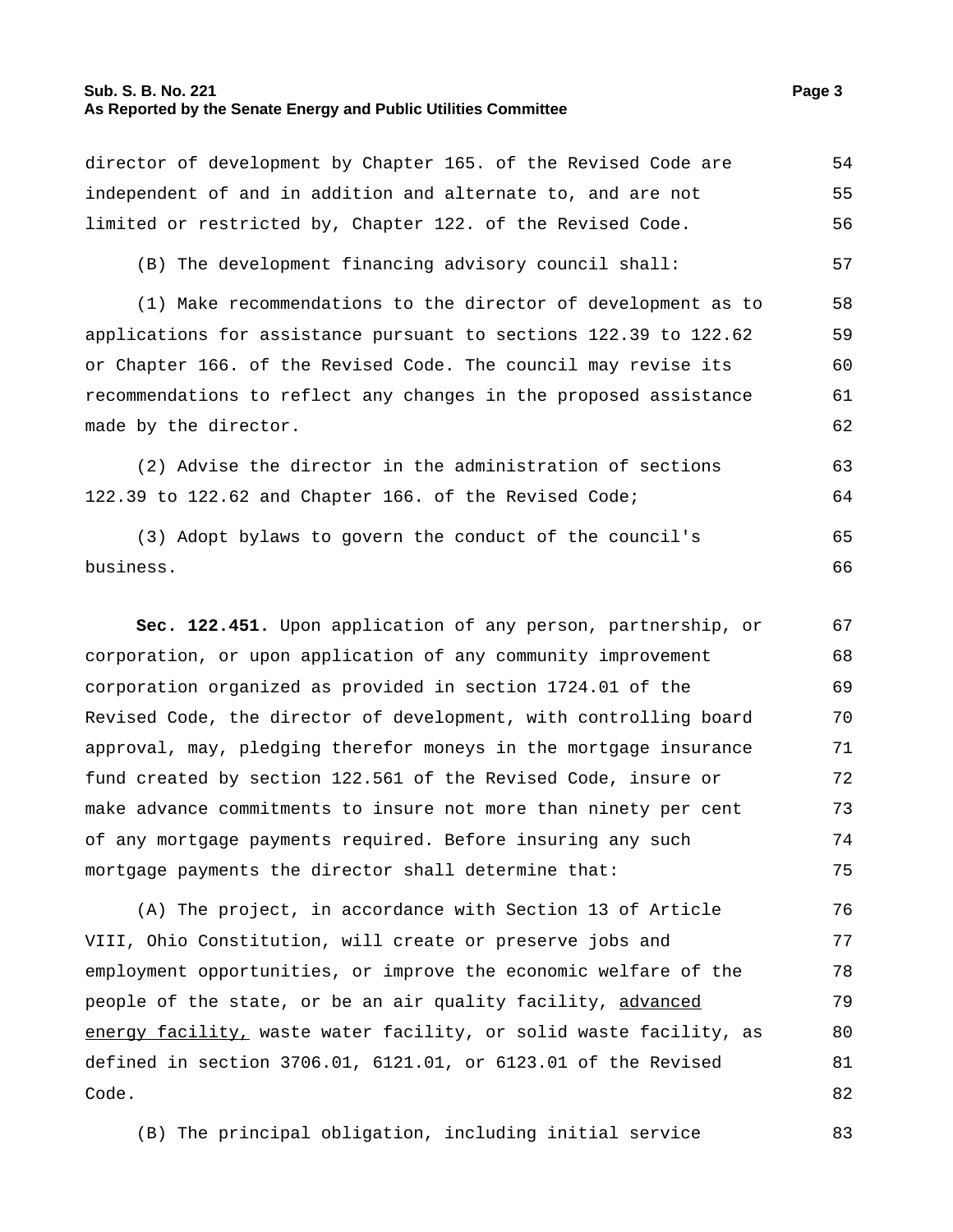# **Sub. S. B. No. 221 Page 4 As Reported by the Senate Energy and Public Utilities Committee**

87 88

charges and appraisal, inspection, and other fees approved by the director, does not exceed one hundred per cent of the cost of the project. 84 85 86

(C) The mortgage has a satisfactory maturity date in no case later than twenty-five years from the date of the insurance.

(D) The mortgagor is responsible and able to meet the payments under the mortgage. 89 90

(E) The mortgage contains complete amortization provisions satisfactory to the director requiring periodic payments by the mortgagor which may include principal and interest payments, cost of local property taxes and assessments, land lease rentals, if any, and hazard insurance on the property and such mortgage insurance premiums as are required under section 122.561 of the Revised Code, all as the director from time to time prescribes or approves. 91 92 93 94 95 96 97 98

(F) The mortgage is in such form and contains such terms and provisions with respect to property insurance, repairs, alterations, payment of taxes and assessments, default reserves, delinquency charges, default remedies, anticipation of maturity, additional and secondary liens, and other matters as the director may prescribe. 99 100 101 102 103 104

The director may take assignments of insured mortgages and other forms of security and may take title by foreclosure or conveyance to any project when an insured mortgage loan thereon is clearly in default and when in the opinion of the director such acquisition is necessary to safeguard the mortgage insurance fund, and may sell, or on a temporary basis lease or rent, such project. 105 106 107 108 109 110

**Sec. 1551.41.** The department of natural resources, the environmental protection agency, and the public utilities commission jointly by rule shall develop an interim policy 111 112 113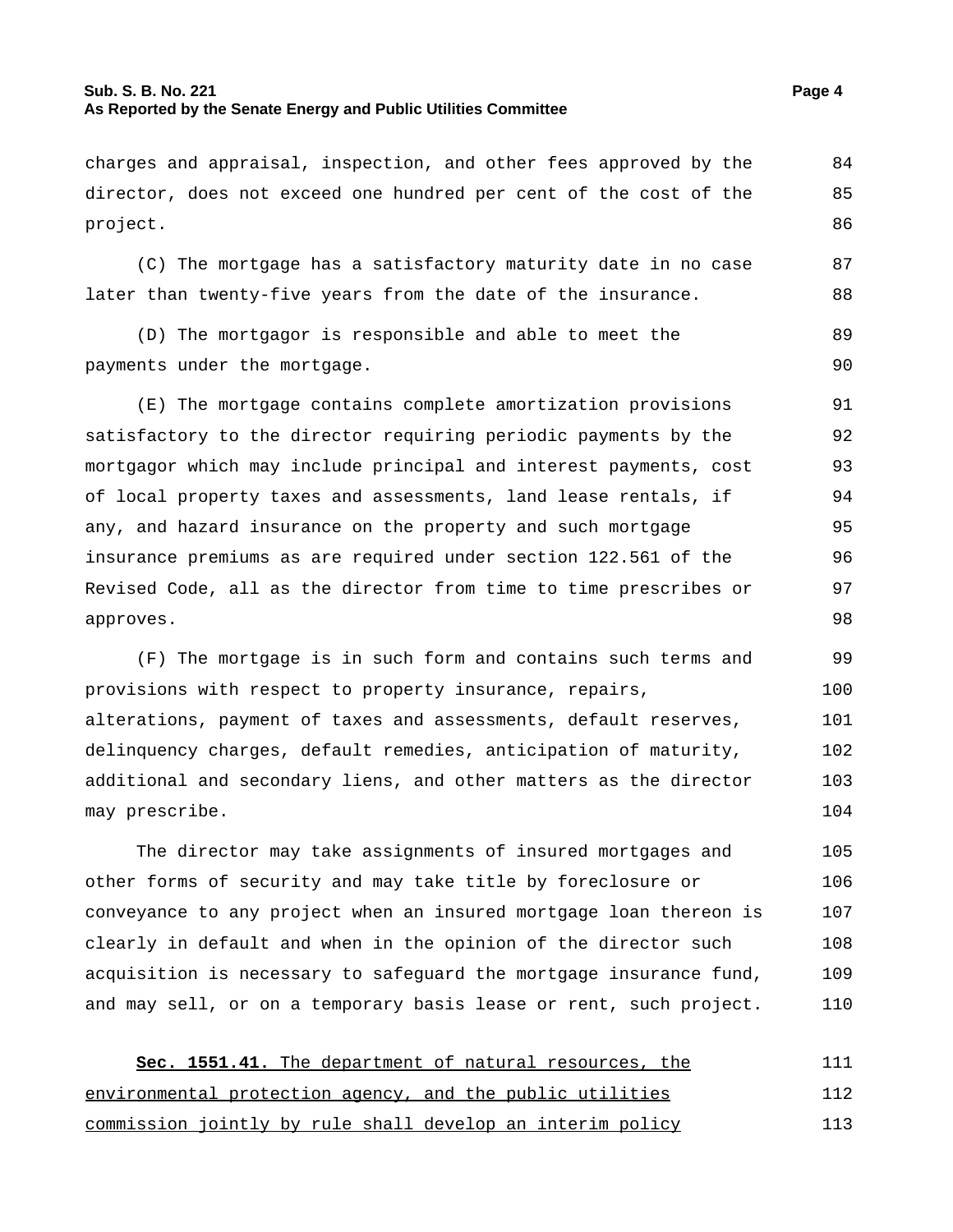# **Sub. S. B. No. 221 Page 5 As Reported by the Senate Energy and Public Utilities Committee**

or sequestration products produced in this state.

framework for the supervision and regulation by those agencies of pilot and demonstration carbon sequestration activities located in

| Sec. 3706.01. As used in this chapter:                                    | 117 |
|---------------------------------------------------------------------------|-----|
| (A) "Governmental agency" means a department, division, or                | 118 |
| other unit of state government, a municipal corporation, county,          | 119 |
| township, and other political subdivision, or any other public            | 120 |
| corporation or agency having the power to acquire, construct, or          | 121 |
| operate air quality facilities <u>or advanced energy facilities</u> , the | 122 |
| United States or any agency thereof, and any agency, commission,          | 123 |
| or authority established pursuant to an interstate compact or             | 124 |
| agreement.                                                                | 125 |
| (B) "Person" means any individual, firm, partnership,                     | 126 |
| association, or corporation, or any combination thereof.                  | 127 |
| (C) "Air contaminant" means particulate matter, dust, fumes,              | 128 |
| gas, mist, smoke, noise, vapor, heat, radioactivity, radiation, or        | 129 |
| odorous substance, or any combination thereof.                            | 130 |
| (D) "Air pollution" means the presence in the ambient air of              | 131 |
| one or more air contaminants in sufficient quantity and of such           | 132 |
| characteristics and duration as to injure human health or welfare,        | 133 |
| plant or animal life, or property, or that unreasonably interferes        | 134 |
| with the comfortable enjoyment of life or property.                       | 135 |
| (E) "Ambient air" means that portion of the atmosphere                    | 136 |
| outside of buildings and other enclosures, stacks, or ducts that          | 137 |
| surrounds human, plant, or animal life, or property.                      | 138 |
| (F) "Emission" means the release into the outdoor atmosphere              | 139 |
| of an air contaminant.                                                    | 140 |
| (G) "Air quality facility" means any of the following:                    | 141 |
|                                                                           |     |

(1) Any method<sub> $\tau$ </sub> or any modification or replacement of  $142$ 

114 115 116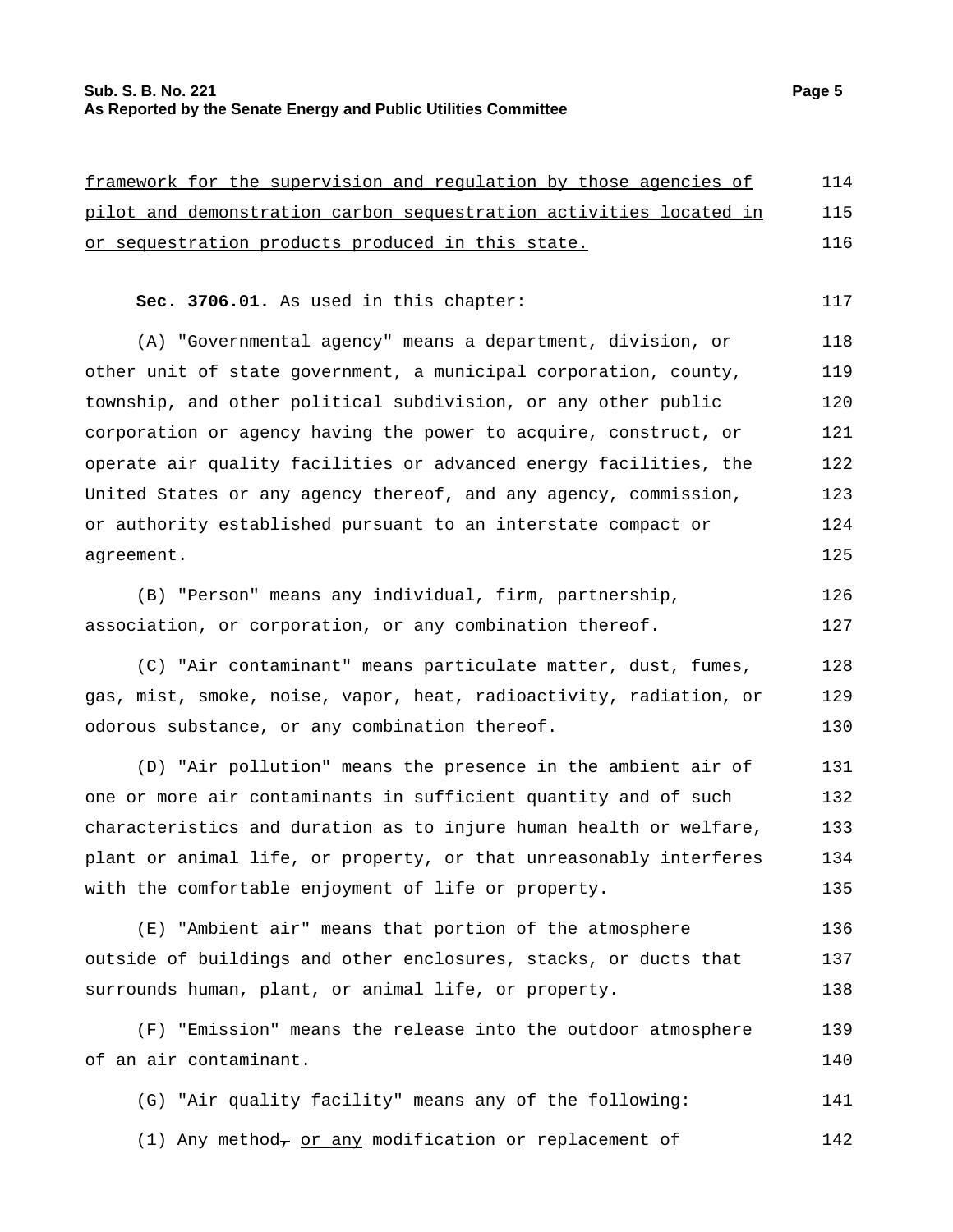#### **Sub. S. B. No. 221 Page 6 As Reported by the Senate Energy and Public Utilities Committee**

property, process, device, structure, or equipment that removes, reduces, prevents, contains, alters, conveys, stores, disperses, or disposes of air contaminants or substances containing air contaminants, or that renders less noxious or reduces the concentration of air contaminants in the ambient air, including, without limitation, facilities and expenditures that qualify as air pollution control facilities under section 103  $(C)(4)(F)$  of the Internal Revenue Code of 1954, as amended, and regulations adopted thereunder; 143 144 145 146 147 148 149 150 151

(2) Motor vehicle inspection stations operated in accordance with, and any equipment used for motor vehicle inspections conducted under, section 3704.14 of the Revised Code and rules adopted under it; 152 153 154 155

(3) Ethanol or other biofuel facilities, including any equipment used at the ethanol or other biofuel facility for the production of ethanol or other biofuels; 156 157 158

(4) Any property or portion thereof used for the collection, storage, treatment, utilization, processing, or final disposal of a by-product or solid waste resulting from any method, process, device, structure, or equipment that removes, reduces, prevents, contains, alters, conveys, stores, disperses, or disposes of air contaminants, or that renders less noxious or reduces the concentration of air contaminants in the ambient air; 159 160 161 162 163 164 165

(5) Any property, device, or equipment that promotes the reduction of emissions of air contaminants into the ambient air through improvements in the efficiency of energy utilization or energy conservation; 166 167 168 169

(6) Any coal research and development project conducted under Chapter 1555. of the Revised Code; 170 171

(7) As determined by the director of the Ohio coal development office, any property or portion thereof that is used 172 173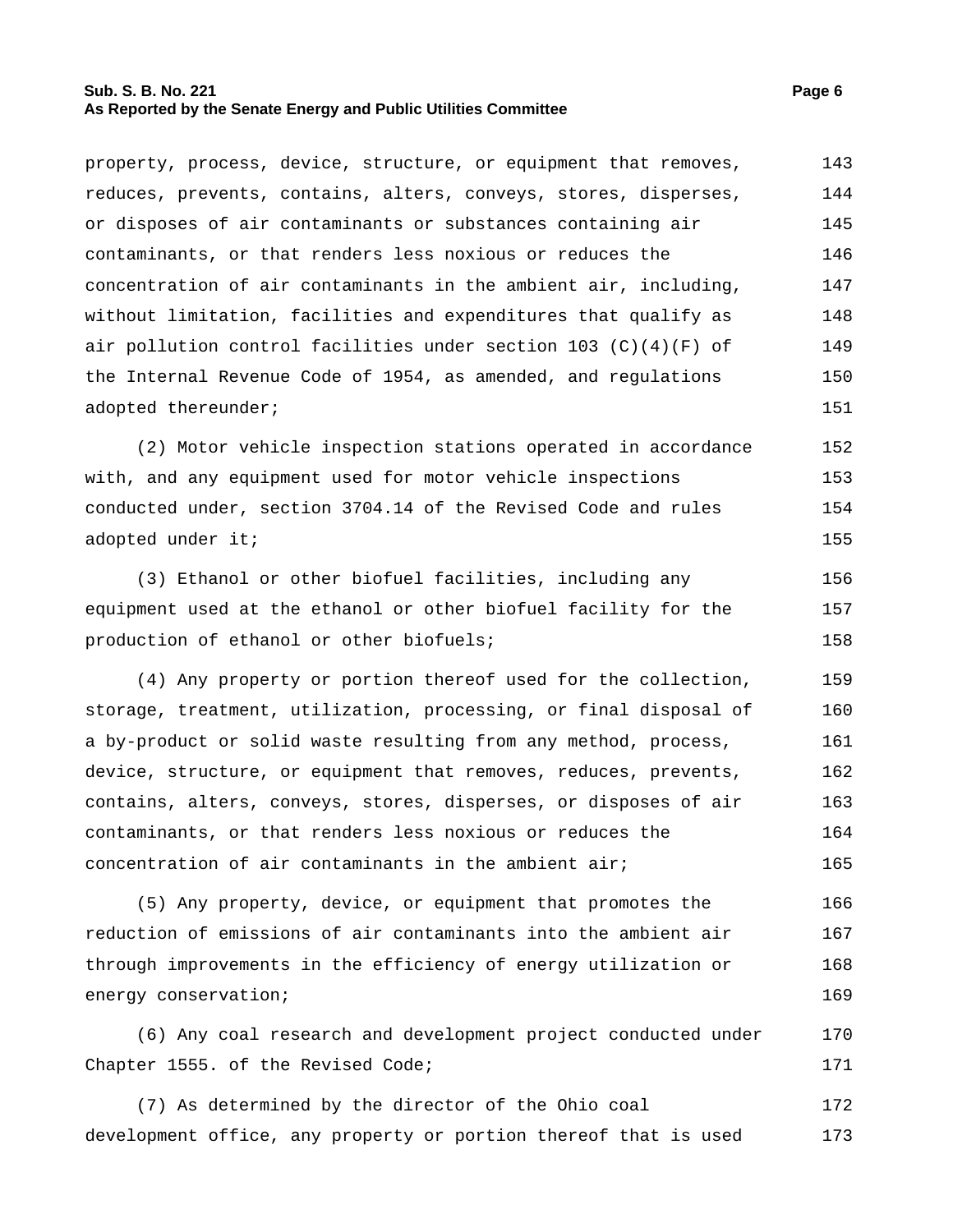#### **Sub. S. B. No. 221 Page 7 As Reported by the Senate Energy and Public Utilities Committee**

for the collection, storage, treatment, utilization, processing,

or final disposal of a by-product resulting from a coal research and development project as defined in section 1555.01 of the Revised Code or from the use of clean coal technology, excluding any property or portion thereof that is used primarily for other subsequent commercial purposes; 175 176 177 178 179 (8) Any property or portion thereof that is part of the FutureGen project of the United States department of energy or related to the siting of the FutureGen project $i$ 180 181 182 (9) Any property, device, or equipment that reduces emissions of air contaminants into the ambient air through the generation of electricity using sustainable resources; 183 184 185 (10) Any property, device, or equipment necessary for the manufacture and production of equipment that qualifies as an air quality facility. 186 187 188 "Air quality facility" further includes any property or system to be used in whole or in part for any of the purposes in divisions (G)(1) to  $(8)(10)$  of this section, whether another purpose is also served, and any property or system incidental to or that has to do with, or the end purpose of which is, any of the foregoing. Air quality facilities that are defined in this division for industry, commerce, distribution, or research, including public utility companies, are hereby determined to be those that qualify as facilities for the control of air pollution and thermal pollution related to air under Section 13 of Article VIII, Ohio Constitution. 189 190 191 192 193 194 195 196 197 198 199 (H) "Project<sub>r</sub>"  $\Theta$  "air quality project<sub>r</sub>" or "advanced energy project" means any air quality facility or advanced energy facility, including undivided or other interests therein, acquired or to be acquired or constructed or to be constructed by the Ohio 200 201 202 203

air quality development authority under this chapter, or acquired

174

204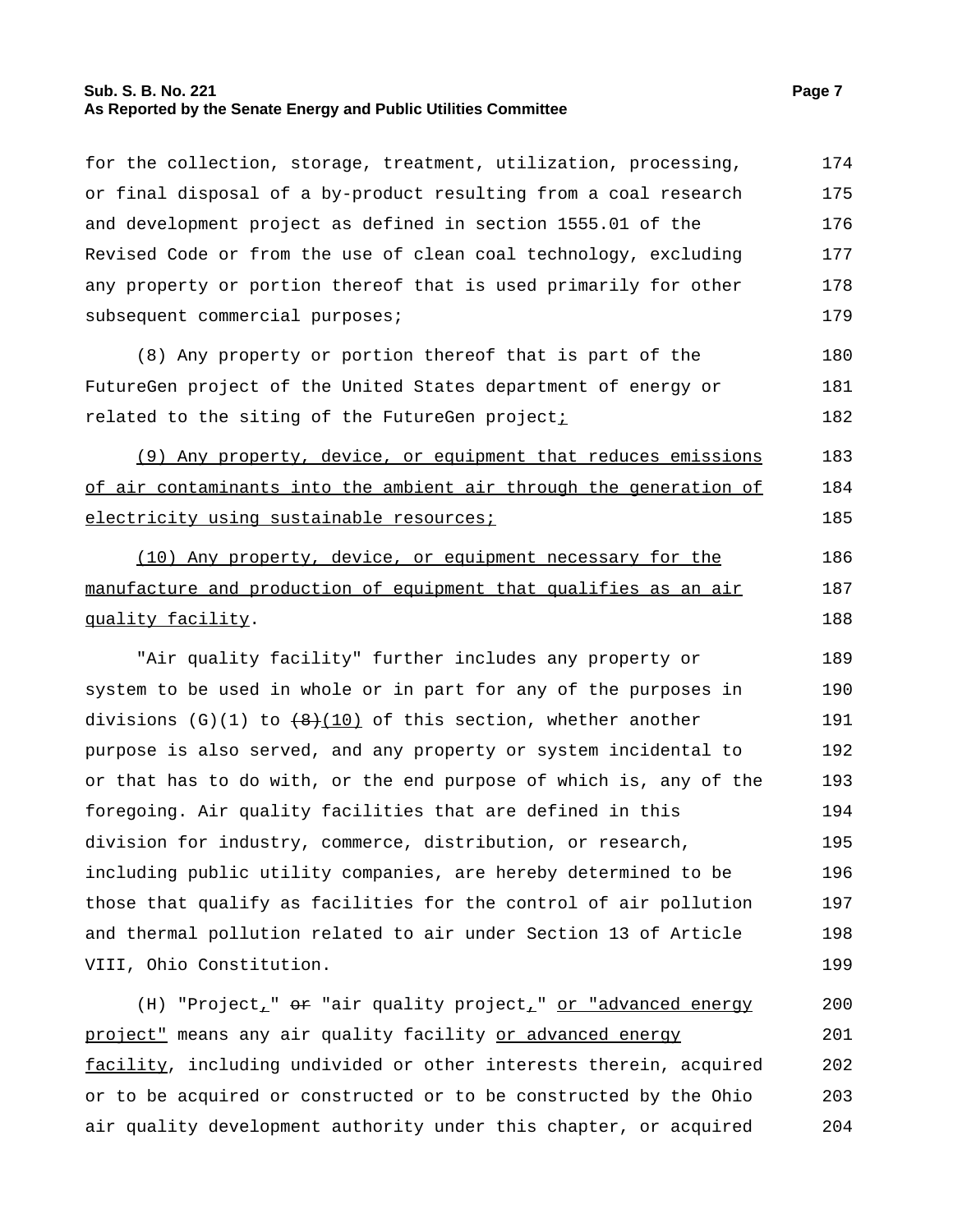#### **Sub. S. B. No. 221 Page 8 As Reported by the Senate Energy and Public Utilities Committee**

or to be acquired or constructed or to be constructed by a governmental agency or person with all or a part of the cost thereof being paid from a loan or grant from the authority under this chapter or otherwise paid from the proceeds of air quality revenue bonds, including all buildings and facilities that the authority determines necessary for the operation of the project, together with all property, rights, easements, and interests that may be required for the operation of the project. 205 206 207 208 209 210 211 212

(I) "Cost" as applied to an air quality project or advanced energy project means the cost of acquisition and construction, the cost of acquisition of all land, rights-of-way, property rights, easements, franchise rights, and interests required for such acquisition and construction, the cost of demolishing or removing any buildings or structures on land so acquired, including the cost of acquiring any lands to which such buildings or structures may be moved, the cost of acquiring or constructing and equipping a principal office and sub-offices of the authority, the cost of diverting highways, interchange of highways, and access roads to private property, including the cost of land or easements for such access roads, the cost of public utility and common carrier relocation or duplication, the cost of all machinery, furnishings, and equipment, financing charges, interest prior to and during construction and for no more than eighteen months after completion of construction, engineering, expenses of research and development with respect to air quality facilities, the cost of any commodity contract, including fees and expenses related thereto, legal expenses, plans, specifications, surveys, studies, estimates of cost and revenues, working capital, other expenses necessary or incident to determining the feasibility or practicability of acquiring or constructing such project, administrative expense, and such other expense as may be necessary or incident to the acquisition or construction of the project, the financing of such acquisition or construction, including the amount authorized in 213 214 215 216 217 218 219 220 221 222 223 224 225 226 227 228 229 230 231 232 233 234 235 236 237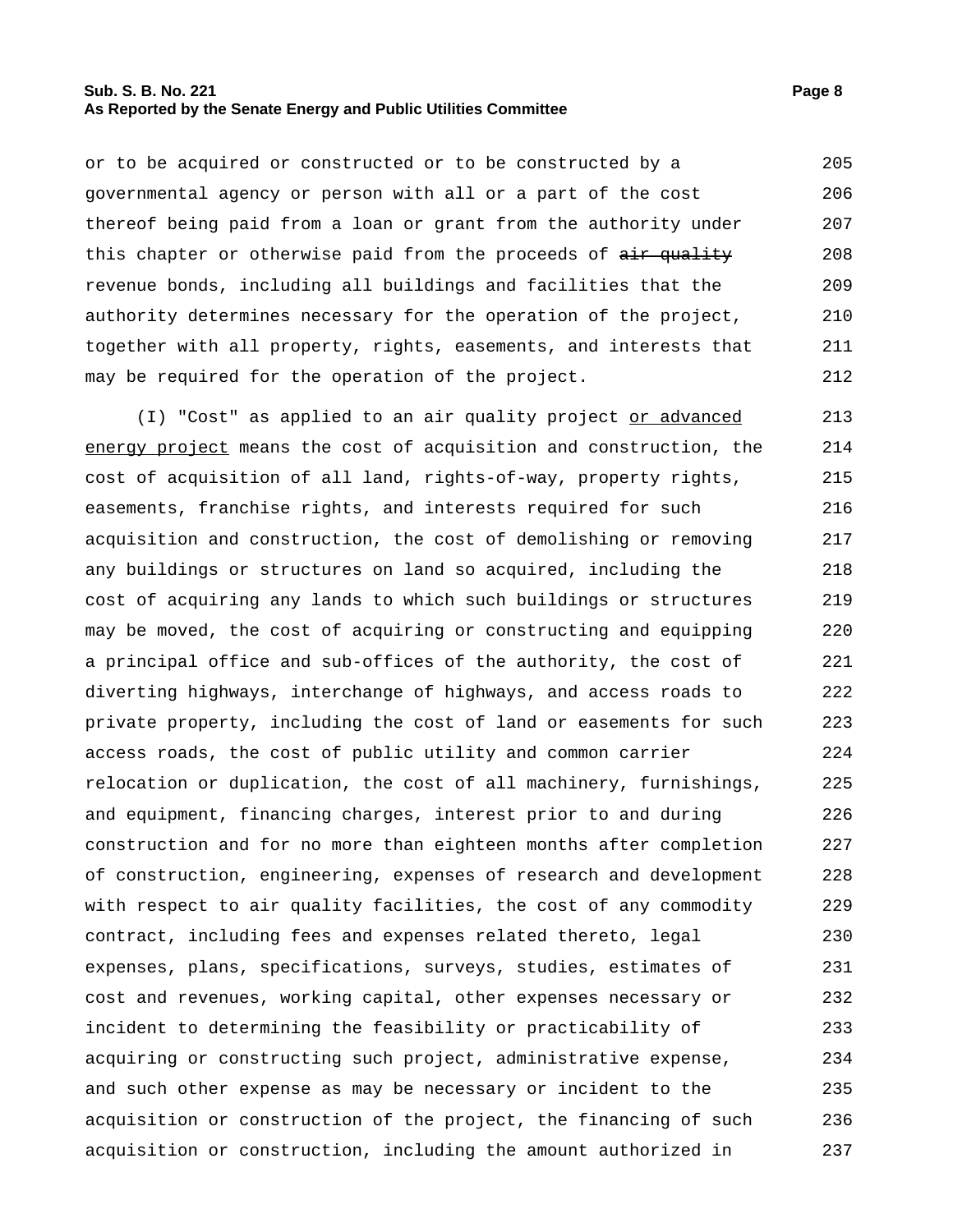#### **Sub. S. B. No. 221 Page 9 As Reported by the Senate Energy and Public Utilities Committee**

the resolution of the authority providing for the issuance of  $\frac{1}{n+1}$ quality revenue bonds to be paid into any special funds from the proceeds of such bonds, and the financing of the placing of such project in operation. Any obligation, cost, or expense incurred by any governmental agency or person for surveys, borings, preparation of plans and specifications, and other engineering services, or any other cost described above, in connection with the acquisition or construction of a project may be regarded as a part of the cost of that project and may be reimbursed out of the proceeds of  $air$  quality revenue bonds as authorized by this chapter. 238 239 240 241 242 243 244 245 246 247 248

(J) "Owner" includes an individual, copartnership, association, or corporation having any title or interest in any property, rights, easements, or interests authorized to be acquired by this chapter. 249 250 251 252

(K) "Revenues" means all rentals and other charges received by the authority for the use or services of any air quality project or advanced energy project, any gift or grant received with respect to any air quality such project, any moneys received with respect to the lease, sublease, sale, including installment sale or conditional sale, or other disposition of an air quality project or advanced energy project, moneys received in repayment of and for interest on any loans made by the authority to a person or governmental agency, whether from the United States or any department, administration, or agency thereof, or otherwise, proceeds of such bonds to the extent that use thereof for payment of principal of, premium, if any, or interest on the bonds is authorized by the authority, amounts received or otherwise derived from a commodity contract or from the sale of the related commodity under such a contract, proceeds from any insurance, condemnation, or guaranty pertaining to a project or property mortgaged to secure bonds or pertaining to the financing of the 253 254 255 256 257 258 259 260 261 262 263 264 265 266 267 268 269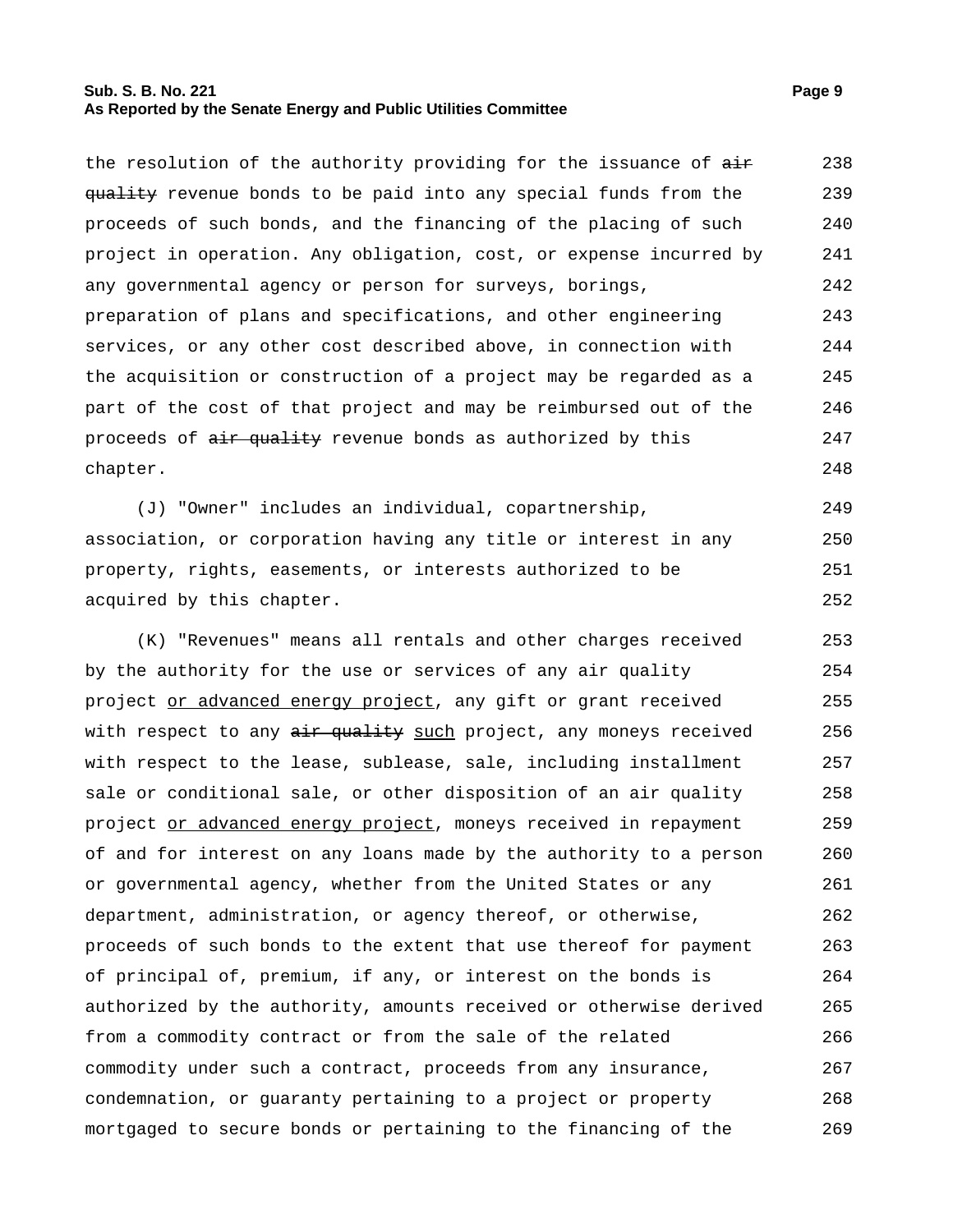#### **Sub. S. B. No. 221 Page 10 As Reported by the Senate Energy and Public Utilities Committee**

project, and income and profit from the investment of the proceeds of air quality revenue bonds or of any revenues. 270 271

(L) "Public roads" includes all public highways, roads, and streets in the state, whether maintained by the state, county, city, township, or other political subdivision. 272 273 274

(M) "Public utility facilities" includes tracks, pipes, mains, conduits, cables, wires, towers, poles, and other equipment and appliances of any public utility. 275 276 277

(N) "Construction," unless the context indicates a different meaning or intent, includes reconstruction, enlargement, improvement, or providing furnishings or equipment. 278 279 280

(O) "Air quality revenue Revenue bonds," unless the context indicates a different meaning or intent, includes air quality revenue notes, air quality revenue renewal notes, and air quality revenue refunding bonds, except that notes issued in anticipation of the issuance of bonds shall have a maximum maturity of five years as provided in section 3706.05 of the Revised Code and notes or renewal notes issued as the definitive obligation may be issued maturing at such time or times with a maximum maturity of forty years from the date of issuance of the original note. 281 282 283 284 285 286 287 288 289

(P) "Solid waste" means any garbage; refuse; sludge from a waste water treatment plant, water supply treatment plant, or air pollution control facility; and other discarded material, including solid, liquid, semisolid, or contained gaseous material resulting from industrial, commercial, mining, and agricultural operations, and from community activities, but not including solid or dissolved material in domestic sewage, or solid or dissolved material in irrigation return flows or industrial discharges that are point sources subject to permits under section 402 of the "Federal Water Pollution Control Act Amendments of 1972," 86 Stat. 880, 33 U.S.C.A. 1342, as amended, or source, special nuclear, or 290 291 292 293 294 295 296 297 298 299 300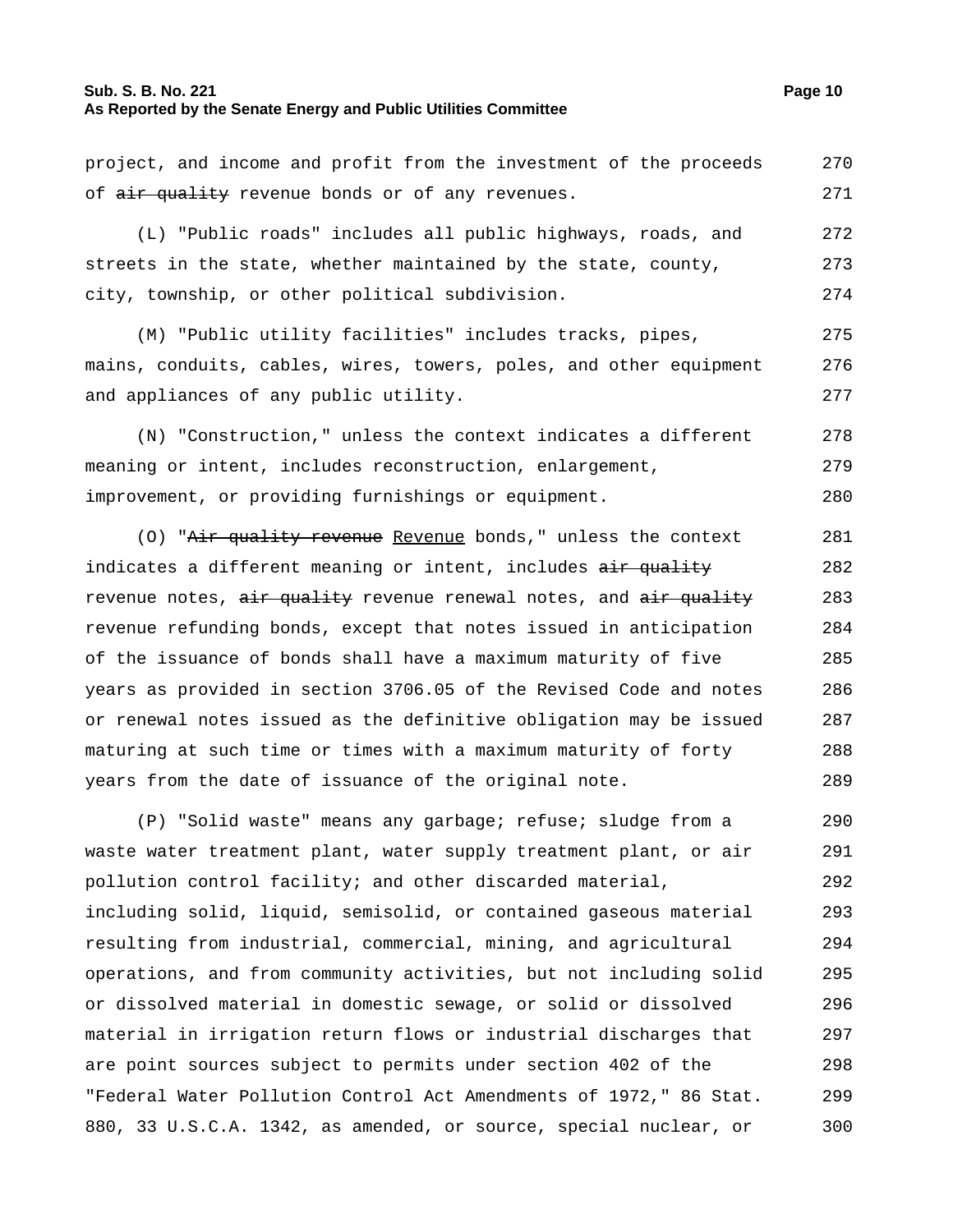# **Sub. S. B. No. 221 Page 11 As Reported by the Senate Energy and Public Utilities Committee**

byproduct material as defined by the "Atomic Energy Act of 1954," 68 Stat. 921, 42 U.S.C.A. 2011, as amended. 301 302

(Q) "Sludge" means any solid, semisolid, or liquid waste, other than a recyclable by-product, generated from a municipal, commercial, or industrial waste water treatment plant, water supply plant, or air pollution control facility or any other such wastes having similar characteristics and effects. 303 304 305 306 307

(R) "Ethanol or other biofuel facility" means a plant at which ethanol or other biofuel is produced. 308 309

(S) "Ethanol" means fermentation ethyl alcohol derived from agricultural products, including potatoes, cereal, grains, cheese whey, and sugar beets; forest products; or other renewable or biomass resources, including residue and waste generated from the production, processing, and marketing of agricultural products, forest products, and other renewable or biomass resources, that meets all of the specifications in the American society for testing and materials (ASTM) specification D 4806-88 and is denatured as specified in Parts 20 and 21 of Title 27 of the Code of Federal Regulations. 310 311 312 313 314 315 316 317 318 319

(T) "Biofuel" means any fuel that is made from cellulosic biomass resources, including renewable organic matter, crop waste residue, wood, aquatic plants and other crops, animal waste, solid waste, or sludge, and that is used for the production of energy for transportation or other purposes. 320 321 322 323 324

(U) "FutureGen project" means the buildings, equipment, and real property and functionally related buildings, equipment, and real property, including related research projects that support the development and operation of the buildings, equipment, and real property, designated by the United States department of energy and the FutureGen industrial alliance, inc., as the coal-fueled, zero-emissions power plant designed to prove the 325 326 327 328 329 330 331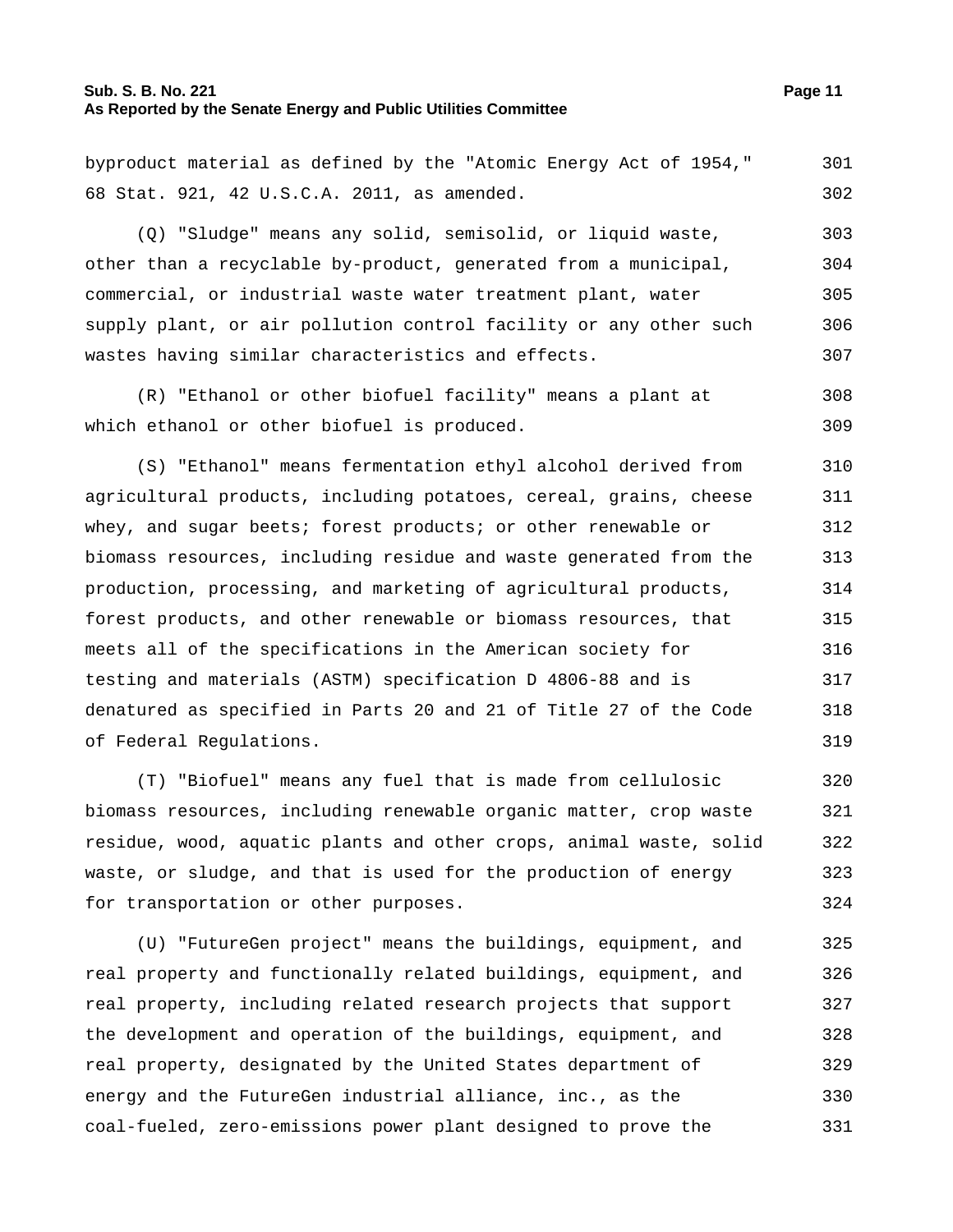# **Sub. S. B. No. 221 Page 12 As Reported by the Senate Energy and Public Utilities Committee**

technical and economic feasibility of producing electricity and hydrogen from coal and nearly eliminating carbon dioxide emissions through capture and permanent storage. 332 333 334

(V) "Commodity contract" means a contract or series of contracts entered into in connection with the acquisition or construction of air quality facilities or advanced energy facilities for the purchase or sale of a commodity that is eligible for prepayment with the proceeds of federally taxable or tax exempt bonds under sections 103, 141, and 148 of the Internal Revenue Code of 1986, as amended, and regulations adopted under it. 335 336 337 338 339 340 341 342

(W) "Sustainable resources" includes, but is not limited to, solar, wind, tidal or wave, biomass, including, but not limited to, biomass involving the utilization of trees or any part thereof, landfill gas, biofuel, hydro, or geothermal resources that are used in the generation of electricity and includes fuel cells powered by sustainable resources. 343 344 345 346 347 348

(X) "Advanced energy facility" means any method or any modification or replacement of any property, process, device, structure, or equipment that meets any of the following: 349 350 351

(1) With regard to clean coal technology, technology that includes the design capability to control or prevent the emission of carbon dioxide, which design capability the commission shall adopt by rule and shall be based on economically feasible best available technology or, in the absence of a determined best available technology, shall be of the highest level of economically feasible design capability for which there exists generally accepted scientific opinion; 352 353 354 355 356 357 358 359

(2) With regard to advanced nuclear energy production, consists of generation III technology as defined by the nuclear regulatory commission, other later technology, or significant 360 361 362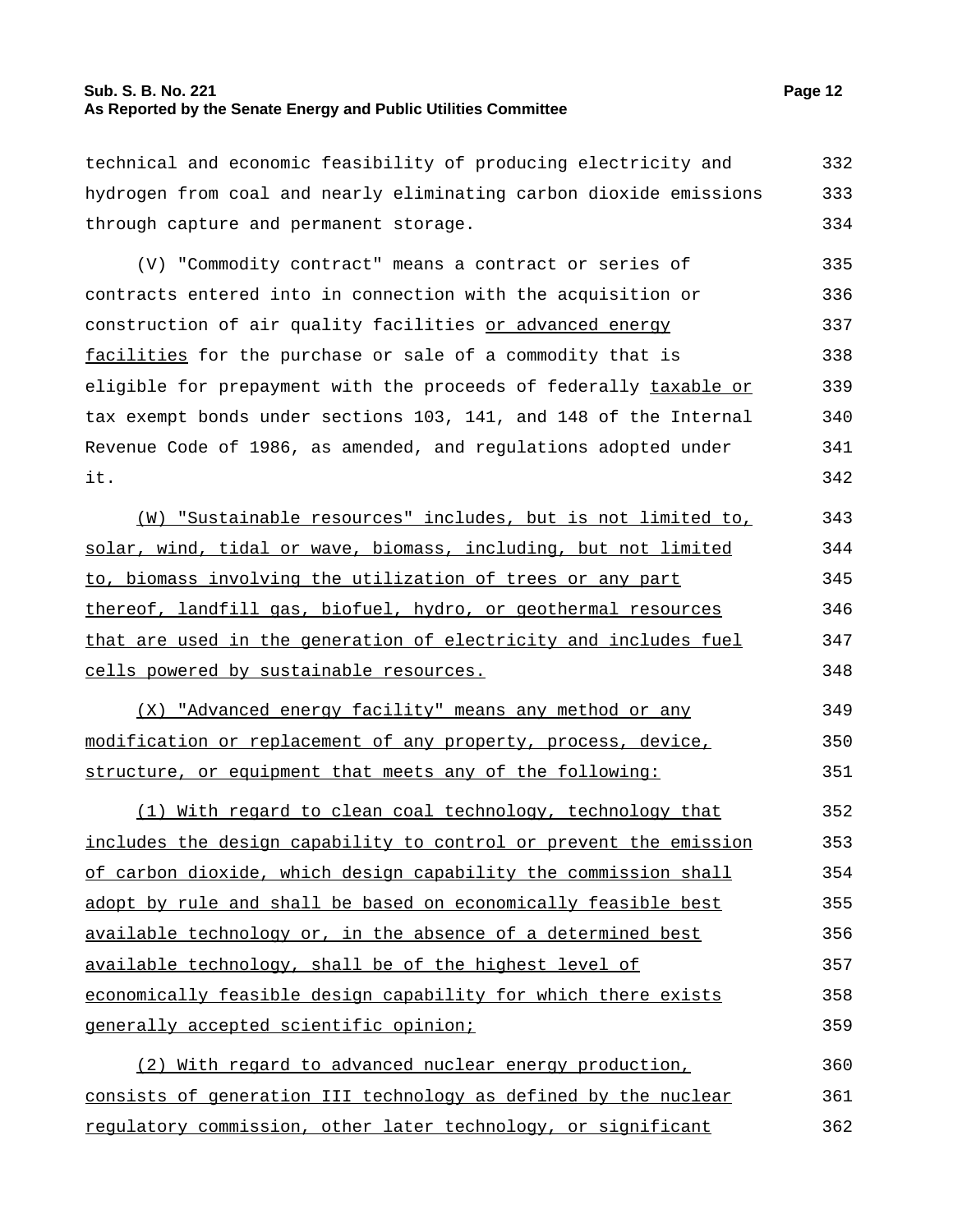# **Sub. S. B. No. 221 Page 13 As Reported by the Senate Energy and Public Utilities Committee**

improvements to existing facilities; 1996) 363

| (3) With regard to fuel cells used in the generation of            | 364 |
|--------------------------------------------------------------------|-----|
| electricity, consists of, but is not limited to, a proton exchange | 365 |
| membrane fuel cell, phosphoric acid fuel cell, molten carbonate    | 366 |
| <u>fuel cell, or solid fuel cell;</u>                              | 367 |

(4) With regard to cogeneration technology, consists of a technology using a heat engine or power station to generate electricity and useful heat simultaneously. 368 369 370

"Advanced energy facility" further includes any property or system to be used in whole or in part for any of the purposes of divisions  $(X)(1)$  to  $(4)$  of this section, whether another purpose also is served, and any property or system incidental to or that has to do with, or the end purpose of which is, any of the foregoing. 371 372 373 374 375 376

**Sec. 3706.02.** There is hereby created the Ohio air quality development authority. Such authority is a body both corporate and politic in this state, and the carrying out of its purposes and the exercise by it of the powers conferred by Chapter 3706. of the Revised Code shall be held to be, and are hereby determined to be, essential governmental functions and public purposes of the state, but the authority shall not be immune from liability by reason thereof. 377 378 379 380 381 382 383 384

The authority shall consist of seven members as follows: five members appointed by the governor, with the advice and consent of the senate, no more than three of whom shall be members of the same political party, and the director of environmental protection and the director of health, who shall be members ex officio without compensation. Each appointive member shall be a resident of the state, and a qualified elector therein. The members of the authority first appointed shall continue in office for terms expiring on June 30, 1971, June 30, 1973, June 30, 1975, June 30, 385 386 387 388 389 390 391 392 393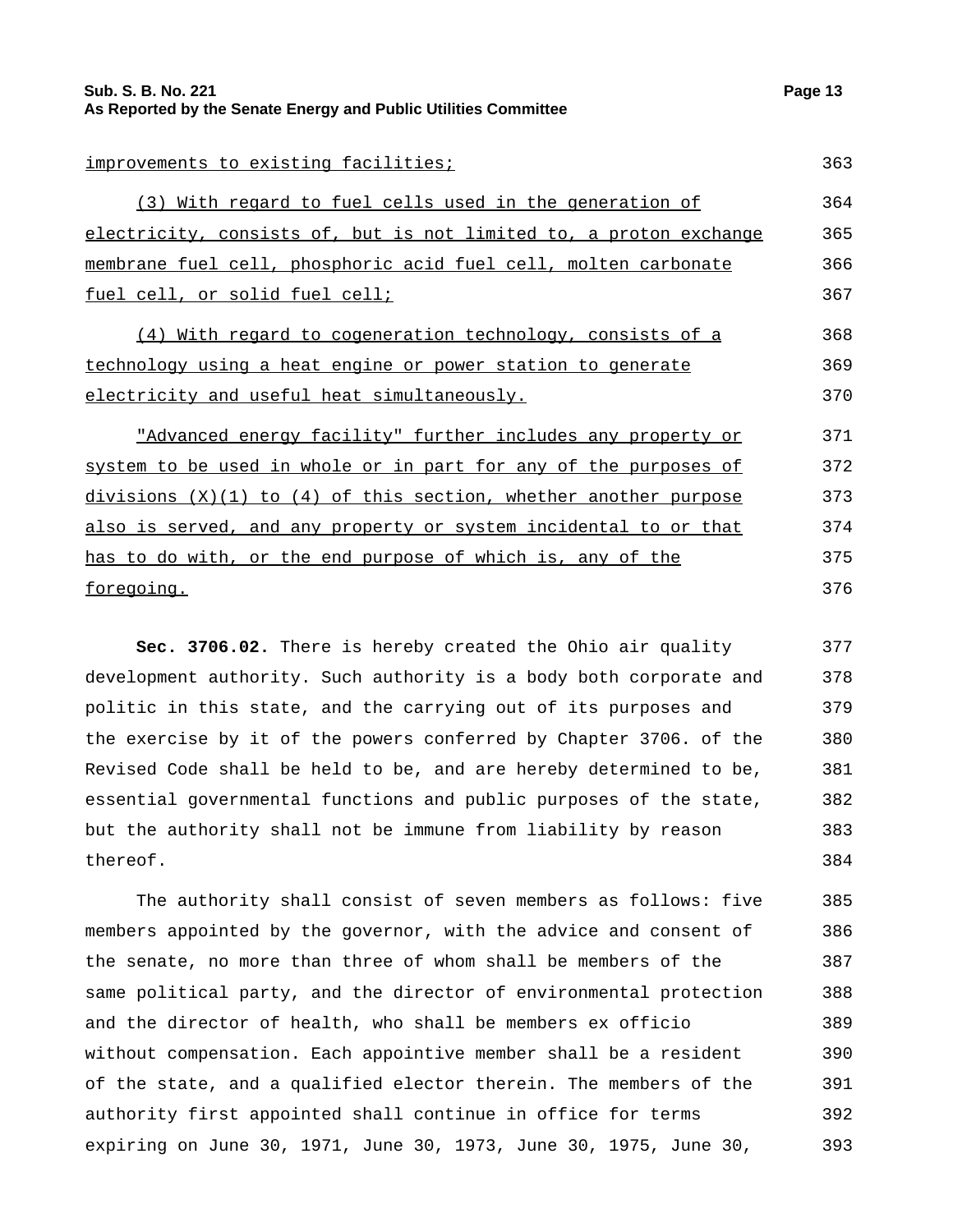# **Sub. S. B. No. 221 Page 14 As Reported by the Senate Energy and Public Utilities Committee**

1977, and June 30, 1978, respectively, the term of each member to be designated by the governor. Appointed members' terms of office shall be for eight years, commencing on the first day of July and ending on the thirtieth day of June. Each appointed member shall hold office from the date of his appointment until the end of the term for which he was appointed. Any member appointed to fill a vacancy occurring prior to the expiration of the term for which his the member's predecessor was appointed shall hold office for the remainder of such term. Any appointed member shall continue in office subsequent to the expiration date of his the member's term until his the member's successor takes office, or until a period of sixty days has elapsed, whichever occurs first. A member of the authority is eligible for reappointment. Each appointed member of the authority, before entering upon his official duties, shall take an oath as provided by Section 7 of Article XV, Ohio Constitution. The governor may at any time remove any member of the authority for misfeasance, nonfeasance, or malfeasance in office. The authority shall elect one of its appointed members as chairman chairperson and another as vice-chairman vice-chairperson, and shall appoint a secretary-treasurer who need not be a member of the authority. Four members of the authority shall constitute a quorum, and the affirmative vote of four members shall be necessary for any action taken by vote of 394 395 396 397 398 399 400 401 402 403 404 405 406 407 408 409 410 411 412 413 414 415 416

the authority. No vacancy in the membership of the authority shall impair the rights of a quorum by such vote to exercise all the rights and perform all the duties of the authority. 417 418 419

Before the issuance of any air quality revenue bonds under Chapter 3706. of the Revised Code, each appointed member of the authority shall give a surety bond to the state in the penal sum of twenty-five thousand dollars and the secretary-treasurer shall give such a bond in the penal sum of fifty thousand dollars, each such surety bond to be conditioned upon the faithful performance of the duties of the office, to be executed by a surety company 420 421 422 423 424 425 426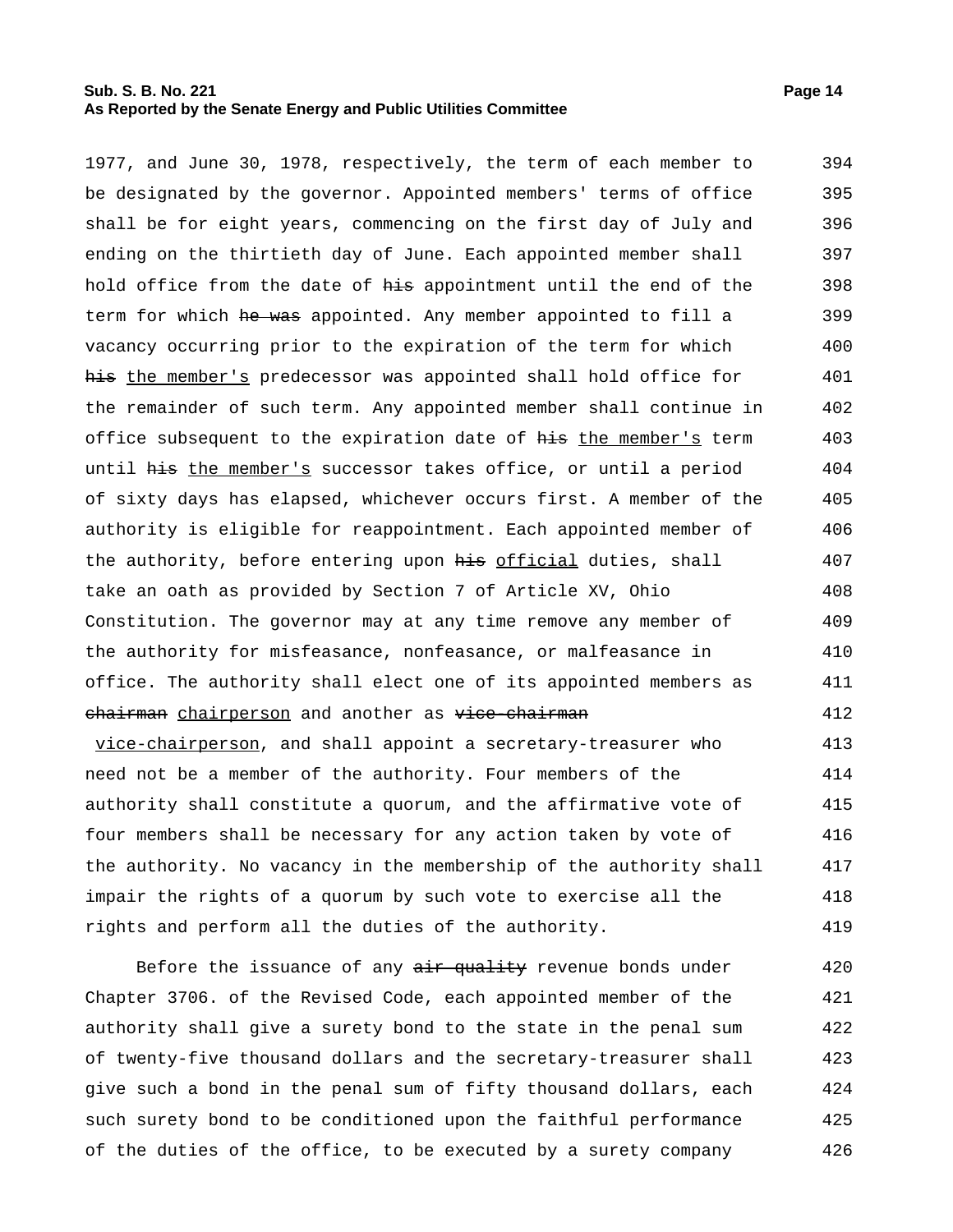#### **Sub. S. B. No. 221 Page 15 As Reported by the Senate Energy and Public Utilities Committee**

| authorized to transact business in this state, and to be approved                 | 427 |
|-----------------------------------------------------------------------------------|-----|
| by the governor and filed in the office of the secretary of state.                | 428 |
| Each appointed member of the authority shall receive an annual                    | 429 |
| salary of five thousand dollars, payable in monthly installments.                 | 430 |
| Each member shall be reimbursed for his the actual expenses                       | 431 |
| necessarily incurred in the performance of <del>his</del> <u>official</u> duties. | 432 |
| All expenses incurred in carrying out Chapter 3706. of the Revised                | 433 |
| Code shall be payable solely from funds provided under Chapter                    | 434 |
| 3706. of the Revised Code, appropriated for such purpose by the                   | 435 |
| general assembly, or provided by the controlling board. No                        | 436 |
| liability or obligation shall be incurred by the authority beyond                 | 437 |
| the extent to which moneys have been so provided or appropriated.                 | 438 |

**Sec. 3706.03.** (A) It is hereby declared to be the public policy of the state through the operations of the Ohio air quality development authority under this chapter to contribute toward one or more of the following: to provide for the conservation of air as a natural resource of the state, and to prevent or abate the pollution thereof, to provide for the comfort, health, safety, and general welfare of all employees, as well as all other inhabitants of the state, to assist in the financing of air quality facilities and advanced energy facilities for industry, commerce, distribution, and research, including public utility companies, to create or preserve jobs and employment opportunities or improve the economic welfare of the people, or assist and cooperate with governmental agencies in achieving such purposes. In Additionally, advanced energy facilities for industry, commerce, distribution, or research, including public utility companies, are hereby deemed to qualify as facilities for the control of air pollution and thermal pollution related to air under Section 13, Article VIII, Ohio Constitution. 439 440 441 442 443 444 445 446 447 448 449 450 451 452 453 454 455 456

(B) In furtherance of such public policy the Ohio air quality 458

457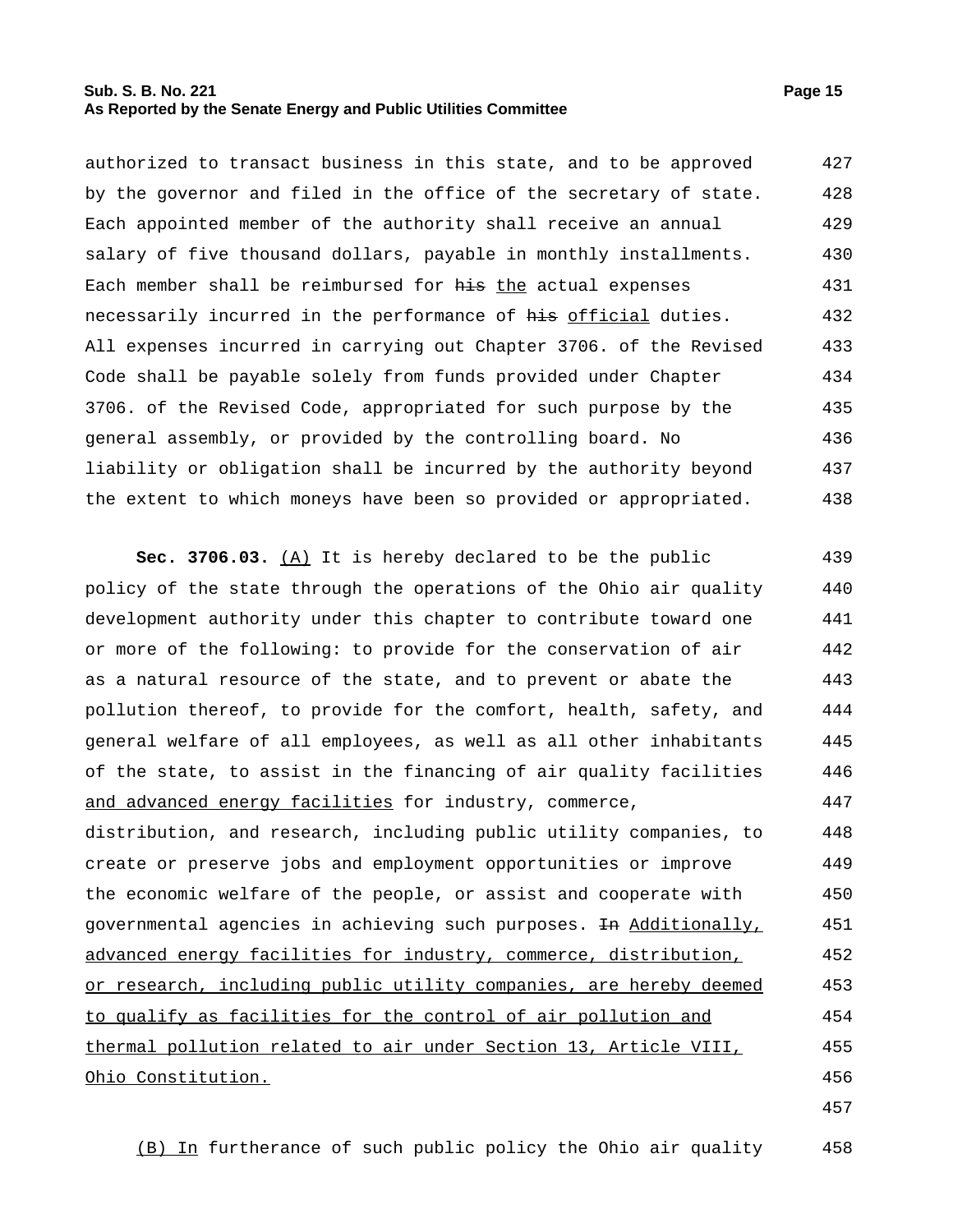# **Sub. S. B. No. 221 Page 16 As Reported by the Senate Energy and Public Utilities Committee**

development authority may initiate, acquire, construct, maintain, repair, and operate air quality projects and advanced energy projects or cause the same to be operated pursuant to a lease, sublease, or agreement with any person or governmental agency; may make loans and grants to governmental agencies for the acquisition or construction of air quality facilities and advanced energy facilities by such governmental agencies; may make loans to persons for the acquisition or construction of air quality facilities and advanced energy facilities by such persons; may enter into commodity contracts with, or make loans for the purpose of entering into commodity contracts to, any person, governmental agency, or entity located within or without the state in connection with the acquisition or construction of air quality facilities and advanced energy facilities; and may issue air quality revenue bonds of this state payable solely from revenues, to pay the cost of such projects, including any related commodity contracts. Any air quality project or advanced energy project shall be determined by the authority to be not inconsistent with any applicable air quality standards duly established and then required to be met pursuant to the "Clean Air Act," 84 Stat. 1679 (1970), 42 U.S.C.A. 1857, as amended. Any resolution of the authority providing for acquiring or constructing such projects or for making a loan or grant for such projects shall include a finding by the authority that such determination has been made. Determinations by resolution of the authority that a project is an air quality facility or advanced energy facility under this chapter and is consistent with the purposes of section 13 of Article VIII, Ohio Constitution, and this chapter, shall be conclusive as to the validity and enforceability of the  $\frac{1}{n+1}$ quality revenue bonds issued to finance such project and of the resolutions, trust agreements or indentures, leases, subleases, sale agreements, loan agreements, and other agreements made in connection therewith, all in accordance with their terms. 459 460 461 462 463 464 465 466 467 468 469 470 471 472 473 474 475 476 477 478 479 480 481 482 483 484 485 486 487 488 489 490 491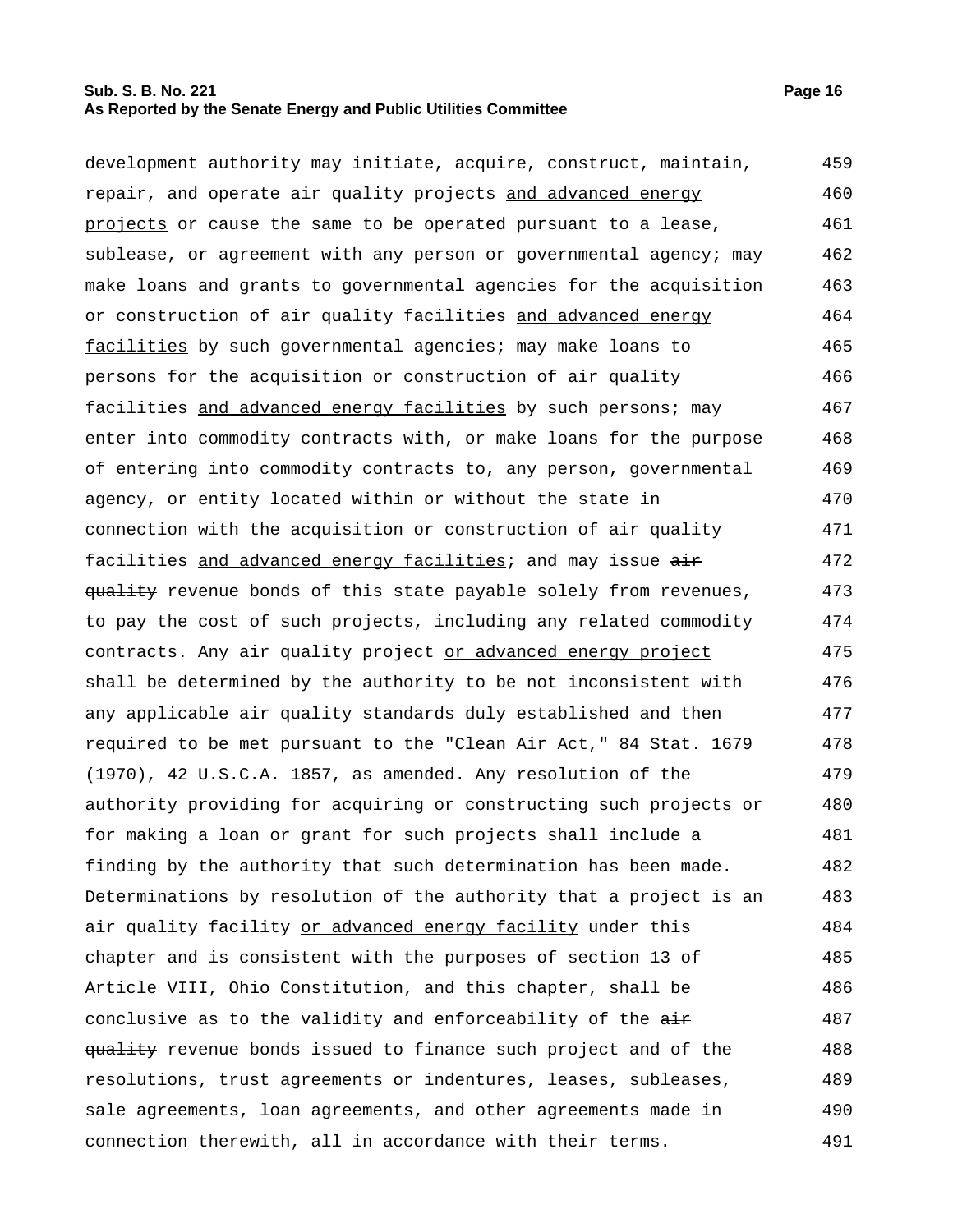**Sub. S. B. No. 221 Page 17 As Reported by the Senate Energy and Public Utilities Committee**

|                                                                    | 492 |
|--------------------------------------------------------------------|-----|
| (C) Nothing in this chapter authorizes the Ohio air quality        | 493 |
| development authority to build, own, or operate an air quality     | 494 |
| facility or advanced energy facility, except as may be required to | 495 |
| effect the financing of the facility.                              | 496 |
|                                                                    |     |
| Sec. 3706.04. The Ohio air quality development authority may:      | 497 |
|                                                                    | 498 |
| (A) Adopt bylaws for the regulation of its affairs and the         | 499 |
| conduct of its business;                                           | 500 |
| (B) Adopt an official seal;                                        | 501 |
| (C) Maintain a principal office and suboffices at such places      | 502 |
| within the state as it designates;                                 | 503 |
| (D) Sue and plead in its own name; be sued and impleaded in        | 504 |
| its own name with respect to its contracts or torts of its         | 505 |
| members, employees, or agents acting within the scope of their     | 506 |
| employment, or to enforce its obligations and covenants made under | 507 |
| sections 3706.05, 3706.07, and 3706.12 of the Revised Code. Any    | 508 |
| such actions against the authority shall be brought in the court   | 509 |
| of common pleas of the county in which the principal office of the | 510 |
| authority is located, or in the court of common pleas of the       | 511 |
| county in which the cause of action arose, provided such county is | 512 |
| located within this state, and all summonses, exceptions, and      | 513 |
| notices of every kind shall be served on the authority by leaving  | 514 |
| a copy thereof at the principal office with the person in charge   | 515 |
| thereof or with the secretary-treasurer of the authority.          | 516 |
|                                                                    | 517 |
| (E) Make loans and grants to governmental agencies for the         |     |

acquisition or construction of air quality projects or advanced energy projects by any such governmental agency and adopt rules and procedures for making such loans and grants; 518 519 520

(F) Acquire, construct, reconstruct, enlarge, improve, 521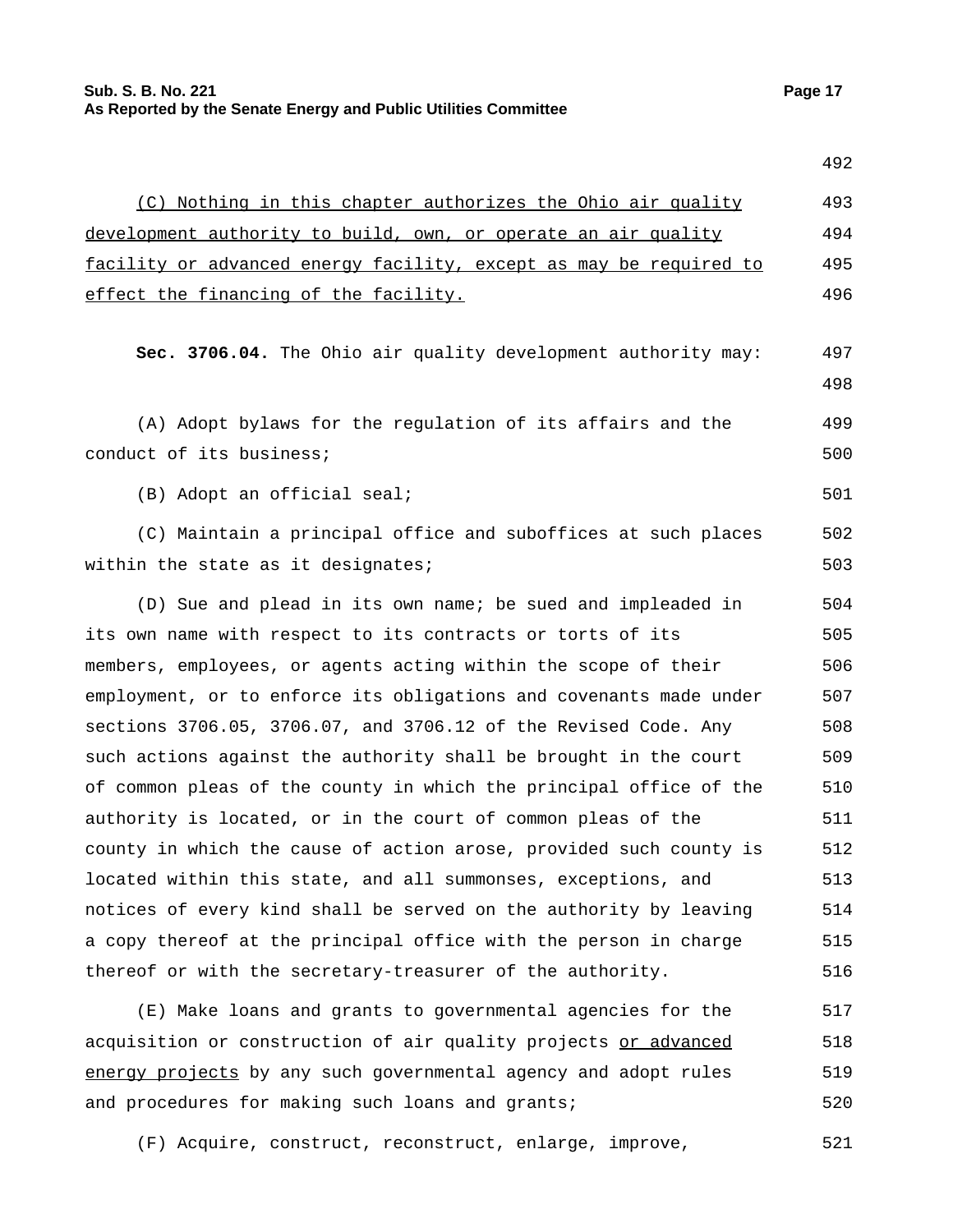# **Sub. S. B. No. 221 Page 18 As Reported by the Senate Energy and Public Utilities Committee**

furnish, equip, maintain, repair, operate, lease or rent to, or contract for operation by, a person or governmental agency, air quality projects or advanced energy projects, and establish rules for the use of such projects; 522 523 524 525

(G) Make available the use or services of any air quality project or advanced energy project to one or more persons, one or more governmental agencies, or any combination thereof; 526 527 528

(H) Issue  $\frac{a}{b}$  and  $\frac{a}{b}$  revenue bonds and notes and  $\frac{a}{b}$  and  $\frac{a}{b}$ revenue refunding bonds of the state, payable solely from revenues as provided in section 3706.05 of the Revised Code, unless the bonds be refunded by refunding bonds, for the purpose of paying any part of the cost of one or more air quality projects or advanced energy projects or parts thereof; 529 530 531 532 533 534

(I) Acquire by gift or purchase, hold, and dispose of real and personal property in the exercise of the powers of the authority and the performance of its duties under this chapter; 535 536 537

(J) Acquire, in the name of the state, by purchase or otherwise, on such terms and in such manner as the authority finds proper, or by the exercise of the right of condemnation in the manner provided by section 3706.17 of the Revised Code, such public or private lands, including public parks, playgrounds, or reservations, or parts thereof or rights therein, rights-of-way, property, rights, easements, and interests as it finds necessary for carrying out this chapter, but excluding the acquisition by the exercise of the right of condemnation of any air quality facility or advanced energy facility owned by any person or governmental agency; and compensation shall be paid for public or private lands so taken; 538 539 540 541 542 543 544 545 546 547 548 549

(K) Make and enter into all contracts and agreements and execute all instruments necessary or incidental to the performance of its duties and the execution of its powers under this chapter. 550 551 552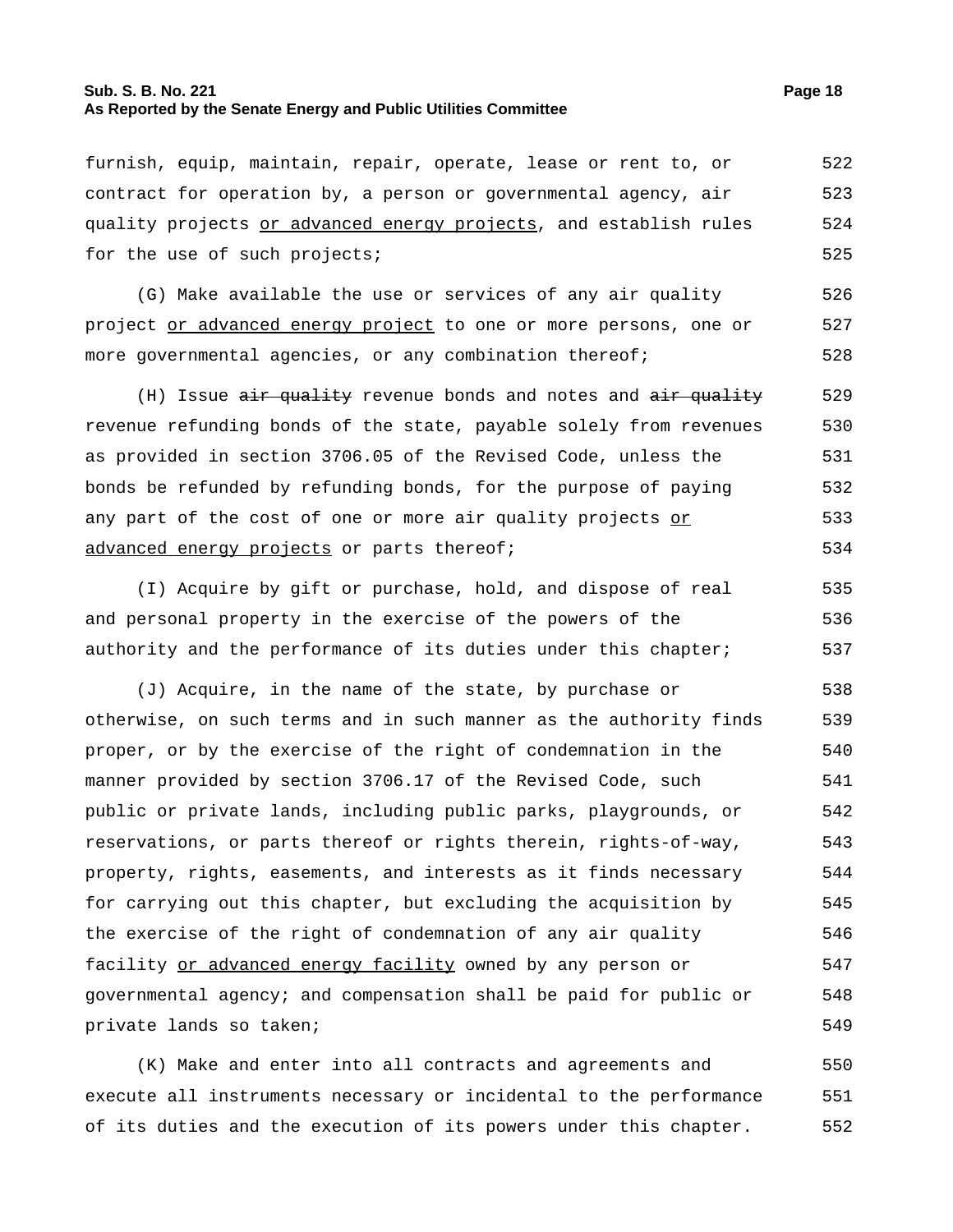# **Sub. S. B. No. 221 Page 19 As Reported by the Senate Energy and Public Utilities Committee**

(1) When the cost under any such contract or agreement, other than compensation for personal services, involves an expenditure of more than two thousand dollars, the authority shall make a written contract with the lowest responsive and responsible bidder, in accordance with section 9.312 of the Revised Code, after advertisement for not less than two consecutive weeks in a newspaper of general circulation in Franklin county, and in such other publications as the authority determines, which notice shall state the general character of the work and the general character of the materials to be furnished, the place where plans and specifications therefor may be examined, and the time and place of receiving bids; provided, that a contract or lease for the operation of an air quality project or advanced energy project constructed and owned by the authority or an agreement for cooperation in the acquisition or construction of an air quality project or advanced energy project pursuant to section 3706.12 of the Revised Code or any contract for the construction of an air quality project or advanced energy project that is to be leased by the authority to, and operated by, persons who that are not governmental agencies and the cost of such project is to be amortized exclusively from rentals or other charges paid to the authority by persons who that are not governmental agencies is not subject to the foregoing requirements and the authority may enter into such contract, lease, or agreement pursuant to negotiation and upon such terms and conditions and for such period as it finds to be reasonable and proper in the circumstances and in the best interests of proper operation or of efficient acquisition or construction of such project. 553 554 555 556 557 558 559 560 561 562 563 564 565 566 567 568 569 570 571 572 573 574 575 576 577 578 579 580

(2) Each bid for a contract for the construction, demolition, alteration, repair, or reconstruction of an improvement shall contain the full name of every person interested in it and meet the requirements of section 153.54 of the Revised Code. 581 582 583 584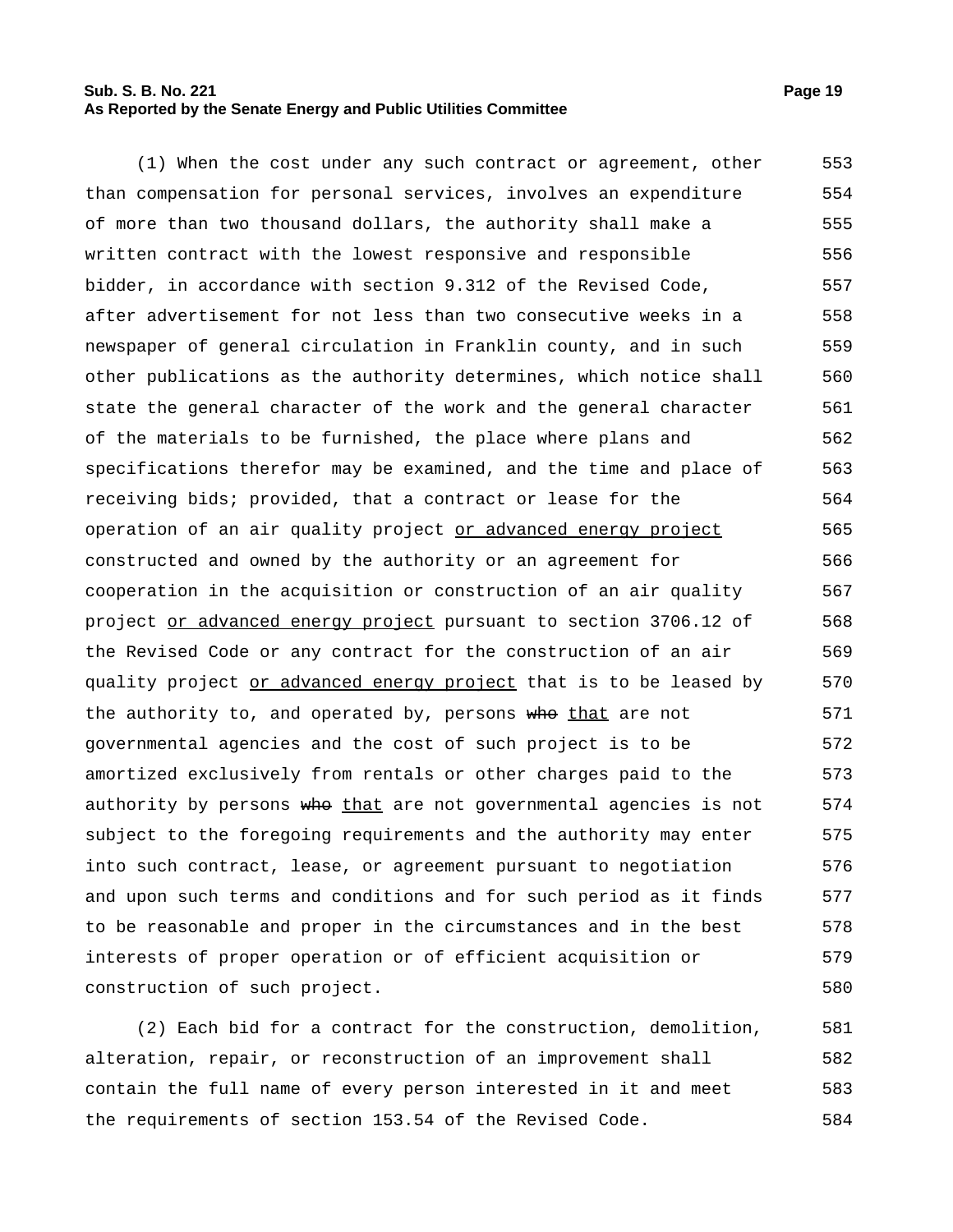#### **Sub. S. B. No. 221 Page 20 As Reported by the Senate Energy and Public Utilities Committee**

(3) Each bid for a contract except as provided in division (K)(2) of this section shall contain the full name of every person interested in it and shall be accompanied by a sufficient bond or certified check on a solvent bank that if the bid is accepted a contract will be entered into and the performance thereof secured. 585 586 587 588 589

(4) The authority may reject any and all bids. 590

(5) A bond with good and sufficient surety, approved by the authority, shall be required of every contractor awarded a contract except as provided in division (K)(2) of this section, in an amount equal to at least fifty per cent of the contract price, conditioned upon the faithful performance of the contract. 591 592 593 594 595

(L) Employ managers, superintendents, and other employees and retain or contract with consulting engineers, financial consultants, accounting experts, architects, attorneys, and such other consultants and independent contractors as are necessary in its judgment to carry out this chapter, and fix the compensation thereof. All expenses thereof shall be payable solely from the proceeds of air quality revenue bonds or notes issued under this chapter, from revenues, or from funds appropriated for such purpose by the general assembly. 596 597 598 599 600 601 602 603 604

(M) Receive and accept from any federal agency, subject to the approval of the governor, grants for or in aid of the construction of any air quality project or advanced energy project or for research and development with respect to air quality facilities and advanced energy facilities, and receive and accept aid or contributions from any source of money, property, labor, or other things of value, to be held, used, and applied only for the purposes for which such grants and contributions are made; 605 606 607 608 609 610 611 612

(N) Engage in research and development with respect to air quality facilities and advanced energy facilities; 613 614

(O) Purchase fire and extended coverage and liability 615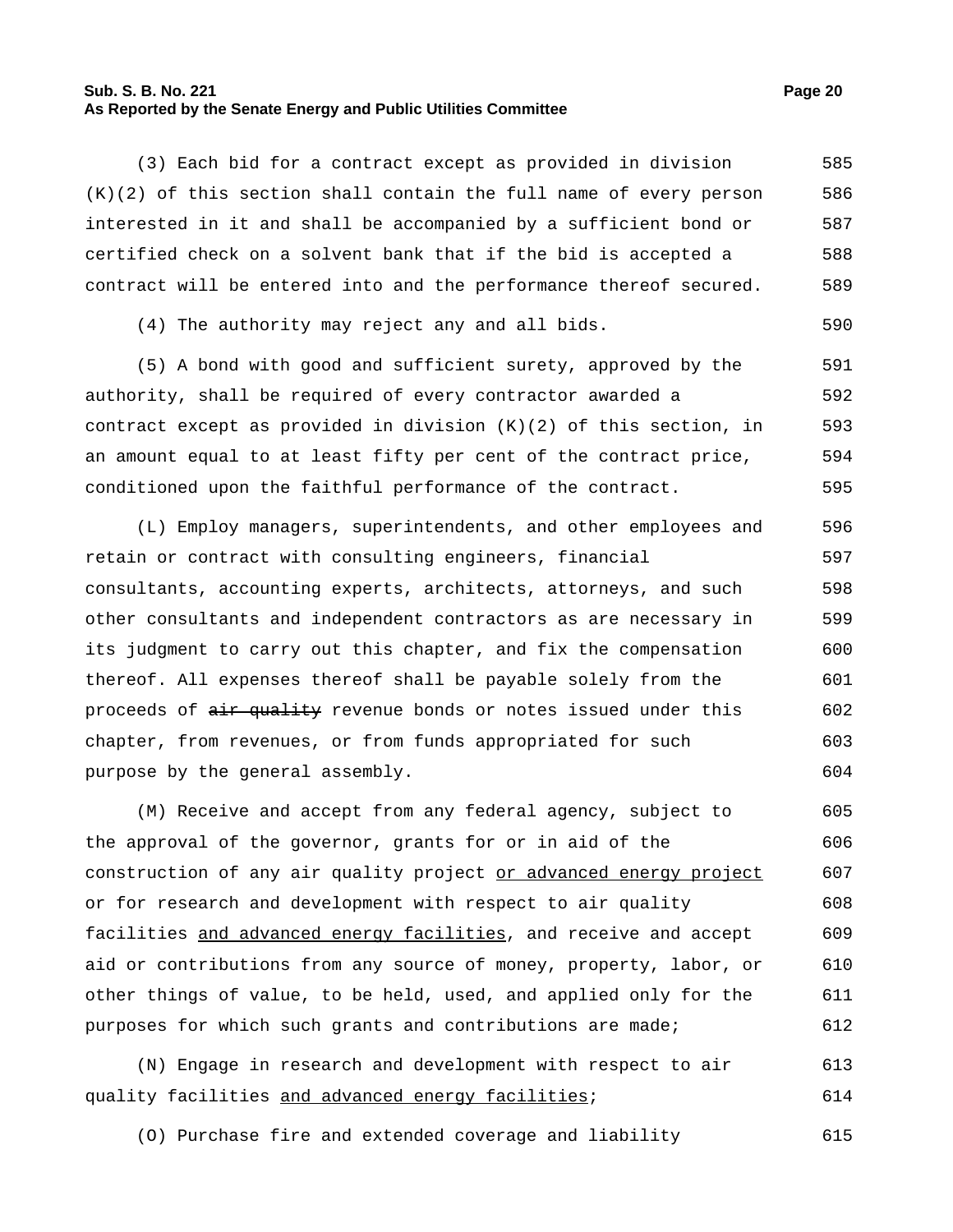# **Sub. S. B. No. 221 Page 21 As Reported by the Senate Energy and Public Utilities Committee**

insurance for any air quality project and advanced energy project and for the principal office and suboffices of the authority, insurance protecting the authority and its officers and employees against liability for damage to property or injury to or death of persons arising from its operations, and any other insurance the authority may agree to provide under any resolution authorizing its air quality revenue bonds or in any trust agreement securing the same; 616 617 618 619 620 621 622 623

(P) Charge, alter, and collect rentals and other charges for the use or services of any air quality project or advanced energy project as provided in section 3706.13 of the Revised Code; 624 625 626

(Q) Provide coverage for its employees under Chapters 145., 4123., and 4141. of the Revised Code; 627 628

(R) Develop, encourage, promote, support, and implement programs to achieve best cost rates for state-owned buildings, facilities, and operations, state-supported colleges and universities, willing local governments, and willing school districts through pooled purchases of electricity and the financing of taxable or tax-exempt prepayment of commodities; 629 630 631 632 633 634

(S) Develop, encourage, promote, support, and implement programs to achieve optimal cost financing for electric generating facilities to be constructed on or after January 1, 2009; 635 636 637

(T) Develop, encourage, and provide incentives for investments in energy efficiency; 639 640

(U) Develop, encourage, promote, and support implementation in this state of sustainable resource energy installations; 641 642

(V) Lead, encourage, promote, and support siting, financing, construction, and operation for early implementations of next-generation base load generating systems, including clean coal generating facilities with carbon capture or sequestration or 643 644 645 646

638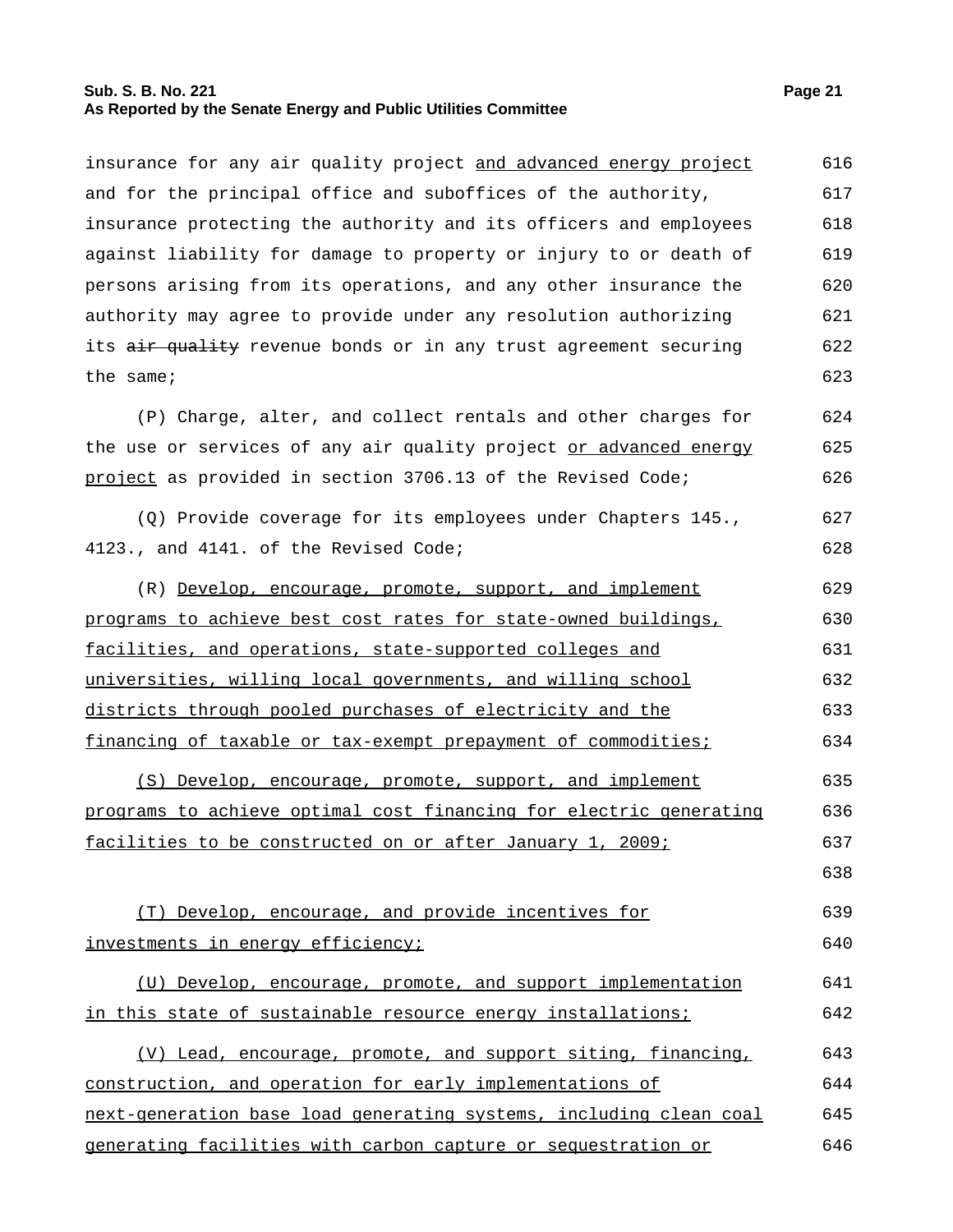risks;

(W) Engage in and coordinate state-supported energy research and development with respect to reliable, affordable, and sustainable energy in this state; (X) Develop, encourage, promote, support, and implement

programs to attract and retain key industrial and energy-intensive sectors of the economy of this state; 652 653 654

advanced nuclear power plants, and reduce the costs of associated

(Y) Do all acts necessary or proper to carry out the powers expressly granted in this chapter. 655 656

Any instrument by which real property is acquired pursuant to this section shall identify the agency of the state that has the use and benefit of the real property as specified in section 5301.012 of the Revised Code. 657 658 659 660

**Sec. 3706.041.** (A) With respect to projects, and the financing thereof, for industry, commerce, distribution, or research, including public utility companies, under agreements whereby the person to whom the project is to be leased, subleased, or sold, or to whom a loan is to be made for the project, is to make payments sufficient to pay all of the principal of, premium, if any, and interest on the  $\frac{1}{x}$  and it revenue bonds issued for the project, or the counterparty under any related commodity contract agrees to make payments sufficient in amount to pay all of the principal of, premium, if any, and interest on the related air quality revenue bonds, the Ohio air quality development authority may, in addition to other powers under this chapter: 661 662 663 664 665 666 667 668 669 670 671 672

(1) Make loans for the acquisition or construction of the project to such person upon such terms as the authority may determine or authorize, including secured or unsecured loans, and, in connection therewith, enter into loan agreements and other 673 674 675 676

647 648

649 650 651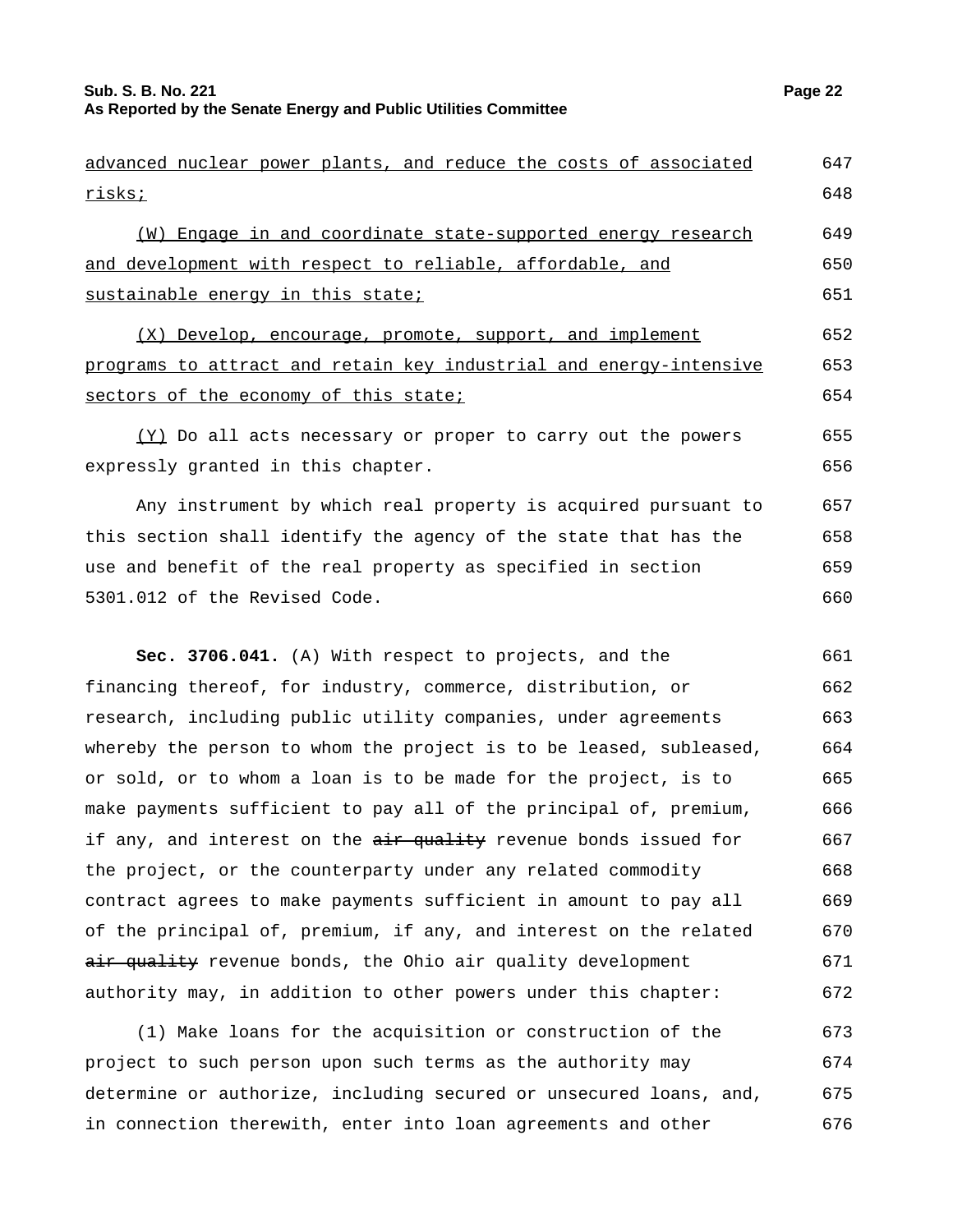# **Sub. S. B. No. 221 Page 23 As Reported by the Senate Energy and Public Utilities Committee**

agreements, including commodity contracts, accept notes and other forms of obligation to evidence such indebtedness and mortgages, liens, pledges, assignments, or other security interests to secure such indebtedness, which may be prior or subordinate to or on a parity with other indebtedness, obligations, mortgages, pledges, assignments, other security interests, or liens or encumbrances, and take such actions as may be considered by it appropriate to protect such security and safeguard against losses, including, without limitation thereto, foreclosure and the bidding upon and purchase of property upon foreclosure or other sale. 677 678 679 680 681 682 683 684 685 686

(2) Sell such project under such terms as it may determine, including, without limitation thereto, sale by conditional sale or installment sale, under which title may pass prior to or after completion of the project or payment or provisions for payment of all principal of, premium, if any, and interest on such bonds, or at any other time provided in such agreement pertaining to such sale, and including sale under an option to purchase at a price which may be a nominal amount or less than true value at the time of purchase. 687 688 689 690 691 692 693 694 695

(3) Grant a mortgage, lien, or other encumbrance on, or pledge or assignment of, or other security interest with respect to, all or any part of the project, revenues, reserve funds, or other funds established in connection with such bonds, or on, of, or with respect to any lease, sublease, sale, conditional sale or installment sale agreement, loan agreement, or other agreement pertaining to the lease, sublease, sale, or other disposition of a project or pertaining to a loan made for a project, or any guaranty or insurance agreement made with respect thereto, or any interest of the authority therein, or any other interest granted, assigned, or released to secure payments of the principal of, premium, if any, or interest on the bonds or to secure any other payments to be made by the authority, which mortgage, lien, 696 697 698 699 700 701 702 703 704 705 706 707 708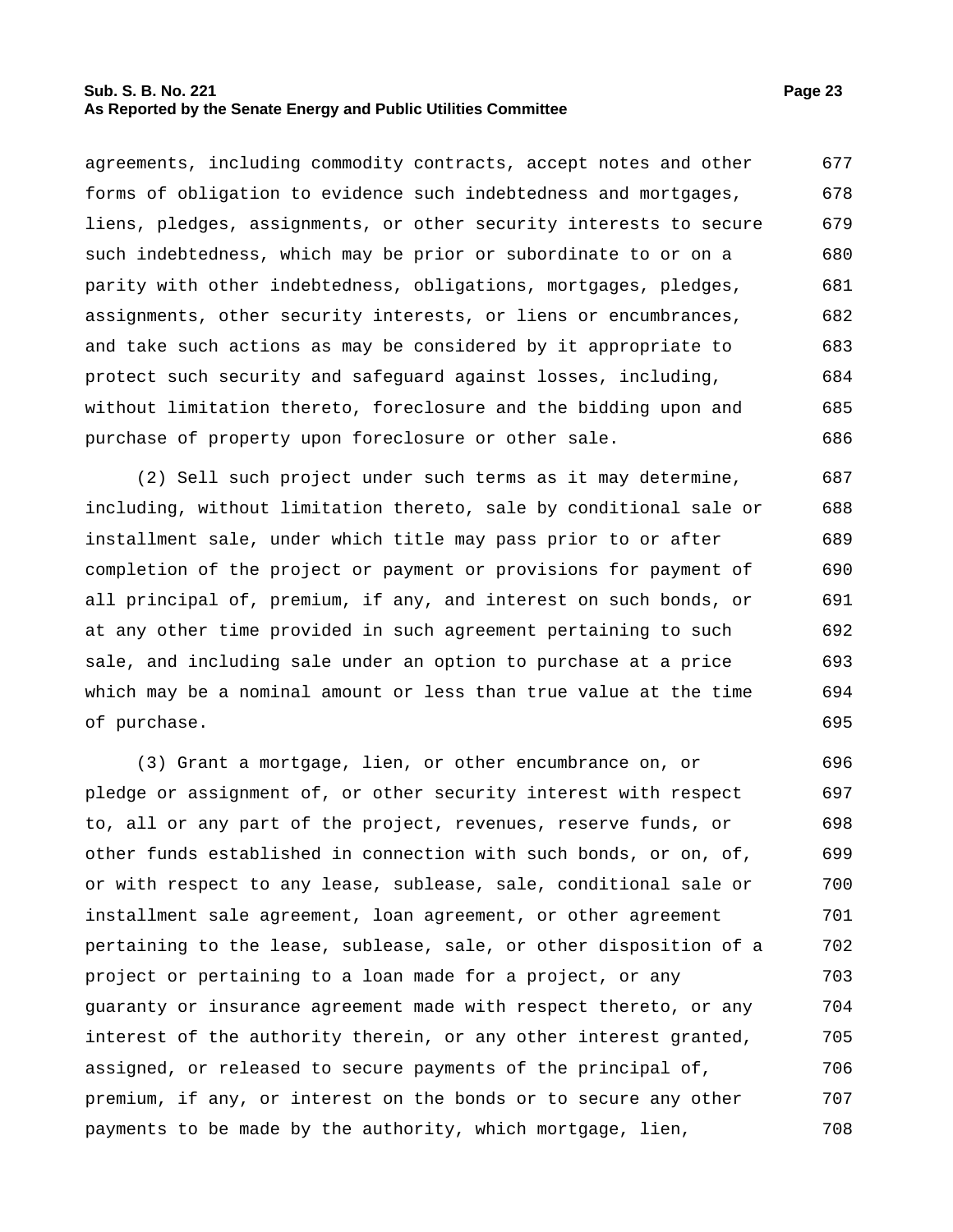# **Sub. S. B. No. 221 Page 24 As Reported by the Senate Energy and Public Utilities Committee**

encumbrance, pledge, assignment, or other security interest may be prior or subordinate to or on a parity with any other mortgage, assignment, other security interest, or lien or encumbrance. 709 710 711

(4) Provide that the interest on such bonds may be at a variable rate or rates changing from time to time in accordance with a base or formula as authorized by the authority. 712 713 714

(5) Contract for the acquisition or construction of such project or any part thereof, including any related commodity contracts, and for the leasing, subleasing, sale or other disposition of such project in a manner determined by the authority in its sole discretion, without necessity for competitive bidding or performance bonds. 715 716 717 718 719 720

(B) Property comprising a project shall not be subject to taxes or assessments and so long as the bonds or notes issued to finance the costs of such project are outstanding, and the transfer of title to or possession of such property to the person to whom a loan or installment sale or conditional sale with respect to such project is made shall not be subject to the taxes levied pursuant to Chapters 5739. and 5741. of the Revised Code. 721 722 723 724 725 726 727

The authority shall certify the property comprising a project which is exempt from taxes and assessments pursuant to this section, and shall send, by certified mail, copies of such certification to the owner of such exempt property, to the tax commissioner, and to the county auditor of the county or counties in which any such exempt property is located. 728 729 730 731 732 733

Each county auditor shall maintain a separate list of all property exempt pursuant to this section and sections 6121.044 and 6123.041 of the Revised Code, in addition to the list of exempt property required to be maintained pursuant to section 5713.07 of the Revised Code. 734 735 736 737 738

(C) The authority, in the lease, sale or loan agreement with 739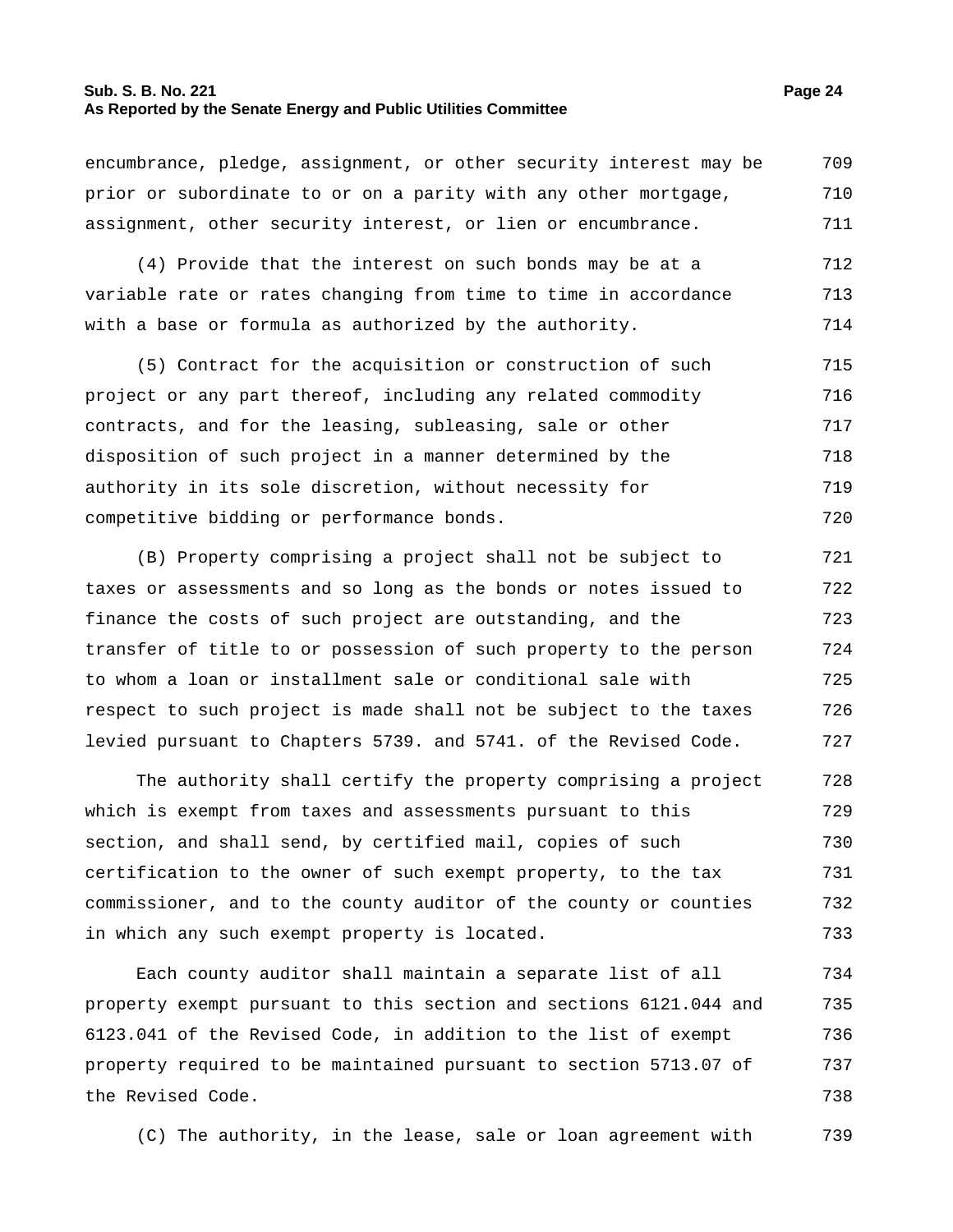#### **Sub. S. B. No. 221 Page 25 As Reported by the Senate Energy and Public Utilities Committee**

shall make appropriate provision for adequate maintenance of the project. 741 742

(D) With respect to the projects referred to in this section, the authority granted by this section is cumulative and supplementary to all other authority granted in this chapter. The authority granted by this section does not alter or impair any similar authority granted elsewhere in this chapter for or with respect to other projects. 743 744 745 746 747 748

**Sec. 3706.05.** The Ohio air quality development authority may at any time issue revenue bonds and notes of the state in such principal amount as, in the opinion of the authority, are necessary for the purpose of paying any part of the cost of one or more air quality projects or advanced energy projects or parts thereof, including one or more payments pursuant to a commodity contract entered into in connection with the acquisition or construction of air quality facilities or advanced energy facilities. The authority may at any time issue renewal notes, issue bonds to pay such notes and whenever it deems refunding expedient, refund any bonds by the issuance of  $\frac{1}{x}$  evenue refunding bonds of the state, whether the bonds to be refunded have or have not matured, and issue bonds partly to refund bonds then outstanding, and partly for any other authorized purpose. The refunding bonds shall be sold and the proceeds applied to the purchase, redemption, or payment of the bonds to be refunded. Except as may otherwise be expressly provided by the authority, every issue of its bonds or notes shall be general obligations of the authority payable out of the revenues of the authority that are pledged for such payment, without preference or priority of the first bonds issued, subject only to any agreements with the holders of particular bonds or notes pledging any particular revenues. Such pledge shall be valid and binding from the time the 749 750 751 752 753 754 755 756 757 758 759 760 761 762 763 764 765 766 767 768 769 770 771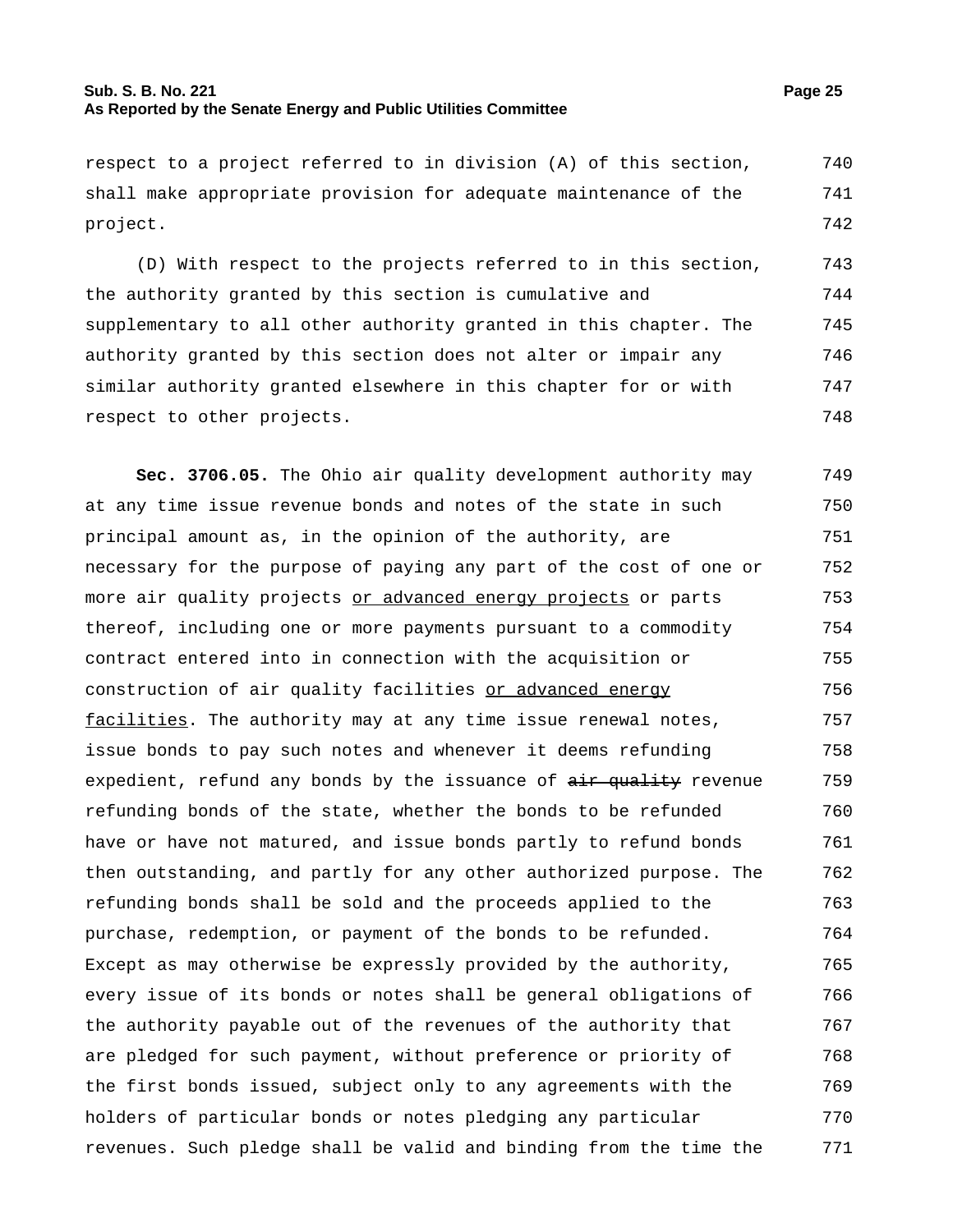# **Sub. S. B. No. 221 Page 26 As Reported by the Senate Energy and Public Utilities Committee**

pledge is made and the revenues so pledged and thereafter received by the authority shall immediately be subject to the lien of such pledge without any physical delivery thereof or further act, and the lien of any such pledge is valid and binding as against all parties having claims of any kind in tort, contract, or otherwise against the authority, irrespective of whether such parties have notice thereof. Neither the resolution nor any trust agreement by which a pledge is created need be filed or recorded except in the records of the authority. 772 773 774 775 776 777 778 779 780

Whether or not the bonds or notes are of such form and character as to be negotiable instruments, the bonds or notes shall have all the qualities and incidents of negotiable instruments, subject only to the provisions of the bonds or notes for registration. 781 782 783 784 785

The bonds and notes shall be authorized by resolution of the authority, shall bear such date or dates, and shall mature at such time or times, in the case of any such note or any renewals thereof not exceeding five years from the date of issue of such original note and in the case of any such bond not exceeding forty years from the date of issue, as such resolution or resolutions may provide. The bonds and notes shall bear interest at such rate or rates, be in such denominations, be in such form, either coupon or registered, carry such registration privileges, be payable in such medium of payment, at such place or places, and be subject to such terms of redemption as the authority may authorize. The bonds and notes of the authority may be sold by the authority, at public or private sale, at or at not less than such price or prices as the authority determines. The bonds and notes shall be executed by the chairperson and vice-chairperson of the authority, either or both of whom may use a facsimile signature, the official seal of the authority or a facsimile thereof shall be affixed thereto or printed thereon and attested, manually or by facsimile signature, 786 787 788 789 790 791 792 793 794 795 796 797 798 799 800 801 802 803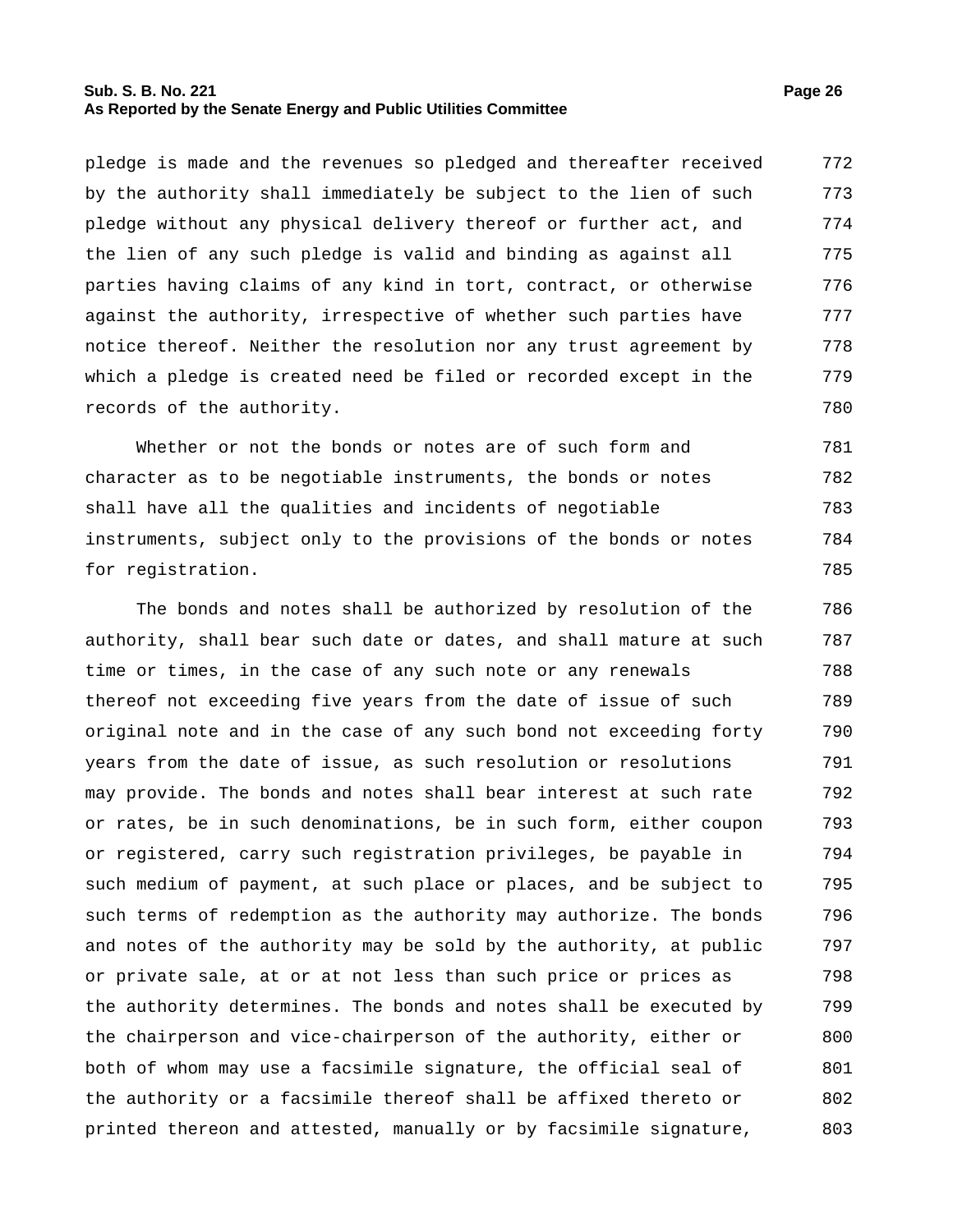# **Sub. S. B. No. 221 Page 27 As Reported by the Senate Energy and Public Utilities Committee**

by the secretary-treasurer of the authority, and any coupons attached thereto shall bear the signature or facsimile signature of the chairperson of the authority. In case any officer whose signature, or a facsimile of whose signature, appears on any bonds, notes or coupons ceases to be such officer before delivery of bonds or notes, such signature or facsimile shall nevertheless be sufficient for all purposes the same as if the officer had remained in office until such delivery, and in case the seal of the authority has been changed after a facsimile has been imprinted on such bonds or notes, such facsimile seal will continue to be sufficient for all purposes. 804 805 806 807 808 809 810 811 812 813 814

Any resolution or resolutions authorizing any bonds or notes or any issue thereof may contain provisions, subject to such agreements with bondholders or noteholders as may then exist, which provisions shall be a part of the contract with the holders thereof, as to: the pledging of all or any part of the revenues of the authority to secure the payment of the bonds or notes or of any issue thereof; the use and disposition of revenues of the authority; a covenant to fix, alter, and collect rentals and other charges so that pledged revenues will be sufficient to pay costs of operation, maintenance, and repairs, pay principal of and interest on bonds or notes secured by the pledge of such revenues, and provide such reserves as may be required by the applicable resolution or trust agreement; the setting aside of reserve funds, sinking funds, or replacement and improvement funds and the regulation and disposition thereof; the crediting of the proceeds of the sale of bonds or notes to and among the funds referred to or provided for in the resolution authorizing the issuance of the bonds or notes; the use, lease, sale, or other disposition of any air quality project or any other assets of the authority; limitations on the purpose to which the proceeds of sale of bonds or notes may be applied and the pledging of such proceeds to secure the payment of the bonds or notes or of any issue thereof; 815 816 817 818 819 820 821 822 823 824 825 826 827 828 829 830 831 832 833 834 835 836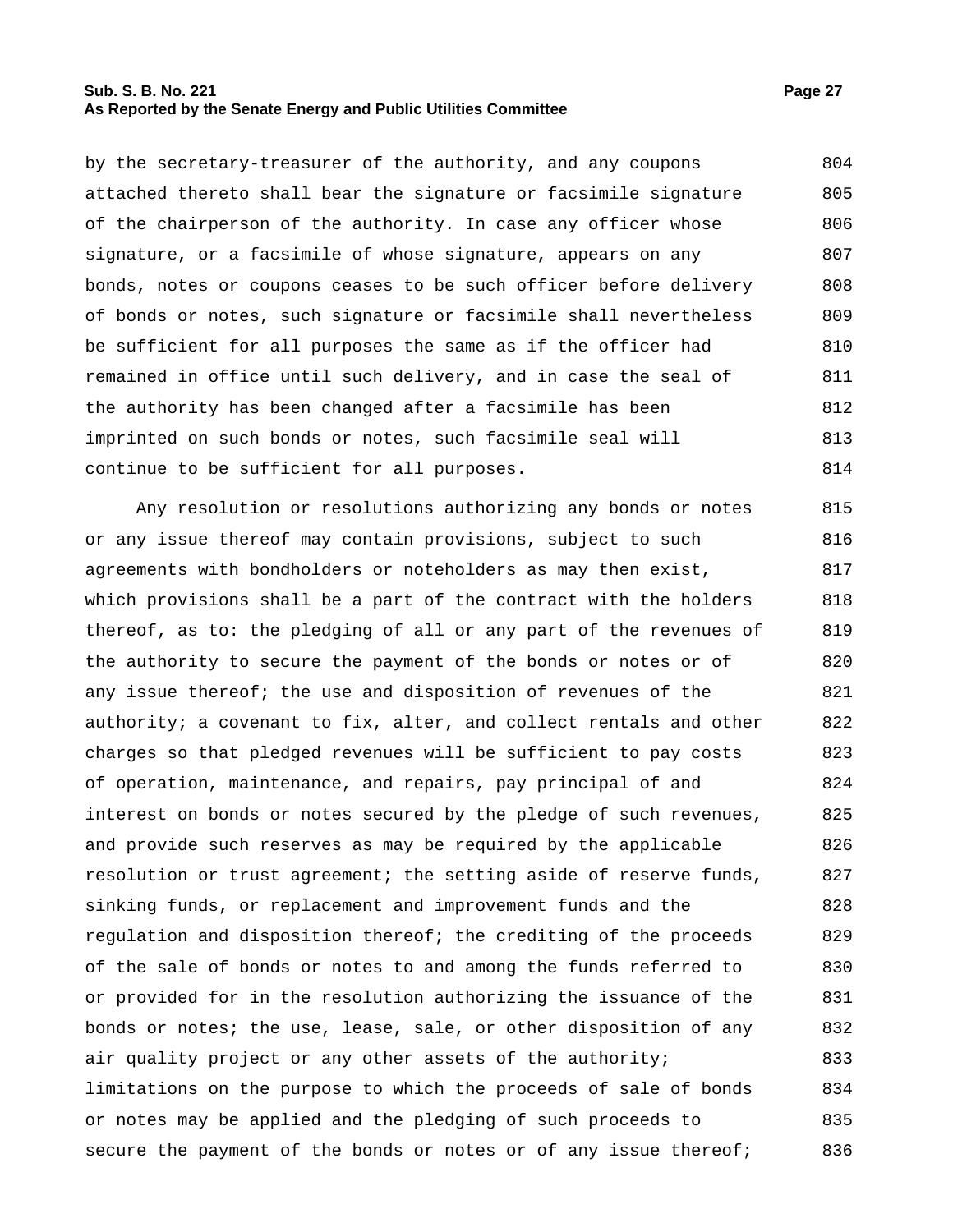# **Sub. S. B. No. 221 Page 28 As Reported by the Senate Energy and Public Utilities Committee**

as to notes issued in anticipation of the issuance of bonds, the agreement of the authority to do all things necessary for the authorization, issuance, and sale of such bonds in such amounts as may be necessary for the timely retirement of such notes; limitations on the issuance of additional bonds or notes; the terms upon which additional bonds or notes may be issued and secured; the refunding of outstanding bonds or notes; the procedure, if any, by which the terms of any contract with bondholders or noteholders may be amended or abrogated, the amount of bonds or notes the holders of which must consent thereto, and the manner in which such consent may be given; limitations on the amount of moneys to be expended by the authority for operating, administrative, or other expenses of the authority; securing any bonds or notes by a trust agreement in accordance with section 3706.07 of the Revised Code; any other matters, of like or different character, that in any way affect the security or protection of the bonds or notes. 837 838 839 840 841 842 843 844 845 846 847 848 849 850 851 852 853

Neither the members of the authority nor any person executing the bonds or notes shall be liable personally on the bonds or notes or be subject to any personal liability or accountability by reason of the issuance thereof. 854 855 856 857

**Sec. 3706.06.** The issuance of  $\frac{a}{b}$  and  $\frac{b}{c}$  revenue bonds and notes or air quality revenue refunding bonds under Chapter 3706. of the Revised Code need not comply with any other law applicable to the issuance of bonds or notes. 858 859 860 861

**Sec. 3706.07.** In the discretion of the Ohio air quality development authority, any air quality revenue bonds or notes or air quality revenue refunding bonds issued under Chapter 3706. of the Revised Code, may be secured by a trust agreement between the authority and a corporate trustee, which trustee may be any trust company or bank having the powers of a trust company within or 862 863 864 865 866 867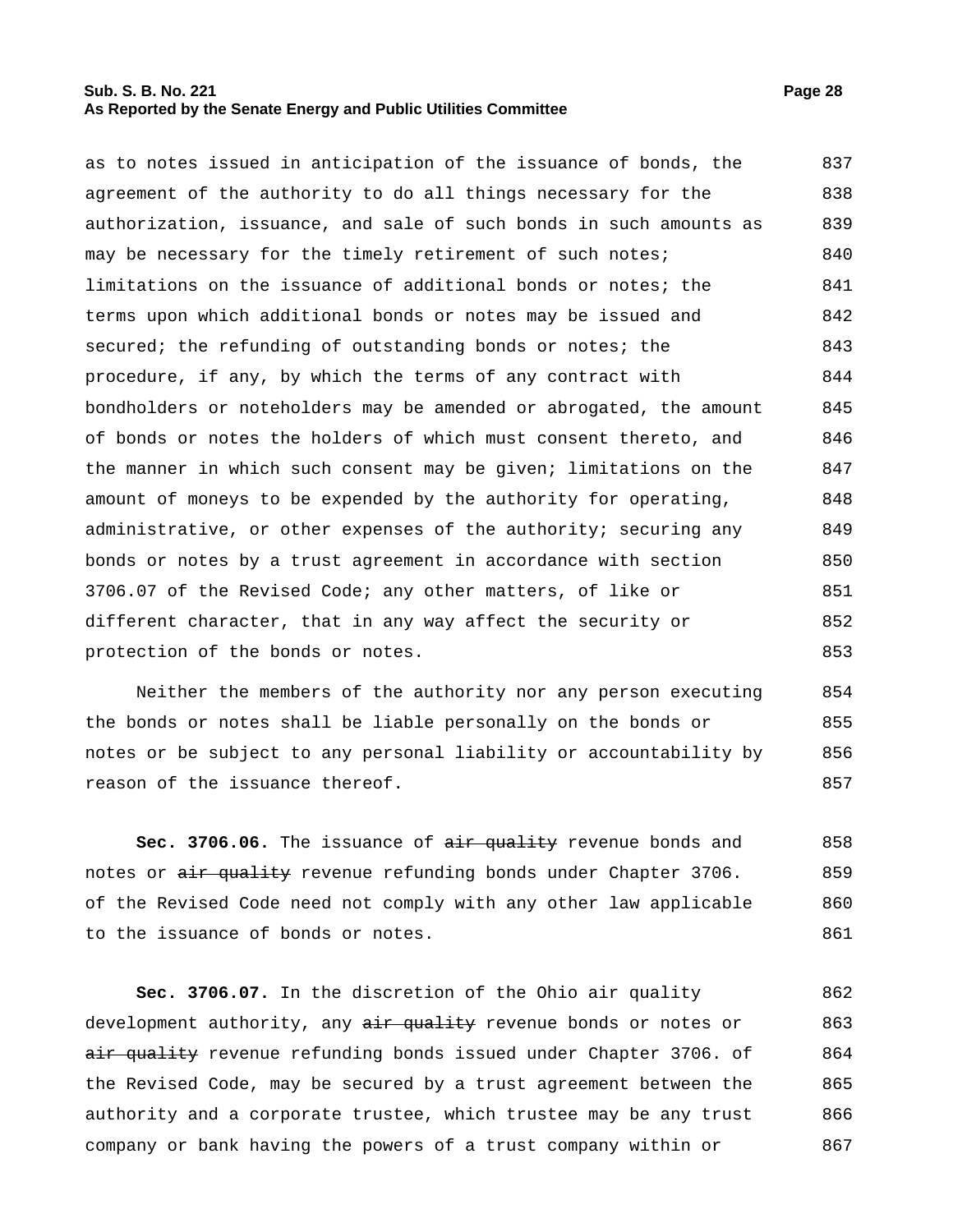without the state. 868

Any such trust agreement may pledge or assign revenues of the authority to be received, but shall not convey or mortgage any air quality project or any part thereof. Any such trust agreement or any resolution providing for the issuance of such bonds or notes may contain such provisions for protecting and enforcing the rights and remedies of the bondholders or noteholders as are reasonable and proper and not in violation of law, including covenants setting forth the duties of the authority in relation to the acquisition of property, the construction, improvement, maintenance, repair, operation, and insurance of the air quality project or projects in connection with which such bonds or notes are authorized, the rentals or other charges to be imposed for the use or services of any air quality project, the application of revenues received or otherwise derived from a commodity contract or from the sale of the related commodity under such contract, the custody, safeguarding, and application of all moneys, and provisions for the employment of consulting engineers in connection with the construction or operation of such air quality project or projects. Any bank or trust company incorporated under the laws of this state that may act as depository of the proceeds of bonds or notes or of revenues may furnish such indemnifying bonds or may pledge such securities as are required by the authority. Any such trust agreement may set forth the rights and remedies of the bondholders and noteholders and of the trustee, and may restrict the individual right of action by bondholders and noteholders as is customary in trust agreements or trust indentures securing similar bonds. Such trust agreement may contain such other provisions as the authority determines reasonable and proper for the security of the bondholders or noteholders. All expenses incurred in carrying out the provisions of any such trust agreement may be treated as a part of the cost of the operation of the air quality project or projects. Any such 869 870 871 872 873 874 875 876 877 878 879 880 881 882 883 884 885 886 887 888 889 890 891 892 893 894 895 896 897 898 899 900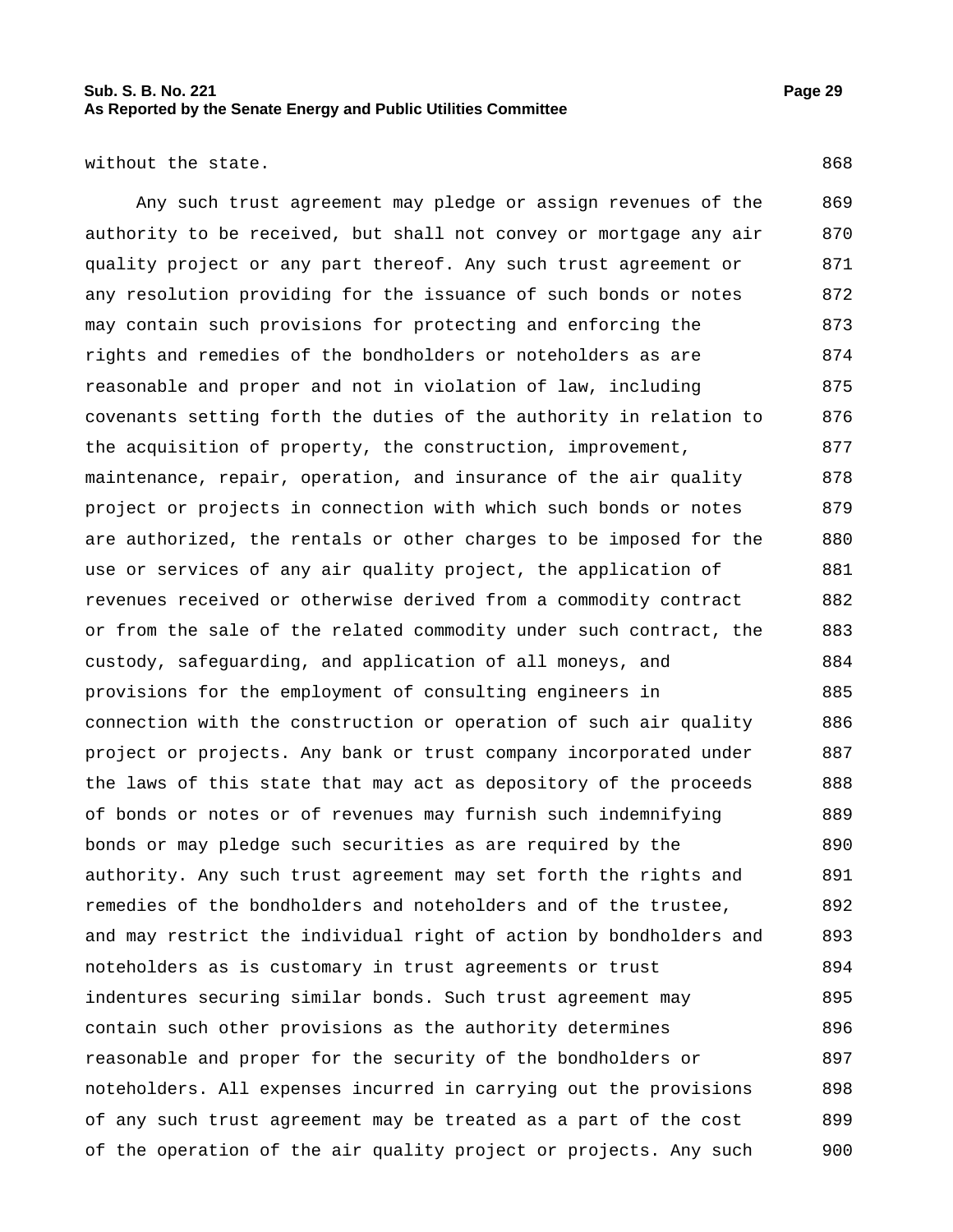# **Sub. S. B. No. 221 Page 30 As Reported by the Senate Energy and Public Utilities Committee**

trust agreement or resolution authorizing the issuance of  $\frac{1}{n+1}$ quality revenue bonds may provide the method whereby the general administrative overhead expenses of the authority shall be allocated among the several projects acquired or constructed by it as a factor of the operation expense of each such project. 901 902 903 904 905

Sec. 3706.08. Any holder of air quality revenue bonds issued under Chapter 3706. of the Revised Code, or any of the coupons appertaining thereto, and the trustee under any trust agreement, except to the extent the rights given by such chapter may be restricted by the applicable resolution or such trust agreement, may by suit, action, mandamus, or other proceedings, protect and enforce any rights under the laws of the state or granted under such chapter, trust agreement, or the resolution authorizing the issuance of such bonds, and may enforce and compel the performance of all duties required by such chapter, or by the trust agreement or resolution, to be performed by the Ohio air quality development authority or any officer thereof, including the fixing, charging, and collecting of rentals or other charges. 906 907 908 909 910 911 912 913 914 915 916 917 918

Sec. 3706.09. Air quality revenue Revenue bonds and notes and air quality revenue refunding bonds issued under Chapter 3706. of the Revised Code do not constitute a debt, or a pledge of the faith and credit, of the state or any political subdivision thereof, and the holders or owners thereof have no right to have taxes levied by the general assembly or taxing authority of any political subdivision of the state for the payment of the principal thereof or interest thereon, but such bonds and notes are payable solely from the revenues and funds pledged for their payment as authorized by such chapter, unless the notes are issued in anticipation of the issuance of bonds or the bonds are refunded by refunding bonds issued under such chapter, which bonds or refunding bonds shall be payable solely from revenues and funds 919 920 921 922 923 924 925 926 927 928 929 930 931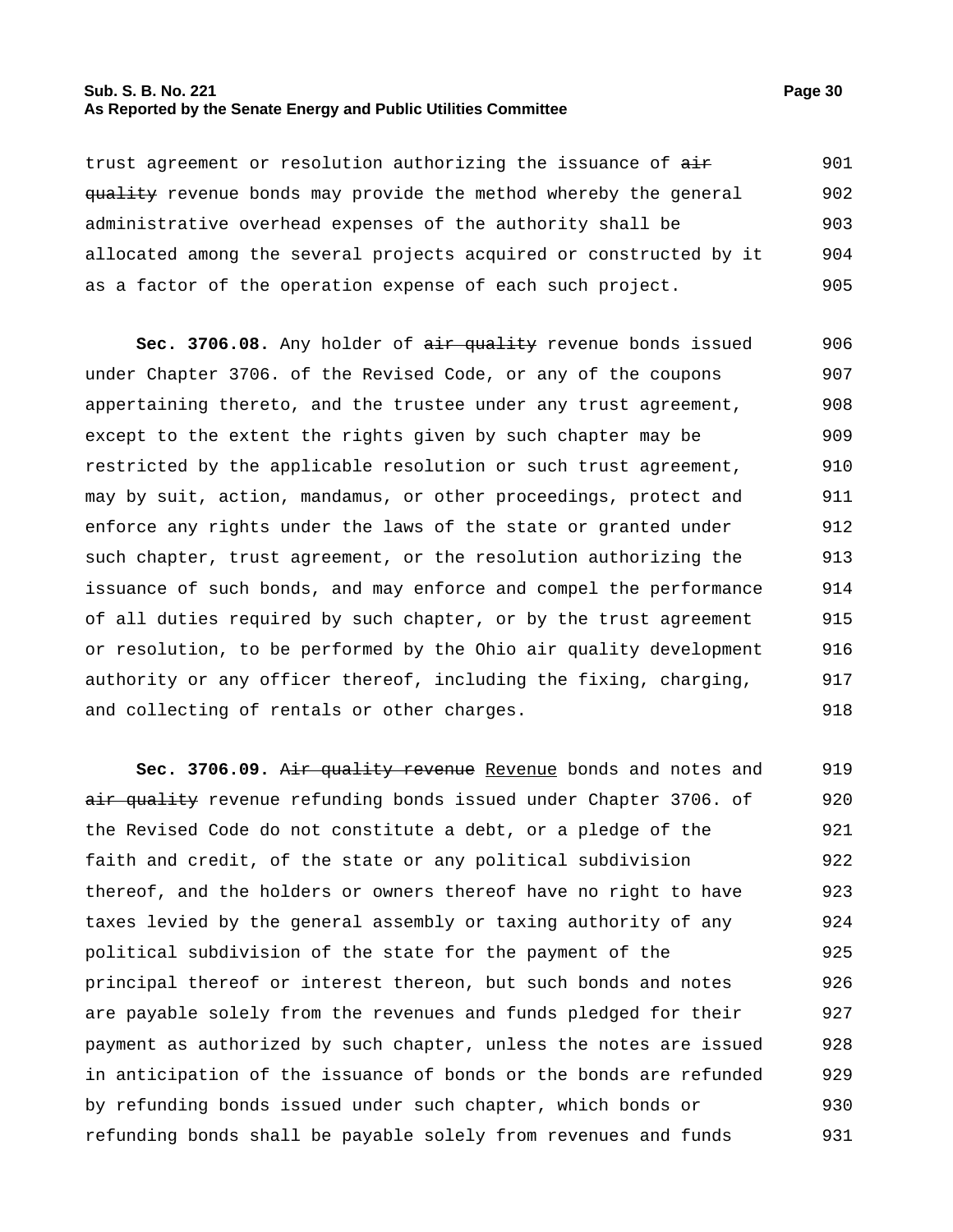# **Sub. S. B. No. 221 Page 31 As Reported by the Senate Energy and Public Utilities Committee**

pledged for their payment as authorized by such sections. All such bonds and notes shall contain on the face thereof a statement to the effect that the bonds or notes, as to both principal and interest, are not debts of the state or any political subdivision thereof, but are payable solely from revenues and funds pledged for their payment. 932 933 934 935 936 937

All expenses incurred in carrying out Chapter 3706. of the Revised Code are payable solely from funds provided under such chapter. Such chapter does not authorize the Ohio air quality development authority to incur indebtedness or liability on behalf of or payable by the state or any political subdivision thereof. 938 939 940 941 942

**Sec. 3706.10.** All moneys, funds, properties, and assets acquired by the Ohio air quality development authority under Chapter 3706. of the Revised Code, whether as proceeds from the sale of air quality revenue bonds or as revenues, or otherwise, shall be held by it in trust for the purposes of carrying out its powers and duties, shall be used and reused as provided in such chapter, and shall at no time be part of other public funds. Such funds, except as otherwise provided in any resolution authorizing its air quality revenue bonds or in any trust agreement securing the same, or except when invested pursuant to section 3706.11 of the Revised Code, shall be kept in depositories selected by the authority in the manner provided in Chapter 135. of the Revised Code, and the deposits shall be secured as provided in Chapter 135. of the Revised Code. The resolution authorizing the issuance of such bonds of any issue or the trust agreement securing such bonds shall provide that any officer to whom, or any bank or trust company to which, such moneys are paid shall act as trustee of such moneys and hold and apply them for the purposes hereof, subject to such conditions as such chapter and such resolutions or trust agreement provide. 943 944 945 946 947 948 949 950 951 952 953 954 955 956 957 958 959 960 961 962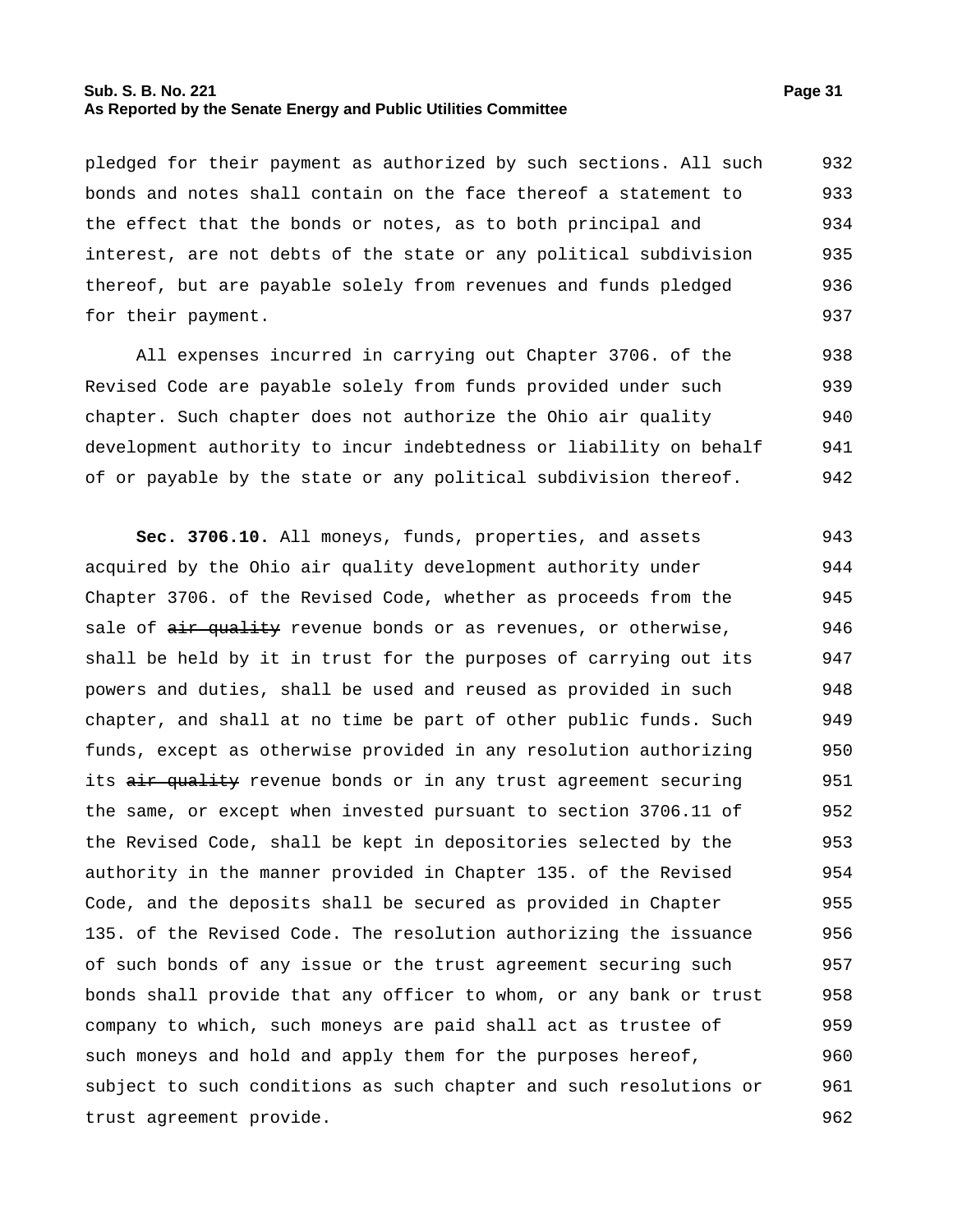#### **Sub. S. B. No. 221 Page 32 As Reported by the Senate Energy and Public Utilities Committee**

**Sec. 3706.11.** Moneys in the funds of the Ohio air quality development authority, except as otherwise provided in any resolution authorizing the issuance of its air quality revenue bonds or in any trust agreement securing the same, in excess of current needs, may be invested in notes, bonds, or other obligations of the United States of America or any agency or instrumentality thereof, or in obligations of this state or any political subdivision thereof. Income from all such investments of moneys in any fund shall be credited to such funds as the authority determines, subject to the provisions of any such resolution or trust agreement and such investments may be sold at 963 964 965 966 967 968 969 970 971 972 973

such times as the authority determines. 974

**Sec. 3706.12.** The Ohio air quality development authority may charge, alter, and collect rentals or other charges for the use or services of any air quality project or advanced energy project and contract in the manner provided by this section with one or more persons, one or more governmental agencies, or any combination thereof, desiring the use or services of such project, and fix the terms, conditions, rentals, or other charges for such use or services. Such rentals or other charges shall not be subject to supervision or regulation by any other authority, commission, board, bureau, or agency of the state and such contract may provide for acquisition by such person or governmental agency of all or any part of such air quality project or advanced energy project for such consideration payable over the period of the contract or otherwise as the authority in its sole discretion determines to be appropriate, but subject to the provisions of any resolution authorizing the issuance of  $\frac{air - quality}{}$  revenue bonds or notes or air quality revenue refunding bonds of the authority or any trust agreement securing the same. Any governmental agency that has power to construct, operate, and maintain air quality 975 976 977 978 979 980 981 982 983 984 985 986 987 988 989 990 991 992 993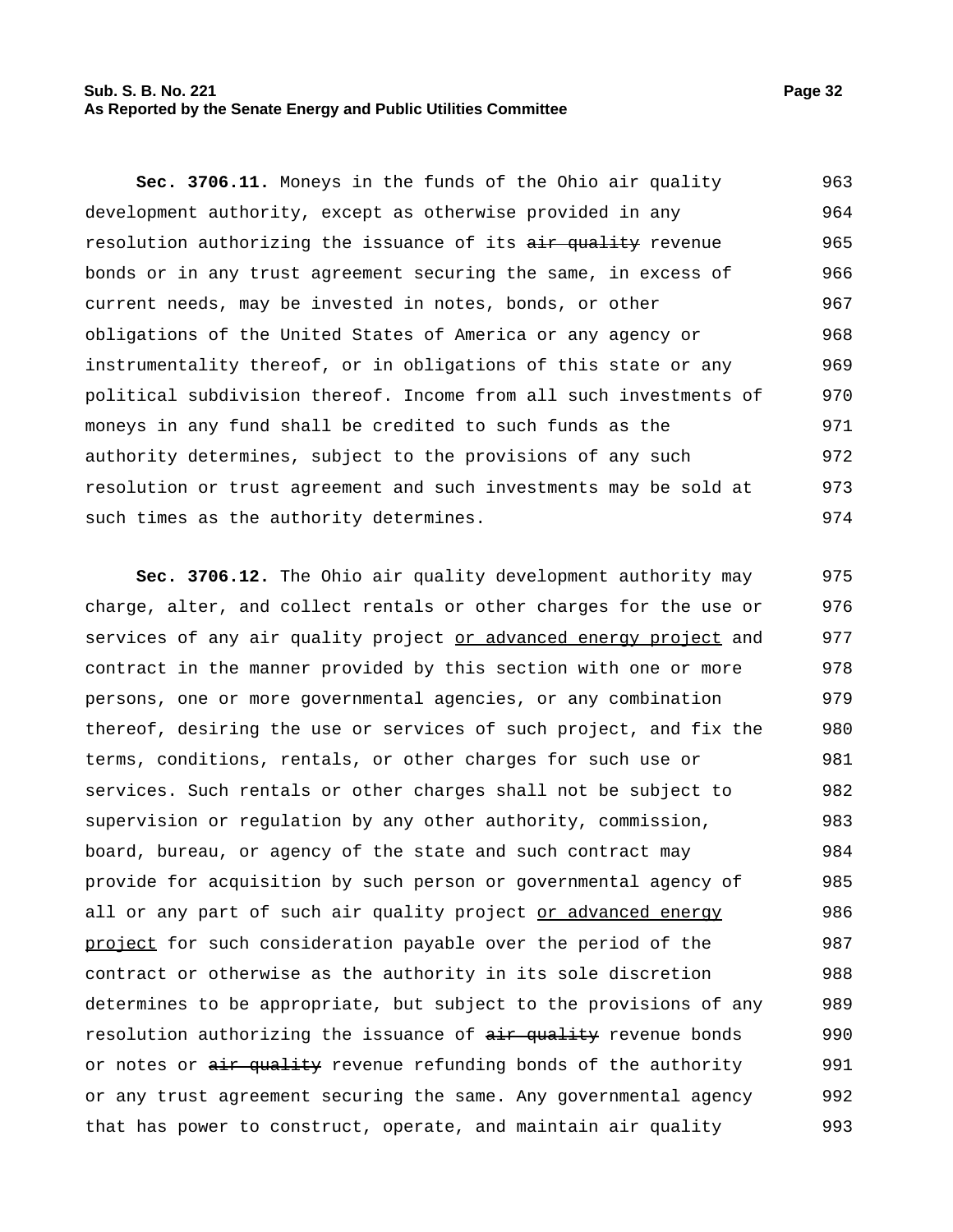# **Sub. S. B. No. 221 Page 33 As Reported by the Senate Energy and Public Utilities Committee**

facilities or advanced energy facilities may enter into a contract or lease with the authority whereby the use or services of any air quality project or advanced energy project of the authority will be made available to such governmental agency and may pay for such use or services such rentals or other charges as may be agreed to by the authority and such governmental agency. 994 995 996 997 998 999

Any governmental agency or combination of governmental agencies may cooperate with the authority in the acquisition or construction of an air quality project or advanced energy project and shall enter into such agreements with the authority as may be necessary, with a view to effective cooperative action and safeguarding of the respective interests of the parties thereto, which agreements shall provide for such contributions by the parties thereto in such proportion as may be agreed upon and such other terms as may be mutually satisfactory to the parties including without limitation the authorization of the construction of the project by one of the parties acting as agent for all of the parties and the ownership and control of the project by the authority to the extent necessary or appropriate for purposes of the issuance of air quality revenue bonds by the authority. Any governmental agency may provide the funds for the payment of such contribution as is required under such agreements by the levy of taxes, assessments or rentals and other charges for the use of the utility system of which the air quality project or advanced energy project is a part or to which it is connected, if otherwise authorized by the laws governing such governmental agency in the construction of the type of air quality project or advanced energy project provided for in the agreements, and may pay the proceeds from the collection of such taxes, assessments, utility rentals, or other charges to the authority pursuant to such agreements; or the governmental agency may issue bonds or notes, if authorized by such laws, in anticipation of the collection of such taxes, assessments, utility rentals, or other charges and may pay the 1000 1001 1002 1003 1004 1005 1006 1007 1008 1009 1010 1011 1012 1013 1014 1015 1016 1017 1018 1019 1020 1021 1022 1023 1024 1025 1026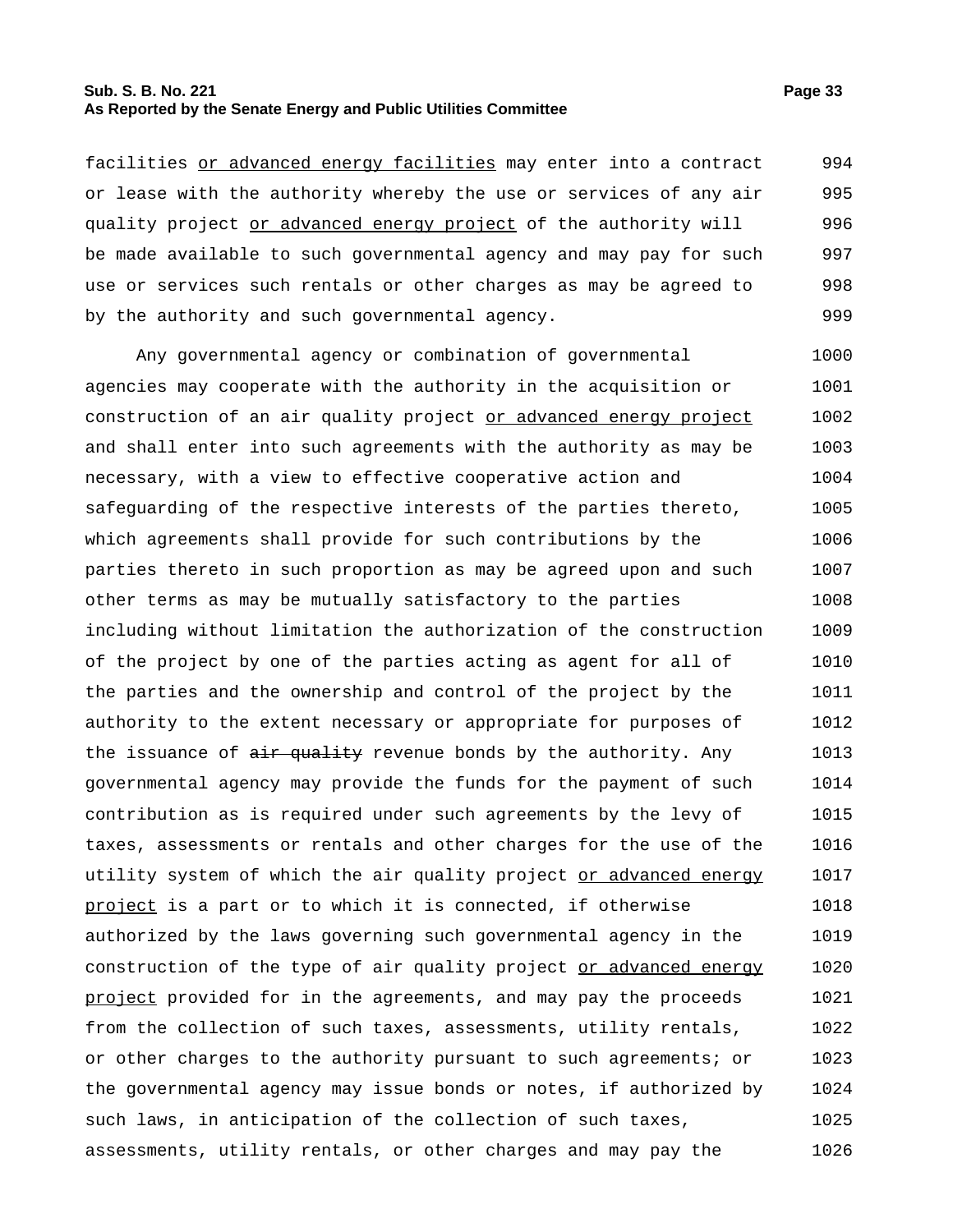# **Sub. S. B. No. 221 Page 34 As Reported by the Senate Energy and Public Utilities Committee**

proceeds of such bonds or notes to the authority pursuant to such agreements. In addition any governmental agency may provide the funds for the payment of such contribution by the appropriation of money or, if otherwise authorized by law, by the issuance of bonds or notes and may pay such appropriated money or the proceeds of such bonds or notes to the authority pursuant to such agreements. The agreement by the governmental agency to provide such contribution, whether from appropriated money or from the proceeds of such taxes, assessments, utility rentals, or other charges, or such bonds or notes, or any combination thereof, shall not be subject to Chapter 133. of the Revised Code or any regulations or limitations contained therein. The proceeds from the collection of such taxes or assessments, and any interest earned thereon, shall be paid into a special fund immediately upon the collection thereof by the governmental agency for the purpose of providing such contribution at the times required under such agreements. 1027 1028 1029 1030 1031 1032 1033 1034 1035 1036 1037 1038 1039 1040 1041 1042

When the contribution of any governmental agency is to be made over a period of time from the proceeds of the collection of special assessments, the interest accrued and to accrue before the first installment of such assessments shall be collected which is payable by such governmental agency on such contribution under the terms and provisions of such agreements shall be treated as part of the cost of the improvement for which such assessments are levied, and that portion of such assessments as are collected in installments shall bear interest at the same rate as such governmental agency is obligated to pay on such contribution under the terms and provisions of such agreements and for the same period of time as the contribution is to be made under such agreements. If the assessment or any installment thereof is not paid when due, it shall bear interest until the payment thereof at the same rate as such contribution and the county auditor shall annually place on the tax list and duplicate the interest applicable to such assessment and the penalty and additional 1043 1044 1045 1046 1047 1048 1049 1050 1051 1052 1053 1054 1055 1056 1057 1058 1059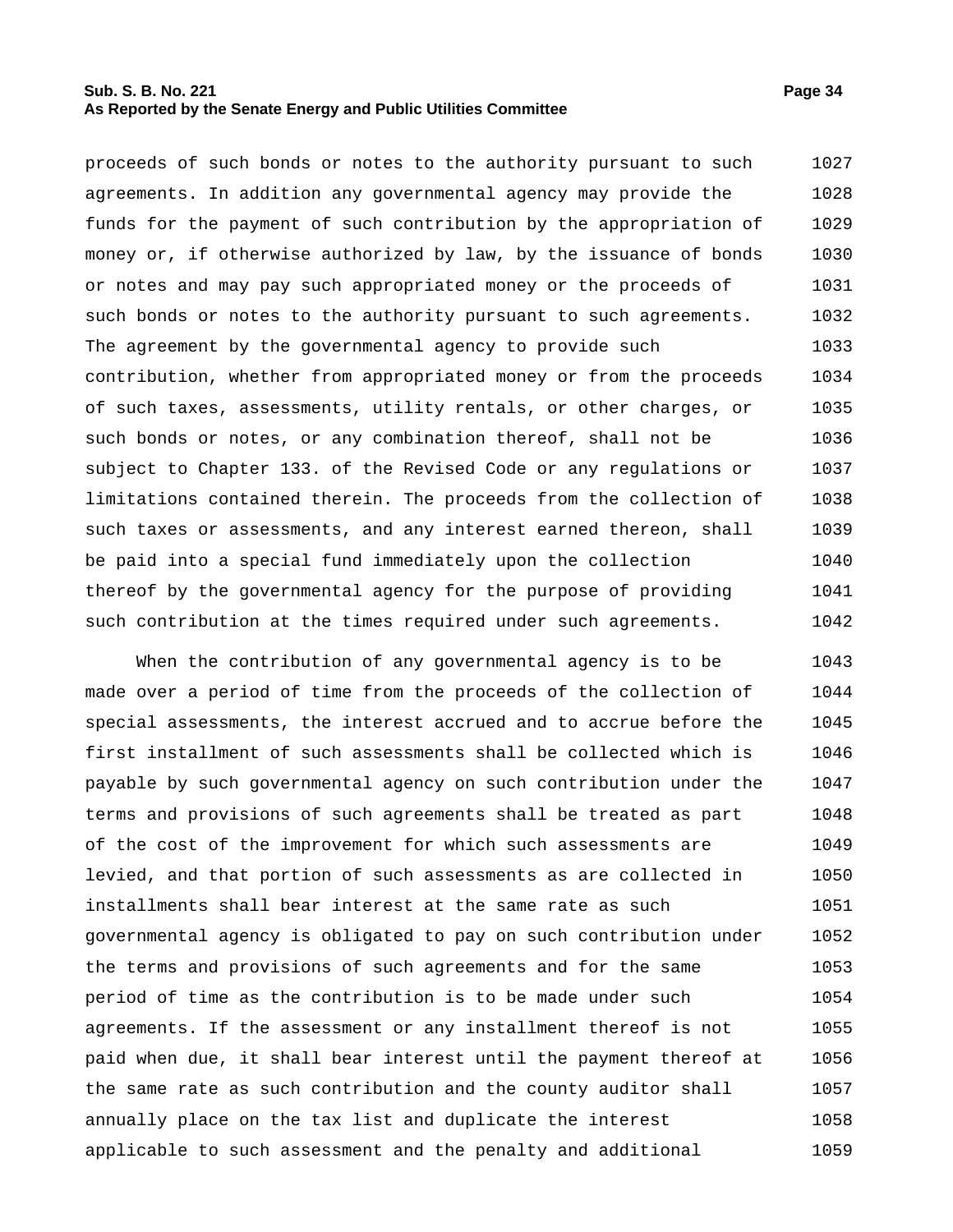Any governmental agency, pursuant to a favorable vote of the electors in an election held before or after June 1, 1970, for the purpose of issuing bonds to provide funds to acquire, construct, or equip, or provide real estate and interests in real estate for, an air quality facility or advanced energy facility, whether or not such governmental agency, at the time of such election, had the authority to pay the proceeds from such bonds or notes issued in anticipation thereof to the authority as provided in this section, may issue such bonds or notes in anticipation of the issuance thereof and pay the proceeds thereof to the authority in accordance with its agreement with the authority; provided, that the legislative authority of the governmental agency find and determine that the air quality project or advanced energy project to be acquired or constructed by the authority in cooperation with such governmental agency will serve the same public purpose and meet substantially the same public need as the facility otherwise proposed to be acquired or constructed by the governmental agency with the proceeds of such bonds or notes. 1061 1062 1063 1064 1065 1066 1067 1068 1069 1070 1071 1072 1073 1074 1075 1076 1077 1078

**Sec. 3706.13.** Each air quality project or advanced energy project, when constructed and placed in operation, shall be maintained and kept in good condition and repair by the Ohio air quality development authority<sub> $L$ </sub> or the authority shall cause the same to be maintained and kept in good condition and repair. Each such project shall be operated by such operating employees as the authority employs or pursuant to a contract or lease with a person or governmental agency. All public or private property damaged or destroyed in carrying out the powers granted by Chapter 3706. of the Revised Code<sub> $\tau$ </sub> shall be restored or repaired and placed in its original condition, as nearly as practicable, or adequate compensation shall be paid therefor from funds provided under such chapter. 1079 1080 1081 1082 1083 1084 1085 1086 1087 1088 1089 1090 1091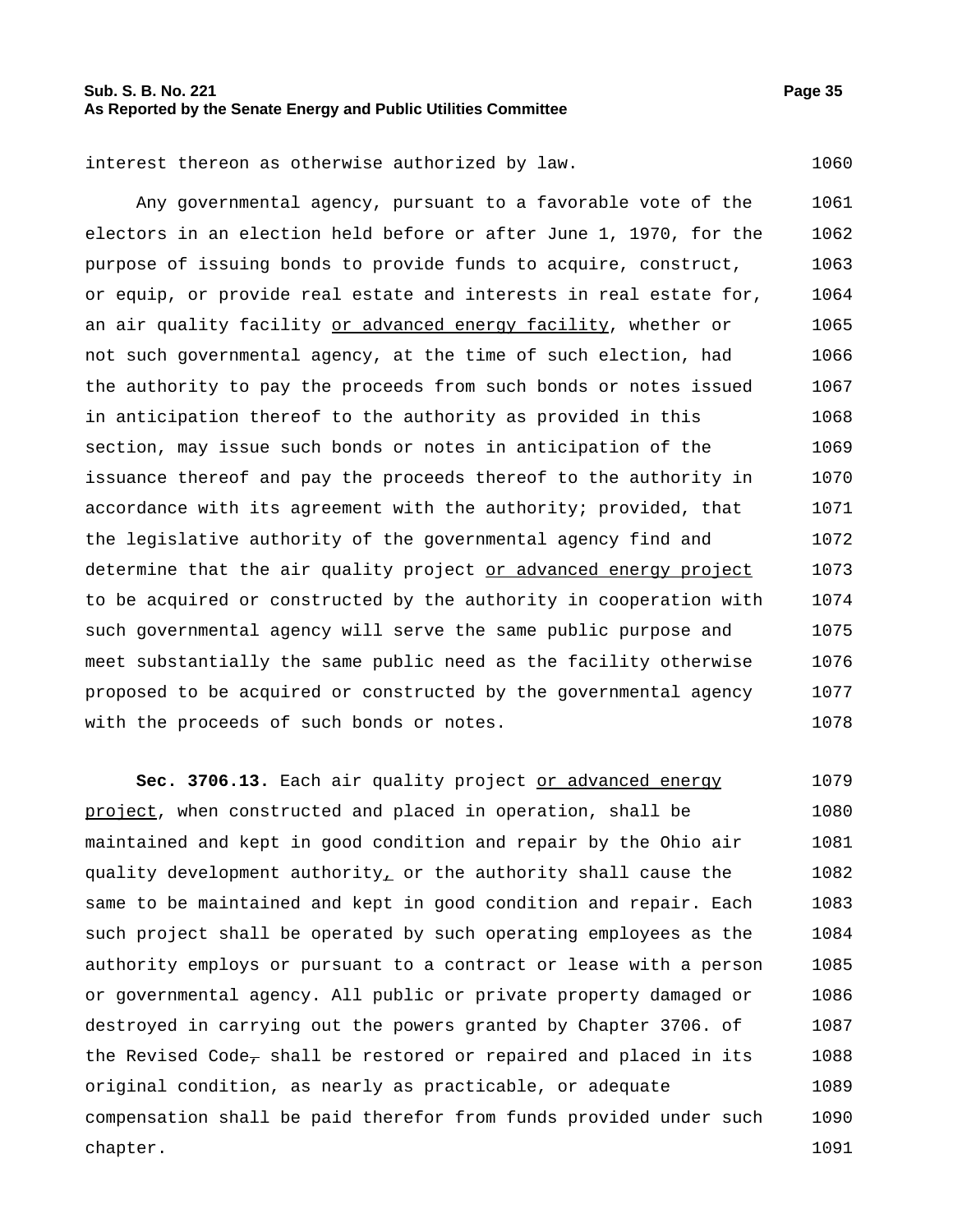# **Sub. S. B. No. 221 Page 36 As Reported by the Senate Energy and Public Utilities Committee**

On or before the twentieth day of April in each year, the authority shall make a report of its activities for the preceding calendar year to the governor and the general assembly. Each such report shall set forth a complete operating and financial statement covering the authority's operations during the year. The authority shall cause an audit of its books and accounts to be made at least once each year by certified public accountants and the cost thereof may be treated as a part of the cost of construction or of operations of its projects. 1092 1093 1094 1095 1096 1097 1098 1099 1100

Sec. 3706.14. All air quality revenue bonds issued under this chapter are lawful investments of banks, societies for savings, savings and loan associations, deposit guarantee associations, trust companies, trustees, fiduciaries, insurance companies, including domestic for life and domestic not for life, trustees or other officers having charge of sinking and bond retirement or other special funds of political subdivisions and taxing districts of this state, the commissioners of the sinking fund of the state, the administrator of workers' compensation, the state teachers retirement system, the public employees retirement system, the school employees retirement system, and the Ohio police and fire pension fund, and are acceptable as security for the deposit of public moneys. 1101 1102 1103 1104 1105 1106 1107 1108 1109 1110 1111 1112 1113

**Sec. 3706.15.** The exercise of the powers granted by Chapter 3706. of the Revised Code, will be for the benefit of the people of the state, for the improvement of their health, safety, convenience, and welfare, and for the enhancement of their residential, agricultural, recreational, economic, commercial, and industrial opportunities and is a public purpose. As the operation and maintenance of air quality projects or advanced energy projects will constitute the performance of essential governmental functions, the Ohio air quality development authority shall not be 1114 1115 1116 1117 1118 1119 1120 1121 1122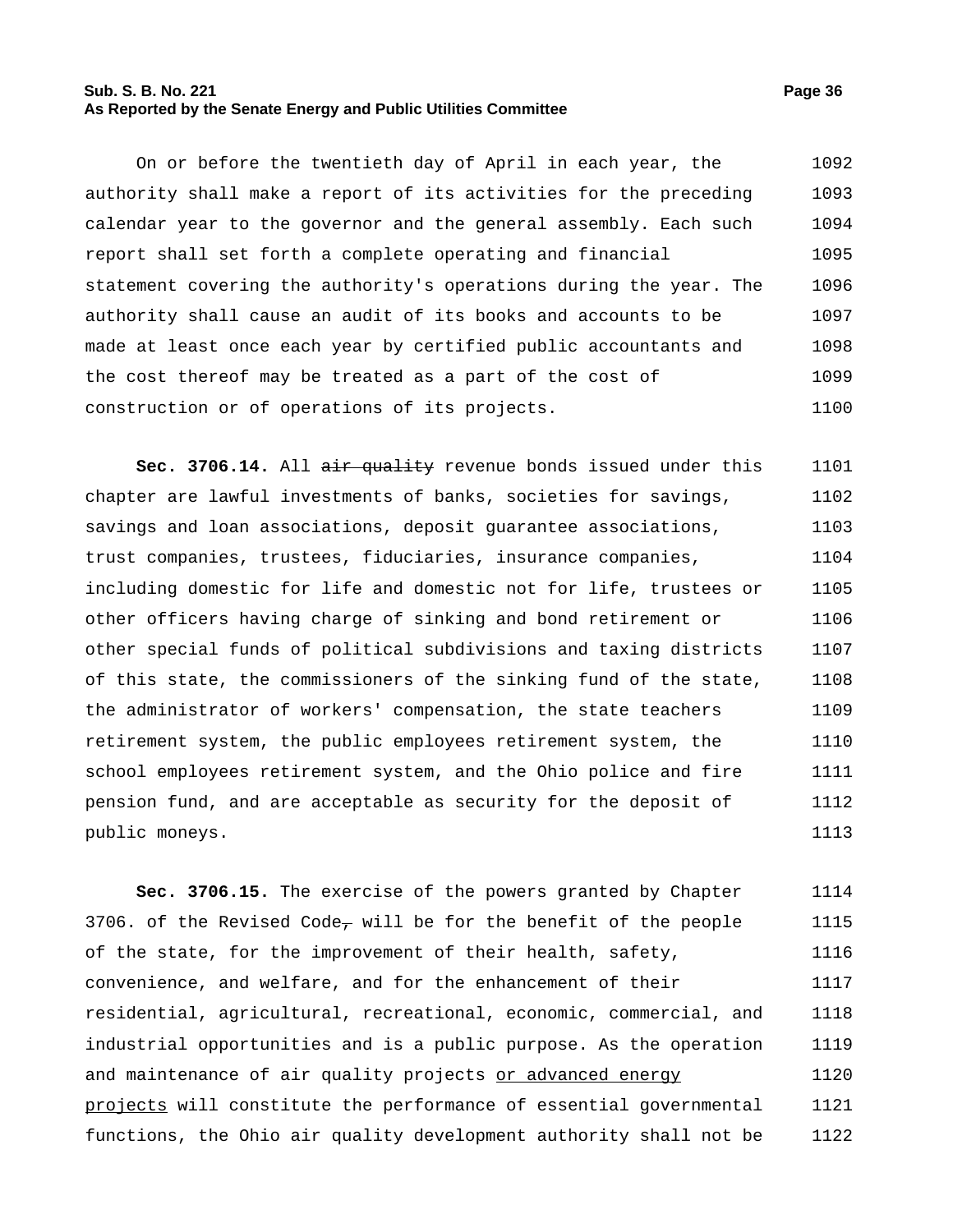## **Sub. S. B. No. 221 Page 37 As Reported by the Senate Energy and Public Utilities Committee**

required to pay any taxes or assessments upon any air quality such project,  $\Theta$  upon any property acquired or used by the authority under Chapter 3706. of the Revised Code, or upon the income therefrom, nor shall the transfer to or from the Ohio air quality development authority of title or possession of any air quality project or advanced energy project, part thereof, or item included or to be included in any such project, be subject to the taxes levied pursuant to Chapters 5739. and 5741. of the Revised Code, and the bonds and notes issued under this chapter, their transfer, and the income therefrom, including any profit made on the sale thereof, shall at all times be free from taxation within the state. 1123 1124 1125 1126 1127 1128 1129 1130 1131 1132 1133 1134

**Sec. 3706.16.** The Ohio air quality development authority may acquire by purchase, whenever it finds such purchase expedient, any land, property, rights, rights-of-way, franchises, easements, and other interests in lands as it finds to be necessary or convenient for the construction and operation of any air quality project or advanced energy project, upon such terms and at such price as it considers reasonable and are agreed upon between the authority and the owner thereof, and take title thereto in the name of the state. 1135 1136 1137 1138 1139 1140 1141 1142 1143

Any governmental agency, notwithstanding any contrary provision of law and without the necessity for an advertisement, auction, order of court, or other action or formality, other than the regular and formal action of such governmental agency concerned, may lease, lend, grant, or convey to the authority, at its request, upon such terms as the proper authorities of such governmental agency find reasonable and fair any real property or interests therein including improvements thereto or personal property which is necessary or convenient to effect the authorized purposes of the authority, including public roads and real or personal property already devoted to public use. 1144 1145 1146 1147 1148 1149 1150 1151 1152 1153 1154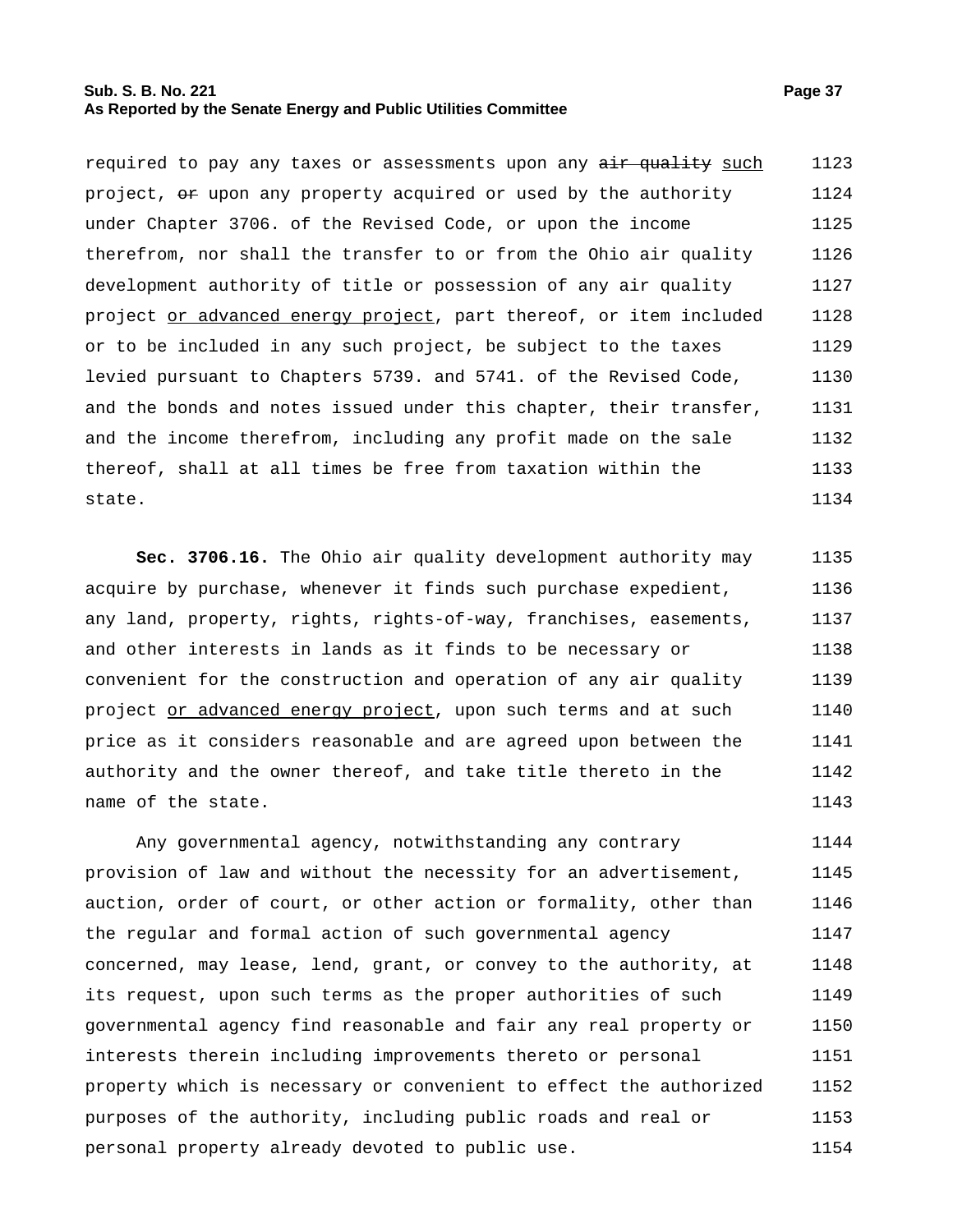## **Sub. S. B. No. 221 Page 38 As Reported by the Senate Energy and Public Utilities Committee**

**Sec. 3706.17.** The Ohio air quality development authority may acquire by appropriation pursuant to division (J) of section 3706.04 of the Revised Code any land, rights, rights-of-way, franchises, easements, or other property necessary or proper for the construction or the efficient operation of any air quality project or advanced energy project. In any proceedings for appropriation under this section, the procedure to be followed shall be in accordance with Chapter 163. of the Revised Code. 1155 1156 1157 1158 1159 1160 1161 1162

This section does not empower the authority to take or disturb property or facilities belonging to and required for the proper and convenient operation of any public utility or any common carrier engaged in interstate commerce, unless provision is made for the restoration, relocation, or duplication of such property or facilities elsewhere at the sole cost of the authority. 1163 1164 1165 1166 1167 1168 1169

**Sec. 3706.18.** When the Ohio air quality development authority finds it necessary to change the location of any portion of any public road, state highway, railroad, or public utility facility in connection with the construction of an air quality project or advanced energy project, it shall cause the same to be reconstructed at such location as the division of government having jurisdiction over such road, highway, railroad, or public utility facility finds most favorable. Such reconstruction shall be of substantially the same type and in as good condition as the original road, highway, railroad, or public utility facility. The cost of such reconstruction, relocation, or removal and any damage incurred in changing the location of any such road, highway, railroad, or public utility facility shall be paid by the authority as a part of the cost of such air quality the project. 1170 1171 1172 1173 1174 1175 1176 1177 1178 1179 1180 1181 1182 1183

When the authority finds it necessary that any public highway or portion thereof be vacated by reason of the acquisition or 1184 1185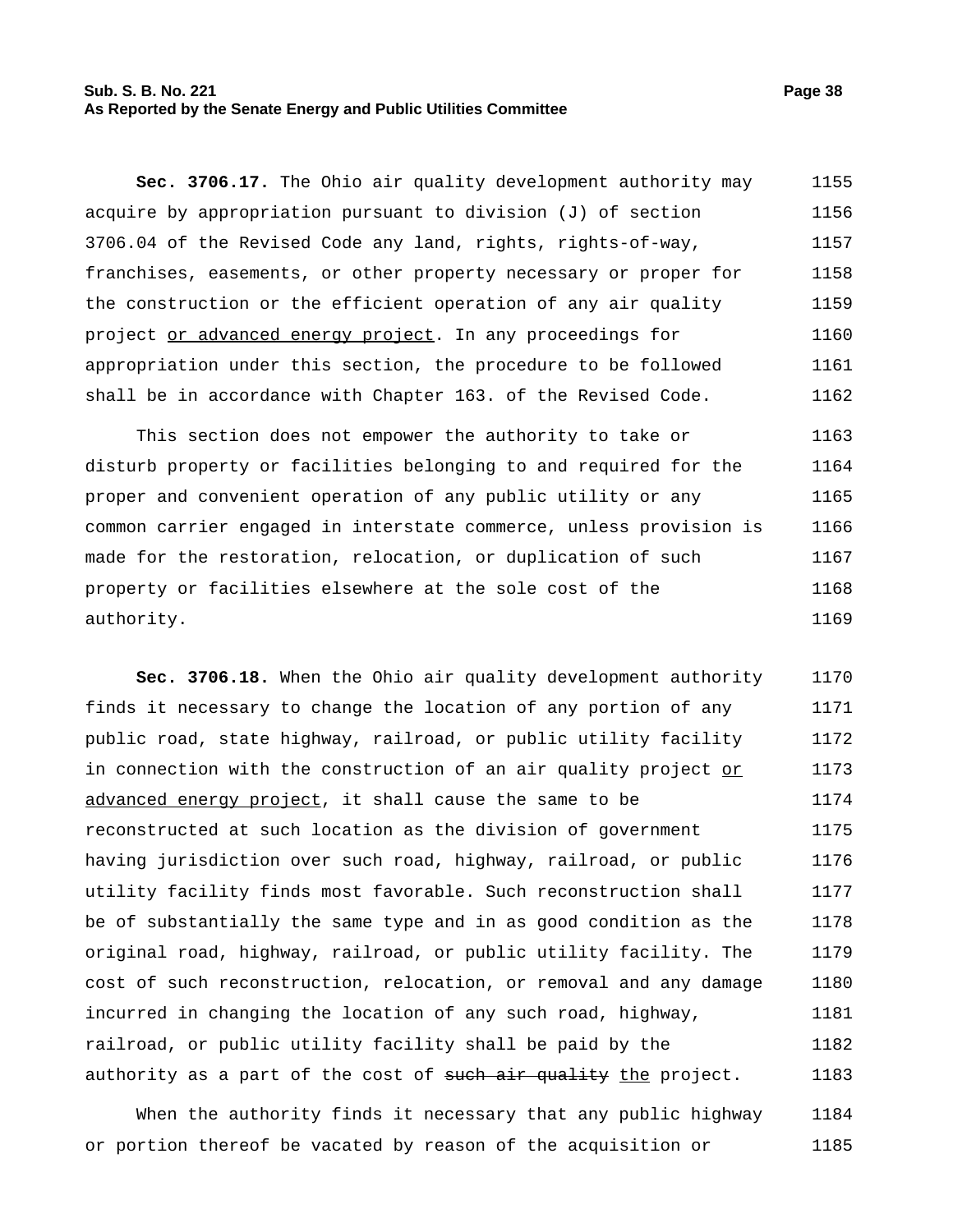## **Sub. S. B. No. 221 Page 39 As Reported by the Senate Energy and Public Utilities Committee**

construction of an air quality project or advanced energy project, the authority may request the director of transportation, in writing, to vacate such highway or portion thereof in accordance with section 5511.07 of the Revised Code if the highway or portion thereof to be vacated is on the state highway system, or, if the highway or portion thereof to be vacated is under the jurisdiction of the county commissioners, the authority shall request the director, in writing, to petition the board of county commissioners, in the manner provided in section 5553.041 of the Revised Code, to vacate such highway or portion thereof. The authority shall pay to the director or to the county, as a part of the cost of such air quality the project, any amounts required to be deposited with any court in connection with proceedings for the determination of compensation and damages and all amounts of compensation and damages finally determined to be payable as a result of such vacation. 1186 1187 1188 1189 1190 1191 1192 1193 1194 1195 1196 1197 1198 1199 1200 1201

The authority may make reasonable regulations for the installation, construction, maintenance, repair, renewal, relocation, and removal of railroad or public utility facilities in, on, over, or under any air quality project or advanced energy project. Whenever the authority determines that it is necessary that any such facilities installed or constructed in, on, over, or under property of the authority pursuant to such regulations be relocated, the public utility owning or operating such facilities shall relocate or remove them in accordance with the order of the authority. The cost and expenses of such relocation or removal, including the cost of installing such facilities in a new location, and the cost of any lands, or any rights or interests in lands, and the cost of any other rights, acquired to accomplish such relocation or removal, may be paid by the authority as a part of the cost of such air quality the project. In case of any such relocation or removal of facilities, the railroad or public utility owning or operating them, its successors, or assigns may 1202 1203 1204 1205 1206 1207 1208 1209 1210 1211 1212 1213 1214 1215 1216 1217 1218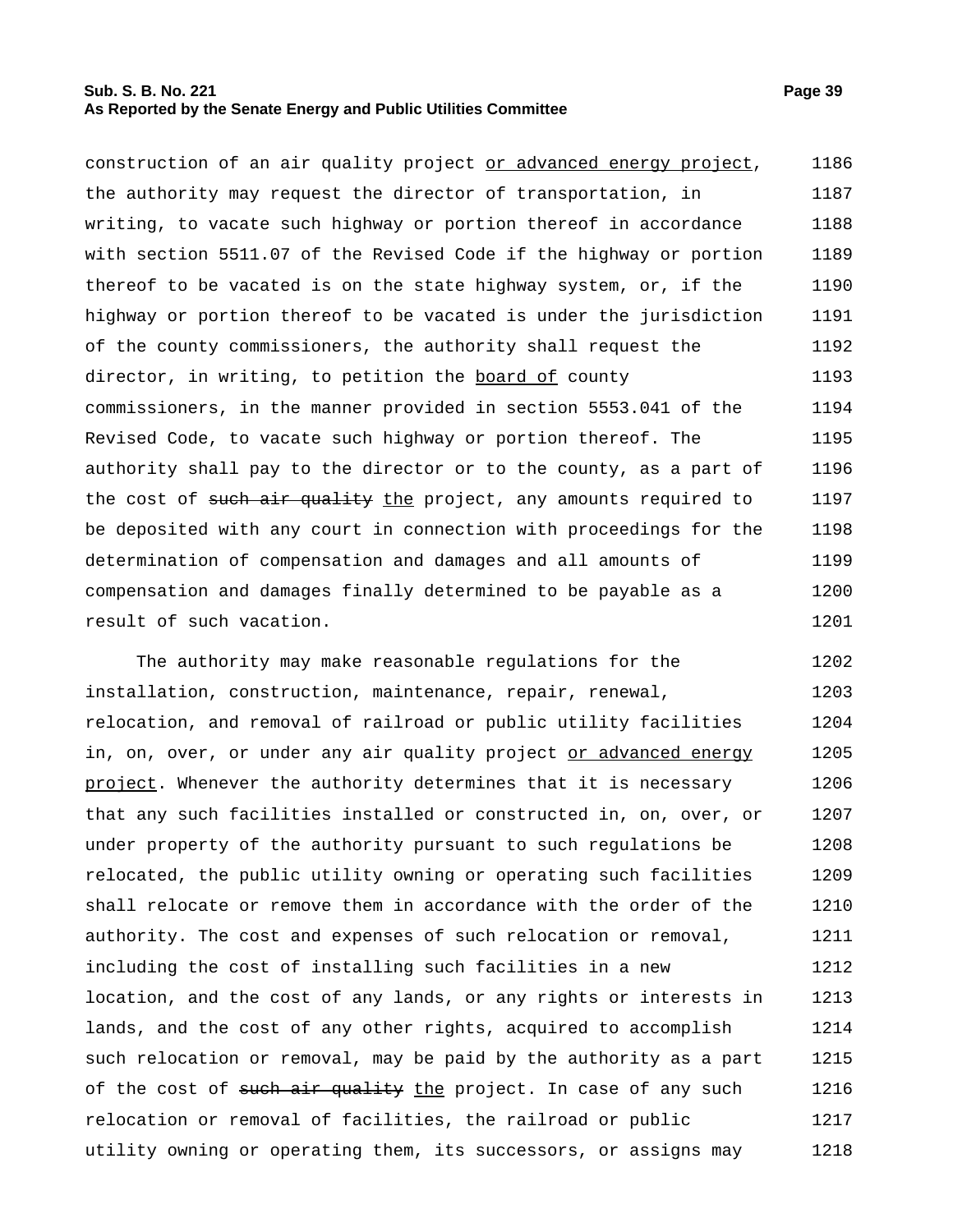## **Sub. S. B. No. 221 Page 40 As Reported by the Senate Energy and Public Utilities Committee**

maintain and operate such facilities, with the necessary appurtenances, in the new location in, on, over, or under the property of the authority for as long a period and upon the same terms as it had the right to maintain and operate such facilities 1219 1220 1221 1222

**Sec. 4905.31.** Except as provided in section 4933.29 of the

in their former location.

Revised Code, Chapters 4901., 4903., 4905., 4907., 4909., 4921., and 4923., and 4928. of the Revised Code do not prohibit a public utility from filing a schedule or entering into any reasonable arrangement with another public utility or with its customers, consumers, or employees providing for: 1225 1226 1227 1228 1229

(A) The division or distribution of its surplus profits; 1230

(B) A sliding scale of charges, including variations in rates based upon either of the following: 1231 1232

(1) Stipulated variations in cost as provided in the schedule or arrangement; 1233 1234

(2) Any emissions fee levied upon an electric light company under Substitute Senate Bill No. 359 of the 119th general assembly as provided in the schedule. The public utilities commission shall permit an electric light company to recover the emissions fee pursuant to such a variable rate schedule. 1235 1236 1237 1238 1239

(3) Any emissions fee levied upon an electric light company under division (C) or (D) of section 3745.11 of the Revised Code as provided in the schedule. The public utilities commission shall permit an electric light company to recover any such emission fee pursuant to such a variable rate schedule. 1240 1241 1242 1243 1244

(4) Any schedule of variable rates filed under division (B) of this section shall provide for the recovery of any such emissions fee by applying a uniform percentage increase to the base rate charged each customer of the electric light company for 1245 1246 1247 1248

1223

1224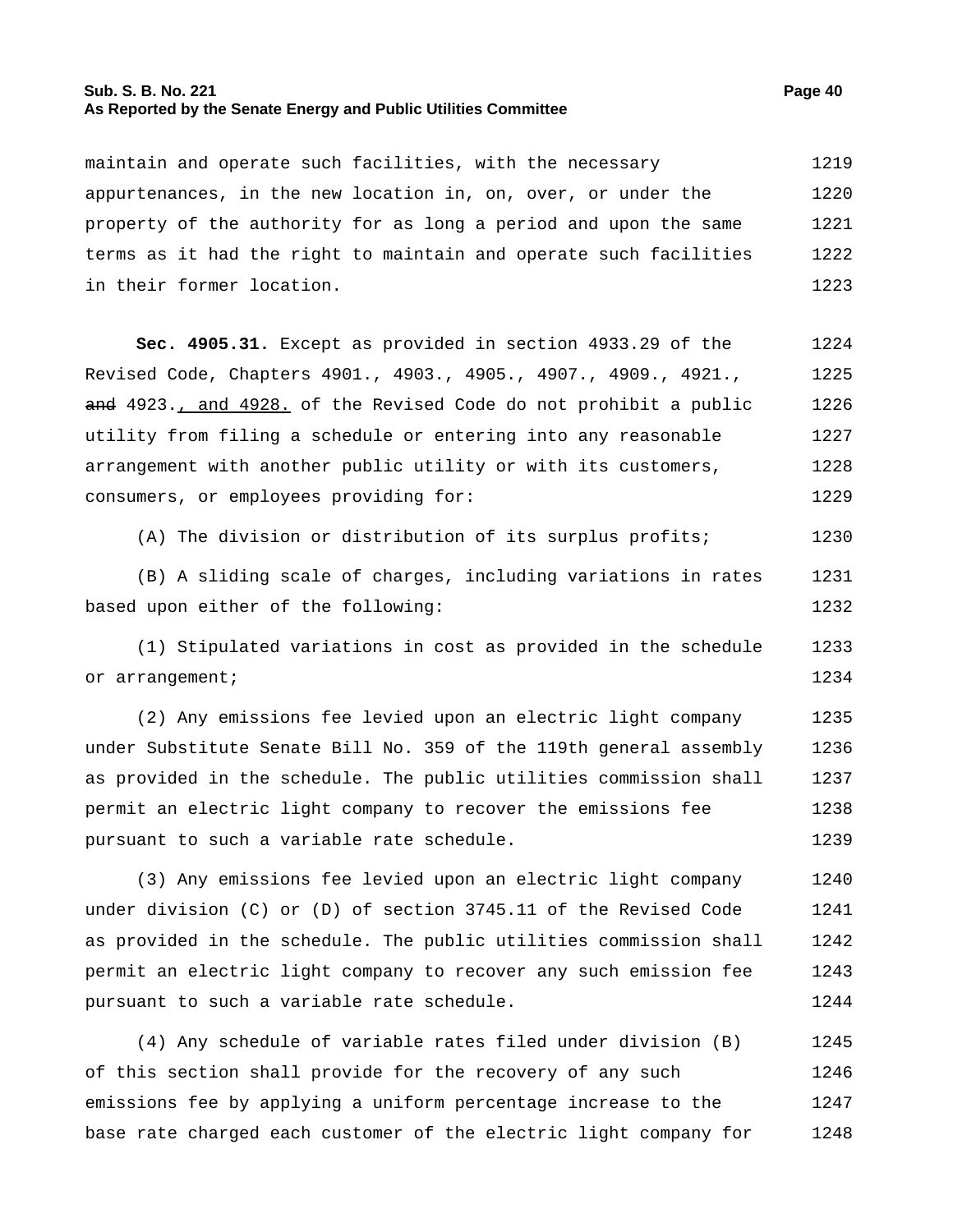## **Sub. S. B. No. 221 Page 41 As Reported by the Senate Energy and Public Utilities Committee**

service during the period that the variable rate is in effect. 1249

(C) A minimum charge for service to be rendered unless such minimum charge is made or prohibited by the terms of the franchise, grant, or ordinance under which such public utility is operated; 1250 1251 1252 1253

(D) A classification of service based upon the quantity used, the time when used, the purpose for which used, the duration of use, and any other reasonable consideration; 1254 1255 1256

(E) Any other financial device that may be practicable or advantageous to the parties interested. No such arrangement, sliding scale, minimum charge, classification, variable rate, or device is lawful unless it is filed with and approved by the commission. 1257 1258 1259 1260 1261

Every such public utility is required to conform its schedules of rates, tolls, and charges to such arrangement, sliding scale, classification, or other device, and where variable rates are provided for in any such schedule or arrangement, the cost data or factors upon which such rates are based and fixed shall be filed with the commission in such form and at such times as the commission directs. The commission shall review the cost data or factors upon which a variable rate schedule filed under division  $(B)(2)$  or  $(3)$  of this section is based and shall adjust the base rates of the electric light company or order the company to refund any charges that it has collected under the variable rate schedule that the commission finds to have resulted from errors or erroneous reporting. After recovery of all of the emissions fees upon which a variable rate authorized under division (B)(2) or (3) of this section is based, collection of the variable rate shall end and the variable rate schedule shall be terminated. 1262 1263 1264 1265 1266 1267 1268 1269 1270 1271 1272 1273 1274 1275 1276 1277 1278

Every such arrangement, sliding scale, minimum charge, 1279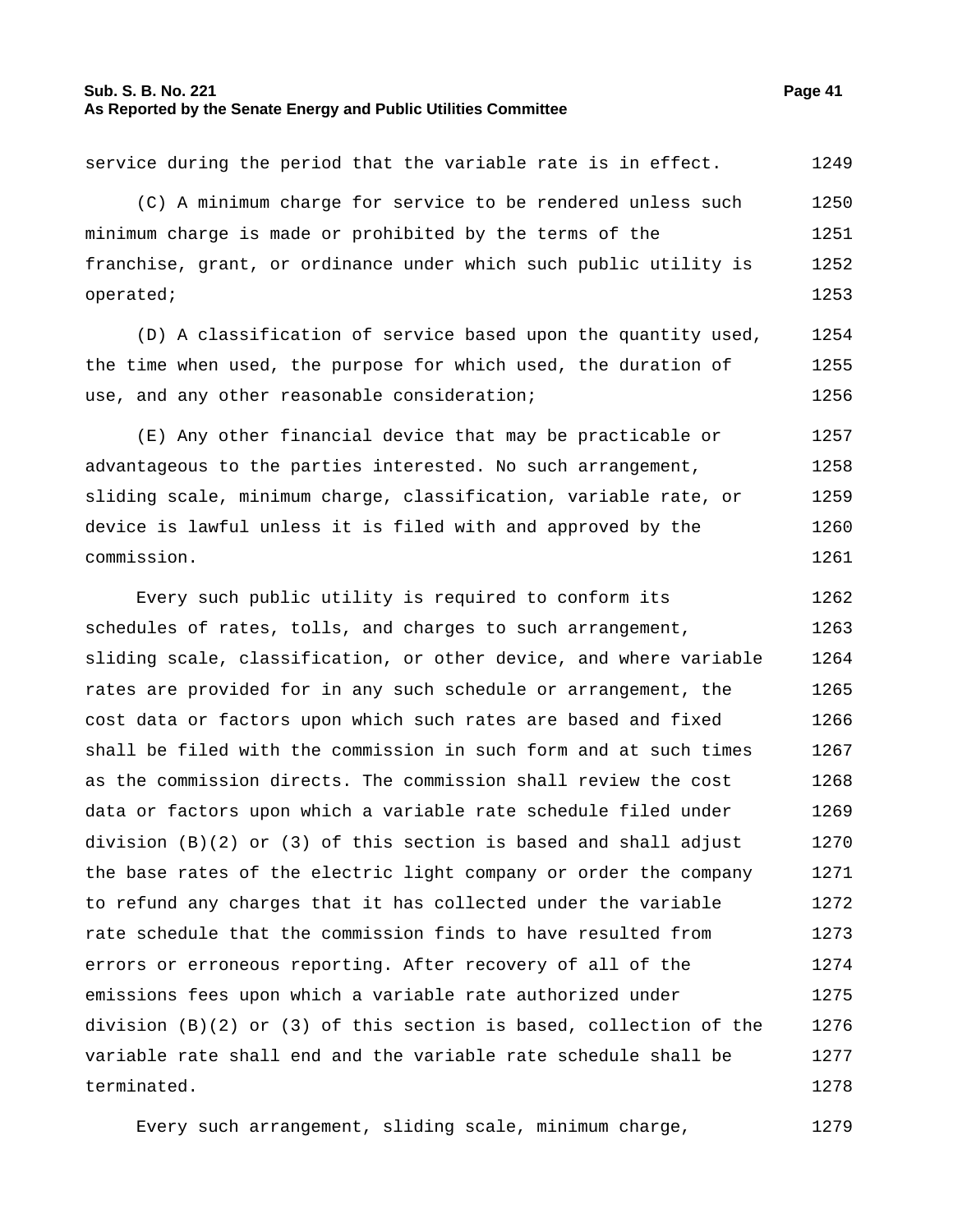## **Sub. S. B. No. 221 Page 42 As Reported by the Senate Energy and Public Utilities Committee**

classification, variable rate, or device shall be under the supervision and regulation of the commission, and is subject to change, alteration, or modification by the commission. 1280 1281 1282

**Sec. 4905.40.** (A) A public utility or a railroad may, when authorized by order of the public utilities commission, issue stocks, bonds, notes, and other evidences of indebtedness, payable at periods of more than twelve months after their date of issuance, when necessary: 1283 1284 1285 1286 1287

(1) For the acquisition of property, the construction, completion, extension, renewal, or improvement of its facilities, or the improvement of its service; or 1288 1289 1290

(2) For reorganization or readjustment of its indebtedness and capitalization, for the discharge or lawful refunding of its obligation, or for the reimbursement of moneys actually expended for such purposes from income or from any other moneys in the treasury of the public utility or railroad not secured or obtained from the issue of stocks, bonds, notes, or other evidences of indebtedness of such public utility or railroad. No reimbursement of moneys expended for such purposes from income or other moneys in the treasury shall be authorized unless the applicant has kept its accounts and vouchers of such expenditures in such manner as to enable the commission to ascertain the amount and purposes of such expenditures. 1291 1292 1293 1294 1295 1296 1297 1298 1299 1300 1301 1302

(B) Any public utility, subject to the jurisdiction of the commission, may, when authorized by the commission, issue shares of common capital stock to acquire or pay for shares of common capital stock of a public utility of this or an adjoining state whose property is so located as to permit the operation of the properties of such utilities as an integrated system if the applicant owns, or by this issue will acquire, not less than sixty-five per cent of the issued and outstanding common capital 1303 1304 1305 1306 1307 1308 1309 1310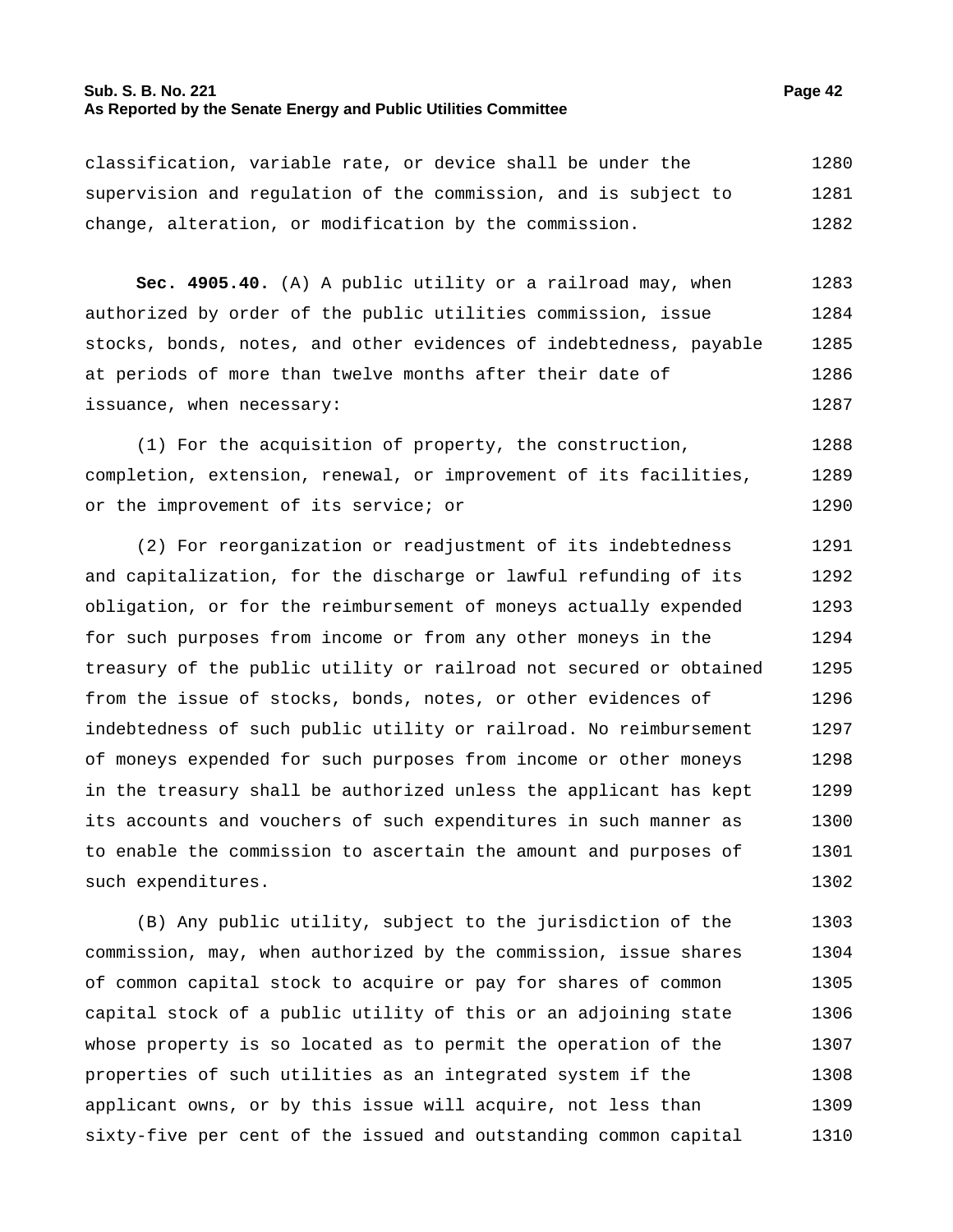## **Sub. S. B. No. 221 Page 43 As Reported by the Senate Energy and Public Utilities Committee**

shares of the company whose shares are to be acquired, and if the consideration to be capitalized by the acquiring company does not 1311 1312

exceed the par or stated value at which the shares so acquired were issued. 1313 1314

(C) Any bonds, notes, or other evidences of indebtedness payable at periods of more than twelve months after their date may be issued as provided in sections 4905.40 to 4905.43 of the Revised Code, regardless of the amount of the capital stock of the public utility or railroad, subject to the approval of the commission of the excess of such bonds, notes, or other evidences of indebtedness above the amount of the capital stock of such public utility or railroad. 1315 1316 1317 1318 1319 1320 1321 1322

(D) The commission shall authorize on the best terms obtainable such issues of stocks, bonds, and other evidences of indebtedness as are necessary to enable any public utility to comply with any contract made between such public utility and any municipal corporation prior to June 30, 1911. 1323 1324 1325 1326 1327

(E) The commission may authorize a public utility that is an electric light company to issue equity securities, or debt securities having a term of more than twelve months from the date of issuance, for the purpose of yielding to the company the capacity to acquire a facility that produces fuel for the generation of electricity. 1328 1329 1330 1331 1332 1333

 $(F)$  In any proceeding under division  $(A)(1)$  of this section initiated by a public utility, the commission shall determine and set forth in its order: 1334 1335 1336

(1) Whether the purpose to which the issue or any proceeds of it shall be applied was or is reasonably required by the utility to meet its present and prospective obligations to provide utility service; 1337 1338 1339 1340

(2) Whether the amount of the issue and the probable cost of 1341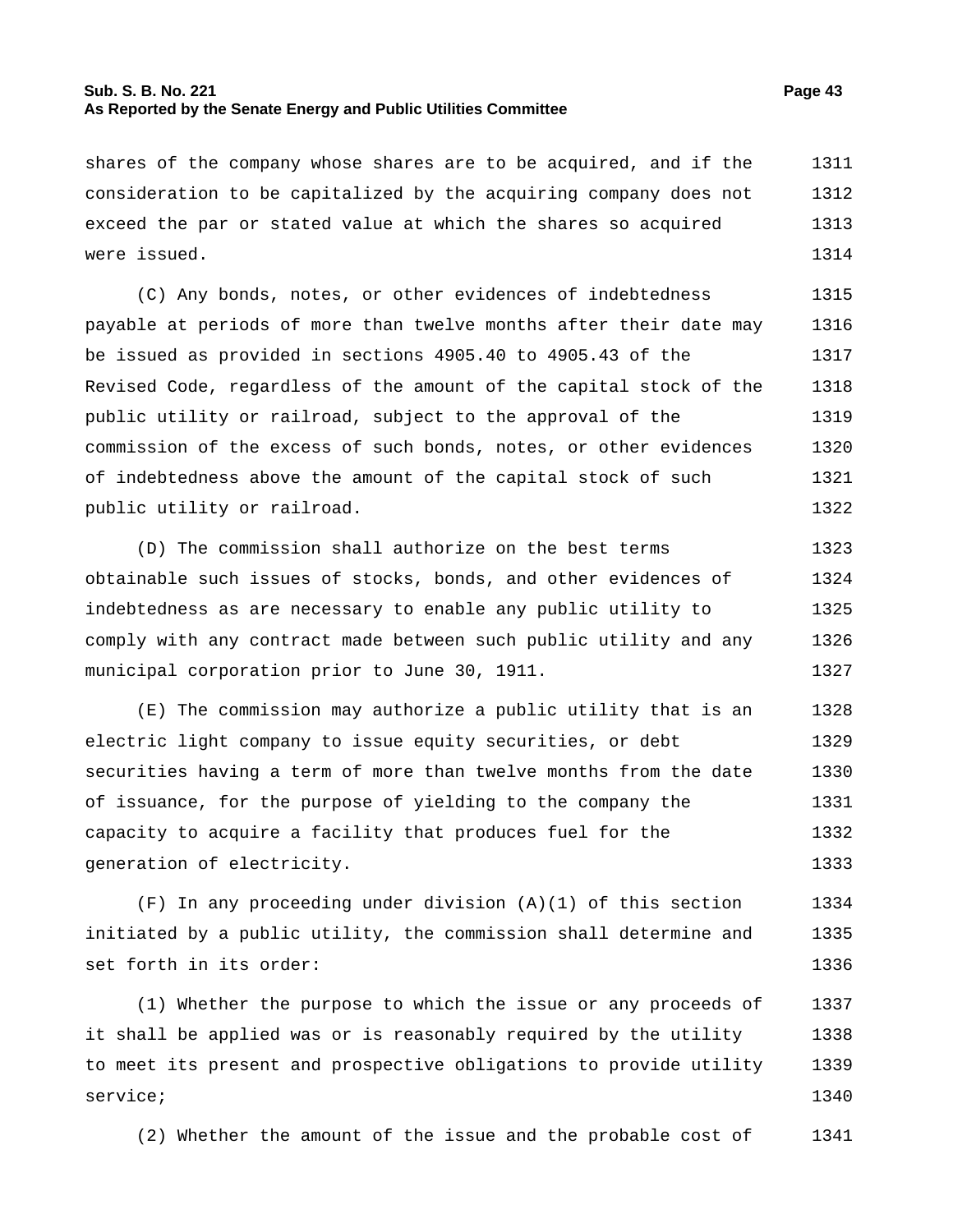## **Sub. S. B. No. 221 Page 44 As Reported by the Senate Energy and Public Utilities Committee**

such stocks, bonds, notes, or other evidences of indebtedness is just and reasonable; 1342 1343

(3) What effect, if any, the issuance of such stocks, bonds, notes, or other evidences of indebtedness and the cost thereof will have upon the present and prospective revenue requirements of the utility. 1344 1345 1346 1347

(G) Sections 4905.40 to 4905.42 of the Revised Code do not apply to stocks, bonds, notes, or other evidence of indebtedness issued for the purpose of financing oil or natural gas drilling, producing, gathering, and associated activities and facilities by a producer which supplies to no more than twenty purchasers only such gas as is produced, gathered, or purchased by such producer within this state. 1348 1349 1350 1351 1352 1353 1354

(H) Each public utility seeking authorization from the commission for the issuance of securities to finance the installation, construction, extension, or improvement of an air quality facility or advanced energy facility, as defined in section 3706.01 of the Revised Code, shall consider the availability of financing therefor from the Ohio air quality development authority and shall demonstrate to the commission that the proposed financing will be obtained on the best terms obtainable. 1355 1356 1357 1358 1359 1360 1361 1362 1363

**Sec. 4909.161.** (A) Notwithstanding the provisions of Chapters 4905. and 4909. of the Revised Code, the payment of any type of increased excise tax levy shall be considered to be a normal expense incurred by a public utility in the course of rendering service to the public, and may be recovered as such in accordance with an order of the public utilities commission. Any public utility required to pay any such increased excise tax levy may file with the public utilities commission revised rate schedules that will permit full recovery on an interim or permanent basis in 1364 1365 1366 1367 1368 1369 1370 1371 1372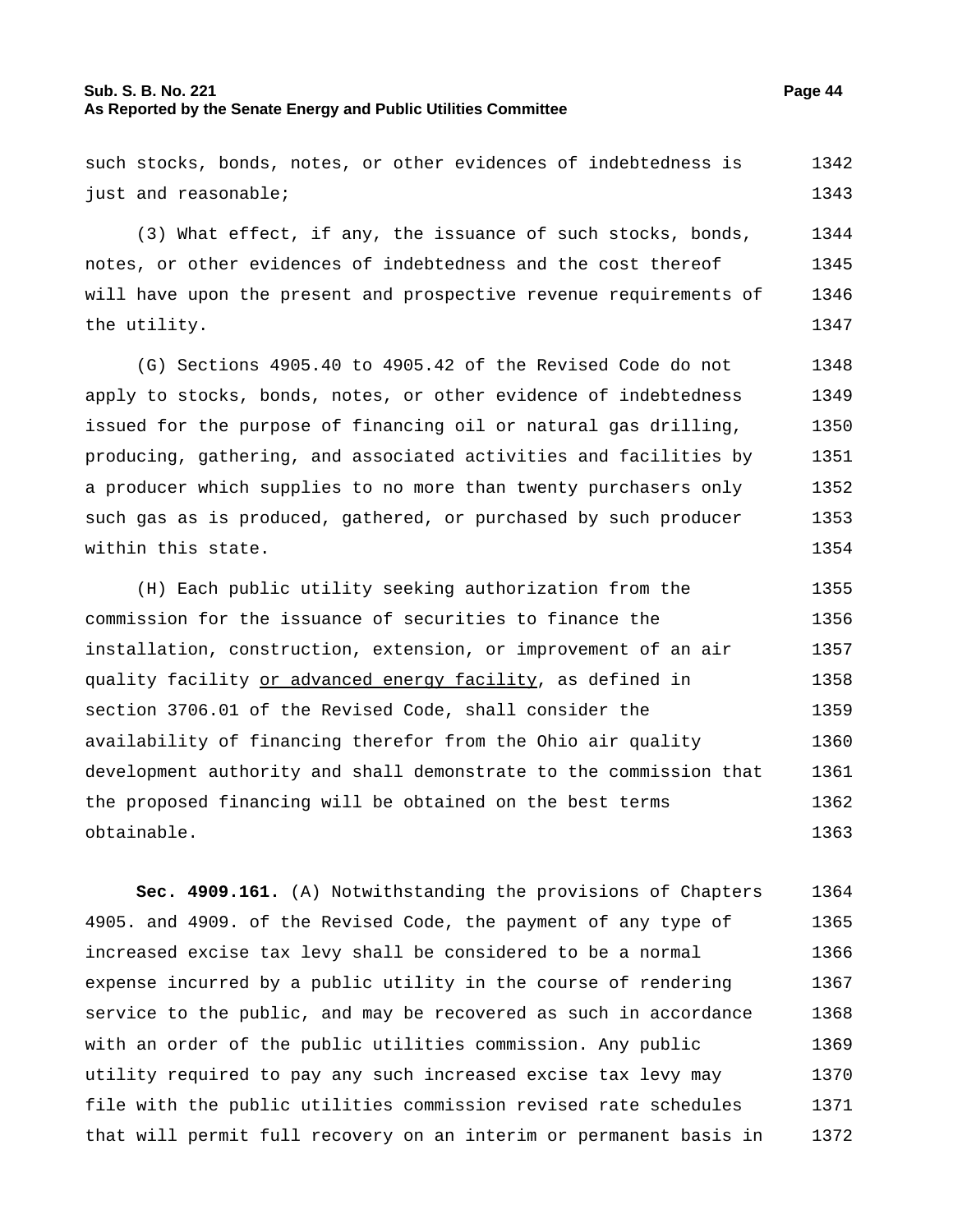## **Sub. S. B. No. 221 Page 45 As Reported by the Senate Energy and Public Utilities Committee**

1375

its rates, of the amount of any resultant increased tax payments and the commission shall promptly act to approve such schedules. 1373 1374

(B) Notwithstanding Chapters 4905. and 4909. of the Revised Code, the payment of the kilowatt-hour tax imposed by section 5727.81 of the Revised Code shall be considered a normal expense incurred by an electric distribution utility, as defined in section 4928.01 of the Revised Code, in the course of rendering service to the public, and may be recovered as such in accordance with an order of the commission. An electric distribution utility required to pay the kilowatt-hour tax may file with the commission revised rate schedules, consistent with Chapters 4905. and 4909. and division  $(A)(6)$  of section 4928.34 of the Revised Code, that will permit full recovery on a permanent basis in its rates, of the amount of any resultant tax payments, after taking into account any reductions of taxes in its rates resulting from Sub. S.B. No. 3 of the 123rd general assembly, and the commission shall act promptly to approve those schedules. 1376 1377 1378 1379 1380 1381 1382 1383 1384 1385 1386 1387 1388 1389 1390

### **Sec. 4928.01.** (A) As used in this chapter: 1391

(1) "Ancillary service" means any function necessary to the provision of electric transmission or distribution service to a retail customer and includes, but is not limited to, scheduling, system control, and dispatch services; reactive supply from generation resources and voltage control service; reactive supply from transmission resources service; regulation service; frequency response service; energy imbalance service; operating reserve-spinning reserve service; operating reserve-supplemental reserve service; load following; back-up supply service; real-power loss replacement service; dynamic scheduling; system black start capability; and network stability service. 1392 1393 1394 1395 1396 1397 1398 1399 1400 1401 1402

(2) "Billing and collection agent" means a fully independent 1403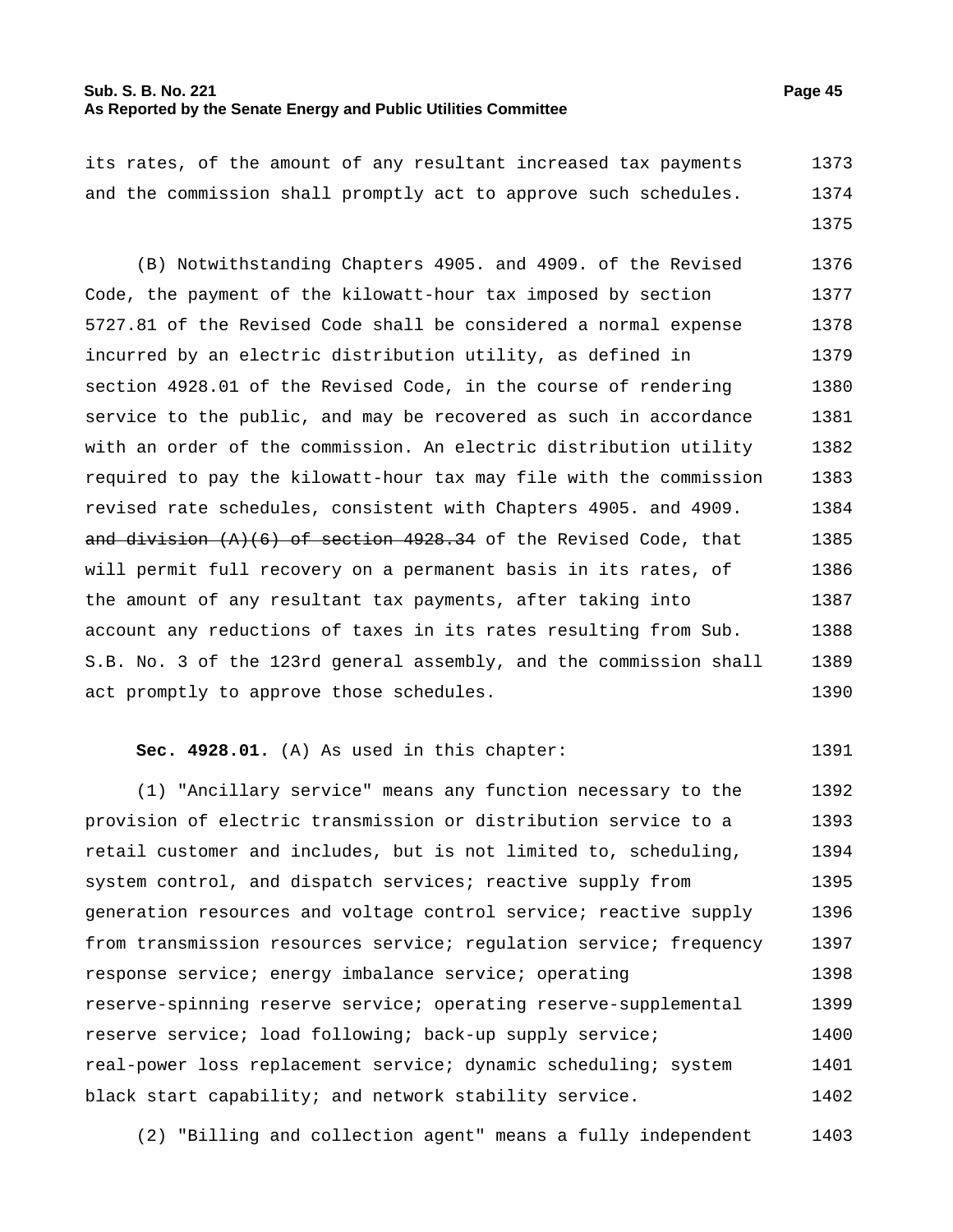#### **Sub. S. B. No. 221 Page 46 As Reported by the Senate Energy and Public Utilities Committee**

agent, not affiliated with or otherwise controlled by an electric utility, electric services company, electric cooperative, or governmental aggregator subject to certification under section 4928.08 of the Revised Code, to the extent that the agent is under contract with such utility, company, cooperative, or aggregator solely to provide billing and collection for retail electric service on behalf of the utility company, cooperative, or aggregator. 1404 1405 1406 1407 1408 1409 1410 1411

(3) "Certified territory" means the certified territory established for an electric supplier under sections 4933.81 to 4933.90 of the Revised Code as amended by Sub. S.B. No. 3 of the 123rd general assembly. 1412 1413 1414 1415

(4) "Competitive retail electric service" means a component of retail electric service that is competitive as provided under division (B) of this section. 1416 1417 1418

(5) "Electric cooperative" means a not-for-profit electric light company that both is or has been financed in whole or in part under the "Rural Electrification Act of 1936," 49 Stat. 1363, 7 U.S.C. 901, and owns or operates facilities in this state to generate, transmit, or distribute electricity, or a not-for-profit successor of such company. 1419 1420 1421 1422 1423 1424

(6) "Electric distribution utility" means an electric utility that supplies at least retail electric distribution service. 1425 1426

(7) "Electric light company" has the same meaning as in section 4905.03 of the Revised Code and includes an electric services company, but excludes any self-generator to the extent it consumes electricity it so produces or to the extent it sells for resale electricity it so produces. 1427 1428 1429 1430 1431

(8) "Electric load center" has the same meaning as in section 4933.81 of the Revised Code. 1432 1433

(9) "Electric services company" means an electric light 1434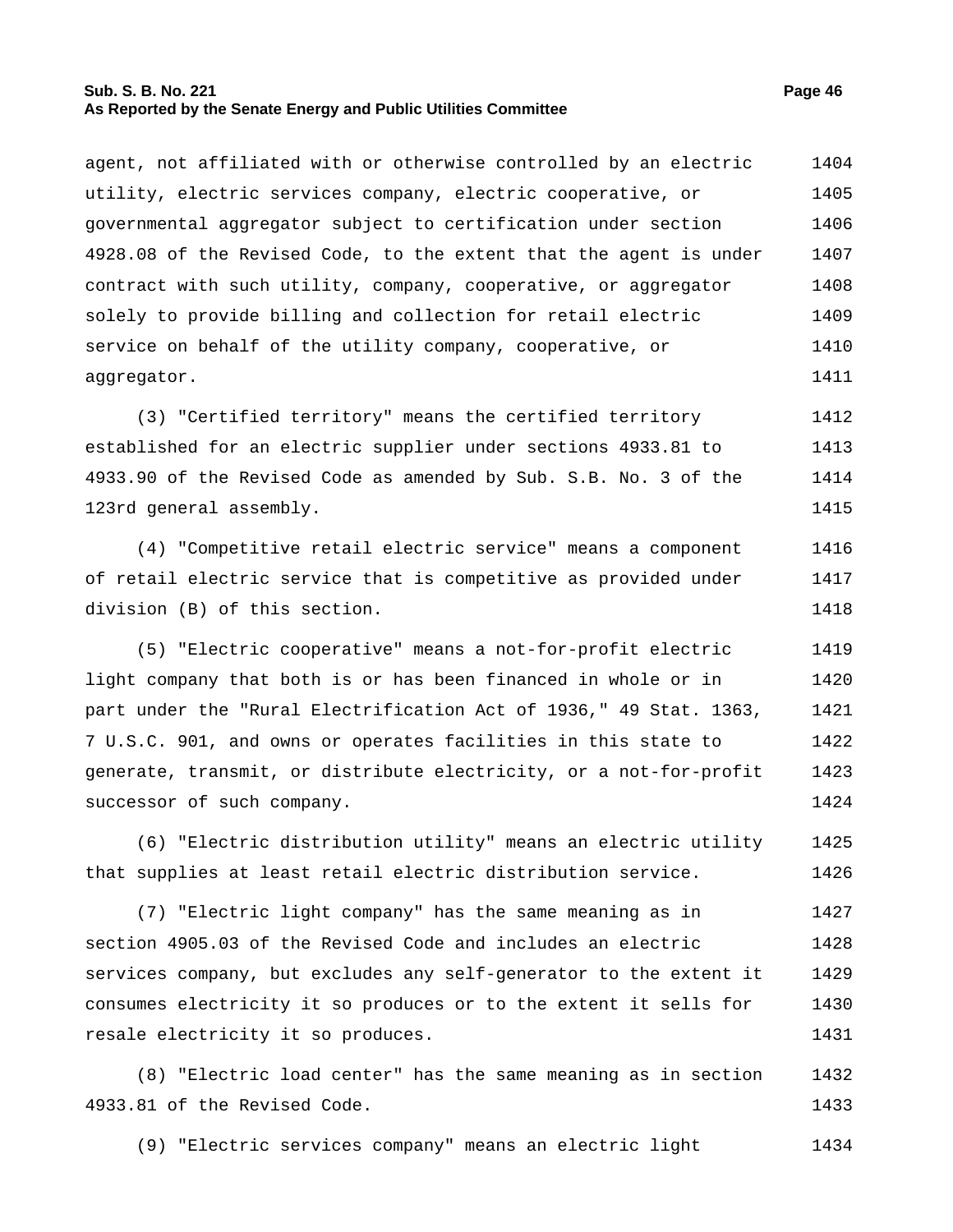## **Sub. S. B. No. 221 Page 47 As Reported by the Senate Energy and Public Utilities Committee**

company that is engaged on a for-profit or not-for-profit basis in the business of supplying or arranging for the supply of only a competitive retail electric service in this state. "Electric services company" includes a power marketer, power broker, aggregator, or independent power producer but excludes an electric cooperative, municipal electric utility, governmental aggregator, or billing and collection agent. 1435 1436 1437 1438 1439 1440 1441

(10) "Electric supplier" has the same meaning as in section 4933.81 of the Revised Code. 1442 1443

(11) "Electric utility" means an electric light company that is engaged on a for-profit basis in the business of supplying a noncompetitive retail electric service in this state or in the businesses of supplying both a noncompetitive and a competitive retail electric service in this state. "Electric utility" excludes a municipal electric utility or a billing and collection agent. 1444 1445 1446 1447 1448 1449

(12) "Firm electric service" means electric service other than nonfirm electric service. 1450 1451

(13) "Governmental aggregator" means a legislative authority of a municipal corporation, a board of township trustees, or a board of county commissioners acting as an aggregator for the provision of a competitive retail electric service under authority conferred under section 4928.20 of the Revised Code. 1452 1453 1454 1455 1456

(14) A person acts "knowingly," regardless of the person's purpose, when the person is aware that the person's conduct will probably cause a certain result or will probably be of a certain nature. A person has knowledge of circumstances when the person is aware that such circumstances probably exist. 1457 1458 1459 1460 1461

(15) "Level of funding for low-income customer energy efficiency programs provided through electric utility rates" means the level of funds specifically included in an electric utility's rates on October 5, 1999, pursuant to an order of the public 1462 1463 1464 1465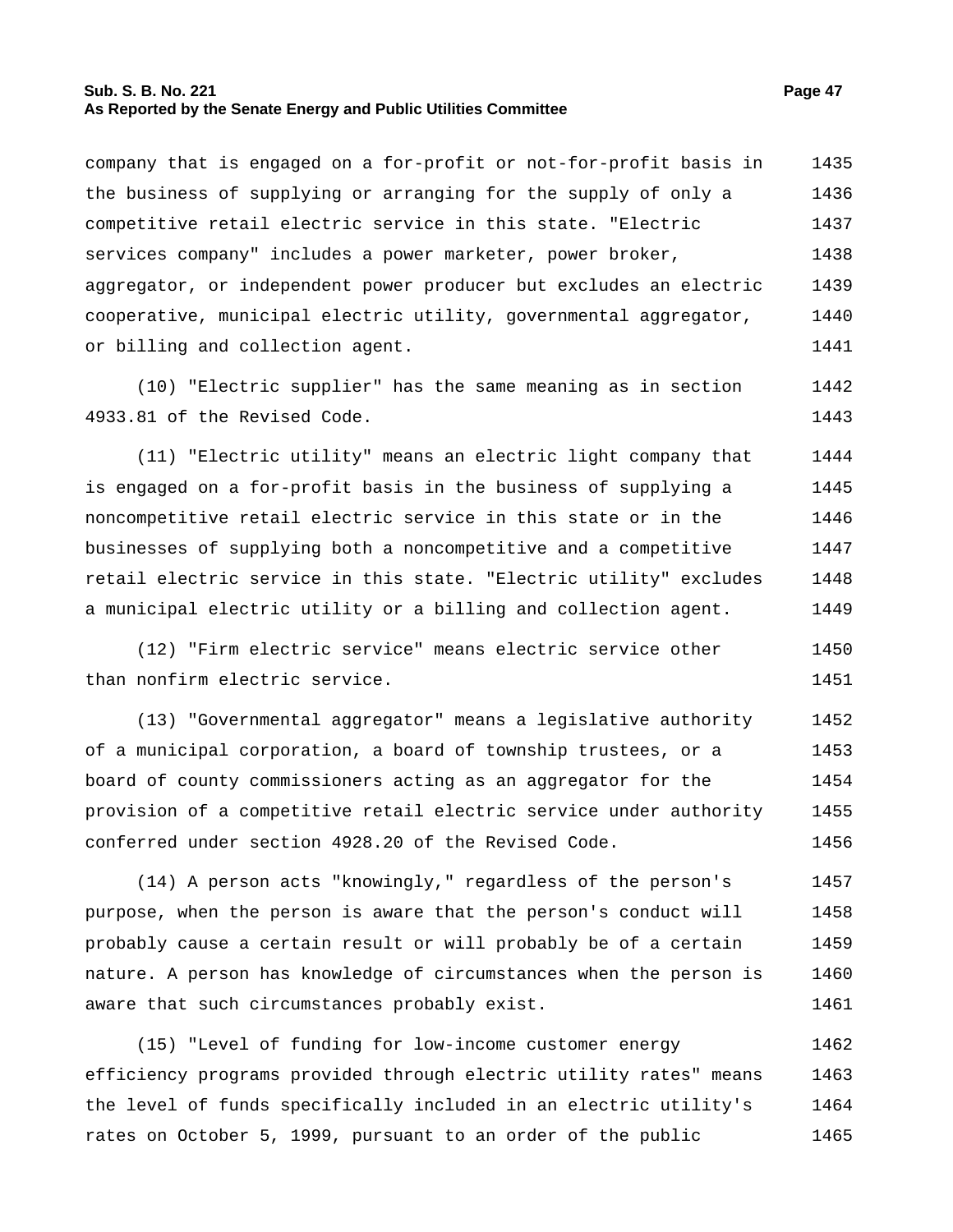## **Sub. S. B. No. 221 Page 48 As Reported by the Senate Energy and Public Utilities Committee**

utilities commission issued under Chapter 4905. or 4909. of the Revised Code and in effect on October 4, 1999, for the purpose of improving the energy efficiency of housing for the utility's low-income customers. The term excludes the level of any such funds committed to a specific nonprofit organization or organizations pursuant to a stipulation or contract. 1466 1467 1468 1469 1470 1471

(16) "Low-income customer assistance programs" means the percentage of income payment plan program, the home energy assistance program, the home weatherization assistance program, and the targeted energy efficiency and weatherization program. 1472 1473 1474 1475

(17) <del>"Market development period" for an electric utility</del> means the period of time beginning on the starting date of competitive retail electric service and ending on the applicable date for that utility as specified in section 4928.40 of the Revised Code, irrespective of whether the utility applies to receive transition revenues under this chapter. 1476 1477 1478 1479 1480 1481

(18) "Market power" means the ability to impose on customers a sustained price for a product or service above the price that would prevail in a competitive market. 1482 1483 1484

 $(19)(18)$  "Mercantile commercial customer" means a commercial or industrial customer if the electricity consumed is for nonresidential use and the customer consumes more than seven hundred thousand kilowatt hours per year or is part of a national account involving multiple facilities in one or more states. 1485 1486 1487 1488 1489

(20)(19) "Municipal electric utility" means a municipal corporation that owns or operates facilities to generate, transmit, or distribute electricity. 1490 1491 1492

(21)(20) "Noncompetitive retail electric service" means a component of retail electric service that is noncompetitive as provided under division (B) of this section. 1493 1494 1495

(22) "Nonfirm electric service" means electric service 1496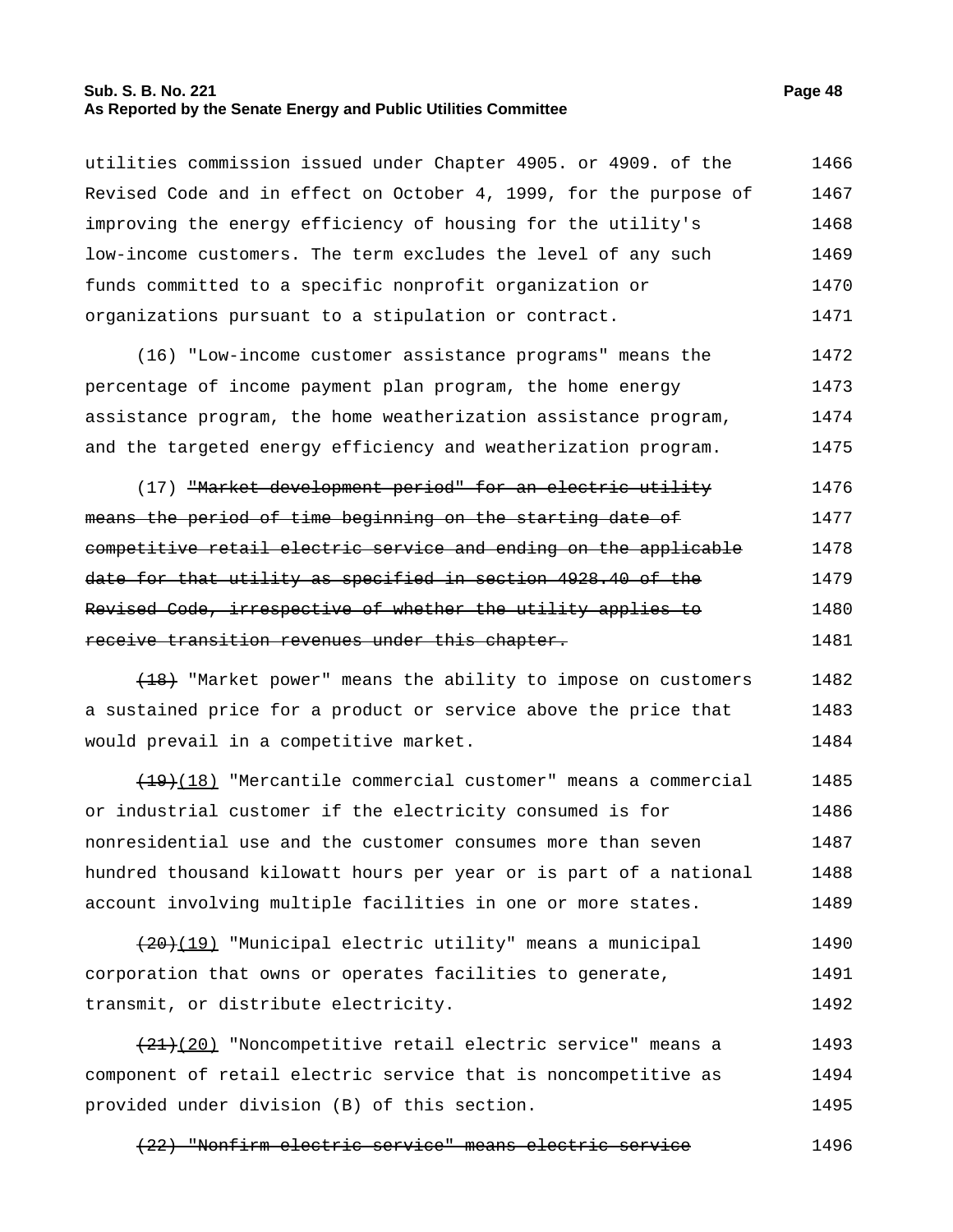## **Sub. S. B. No. 221 Page 49 As Reported by the Senate Energy and Public Utilities Committee**

| Revised Code or pursuant to an arrangement under section 4905.31          | 1498 |
|---------------------------------------------------------------------------|------|
| of the Revised Code, which schedule or arrangement includes               | 1499 |
| conditions that may require the customer to curtail or interrupt          | 1500 |
| <u>electric usage during nonemergency circumstances upon notification</u> | 1501 |
| by an electric utility.                                                   | 1502 |
| $(23)(21)$ "Percentage of income payment plan arrears" means              | 1503 |
| funds eligible for collection through the percentage of income            | 1504 |
| payment plan rider, but uncollected as of July 1, 2000.                   | 1505 |
| $(24)$ (22) "Person" has the same meaning as in section 1.59 of           | 1506 |
| the Revised Code.                                                         | 1507 |
| (25) [23] "Advanced energy project" means any technologies,               | 1508 |
| products, activities, or management practices or strategies that          | 1509 |
| facilitate the generation or use of electricity and that reduce or        | 1510 |
| support the reduction of energy consumption or support the                | 1511 |
| production of clean, renewable energy for industrial,                     | 1512 |
| distribution, commercial, institutional, governmental, research,          | 1513 |
| not-for-profit, or residential energy users. Such energy includes,        | 1514 |
| but is not limited to, wind power; geothermal energy; solar               | 1515 |
| thermal energy; and energy produced by micro turbines in                  | 1516 |
| distributed generation applications with high electric                    | 1517 |
| efficiencies, by combined heat and power applications, by fuel            | 1518 |
| cells powered by hydrogen derived from wind, solar, biomass,              | 1519 |
| hydroelectric, landfill gas, or geothermal sources, or by solar           | 1520 |
| electric generation, landfill gas, or hydroelectric generation.           | 1521 |
| (26) "Regulatory assets" means the unamortized net regulatory             | 1522 |
| assets that are capitalized or deferred on the regulatory books of        | 1523 |
| the electric utility, pursuant to an order or practice of the             | 1524 |

public utilities commission or pursuant to generally accepted accounting principles as a result of a prior commission rate-making decision, and that would otherwise have been charged to expense as incurred or would not have been capitalized or 1524 1525 1526 1527 1528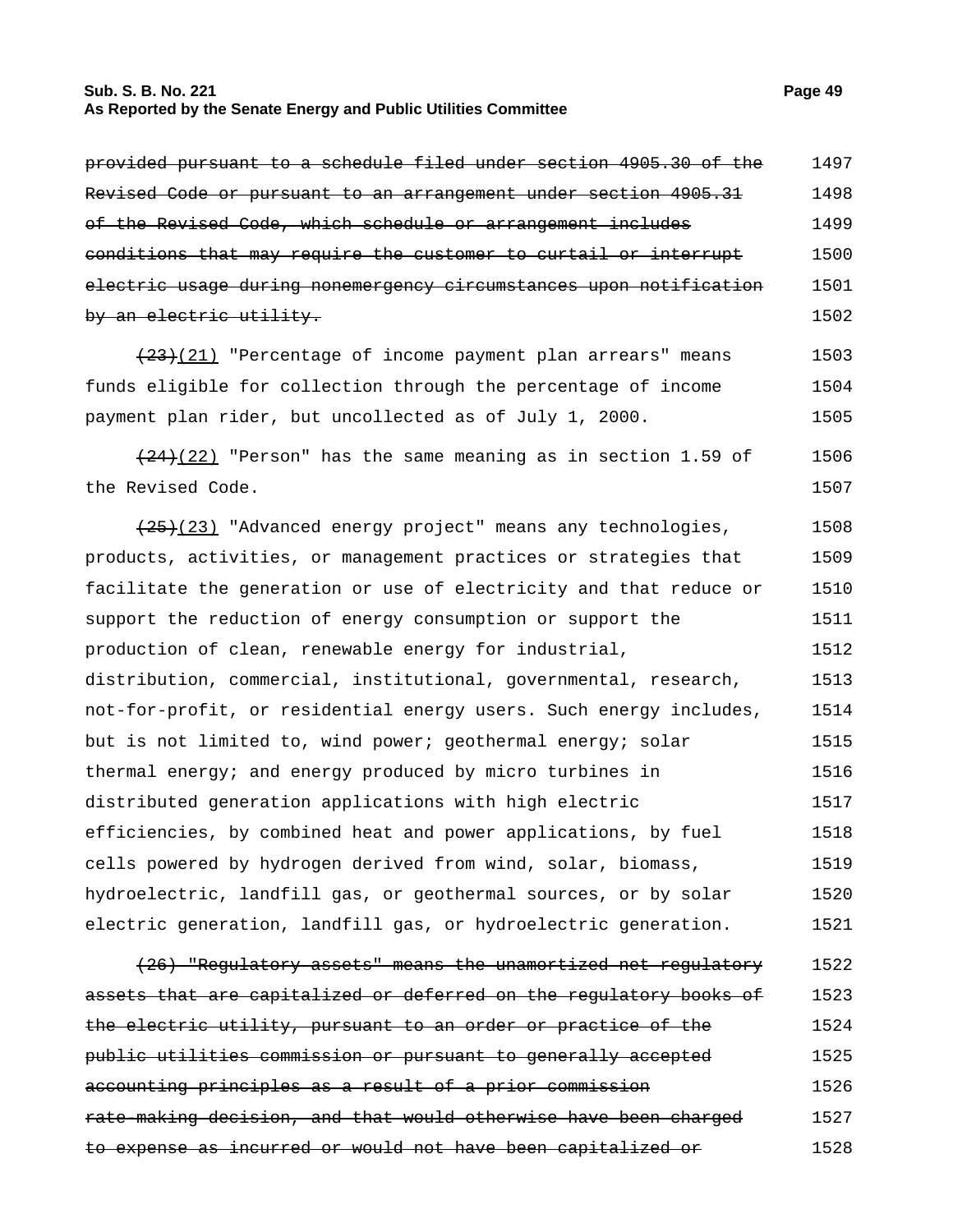## **Sub. S. B. No. 221 Page 50 As Reported by the Senate Energy and Public Utilities Committee**

| otherwise deferred for future regulatory consideration absent                                | 1529 |
|----------------------------------------------------------------------------------------------|------|
| commission action. "Regulatory assets" includes, but is not                                  | 1530 |
| limited to, all deferred demand side management costs; all                                   | 1531 |
| deferred percentage of income payment plan arrears;                                          | 1532 |
| post in service capitalized charges and assets recognized in                                 | 1533 |
| connection with statement of financial accounting standards no.                              | 1534 |
| (receivables from customers for income taxes); future nuclear<br>$+0.9 -$                    | 1535 |
| decommissioning costs and fuel disposal costs as those costs have                            | 1536 |
| been determined by the commission in the electric utility's most                             | 1537 |
| recent rate or accounting application proceeding addressing such                             | 1538 |
| costs; the undepreciated costs of safety and radiation control                               | 1539 |
| equipment on nuclear generating plants owned or leased by an                                 | 1540 |
| electric utility; and fuel costs currently deferred pursuant                                 | 1541 |
| one or more settlement agreements approved by the<br>− <del>o£</del><br><del>the terms</del> | 1542 |
| <del>commission.</del>                                                                       | 1543 |

 $(27)(24)$  "Retail electric service" means any service involved in supplying or arranging for the supply of electricity to ultimate consumers in this state, from the point of generation to the point of consumption. For the purposes of this chapter, retail electric service includes one or more of the following "service components": generation service, aggregation service, power marketing service, power brokerage service, transmission service, distribution service, ancillary service, metering service, and billing and collection service. 1544 1545 1546 1547 1548 1549 1550 1551 1552

(28) "Small electric generation facility" means an electric generation plant and associated facilities designed for, or capable of, operation at a capacity of less than two megawatts. 1553 1554 1555

 $(29)(25)$  "Starting date of competitive retail electric service" means January 1, 2001<del>, except as provided in division (C)</del> of this section. 1556 1557 1558

 $(30)(26)$  "Customer-generator" means a user of a net metering system. 1559 1560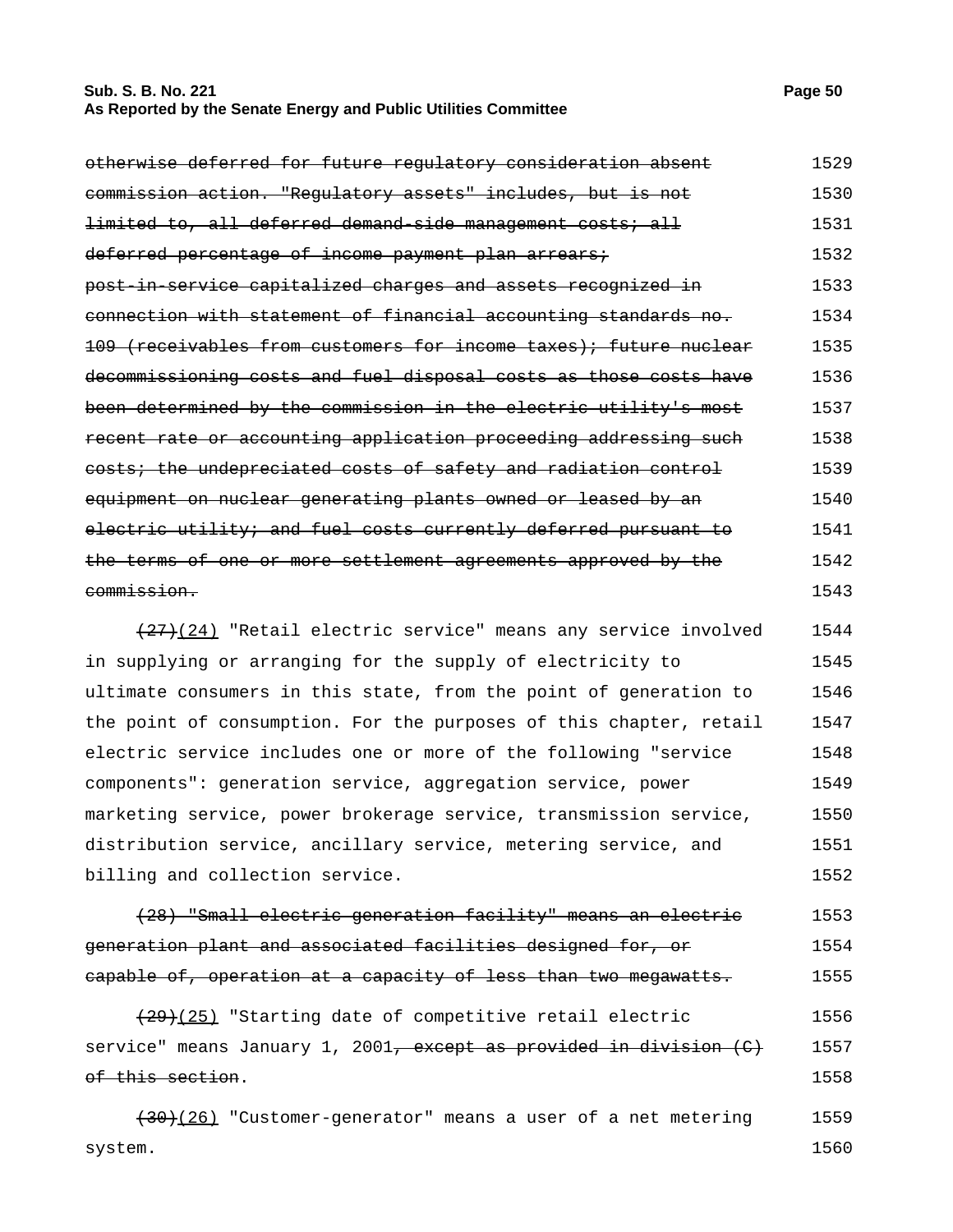## **Sub. S. B. No. 221 Page 51 As Reported by the Senate Energy and Public Utilities Committee**

1588

| $(31)$ (27) "Net metering" means measuring the difference in an    | 1561 |
|--------------------------------------------------------------------|------|
| applicable billing period between the electricity supplied by an   | 1562 |
| electric service provider and the electricity generated by a       | 1563 |
| customer-generator that is fed back to the electric service        | 1564 |
| provider.                                                          | 1565 |
| $(32)$ (28) "Net metering system" means a facility for the         | 1566 |
| production of electrical energy that does all of the following:    | 1567 |
| (a) Uses as its fuel either solar, wind, biomass, landfill         | 1568 |
| gas, or hydropower, or uses a microturbine or a fuel cell;         | 1569 |
| (b) Is located on a customer-generator's premises;                 | 1570 |
| (c) Operates in parallel with the electric utility's               | 1571 |
| transmission and distribution facilities;                          | 1572 |
| (d) Is intended primarily to offset part or all of the             | 1573 |
| customer-generator's requirements for electricity.                 | 1574 |
| (33)(29) "Self-generator" means an entity in this state that       | 1575 |
| owns an electric generation facility that produces electricity     | 1576 |
| primarily for the owner's consumption and that may provide any     | 1577 |
| such excess electricity to retail electric service providers,      | 1578 |
| whether the facility is installed or operated by the owner or by   | 1579 |
| an agent under a contract.                                         | 1580 |
| (B) For the purposes of this chapter, a retail electric            | 1581 |
| service component shall be deemed a competitive retail electric    | 1582 |
| service if the service component is competitive pursuant to a      | 1583 |
| declaration by a provision of the Revised Code or pursuant to an   | 1584 |
| order of the public utilities commission authorized under division | 1585 |
| (A) of section 4928.04 of the Revised Code. Otherwise, the service | 1586 |
| component shall be deemed a noncompetitive retail electric         | 1587 |
|                                                                    |      |

(C) Prior to January 1, 2001, and after application by an electric utility, notice, and an opportunity to be heard, the 1589 1590

service.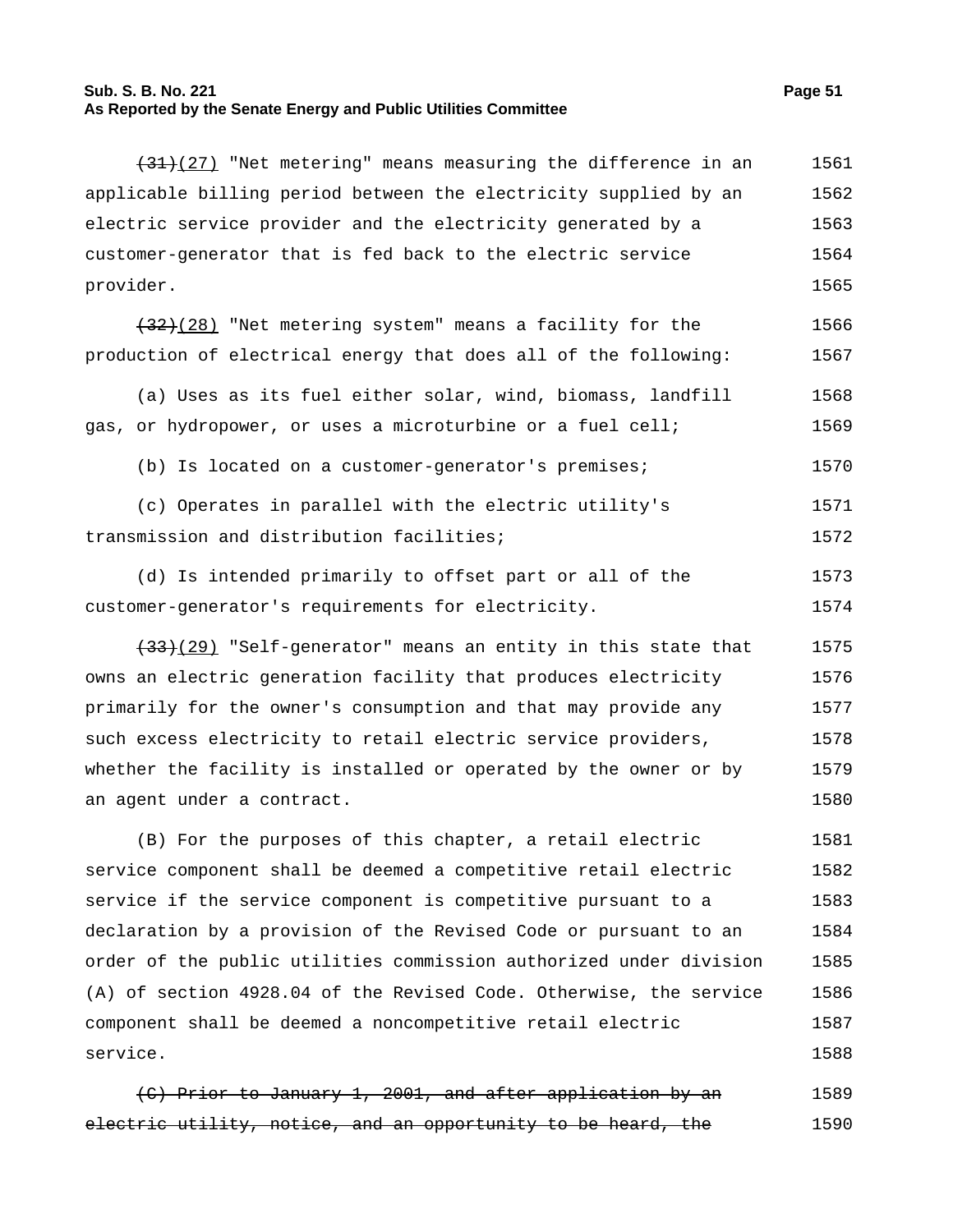## **Sub. S. B. No. 221 Page 52 As Reported by the Senate Energy and Public Utilities Committee**

| public utilities commission may issue an order delaying the     | 1591 |
|-----------------------------------------------------------------|------|
| January 1, 2001, starting date of competitive retail electric   | 1592 |
| service for the electric utility for a specified number of days | 1593 |
| not to exceed six months, but only for extreme technical        | 1594 |
| conditions precluding the start of competitive retail electric  | 1595 |
| service on January 1, 2001.                                     | 1596 |

**Sec. 4928.02.** It is the policy of this state to do the following throughout this state beginning on the starting date of competitive retail electric service: 1597 1598 1599

(A) Ensure the availability to consumers of adequate, reliable, safe, efficient, nondiscriminatory, and reasonably priced retail electric service; 1600 1601 1602

(B) Ensure the availability of unbundled and comparable retail electric service that provides consumers with the supplier, price, terms, conditions, and quality options they elect to meet their respective needs; 1603 1604 1605 1606

(C) Ensure diversity of electricity supplies and suppliers, by giving consumers effective choices over the selection of those supplies and suppliers and by encouraging the development of distributed and small generation facilities; 1607 1608 1609 1610

(D) Encourage innovation and market access for cost-effective supply- and demand-side retail electric service including, but not limited to, demand-side management, time-differentiated pricing, and implementation of advanced metering infrastructure; 1611 1612 1613 1614

(E) Encourage cost-effective and efficient access to information regarding the operation of the transmission and distribution systems of electric utilities in order to promote both effective customer choice of retail electric service and the development of performance standards and targets for service quality for all consumers, including annual achievement reports 1615 1616 1617 1618 1619 1620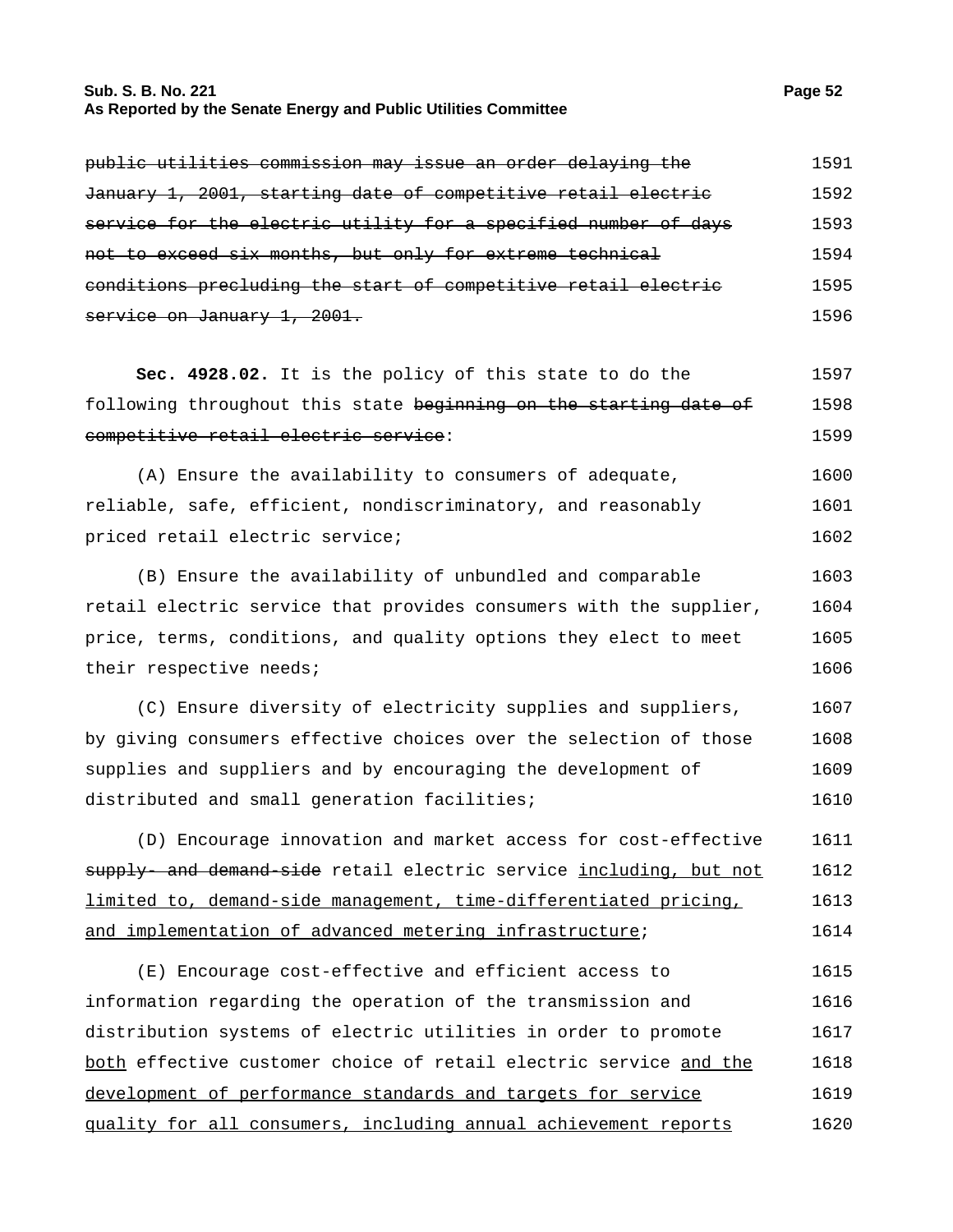## **Sub. S. B. No. 221 Page 53 As Reported by the Senate Energy and Public Utilities Committee**

#### written in plain language; 1621

| (F) Ensure that an electric utility's transmission and               | 1622 |
|----------------------------------------------------------------------|------|
| <u>distribution systems are available to a customer-generator or</u> | 1623 |
| owner of distributed generation, so that the customer-generator or   | 1624 |
| <u>owner can market and deliver the electricity it produces;</u>     | 1625 |

(G) Recognize the continuing emergence of competitive electricity markets through the development and implementation of flexible regulatory treatment; 1626 1627 1628

(G)(H) Ensure effective competition in the provision of retail electric service by avoiding anticompetitive subsidies flowing from a noncompetitive retail electric service to a competitive retail electric service or to a product or service other than retail electric service, and vice versa; 1629 1630 1631 1632 1633

(H)(I) Ensure retail electric service consumers just and reasonable rates and protection against unreasonable sales practices, market deficiencies, and market power; 1634 1635 1636

 $(1, 1)$  Preclude imbalances in knowledge and expertise among parties in a proceeding under this chapter to eliminate any appearance of disproportionate influence by any of those parties; 1637 1638 1639

(K) Ensure that consumers and shareholders share the benefits of electric utility investment in facilities supplying retail electric generation service; 1640 1641 1642

(L) Provide coherent, transparent means of giving appropriate incentives to technologies that can adapt successfully to potential environmental mandates; 1643 1644 1645

(M) Protect at-risk populations when considering the implementation of any new advanced energy technology; 1646 1647

(N) Encourage implementation of distributed generation across customer classes through regular review and updating of rules governing critical issues such as, but not limited to, 1648 1649 1650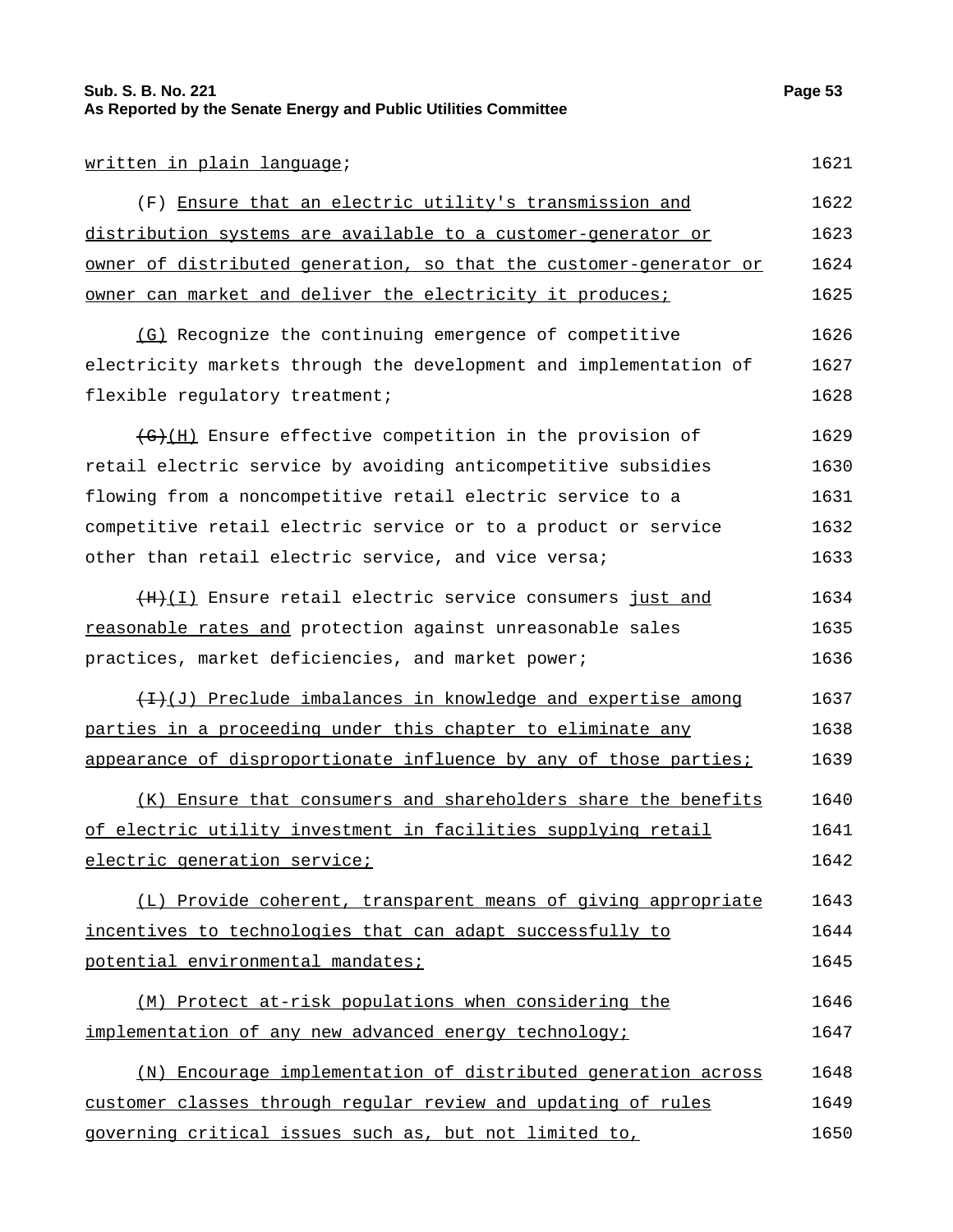**Sub. S. B. No. 221 Page 54 As Reported by the Senate Energy and Public Utilities Committee**

| interconnection standards, standby charges, and net metering;      | 1651         |
|--------------------------------------------------------------------|--------------|
| Encourage the education of small business owners in this<br>( O )  | 1652         |
| state regarding the use of, and encourage the use of, energy       | 1653         |
| efficiency programs and advanced energy technologies in their      | 1654         |
| businesses;                                                        | 1655         |
| (P) Facilitate the state's effectiveness in the global<br>economy. | 1656<br>1657 |
| In carrying out this policy, the commission shall consider         | 1658         |
| rules as they apply to the costs of distribution infrastructure,   | 1659         |
| including, but not limited to, line extensions for the purpose of  | 1660         |
| development in this state.                                         | 1661         |

**Sec. 4928.05.** (A)(1) $(a)$  On and after the starting date of competitive retail electric service, a competitive retail electric service supplied by an electric utility or electric services company shall not be subject to supervision and regulation by a municipal corporation under Chapter 743. of the Revised Code or by the public utilities commission under Chapters 4901. to 4909., 4933., 4935., and 4963. of the Revised Code, except section sections 4905.10 and 4905.31, division (B) of section 4905.33, and sections 4905.35 and 4933.81 to 4933.90; except sections 4905.06, 4935.03, 4963.40, and 4963.41 of the Revised Code only to the extent related to service reliability and public safety; and except as otherwise provided in this chapter. The commission's authority to enforce those excepted provisions with respect to a competitive retail electric service shall be such authority as is provided for their enforcement under Chapters 4901. to 4909., 4933., 4935., and 4963. of the Revised Code and this chapter. 1662 1663 1664 1665 1666 1667 1668 1669 1670 1671 1672 1673 1674 1675 1676 1677

(b) Notwithstanding division  $(A)(1)(a)$  of this section, the commission may so supervise and regulate competitive retail electric service provided to consumers by an electric utility in this state if the commission determines the supervision and 1678 1679 1680 1681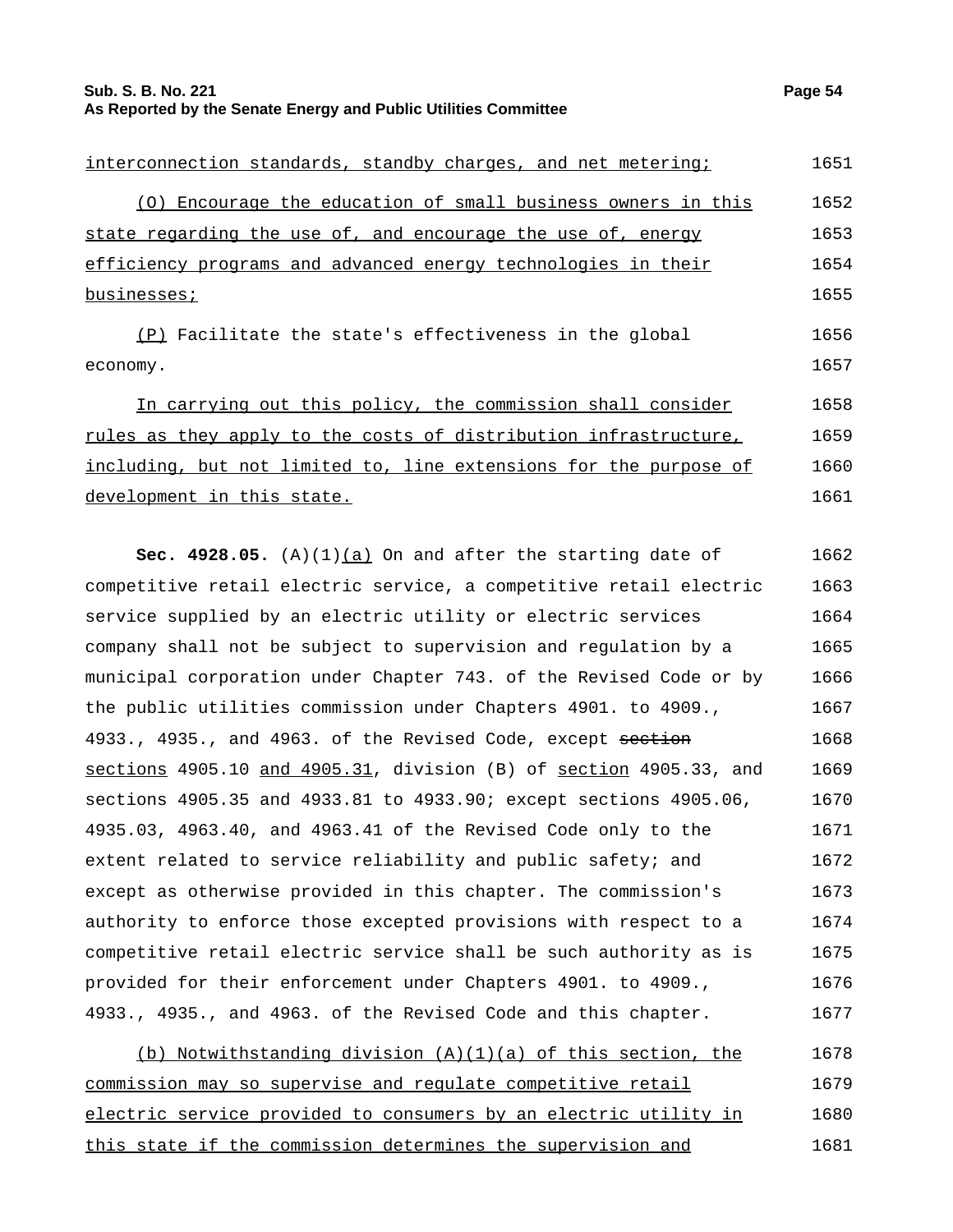## **Sub. S. B. No. 221 Page 55 As Reported by the Senate Energy and Public Utilities Committee**

regulation is necessary to implement the state policy specified in section 4928.02 of the Revised Code. 1682 1683 (c) On and after the starting date of competitive retail electric service, a competitive retail electric service supplied by an electric cooperative shall not be subject to supervision and regulation by the commission under Chapters 4901. to 4909., 4933., 4935., and 4963. of the Revised Code, except as otherwise expressly provided in sections 4928.01 to 4928.10 and 4928.16 of the Revised Code. 1684 1685 1686 1687 1688 1689 1690

(2) On and after the starting date of competitive retail electric service, a noncompetitive retail electric service supplied by an electric utility shall be subject to supervision and regulation by the commission under Chapters 4901. to 4909., 4933., 4935., and 4963. of the Revised Code and this chapter, to the extent that authority is not preempted by federal law. The commission's authority to enforce those provisions with respect to a noncompetitive retail electric service shall be the authority provided under those chapters and this chapter, to the extent the authority is not preempted by federal law. 1691 1692 1693 1694 1695 1696 1697 1698 1699 1700

The commission shall exercise its jurisdiction with respect to the delivery of electricity by an electric utility in this state on or after the starting date of competitive retail electric service so as to ensure that no aspect of the delivery of electricity by the utility to consumers in this state that consists of a noncompetitive retail electric service is unregulated. 1701 1702 1703 1704 1705 1706 1707

On and after that starting date, a noncompetitive retail electric service supplied by an electric cooperative shall not be subject to supervision and regulation by the commission under Chapters 4901. to 4909., 4933., 4935., and 4963. of the Revised Code, except sections 4933.81 to 4933.90 and 4935.03 of the Revised Code. The commission's authority to enforce those excepted 1708 1709 1710 1711 1712 1713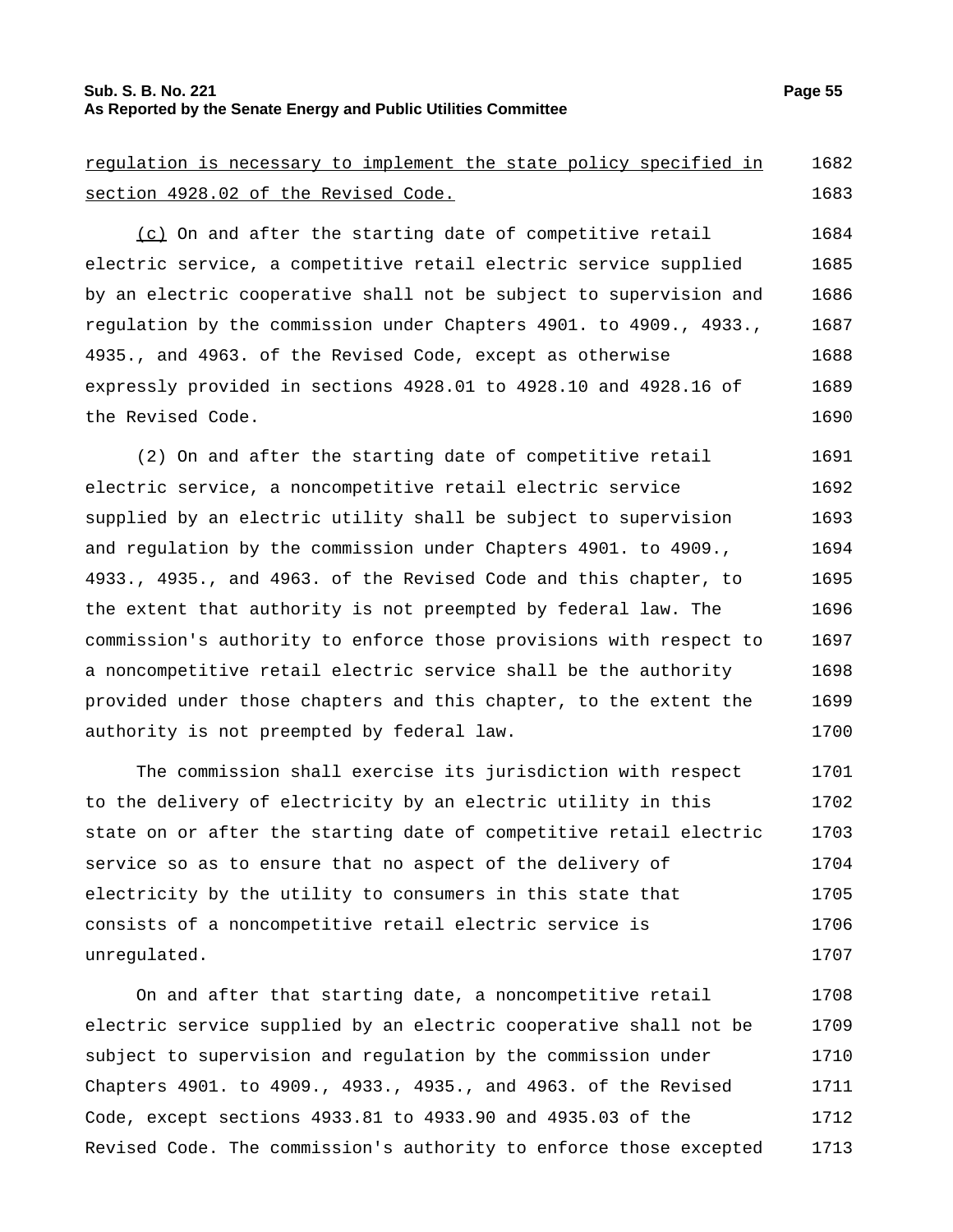## **Sub. S. B. No. 221 Page 56 As Reported by the Senate Energy and Public Utilities Committee**

sections with respect to a noncompetitive retail electric service of an electric cooperative shall be such authority as is provided for their enforcement under Chapters 4933. and 4935. of the Revised Code. 1714 1715 1716 1717

(B) Nothing in this chapter affects the authority of the commission under Title XLIX of the Revised Code to regulate an electric light company in this state or an electric service supplied in this state prior to the starting date of competitive retail electric service. 1718 1719 1720 1721 1722

**Sec. 4928.06.** (A) Beginning on the starting date of competitive retail electric service, the public utilities commission shall ensure that the policy specified in section 4928.02 of the Revised Code is effectuated. To the extent necessary, the commission shall adopt rules to carry out this chapter. Initial rules necessary for the commencement of the competitive retail electric service under this chapter shall be adopted within one hundred eighty days after the effective date of this section. Except as otherwise provided in this chapter, the proceedings and orders of the commission under the chapter shall be subject to and governed by Chapter 4903. of the Revised Code. 1723 1724 1725 1726 1727 1728 1729 1730 1731 1732 1733

(B) If the commission determines, on or after the starting date of competitive retail electric service, that there is a decline or loss of effective competition with respect to a competitive retail electric service of an electric utility, which service was declared competitive by commission order issued pursuant to division (A) of section 4928.04 of the Revised Code, the commission shall ensure that that service is provided at compensatory, fair, and nondiscriminatory prices and terms and conditions. 1734 1735 1736 1737 1738 1739 1740 1741 1742

(C) In addition to its authority under section 4928.04 of the Revised Code and divisions (A) and (B) of this section, the 1743 1744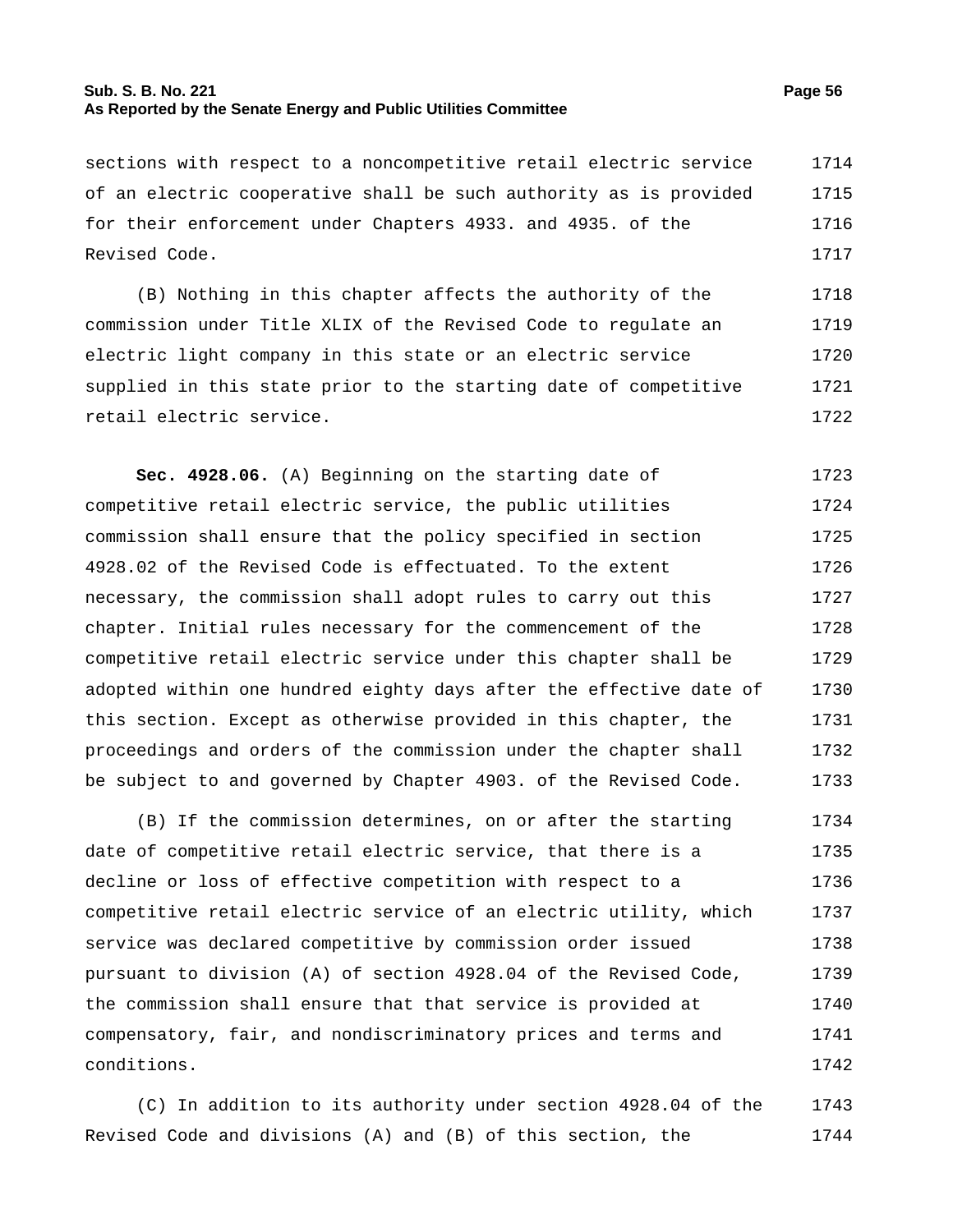## **Sub. S. B. No. 221 Page 57 As Reported by the Senate Energy and Public Utilities Committee**

commission, on an ongoing basis, shall monitor and evaluate the provision of retail electric service in this state for the purpose of discerning any noncompetitive retail electric service that should be available on a competitive basis on or after the starting date of competitive retail electric service pursuant to a declaration in the Revised Code, and for the purpose of discerning any competitive retail electric service that is no longer subject to effective competition on or after that date. Upon such evaluation, the commission periodically shall report its findings and any recommendations for legislation to the standing committees of both houses of the general assembly that have primary jurisdiction regarding public utility legislation. Until 2008, the commission and the consumer's counsel also shall provide biennial reports to those standing committees, regarding the effectiveness of competition in the supply of competitive retail electric services in this state. <del>In addition, until the end of all market</del> development periods as determined by the commission under section 4928.40 of the Revised Code, those standing committees shall meet at least biennially to consider the effect on this state of electric service restructuring and to receive reports from the commission, consumers' counsel, and director of development. 1745 1746 1747 1748 1749 1750 1751 1752 1753 1754 1755 1756 1757 1758 1759 1760 1761 1762 1763 1764 1765

(D) In determining, for purposes of division (B) or (C) of this section, whether there is effective competition in the provision of a retail electric service or reasonably available alternatives for that service, the commission shall consider factors including, but not limited to, all of the following: 1766 1767 1768 1769 1770

(1) The number and size of alternative providers of that service; 1771 1772

(2) The extent to which the service is available from alternative suppliers in the relevant market; 1773 1774

(3) The ability of alternative suppliers to make functionally equivalent or substitute services readily available at competitive 1775 1776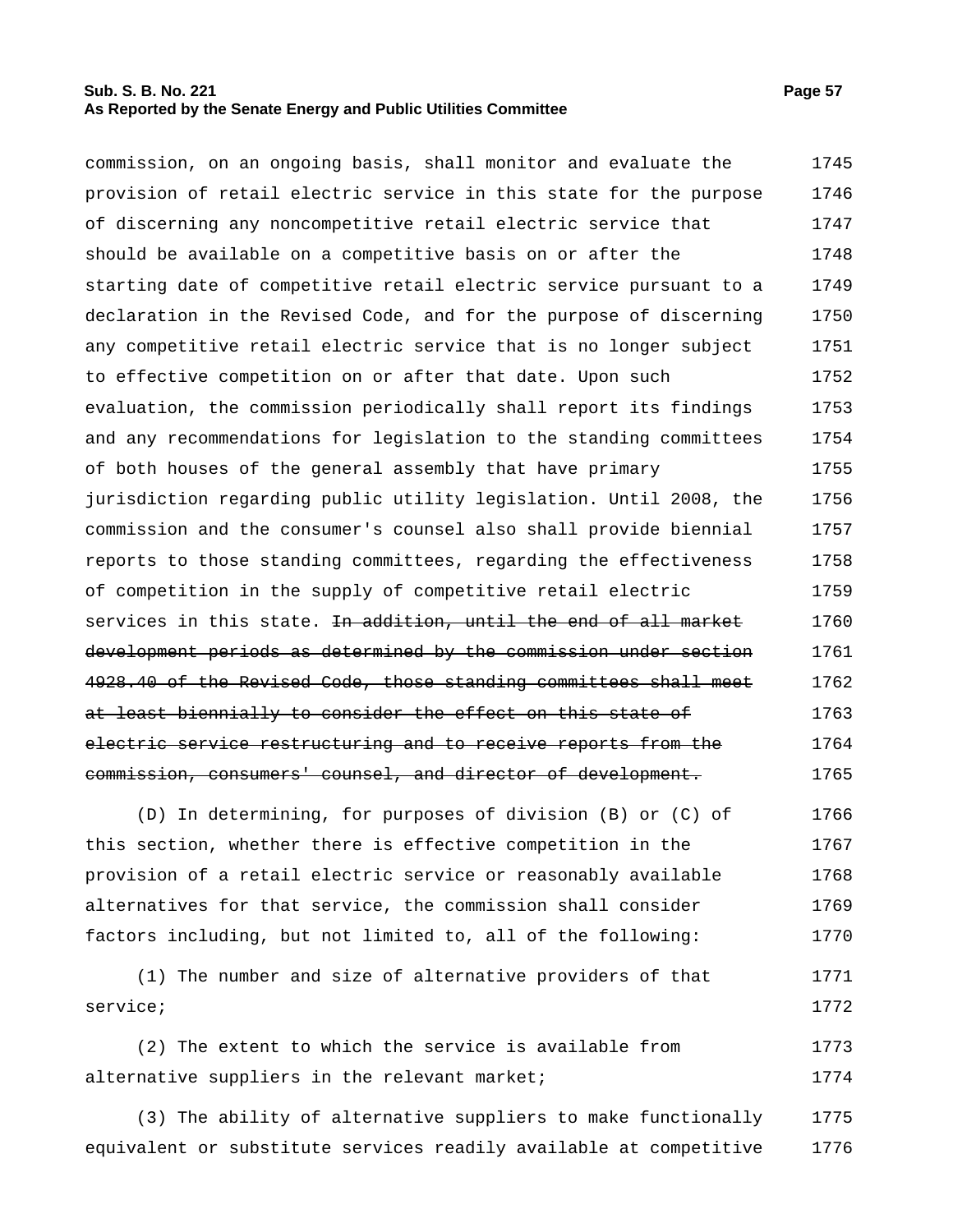## **Sub. S. B. No. 221 Page 58 As Reported by the Senate Energy and Public Utilities Committee**

prices, terms, and conditions; 1777

(4) Other indicators of market power, which may include market share, growth in market share, ease of entry, and the affiliation of suppliers of services. 1778 1779 1780

The burden of proof shall be on any entity requesting, under division (B) or (C) of this section, a determination by the commission of the existence of or a lack of effective competition or reasonably available alternatives. 1781 1782 1783 1784

(E)(1) Beginning on the starting date of competitive retail electric service, the commission has authority under Chapters 4901. to 4909. of the Revised Code, and shall exercise that authority, to resolve abuses of market power by any electric utility that interfere with effective competition in the provision of retail electric service. 1785 1786 1787 1788 1789 1790

(2) In addition to the commission's authority under division  $(E)(1)$  of this section, the commission, beginning the first year after the market development period of a particular electric utility and after reasonable notice and opportunity for hearing, may take such measures within a transmission constrained area in the utility's certified territory as are necessary to ensure that retail electric generation service is provided at reasonable rates within that area. The commission may exercise this authority only upon findings that an electric utility is or has engaged in the abuse of market power and that that abuse is not adequately mitigated by rules and practices of any independent transmission entity controlling the transmission facilities. Any such measure shall be taken only to the extent necessary to protect customers in the area from the particular abuse of market power and to the extent the commission's authority is not preempted by federal law. The measure shall remain in effect until the commission, after reasonable notice and opportunity for hearing, determines that the particular abuse of market power has been mitigated. 1791 1792 1793 1794 1795 1796 1797 1798 1799 1800 1801 1802 1803 1804 1805 1806 1807 1808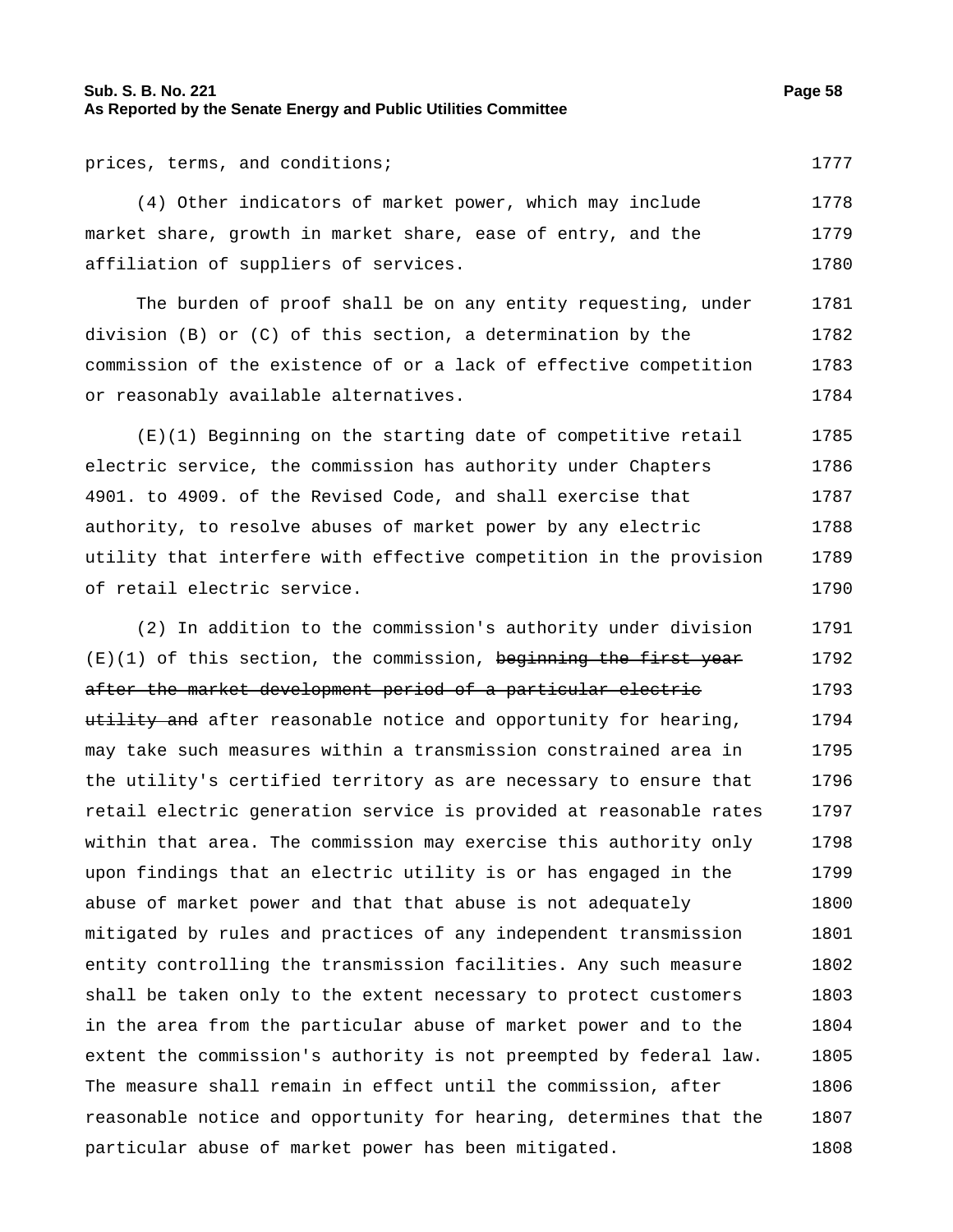#### **Sub. S. B. No. 221 Page 59 As Reported by the Senate Energy and Public Utilities Committee**

(F) An electric utility, electric services company, electric cooperative, or governmental aggregator subject to certification under section 4928.08 of the Revised Code shall provide the commission with such information, regarding a competitive retail electric service for which it is subject to certification, as the commission considers necessary to carry out this chapter. An electric utility shall provide the commission with such information as the commission considers necessary to carry out divisions (B) to (E) of this section. The commission shall take such measures as it considers necessary to protect the confidentiality of any such information. 1809 1810 1811 1812 1813 1814 1815 1816 1817 1818 1819

The commission shall require each electric utility to file with the commission on and after the starting date of competitive retail electric service an annual report of its intrastate gross receipts and sales of kilowatt hours of electricity, and shall require each electric services company, electric cooperative, and governmental aggregator subject to certification to file an annual report on and after that starting date of such receipts and sales from the provision of those retail electric services for which it is subject to certification. For the purpose of the reports, sales of kilowatt hours of electricity are deemed to occur at the meter of the retail customer. 1820 1821 1822 1823 1824 1825 1826 1827 1828 1829 1830

**Sec. 4928.111.** An electric distribution utility for which a standard service offer consisting of an electric security plan under section 4928.14 of the Revised Code has been approved by the public utilities commission shall file with the commission a long-term energy delivery infrastructure modernization plan or any plan providing for the utility's recovery of costs and a just and reasonable rate of return on such infrastructure modernization. A plan shall specify the initiatives the utility shall take to improve electric service reliability by rebuilding, upgrading, or replacing the utility's distribution system. The plan shall be 1831 1832 1833 1834 1835 1836 1837 1838 1839 1840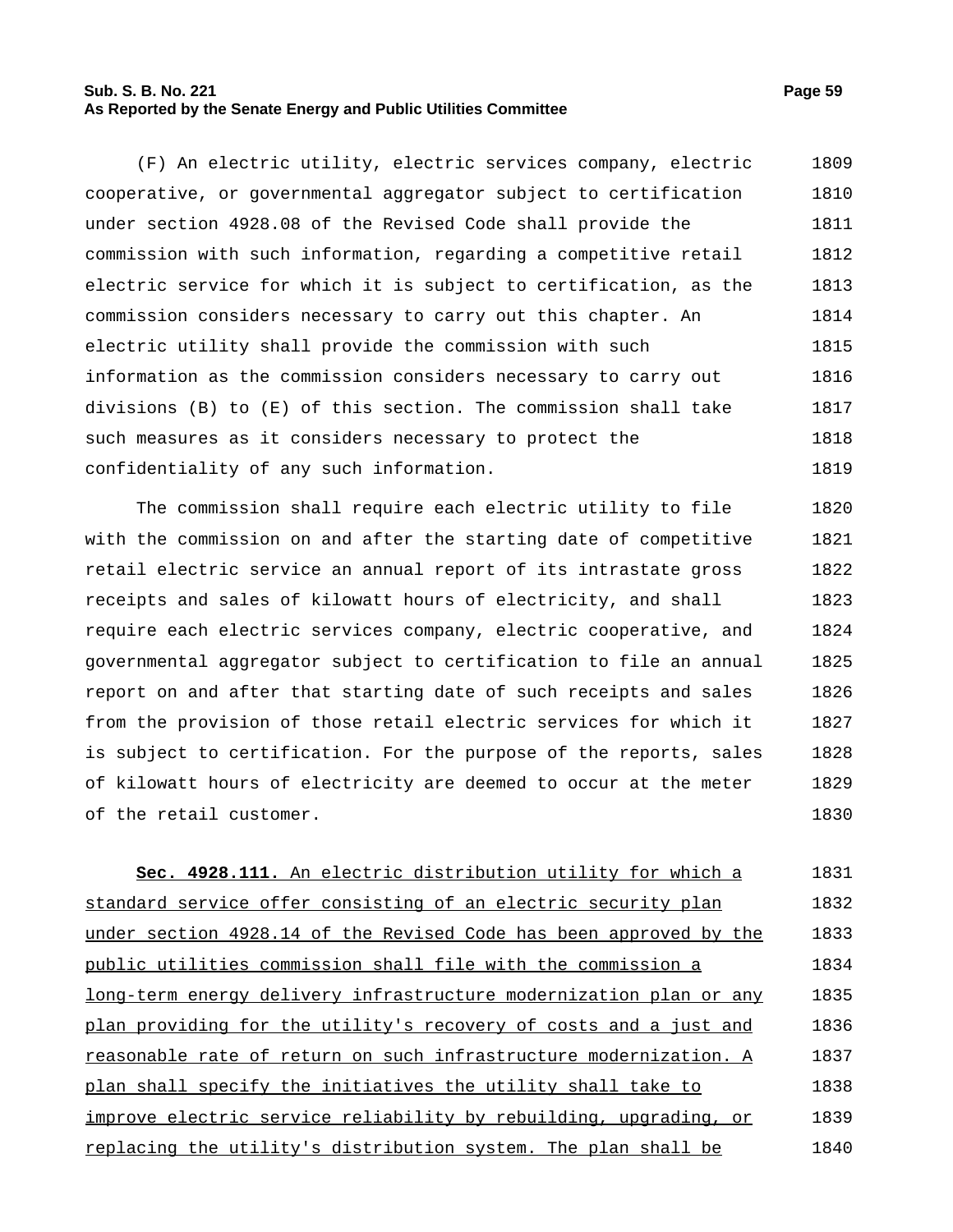|              |  | filed under an application under section 4909.18 of the Revised |  |  |  | 1841 |
|--------------|--|-----------------------------------------------------------------|--|--|--|------|
| <u>Code.</u> |  |                                                                 |  |  |  | 1842 |
|              |  |                                                                 |  |  |  |      |

**Sec. 4928.12.** (A) Except as otherwise provided in sections 4928.31 to 4928.40 of the Revised Code, no No entity shall own or control transmission facilities as defined under federal law and located in this state on or after the starting date of competitive retail electric service unless that entity is a member of, and transfers control of those facilities to, one or more qualifying transmission entities, as described in division (B) of this section, that are operational. 1843 1844 1845 1846 1847 1848 1849 1850

(B) An entity that owns or controls transmission facilities located in this state complies with division (A) of this section if each transmission entity of which it is a member meets all of the following specifications: 1851 1852 1853 1854

(1) The transmission entity is approved by the federal energy regulatory commission. 1855 1856

(2) The transmission entity effects separate control of transmission facilities from control of generation facilities. 1857 1858

(3) The transmission entity implements, to the extent reasonably possible, policies and procedures designed to minimize pancaked transmission rates within this state. 1859 1860 1861

(4) The transmission entity improves service reliability within this state. 1862 1863

(5) The transmission entity achieves the objectives of an open and competitive electric generation marketplace, elimination of barriers to market entry, and preclusion of control of bottleneck electric transmission facilities in the provision of retail electric service. 1864 1865 1866 1867 1868

(6) The transmission entity is of sufficient scope or 1869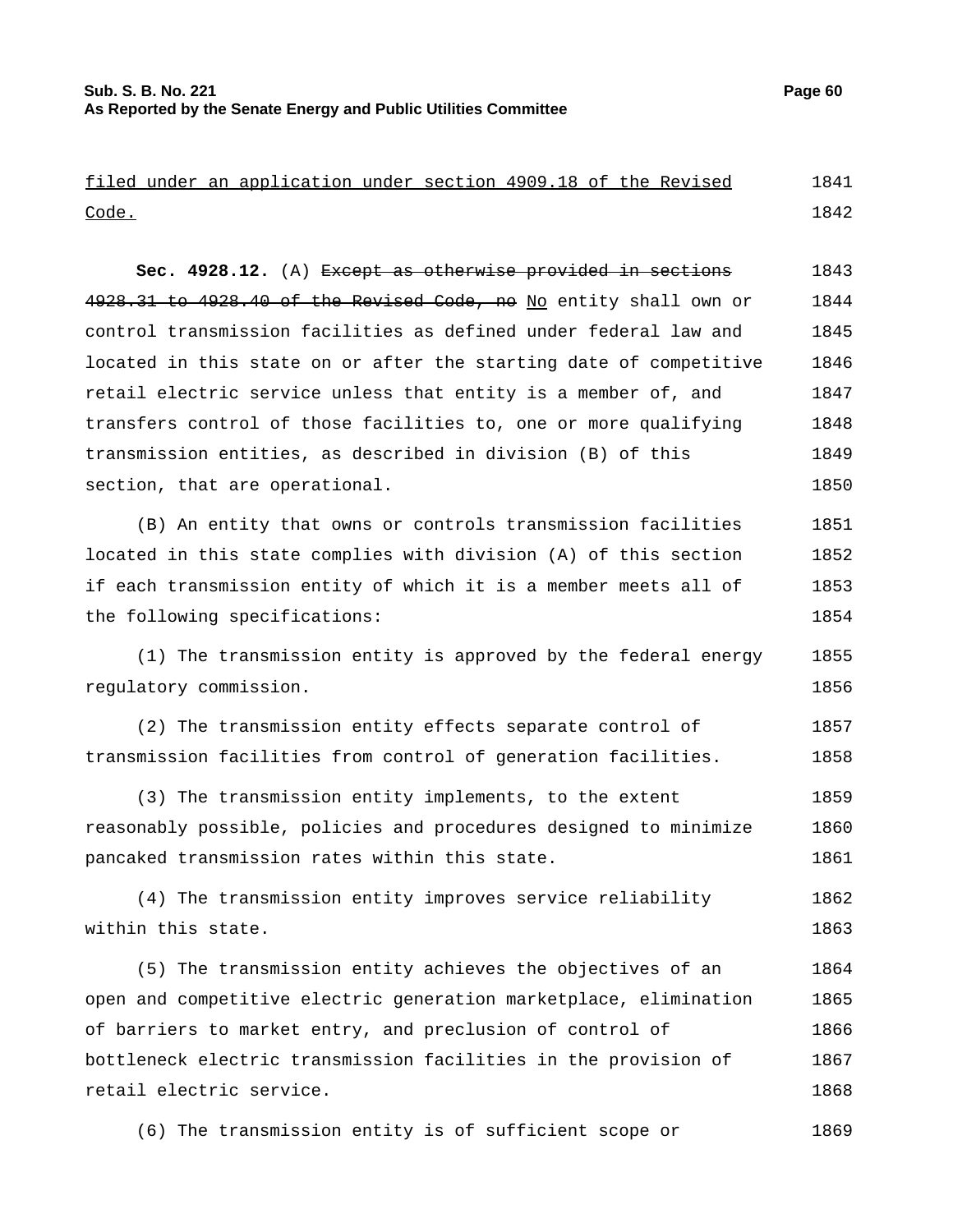## **Sub. S. B. No. 221 Page 61 As Reported by the Senate Energy and Public Utilities Committee**

otherwise operates to substantially increase economical supply options for consumers. 1870 1871

(7) The governance structure or control of the transmission entity is independent of the users of the transmission facilities, and no member of its board of directors has an affiliation, with such a user or with an affiliate of a user during the member's tenure on the board, such as to unduly affect the transmission entity's performance. For the purpose of division (B)(7) of this section, a "user" is any entity or affiliate of that entity that buys or sells electric energy in the transmission entity's region or in a neighboring region. 1872 1873 1874 1875 1876 1877 1878 1879 1880

(8) The transmission entity operates under policies that promote positive performance designed to satisfy the electricity requirements of customers. 1881 1882 1883

(9) The transmission entity is capable of maintaining real-time reliability of the electric transmission system, ensuring comparable and nondiscriminatory transmission access and necessary services, minimizing system congestion, and further addressing real or potential transmission constraints. 1884 1885 1886 1887 1888

(C) To the extent that a transmission entity under division (A) of this section is authorized to build transmission facilities, that transmission entity has the powers provided in and is subject to sections 1723.01 to 1723.08 of the Revised Code. 1889 1890 1891 1892

(D) For the purpose of forming or participating in a regional regulatory oversight body or mechanism developed for any transmission entity under division (A) of this section that is of regional scope and operates within this state: 1893 1894 1895 1896

(1) The commission shall make joint investigations, hold joint hearings, within or outside this state, and issue joint or concurrent orders in conjunction or concurrence with any official or agency of any state or of the United States, whether in the 1897 1898 1899 1900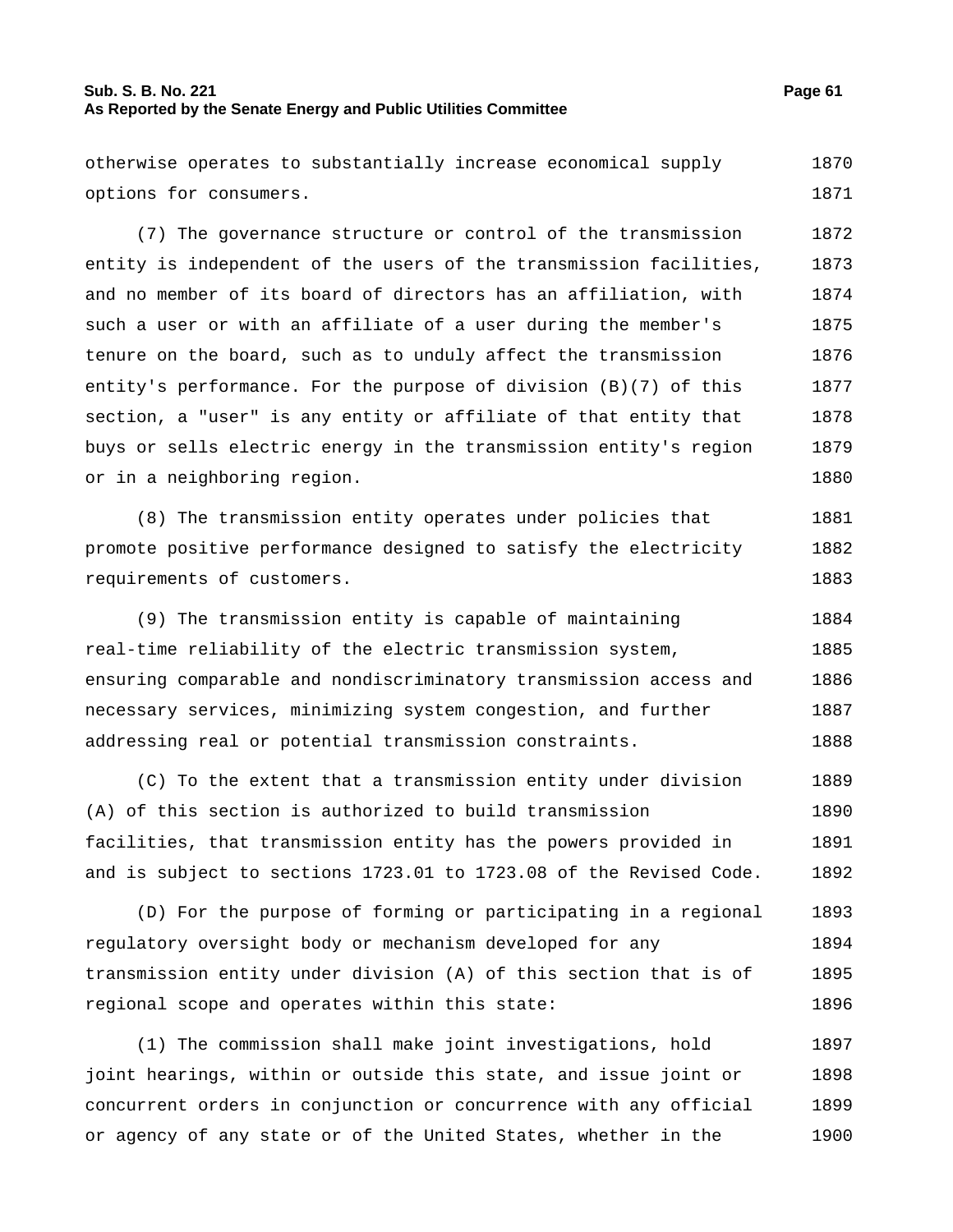## **Sub. S. B. No. 221 Page 62 As Reported by the Senate Energy and Public Utilities Committee**

holding of those investigations or hearings, or in the making of those orders, the commission is functioning under agreements or compacts between states, under the concurrent power of states to regulate interstate commerce, as an agency of the United States, or otherwise. 1901 1902 1903 1904 1905

(2) The commission shall negotiate and enter into agreements or compacts with agencies of other states for cooperative regulatory efforts and for the enforcement of the respective state laws regarding the transmission entity. 1906 1907 1908 1909

(E) If a qualifying transmission entity is not operational as contemplated in division (A) of this section,  $\frac{division}{(A)(13)-of}$ section 4928.34 of the Revised Code, or division (G) of section 4928.35 of the Revised Code, the commission by rule or order shall take such measures or impose such requirements on all for-profit entities that own or control electric transmission facilities located in this state as the commission determines necessary and proper to achieve independent, nondiscriminatory operation of, and separate ownership and control of, such electric transmission facilities on or after the starting date of competitive retail electric service. 1910 1911 1912 1913 1914 1915 1916 1917 1918 1919 1920

**Sec. 4928.14.** (A) After its market development period, an An electric distribution utility in this state shall provide consumers, on a comparable and nondiscriminatory basis within its certified territory, a market-based standard service offer of all competitive retail electric services necessary to maintain essential electric service to consumers, including a firm supply of electric generation service. Such offer shall be filed with the public utilities commission under section 4909.18 of the Revised Code. 1921 1922 1923 1924 1925 1926 1927 1928 1929

(B) After that market development period, each electric distribution utility also shall offer customers within its 1930 1931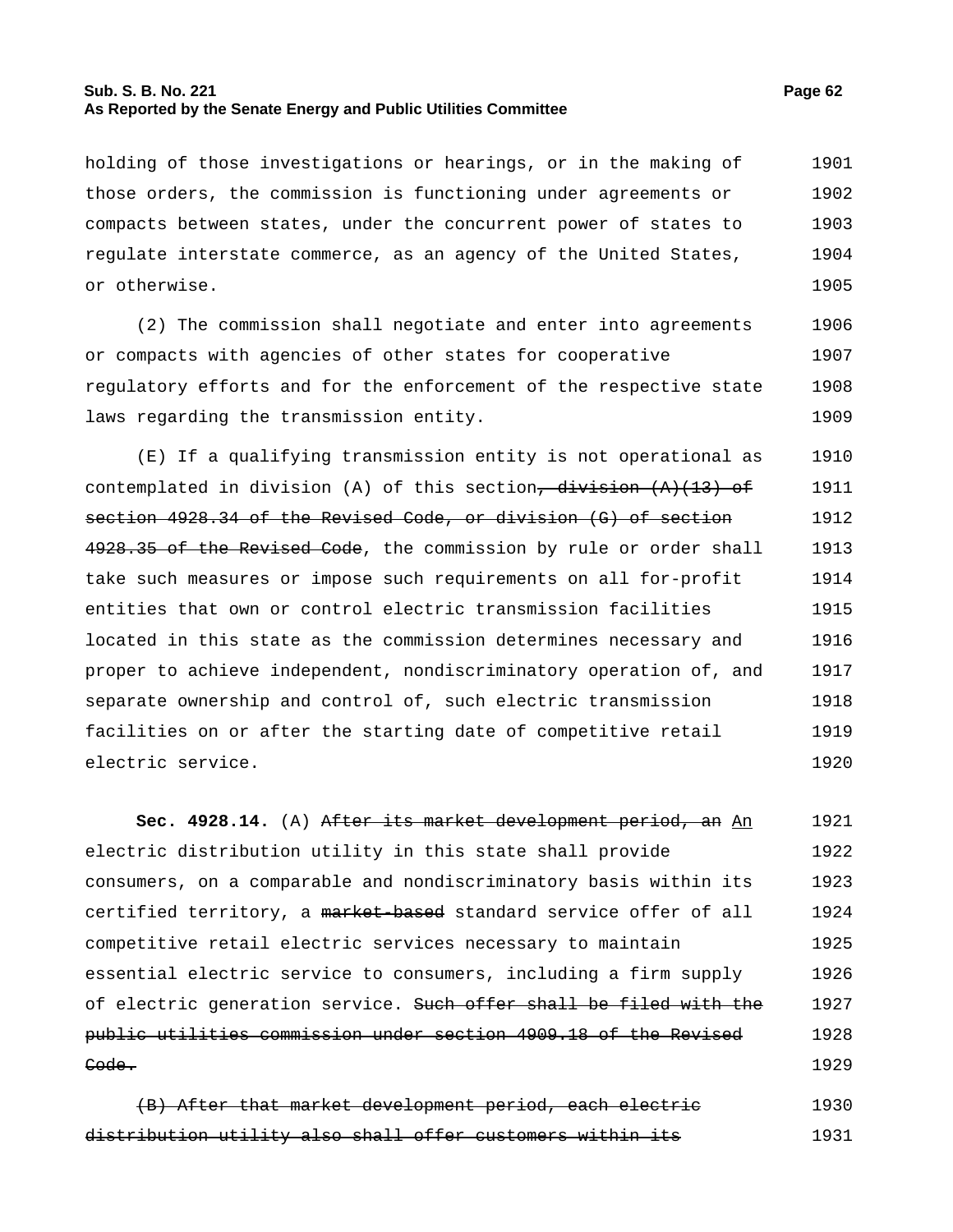## **Sub. S. B. No. 221 Page 63 As Reported by the Senate Energy and Public Utilities Committee**

| eertified territory an option to purchase competitive retail       | 1932 |
|--------------------------------------------------------------------|------|
| electric service the price of which is determined through a        | 1933 |
| competitive bidding process. Prior to January 1, 2004, the         | 1934 |
| commission shall adopt rules concerning the conduct of the         | 1935 |
| competitive bidding process, including the information             | 1936 |
| requirements necessary for customers to choose this option and the | 1937 |
| requirements to evaluate qualified bidders. The commission may     | 1938 |
| require that the competitive bidding process be reviewed by an     | 1939 |
| independent third party. No generation supplier shall be           | 1940 |
| prohibited from participating in the bidding process, provided     | 1941 |
| that any winning bidder shall be considered a certified supplier   | 1942 |
| for purposes of obligations to customers. At the election of the   | 1943 |
| electric distribution utility, and approval of the commission, the | 1944 |
| competitive bidding option under this division may be used as the  | 1945 |
| market based standard offer required by division (A) of this       | 1946 |
| section. The commission may determine at any time that a           | 1947 |
| competitive bidding process is not required, if other means to     | 1948 |
| accomplish generally the same option for customers is readily      | 1949 |
| available in the market and a reasonable means for customer        | 1950 |
| participation is developed.                                        | 1951 |
| (C) After the market development period, the (B) Beginning         | 1952 |
| the first day of January of the calendar year that follows the     | 1953 |
| scheduled expiration of an electric distribution utility's rate    | 1954 |
| plan, the standard service offer of the utility, for the purpose   | 1955 |
| of compliance with division (A) of this section, shall consist of  | 1956 |
| all of the following:                                              | 1957 |
| (1) As to each customer class, the total charges to customers      | 1958 |

under that rate plan that are in effect, as filed with the commission, on the first day of February of that year of expiration, exclusive of any charges for transmission and distribution services; 1959 1960 1961 1962

(2) As to each customer class, any adjustments for costs that 1963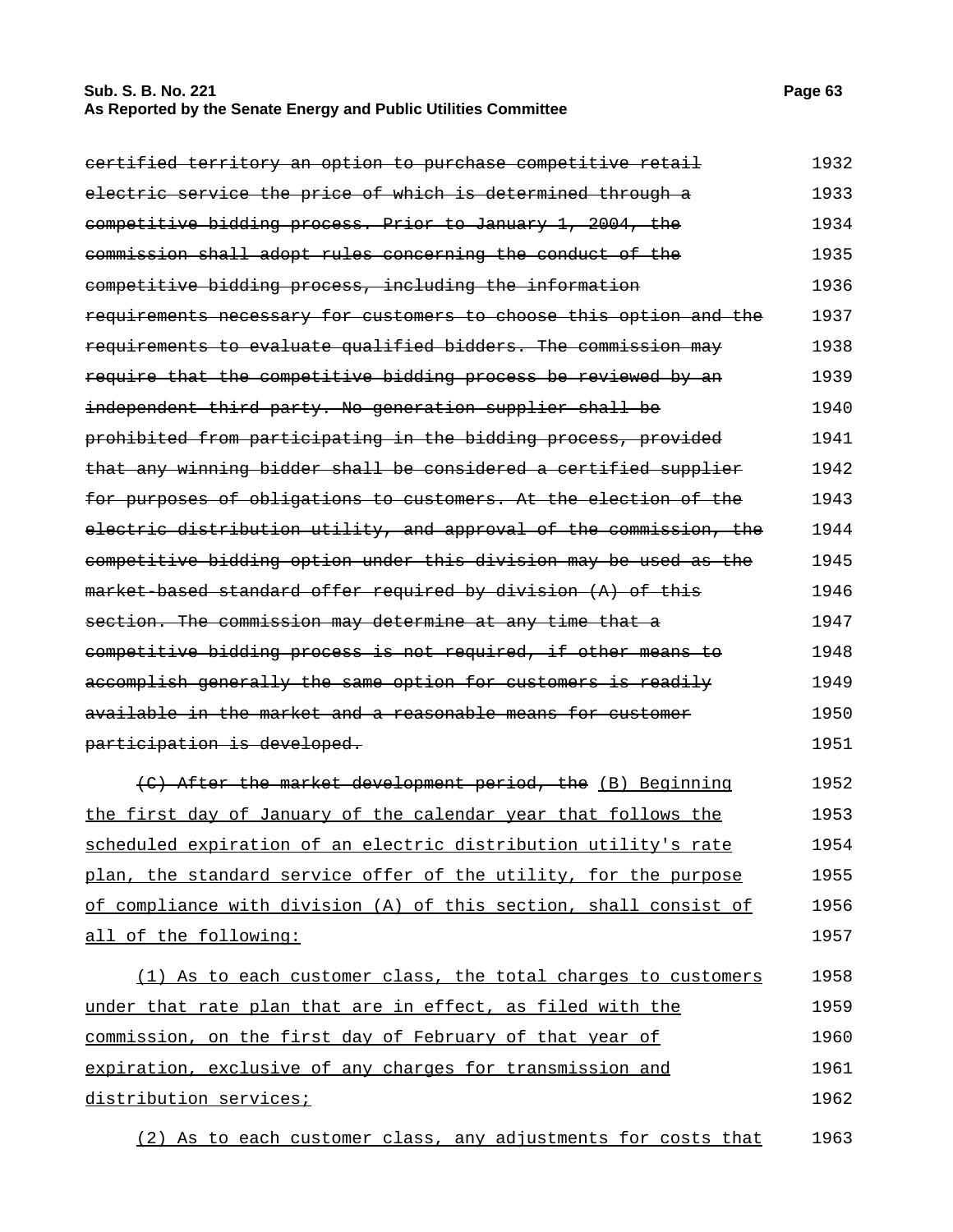# **Sub. S. B. No. 221 Page 64 As Reported by the Senate Energy and Public Utilities Committee**

| are incurred by the utility, the recovery of which are pursuant to | 1964 |
|--------------------------------------------------------------------|------|
| an application authorized by the commission under the rate plan,   | 1965 |
| and that go into effect on or after that first day of February and | 1966 |
| before that first day of January;                                  | 1967 |
| (3) As to each customer class, any adjustments for deferred        | 1968 |
| costs authorized by commission order, to the extent not included   | 1969 |
| under divisions $(B)(1)$ and $(2)$ of this section;                | 1970 |
| (4) As to the specific customer, any price applicable to that      | 1971 |
| customer that was approved by commission order under section       | 1972 |
| 4905.31 of the Revised Code issued prior to October 28, 2007,      | 1973 |
| exclusive of the transmission and distribution service components  | 1974 |
| of that price. As used in divisions $(B)$ and $(D)(2)(a)$ of this  | 1975 |
| section, "rate plan" means the standard service offer order in     | 1976 |
| effect on the effective date of the amendment of this section by   | 1977 |
| S.B. 221 of the 127th general assembly.                            | 1978 |
| (C) For the purpose of complying with division (A) of this         | 1979 |
| section, beginning on the effective date of the amendment of this  | 1980 |
| section by S.B. 221 of the 127th general assembly and pursuant to  | 1981 |
| filing requirements the commission shall prescribe by rule, a      | 1982 |
| utility may file an application for commission approval of a       | 1983 |
| modified standard service offer. Upon that filing, the commission  | 1984 |
| shall set the date and time for hearing, send written notice of    | 1985 |
| the hearing to the utility, and publish notice of the hearing one  | 1986 |
| time in a newspaper of general circulation in each county in the   | 1987 |
| service area affected by the application.                          | 1988 |
| (D)(1) Subject to division (D) of this section, a standard         | 1989 |
| service offer proposed under division (C) of this section, and     | 1990 |
| herein designated an electric security plan, shall adjust a        | 1991 |
| utility's standard service offer relative to changes in one or     | 1992 |
| more costs incurred by the utility to serve jurisdictional load in | 1993 |
| this state and specified in the application. An adjustment for a   | 1994 |
| change in a capitalized cost shall also include a just and         | 1995 |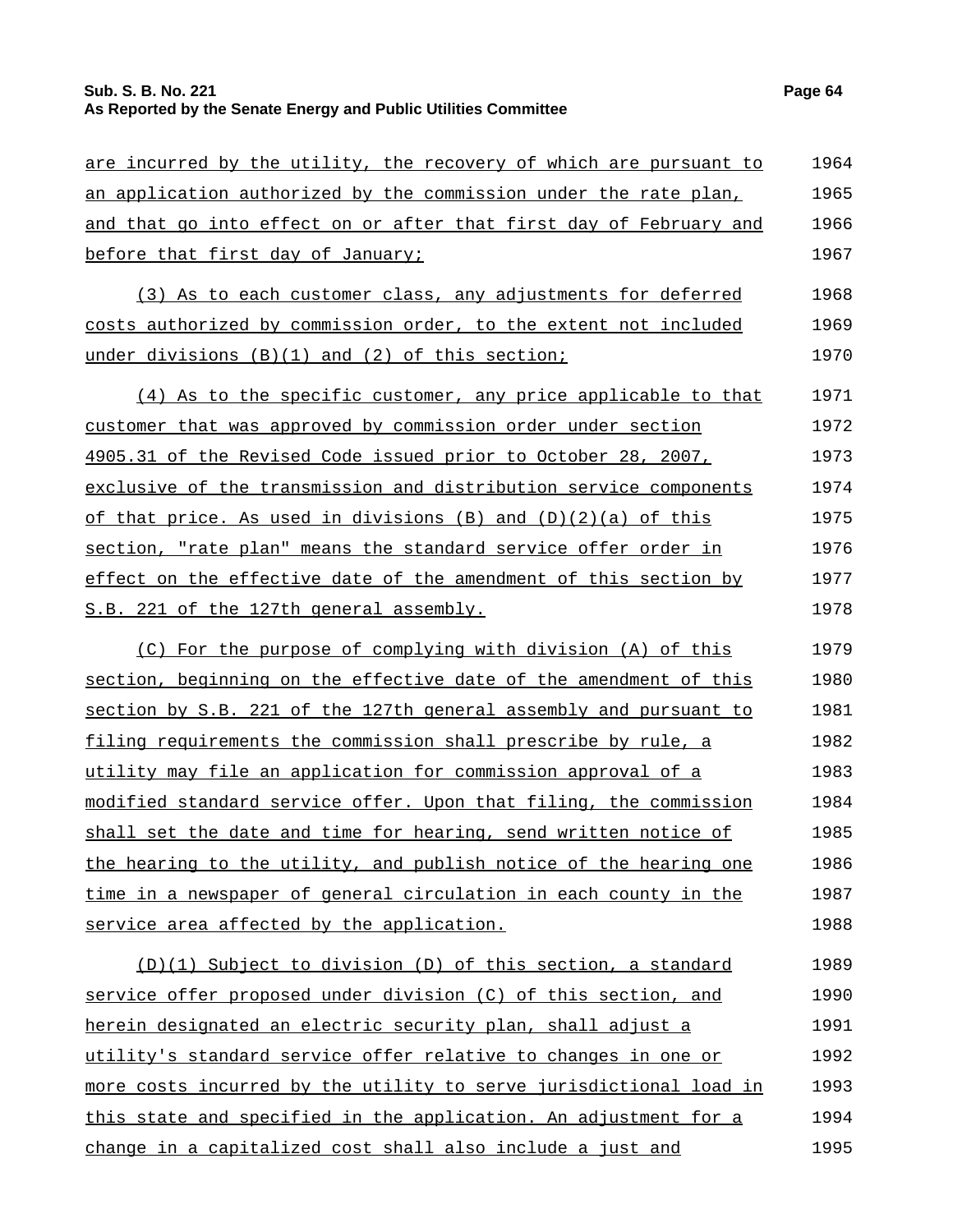## **Sub. S. B. No. 221 Page 65 As Reported by the Senate Energy and Public Utilities Committee**

| <u>reasonable return on that cost. The amount of any adjustment under</u> | 1996 |
|---------------------------------------------------------------------------|------|
| division (D) of this section shall be offset by any decrease in           | 1997 |
| costs, excluding reductions in amoritization relating to costs            | 1998 |
| recovered through a regulatory transition charge authorized by the        | 1999 |
| <u>commission as of February 1, 2008, and by any change in</u>            | 2000 |
| kilowatt-hours sold that are associated with serving                      | 2001 |
| jurisdictional load in this state. Costs, as determined by the            | 2002 |
| <u>commission, may include, but are not limited to, any of the </u>       | 2003 |
| following:                                                                | 2004 |
| (a) Environmental compliance costs for one or more specified              | 2005 |
| <u>generating facilities, as determined by the commission, except</u>     | 2006 |
| those included under division (D)(1)(c) of this section;                  | 2007 |
| (b) The cost of fuel for one or more specified generating                 | 2008 |
| facilities or of purchased power;                                         | 2009 |
| (c) The cost of construction of one or more new, specified                | 2010 |
| <u>generating facilities that, superseding Chapter 4906. of the </u>      | 2011 |
| <u>Revised Code, the commission determines and certificates the need</u>  | 2012 |
| <u>for as to the standard service offer on the basis of resource</u>      | 2013 |
| <u>planning projections developed in accordance with policies and </u>    | 2014 |
| procedures the commission shall prescribe by rule; or the cost, in        | 2015 |
| excess of two hundred fifty million dollars, of construction of an        | 2016 |
| environmental retrofit to a specified, then-existing generating           | 2017 |
| facility. A price adjustment for such a new facility or                   | 2018 |
| environmental retrofit shall be consistent with section 4909.15 of        | 2019 |
| <u>the Revised Code and consistent with section 4909.18 of the </u>       | 2020 |
| Revised Code as applicable; and, subject to such terms and                | 2021 |
| conditions as the commission prescribes in an order issued under          | 2022 |
| division (D)(6) of this section, shall be for the actual life of          | 2023 |
| <u>the facility.</u>                                                      | 2024 |
| (d) Operating, maintenance, and other costs, including taxes;             | 2025 |

(e) Costs of investment in one or more specified generating 2026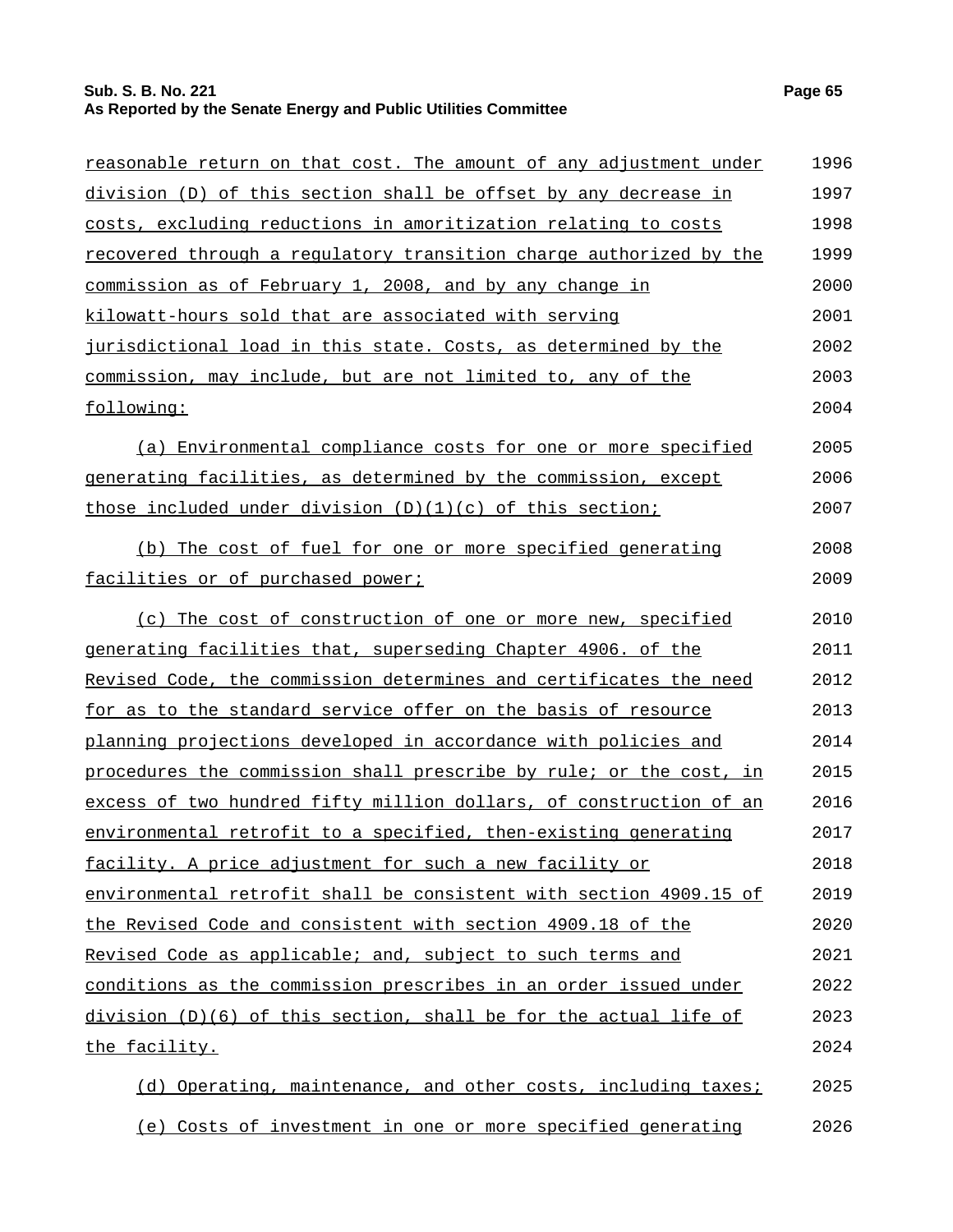# **Sub. S. B. No. 221 Page 66 As Reported by the Senate Energy and Public Utilities Committee**

| facilities;                                                          | 2027 |
|----------------------------------------------------------------------|------|
| (f) Costs of providing standby and default service pursuant          | 2028 |
| to divisions (A) and (H) of this section.                            | 2029 |
| However, costs under division (D) of this section shall              | 2030 |
| exclude forfeitures, administrative or civil penalties, fines,       | 2031 |
| court costs, and attorney's fees associated with violations of or    | 2032 |
| noncompliances with federal or any state's environmental laws or     | 2033 |
| with facilities' permits.                                            | 2034 |
| A standard service offer that includes costs under division          | 2035 |
| $(D)(1)(a)$ , (b), (d), (e), or (f) of this section may provide for  | 2036 |
| automatic increases or decreases in the standard service offer       | 2037 |
| price, but, in the case of a cost under division $(D)(1)(d)$ of this | 2038 |
| section, only if the cost was outside of the utility's control or    | 2039 |
| responsibility.                                                      | 2040 |
| In the case of an advanced energy technology or facility             | 2041 |
| under section 4928.142 of the Revised Code, the costs of which are   | 2042 |
| included in a standard service offer as authorized under this        | 2043 |
| division, the portion of the standard service offer price            | 2044 |
| attributable to those costs shall be bypassable by a consumer that   | 2045 |
| has exercised choice of supplier under section 4928.03 of the        | 2046 |
| Revised Code, but bypassable only to the extent the commission       | 2047 |
| determines that the advanced energy technology or facilities         | 2048 |
| implemented by that supplier are comparable to that implemented by   | 2049 |
| the utility, under section 4928.142 of the Revised Code as of the    | 2050 |
| issuance of an order under division (D)(6) of this section, for      | 2051 |
| the purpose of the utility's compliance with division (A) of         | 2052 |
| section 4928.142 of the Revised Code.                                | 2053 |
| (2)(a) For the purpose of a utility's initial application            | 2054 |
| under division $(D)(1)$ of this section, the adjustment for a        | 2055 |
| particular cost shall be determined using a baseline measure of      | 2056 |
| that cost as of the first day of February of the calendar year in    | 2057 |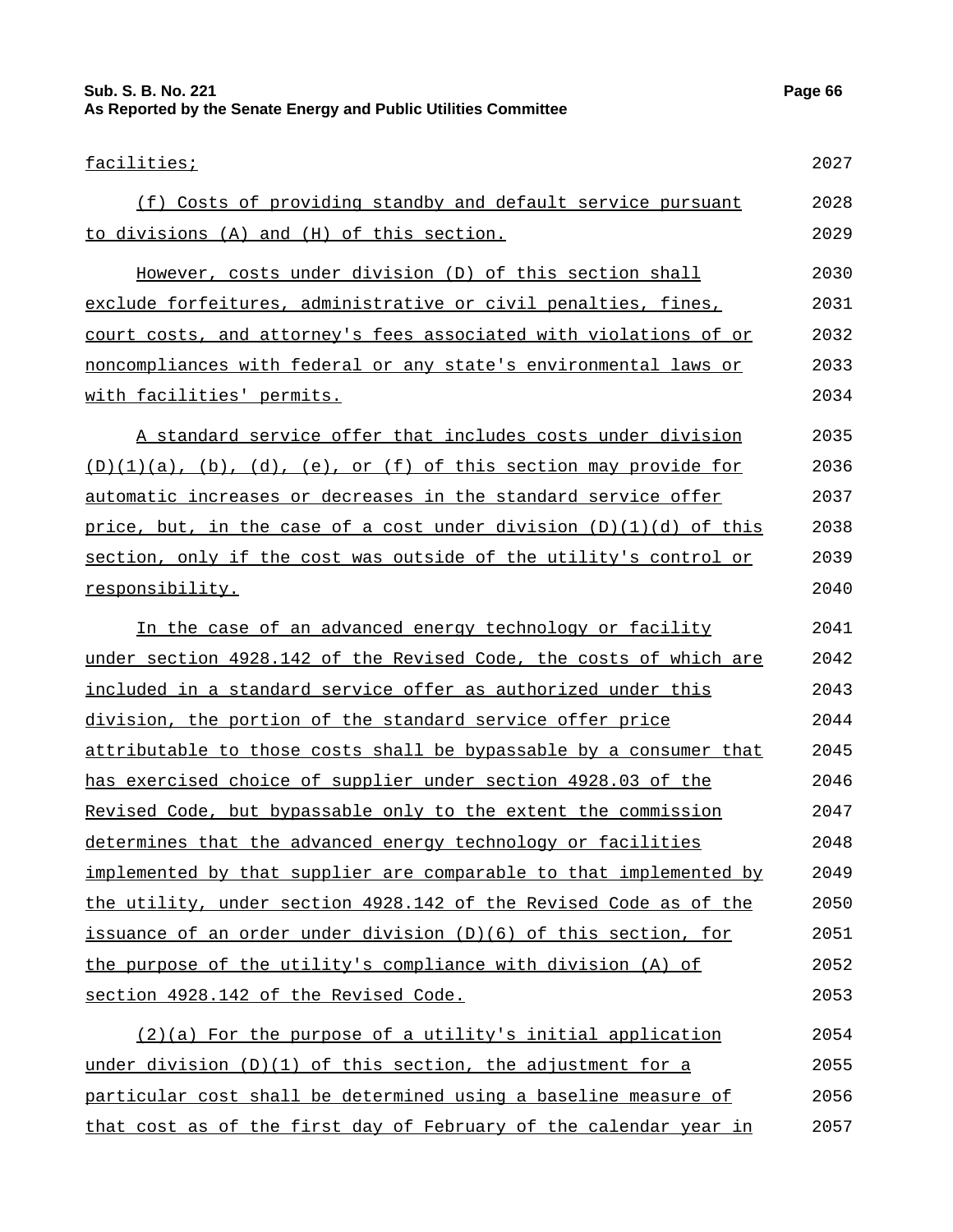# **Sub. S. B. No. 221 Page 67 As Reported by the Senate Energy and Public Utilities Committee**

| which the utility's rate plan is scheduled to expire.                                  | 2058 |
|----------------------------------------------------------------------------------------|------|
| (b) If a utility continues to provide its standard service                             | 2059 |
| offer pursuant to an electric security plan, for any later such                        | 2060 |
| application by the utility, the baseline measure shall be the                          | 2061 |
| cost, and the associated kilowatt-hours sold, as determined under                      | 2062 |
| the utility's then-existing approved plan. With regard to a                            | 2063 |
| generating facility under division (D)(1)(c) of this section,                          | 2064 |
| associated decreases in cost and changes in kilowatt-hours sold                        | 2065 |
| shall include, but are not limited to, retirement of all or part                       | 2066 |
| of any other generating facility, the cost of which had been                           | 2067 |
| included in the utility's rate base prior to the effective date of                     | 2068 |
| the amendment of this section by Sub. S.B. 221 of the 127th                            | 2069 |
| general assembly or was included under division (D)(1)(c) or (e)                       | 2070 |
| of this section.                                                                       | 2071 |
| (3) A standard service offer under division (D)(1) of this                             | 2072 |
| section may specify the standard, factors, or methodology that the                     | 2073 |
| <u>commission shall use for the purpose of division <math>(E)(2)(c)</math> of this</u> | 2074 |
| section and within such timeframe as the commission specifies in                       | 2075 |
| its order under division (D)(6) of this section, if the utility                        | 2076 |
| <u>later files an application pursuant to division (E) of this</u>                     | 2077 |
| section.                                                                               | 2078 |
| $(4)$ Regarding an application filed under division $(D)(1)$ of                        | 2079 |
| this section by a utility that transferred all or part of its                          | 2080 |
| <u>generating facilities to an affiliate of the utility and to the </u>                | 2081 |
| extent authorized by federal law, the commission may consider                          | 2082 |
| purchased power or other contracts or agreements between the                           | 2083 |
| utility and any of its affiliates or between the utility and the                       | 2084 |
| holding company owning or controlling the utility.                                     | 2085 |
| (5) For the purpose of division (D) of this section, if the                            | 2086 |
| utility has entered into a contract or agreement with an affiliate                     | 2087 |
| for the provision of a competitive retail electric service, the                        | 2088 |
| commission shall treat as a cost of the utility under the electric                     | 2089 |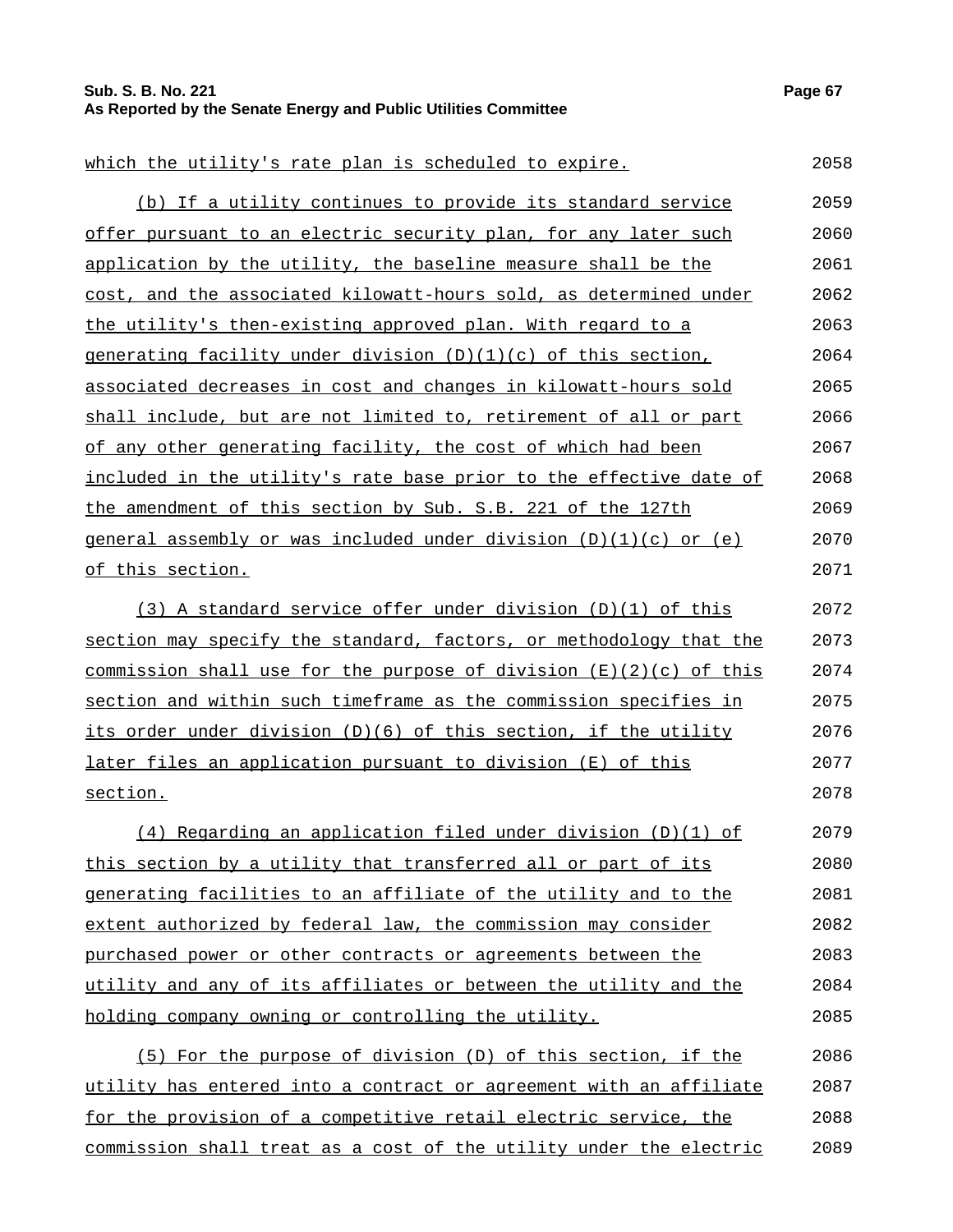# **Sub. S. B. No. 221 Page 68 As Reported by the Senate Energy and Public Utilities Committee**

| security plan the affiliate's costs of providing that service.     | 2090 |
|--------------------------------------------------------------------|------|
| (6) The burden of proof under division (D)(6) of this section      | 2091 |
| shall be on the utility. The commission by order may approve or    | 2092 |
| modify and approve a standard service offer under division (D)(1)  | 2093 |
| of this section if it finds both of the following:                 | 2094 |
| (a) The offer and the prices it establishes are just and           | 2095 |
| reasonable as to each customer class and are consistent with the   | 2096 |
| policy specified in section 4928.02 of the Revised Code.           | 2097 |
| (b) The utility is in compliance with section 4928.141 of the      | 2098 |
| Revised Code. In its order, the commission shall prescribe such    | 2099 |
| requirements for the utility as the commission considers necessary | 2100 |
| for the utility to implement applicable objectives of the policy   | 2101 |
| specified in section 4928.02 of the Revised Code. The order also   | 2102 |
| may provide a schedule and the procedural and substantive terms    | 2103 |
| and conditions for periodic commission review of the approved      | 2104 |
| offer.                                                             | 2105 |
| (E)(1) As authorized under this division, a standard service       | 2106 |
| offer proposed under division (C) of this section, and herein      | 2107 |
| designated a market rate option, shall require that the utility's  | 2108 |
| standard service offer price be determined periodically through an | 2109 |
| open, competitive bidding process. Prior to the approval of such   | 2110 |
| an offer under division (E)(2) of this section, the utility shall  | 2111 |
| conduct such competitive bidding for the purpose of establishing   | 2112 |
| the original price under the offer.                                | 2113 |
| (2) The burden of proof under division $(E)(2)$ of this section    | 2114 |
| shall be on the utility. The commission by order shall approve or  | 2115 |
| modify and approve the standard service offer under division       | 2116 |
| $(E)(1)$ of this section if the commission determines all of the   | 2117 |
| following are met:                                                 | 2118 |
| (a) The offer and the prices it establishes are just and           | 2119 |
| reasonable as to each customer class and are consistent with the   | 2120 |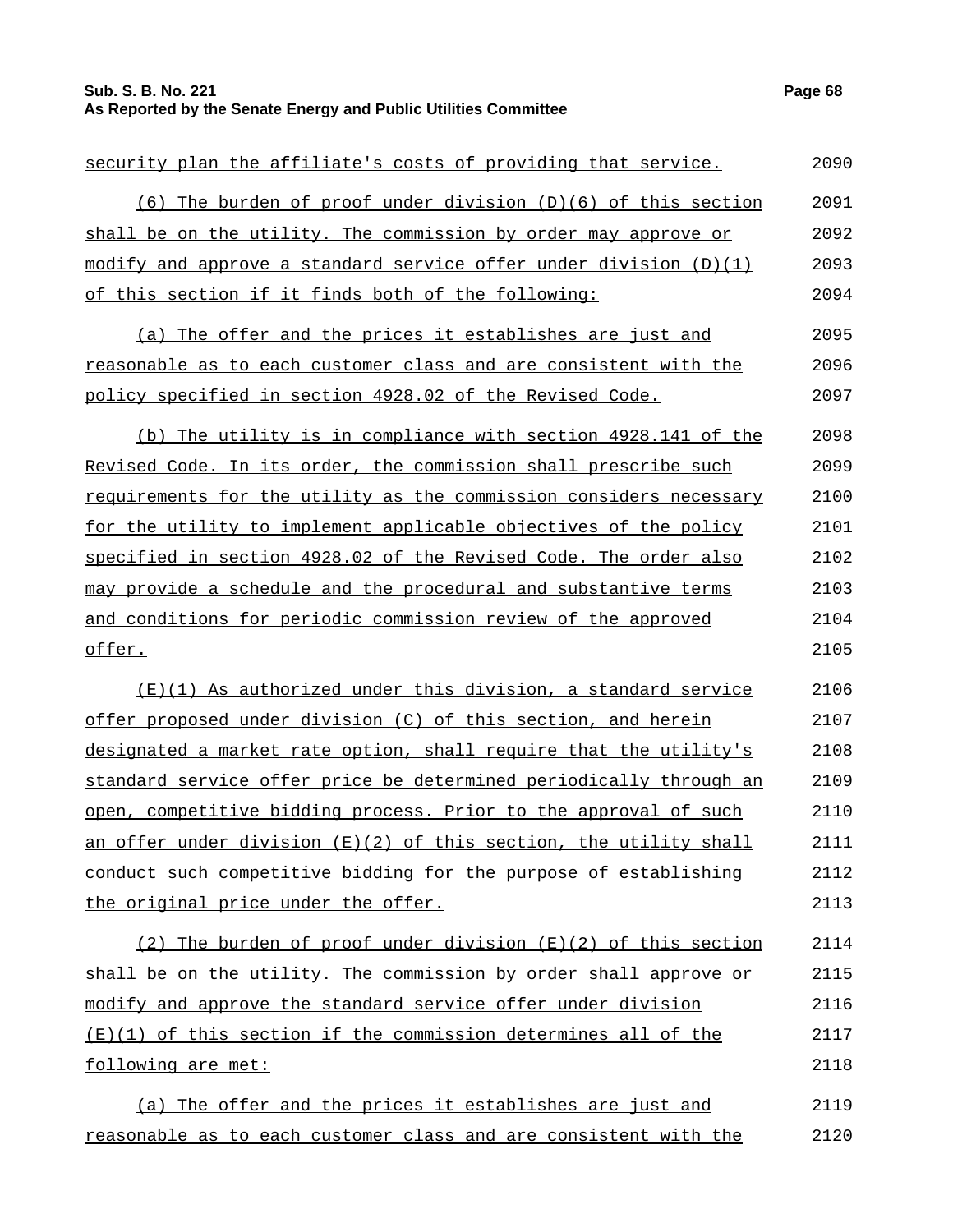| Sub. S. B. No. 221                                              | Page 69 |
|-----------------------------------------------------------------|---------|
| As Reported by the Senate Energy and Public Utilities Committee |         |

policy specified in section 4928.02 of the Revised Code. 2121 (b) The utility is in compliance with section 4928.141 of the Revised Code. 2122 2123 (c) With respect to generation service, the relevant markets are subject to effective competition. For that purpose and except as otherwise provided under division (D)(3) of this section, the commission shall consider the factors prescribed in division (D) of section 4928.06 of the Revised Code and such other or additional factors as the commission may prescribe by rule. The commission shall prescribe by rule the methodology it will use to evaluate whether the effective competition standard under division  $(E)(2)(c)$  of this section is met. 2124 2125 2126 2127 2128 2129 2130 2131 2132 (d) The standard service offer price for a customer class as determined under competitive bidding under division (E)(1) of this section is more favorable than, or at least comparable to, its price-to-compare for that class. That price-to-compare shall be the price that the commission shall determine for the comparable time period and in the manner of an electric security plan under division (D) of this section. 2133 2134 2135 2136 2137 2138 2139 In its order, the commission shall prescribe such requirements for the utility as it considers necessary for the utility to implement applicable objectives of the policy specified in section 4928.02 of the Revised Code. The order also may provide the procedural and substantive terms and conditions for periodic commission review of the approved offer. That review shall provide for the reconciliation of the standard service offer price to ensure that the price is just and reasonable as to each customer class and consistent with the policy specified in section 4928.02 of the Revised Code. 2140 2141 2142 2143 2144 2145 2146 2147 2148 2149 (F) A utility's standard service offer approved under this 2150

section shall take effect on the date the commission shall specify 2151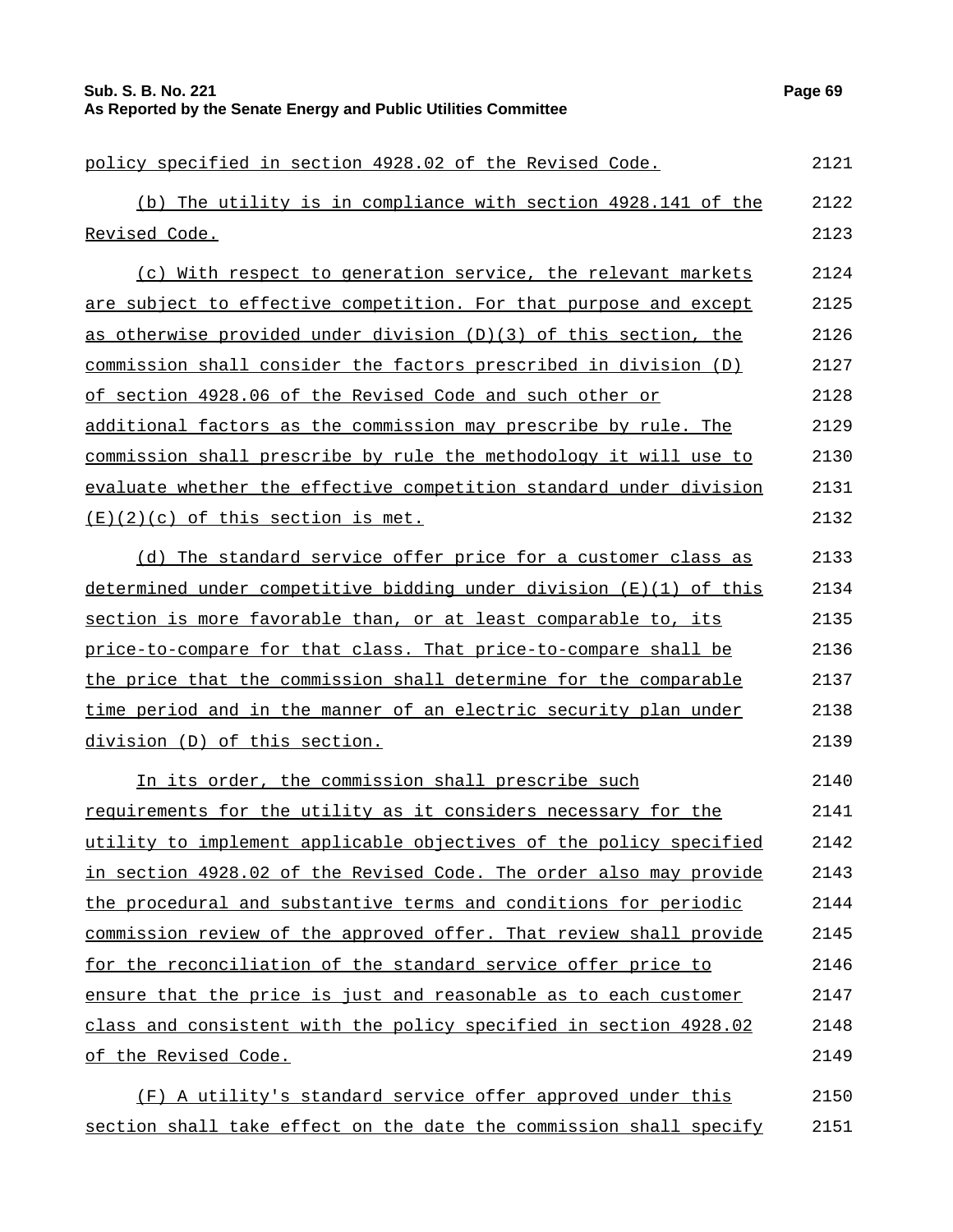## **Sub. S. B. No. 221 Page 70 As Reported by the Senate Energy and Public Utilities Committee**

| in the approval order and, on that date, the newly approved offer | 2152 |
|-------------------------------------------------------------------|------|
| shall supersede the prior standard service offer of the utility.  | 2153 |
| $(G)(1)$ Nothing in this section precludes a utility for which    | 2154 |
| a standard service offer under division (D) of this section has   | 2155 |
| been approved by the commission in accordance with this section   | 2156 |
| from later filing an application under division (E) of this       | 2157 |
| section, or vice versa.                                           | 2158 |
| (2) The commission has no authority to require a utility, for     | 2159 |
| which it has ever approved a market rate option standard service  | 2160 |
| offer under division (E) of this section, to file an application  | 2161 |
| under division (D) of this section.                               | 2162 |
| (H) The failure of a supplier to provide retail electric          | 2163 |

generation service to customers within the certified territory of the electric distribution utility shall result in the supplier's customers, after reasonable notice, defaulting to the utility's standard service offer filed under division (A) of this section until the customer chooses an alternative supplier. A supplier is deemed under this division to have failed to provide such service if the commission finds, after reasonable notice and opportunity for hearing, that any of the following conditions are met: 2164 2165 2166 2167 2168 2169 2170 2171

(1) The supplier has defaulted on its contracts with customers, is in receivership, or has filed for bankruptcy. 2172 2173

(2) The supplier is no longer capable of providing the service. 2174 2175

(3) The supplier is unable to provide delivery to transmission or distribution facilities for such period of time as may be reasonably specified by commission rule adopted under division (A) of section 4928.06 of the Revised Code. 2176 2177 2178 2179

(4) The supplier's certification has been suspended, conditionally rescinded, or rescinded under division (D) of section 4928.08 of the Revised Code. 2180 2181 2182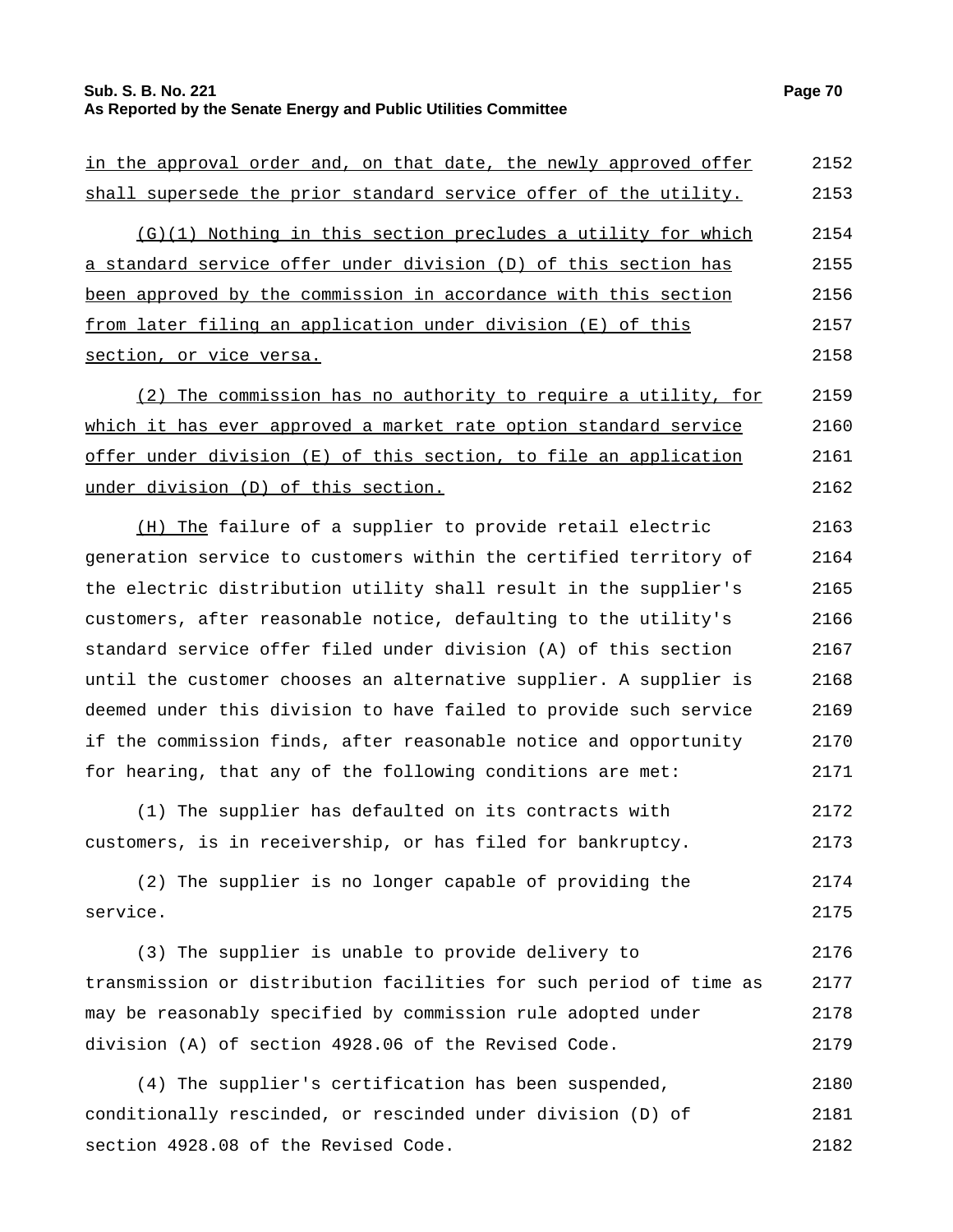| (I) Nothing in this section limits an electric distribution       | 2183 |
|-------------------------------------------------------------------|------|
| utility providing competitive retail electric service to electric | 2184 |
| load centers within the certified territory of another such       | 2185 |
| utility.                                                          | 2186 |

**Sec. 4928.141.** During a proceeding under section 4928.14 of the Revised Code and upon submission of an appropriate discovery request, an electric distribution utility shall make available to the requesting party every contract or agreement that is between the utility or any of its affiliates and a party to the proceeding, consumer, electric services company, or political subdivision and that is relevant to the proceeding, subject to such protection for proprietary or confidential information as is determined appropriate by the public utilities commission. 2187 2188 2189 2190 2191 2192 2193 2194 2195

| Sec. 4928.142. (A) Subject to division (B) of this section,       | 2196 |
|-------------------------------------------------------------------|------|
| an electric distribution utility by the end of 2025 shall provide | 2197 |
| a portion of the electricity supply required for its standard     | 2198 |
| service offer under section 4928.14 of the Revised Code from      | 2199 |
| advanced energy. That portion shall equal twenty-five per cent of | 2200 |
| the total number of kilowatt-hours of electricity supplied by the | 2201 |
| utility to any and all electric consumers whose electric load     | 2202 |
| centers are located within the utility's certified territory.     | 2203 |
| However, subject to division (B) of this section, nothing in this | 2204 |
| section precludes a utility from providing a greater percentage.  | 2205 |
| The advanced energy supply shall be consistent with the following | 2206 |
| requirements:                                                     | 2207 |
|                                                                   |      |

(1) At least half of the advanced energy implemented by the utility by the end of 2025 shall be generated from sustainable resources as defined in section 3706.01 of the Revised Code and shall include solar power. The remainder shall be supplied from advanced energy facilities as defined in divisions (X)(1) to (4) of section 3706.01 of the Revised Code. 2208 2209 2210 2211 2212 2213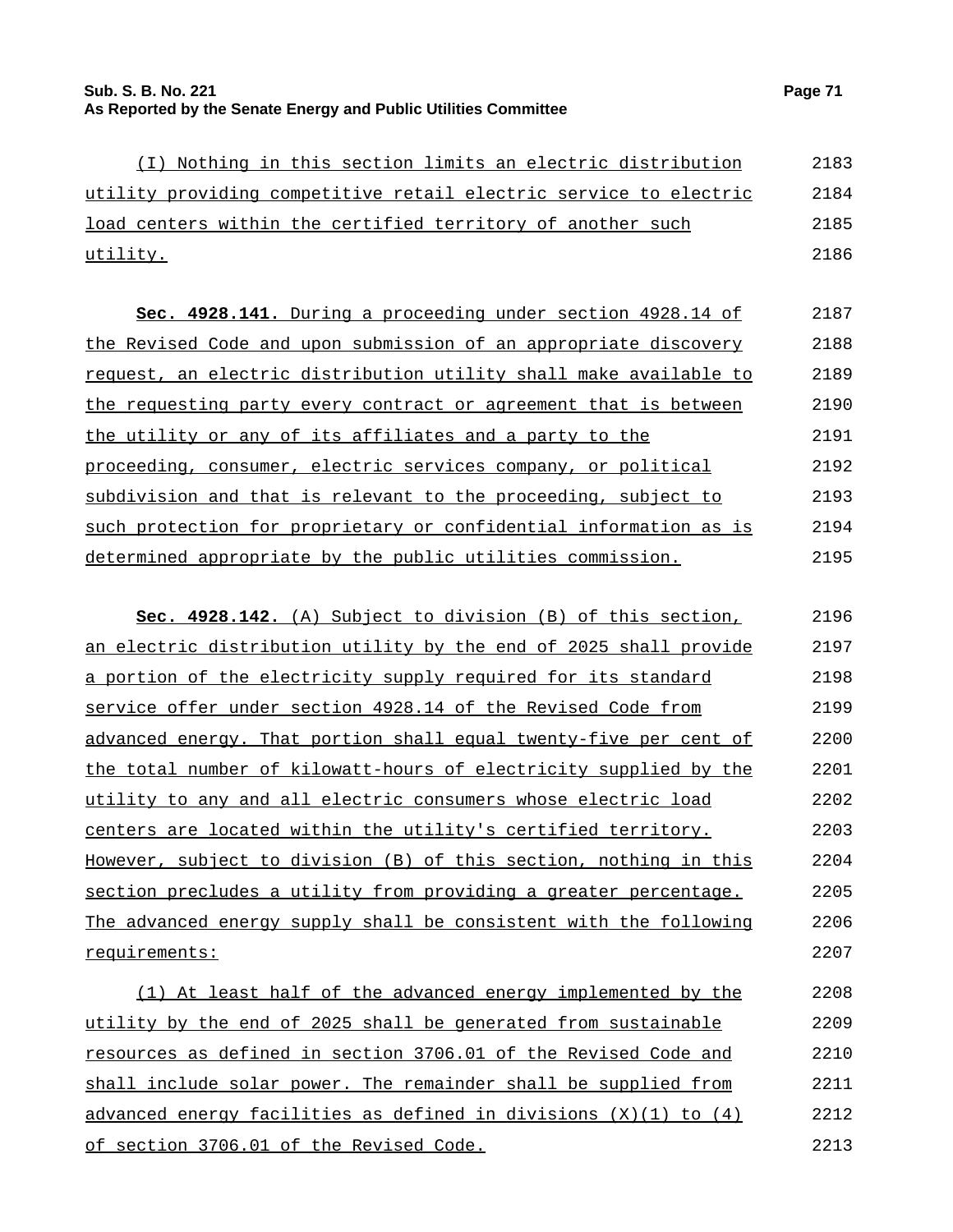| (2) At least half of the advanced energy implemented by the        | 2214 |
|--------------------------------------------------------------------|------|
| utility by the end of 2025 shall be met through facilities located | 2215 |
| in this state.                                                     | 2216 |
| The utility shall comply with division (A) of this section in      | 2217 |
| a manner that considers available technology, costs, job creation, | 2218 |
| and economic impacts. To be counted toward the utility's           | 2219 |
| compliance with division (A) of this section, the on-site          | 2220 |
| construction of an advanced energy technology or facility shall be | 2221 |
| initiated after the effective date of this section. Any such       | 2222 |
| technology or facility that complies with that division shall be   | 2223 |
| and remain counted toward the utility's compliance.                | 2224 |
| (B)(1) If the commission determines, after notice and              | 2225 |
| hearing, that the utility has failed to comply with division (A)   | 2226 |
| of this section, the commission shall issue an order requiring the | 2227 |
| utility to comply fully within such time as shall be specified in  | 2228 |
| the order and shall specify in the order the process and schedule  | 2229 |
| for verifying to the commission the utility's compliance with the  | 2230 |
| order.                                                             | 2231 |
| (2) Full compliance shall not be mandated under division           | 2232 |
| (B)(1) of this section to the extent that the ratio between the    | 2233 |
| blended advanced energy and nonadvanced energy price under this    | 2234 |
| section in 2025 and the portion of that price attributable to      | 2235 |
| nonadvanced energy exceeds one and three-hundredths.               | 2236 |
| (3) Only division (B)(2) of section 4928.16 of the Revised         | 2237 |
| Code applies if the commission determines in an order issued under | 2238 |
| division (B)(1) of this section that the utility has failed to     | 2239 |
| comply with division (A) of this section, or if the commission by  | 2240 |
| order determines in a later proceeding and after notice and        | 2241 |
| hearing that the utility has failed to comply with an order issued | 2242 |
| under division (B)(1) of this section.                             | 2243 |
| (C)(1) The commission annually shall submit to the general         | 2244 |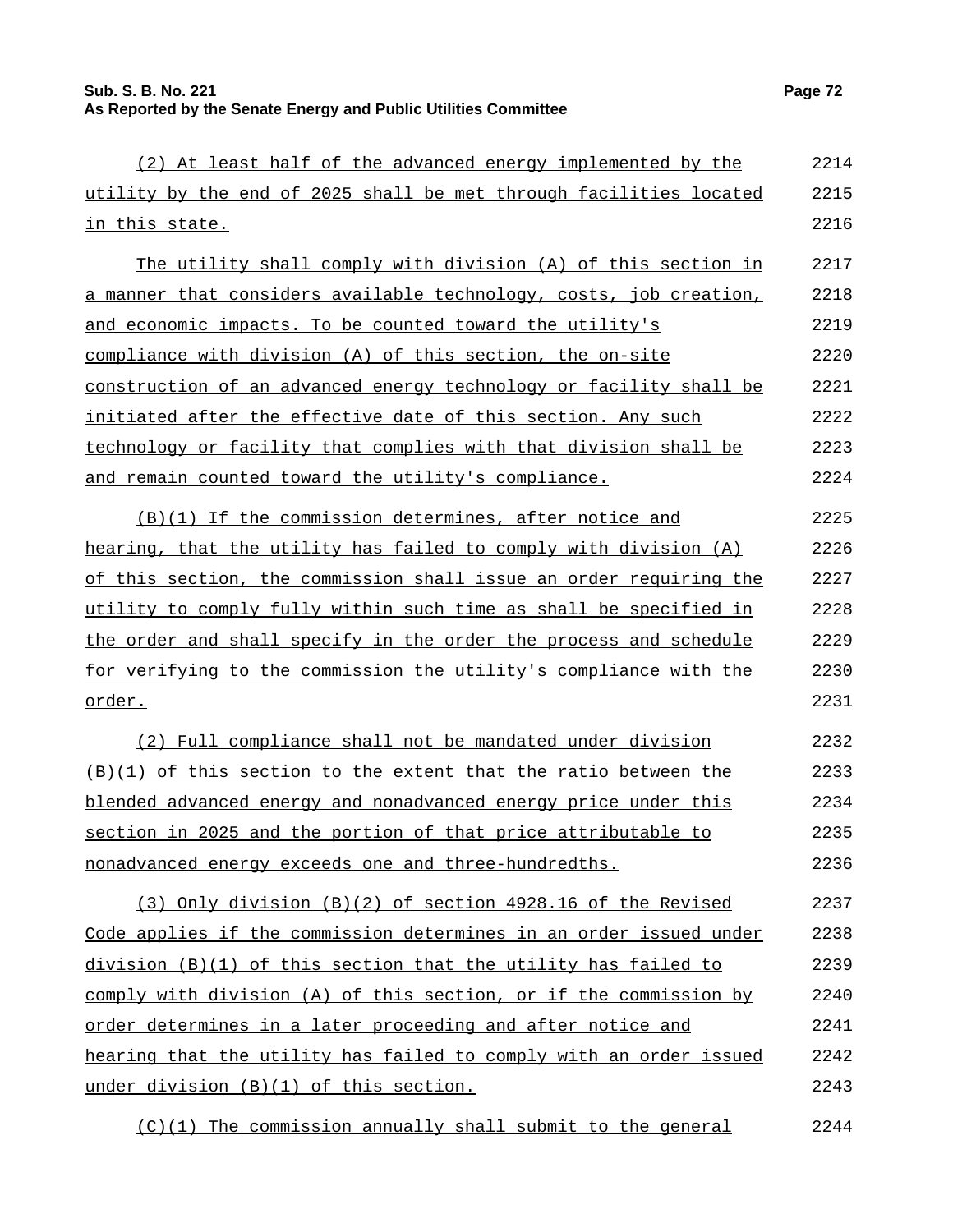# **Sub. S. B. No. 221 Page 73 As Reported by the Senate Energy and Public Utilities Committee**

| assembly in accordance with section 101.68 of the Revised Code a   | 2245 |
|--------------------------------------------------------------------|------|
| report describing the compliance of electric distribution          | 2246 |
| utilities with divisions (A) and (B) of this section and any       | 2247 |
| interim goals or strategy for utility compliance with those        | 2248 |
| divisions or for encouraging the use of advanced energy in         | 2249 |
| supplying this state's electricity needs in a manner that          | 2250 |
| considers available technology, costs, job creation, and economic  | 2251 |
| impacts. The commission shall allow and consider public comments   | 2252 |
| on the report prior to its submission to the general assembly.     | 2253 |
| Nothing in the report shall be binding on any person, including    | 2254 |
| any utility for the purpose of its compliance with division (A) of | 2255 |
| this section, or the enforcement of that provision under division  | 2256 |
| (B) of this section.                                               | 2257 |
| $(2)$ The governor, in consultation with the commission chair,     | 2258 |

shall appoint an advanced energy advisory committee. The committee shall examine available technology for and related timetables, goals, and costs of the advanced energy requirement under division (A) of this section and shall submit semiannually a report of its recommendations to the commission. 2259 2260 2261 2262 2263

**Sec. 4928.15.** (A) Except as otherwise provided in sections 4928.31 to 4928.40 of the Revised Code, no No electric utility shall supply noncompetitive retail electric distribution service in this state on or after the starting date of competitive retail electric service except pursuant to a schedule for that service that is consistent with the state policy specified in section 4928.02 of the Revised Code and filed with the public utilities commission under section 4909.18 of the Revised Code. The schedule shall provide that electric distribution service under the schedule is available to all consumers within the utility's certified territory and to any supplier to those consumers on a nondiscriminatory and comparable basis. Distribution service rates and charges under the schedule shall be established in accordance 2264 2265 2266 2267 2268 2269 2270 2271 2272 2273 2274 2275 2276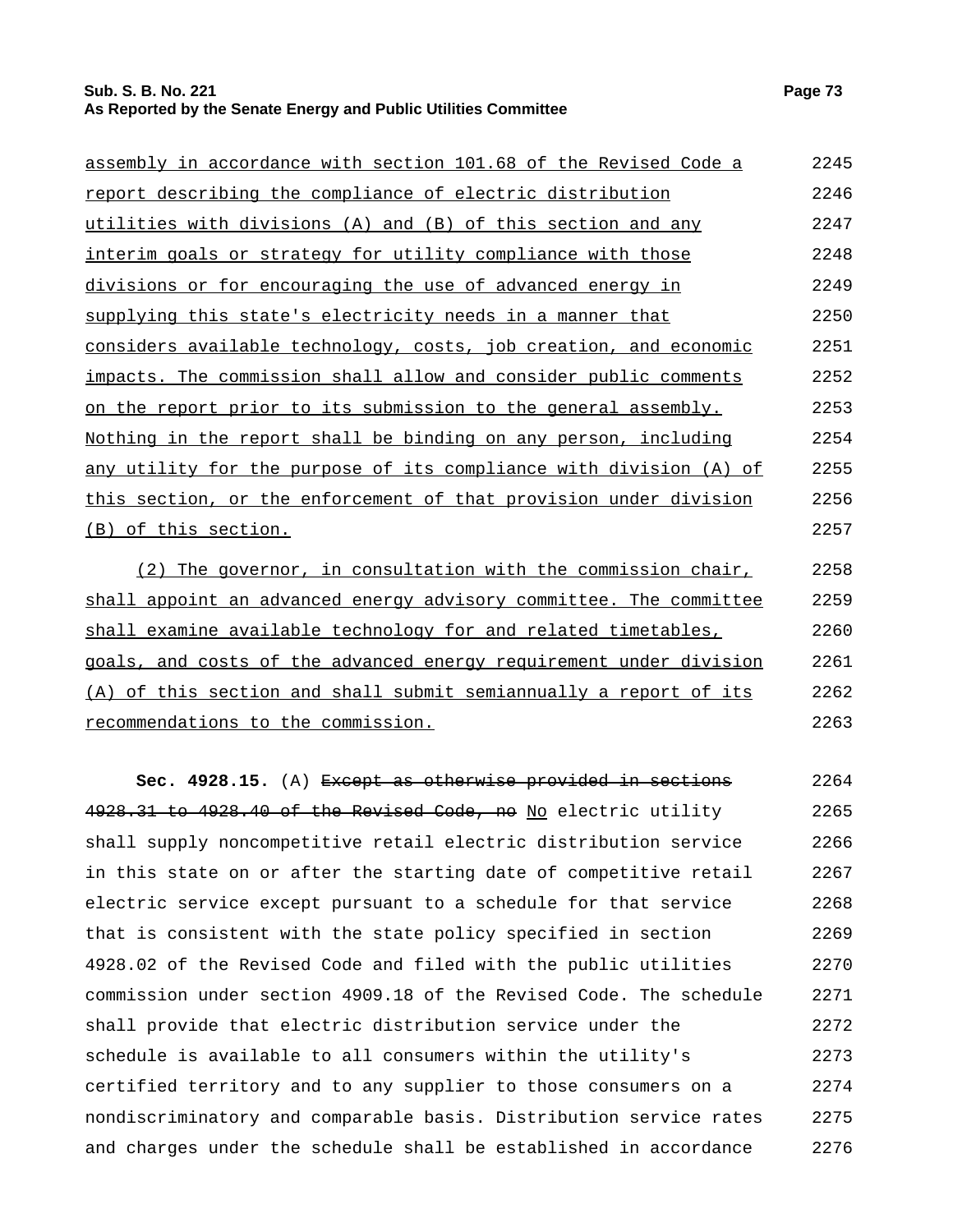## **Sub. S. B. No. 221 Page 74 As Reported by the Senate Energy and Public Utilities Committee**

with Chapters 4905. and 4909. of the Revised Code. The schedule shall include an obligation to build distribution facilities when necessary to provide adequate distribution service, provided that a customer requesting that service may be required to pay all or part of the reasonable incremental cost of the new facilities, in accordance with rules, policy, precedents, or orders of the commission. 2277 2278 2279 2280 2281 2282 2283

(B) Except as otherwise provided in sections 4928.31 to 4928.40 of the Revised Code and except as preempted by federal law, no electric utility shall supply the transmission service or ancillary service component of noncompetitive retail electric service in this state on or after the starting date of competitive retail electric service except pursuant to a schedule for that service component that is consistent with the state policy specified in section 4928.02 of the Revised Code and filed with the commission under section 4909.18 of the Revised Code. The schedule shall provide that transmission or ancillary service under the schedule is available to all consumers and to any supplier to those consumers on a nondiscriminatory and comparable basis. Service rates and charges under the schedule shall be established in accordance with Chapters 4905. and 4909. of the Revised Code. 2284 2285 2286 2287 2288 2289 2290 2291 2292 2293 2294 2295 2296 2297 2298

(C) A self-generator shall have access to backup electricity supply from its competitive electric generation service provider at a rate to be determined by contract. 2299 2300 2301

**Sec. 4928.16.** (A)(1) The public utilities commission has jurisdiction under section 4905.26 of the Revised Code, upon complaint of any person or upon complaint or initiative of the commission on or after the starting date of competitive retail electric service, regarding the provision by an electric utility, electric services company, electric cooperative, or governmental 2302 2303 2304 2305 2306 2307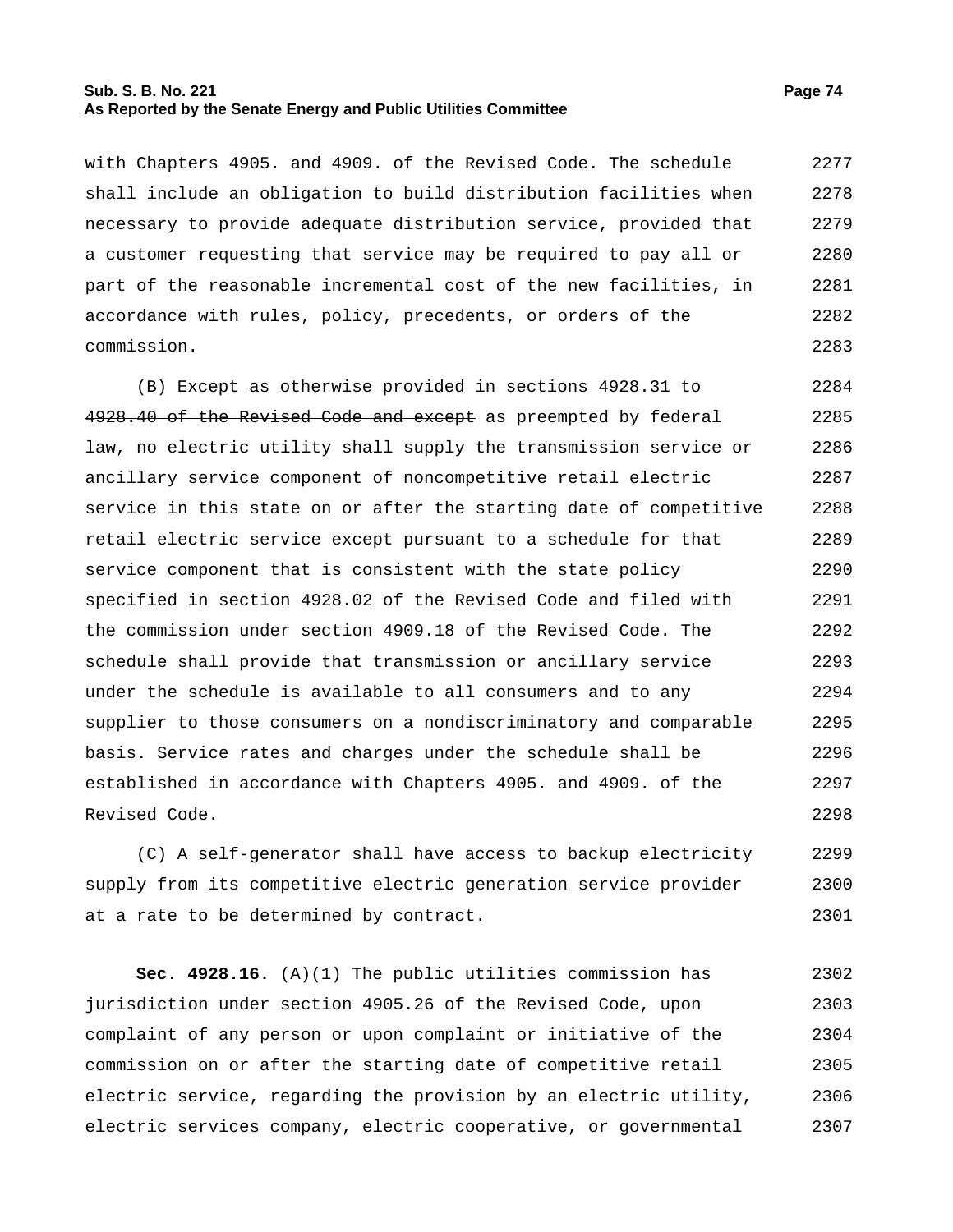## **Sub. S. B. No. 221 Page 75 As Reported by the Senate Energy and Public Utilities Committee**

aggregator subject to certification under section 4928.08 of the Revised Code of any service for which it is subject to certification. 2308 2309 2310

(2) The commission also has jurisdiction under section 4905.26 of the Revised Code, upon complaint of any person or upon complaint or initiative of the commission on or after the starting date of competitive retail electric service, to determine whether an electric utility has violated or failed to comply with any provision of sections 4928.01 to 4928.15, any provision of divisions (A) to (D) of section 4928.35 of the Revised Code, or any rule or order adopted or issued under those sections; or whether an electric services company, electric cooperative, or governmental aggregator subject to certification under section 4928.08 of the Revised Code has violated or failed to comply with any provision of sections 4928.01 to 4928.10 of the Revised Code regarding a competitive retail electric service for which it is subject to certification or any rule or order adopted or issued under those sections. 2311 2312 2313 2314 2315 2316 2317 2318 2319 2320 2321 2322 2323 2324 2325

(3) If a contract between a mercantile commercial customer and an electric services company states that the forum for a commercial dispute involving that company is through a certified commercial arbitration process, that process set forth in the contract and agreed to by the signatories shall be the exclusive forum unless all parties to the contract agree in writing to an amended process. The company shall notify the commission for informational purposes of all matters for which a contract remedy is invoked to resolve a dispute. 2326 2327 2328 2329 2330 2331 2332 2333 2334

(4) The commission, by rule adopted pursuant to division (A) of section 4928.06 of the Revised Code, shall adopt alternative dispute resolution procedures for complaints by nonmercantile, nonresidential customers, including arbitration through a certified commercial arbitration process and at the commission. 2335 2336 2337 2338 2339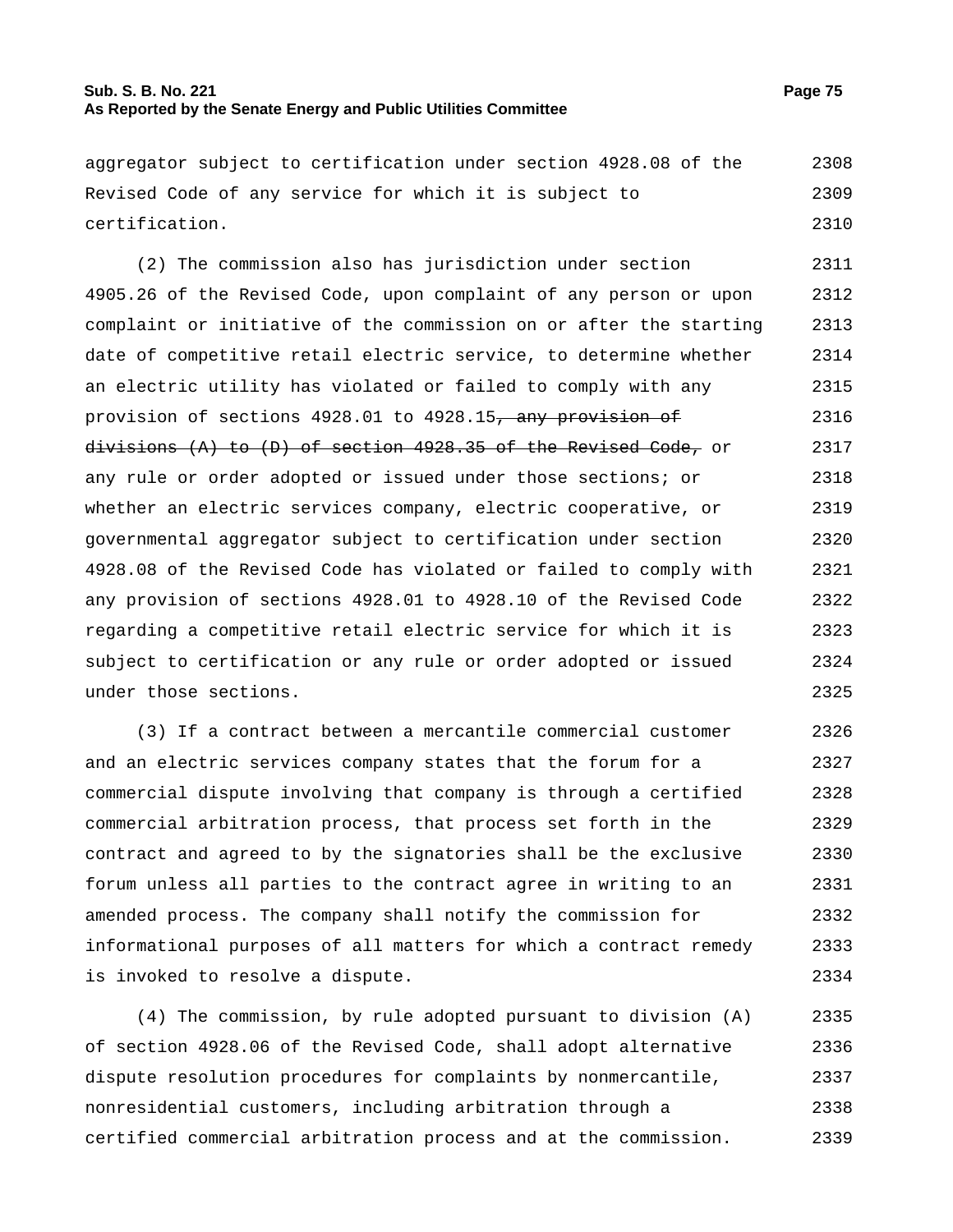## **Sub. S. B. No. 221 Page 76 As Reported by the Senate Energy and Public Utilities Committee**

The commission also by such rule may adopt alternative dispute resolution procedures for complaints by residential customers. 2340 2341

(B) In addition to its authority under division (C) of section 4928.08 of the Revised Code and to any other remedies provided by law, the commission, after reasonable notice and opportunity for hearing in accordance with section 4905.26 of the Revised Code, may do any of the following: 2342 2343 2344 2345 2346

(1) Order rescission of a contract, or restitution to customers including damages due to electric power fluctuations, in any complaint brought pursuant to division  $(A)(1)$  or  $(2)$  of this section; 2347 2348 2349 2350

(2) Order any remedy or forfeiture provided under sections 4905.54 to 4905.60 and 4905.64 of the Revised Code upon a finding under division  $(A)(2)$  of this section that the electric utility has violated or failed to comply with any provision of sections 4928.01 to 4928.15, any provision of divisions  $(A)$  to  $(D)$  of section 4928.35 of the Revised Code, or any rule or order adopted or issued under those sections. in addition, the commission may order any remedy provided under section 4905.22, 4905.37, or 4905.38 of the Revised Code if the violation or failure to comply by an electric utility related to the provision of a noncompetitive retail electric service. 2351 2352 2353 2354 2355 2356 2357 2358 2359 2360 2361

(3) Order any remedy or forfeiture provided under sections 4905.54 to 4905.60 and 4905.64 of the Revised Code upon a finding under division  $(A)(2)$  of this section that the electric services company, electric cooperative, or governmental aggregator subject to certification under section 4928.08 of the Revised Code has violated or failed to comply, regarding a competitive retail electric service for which it is subject to certification, with any provision of sections 4928.01 to 4928.10 of the Revised Code or any rule or order adopted or issued under those sections. 2362 2363 2364 2365 2366 2367 2368 2369 2370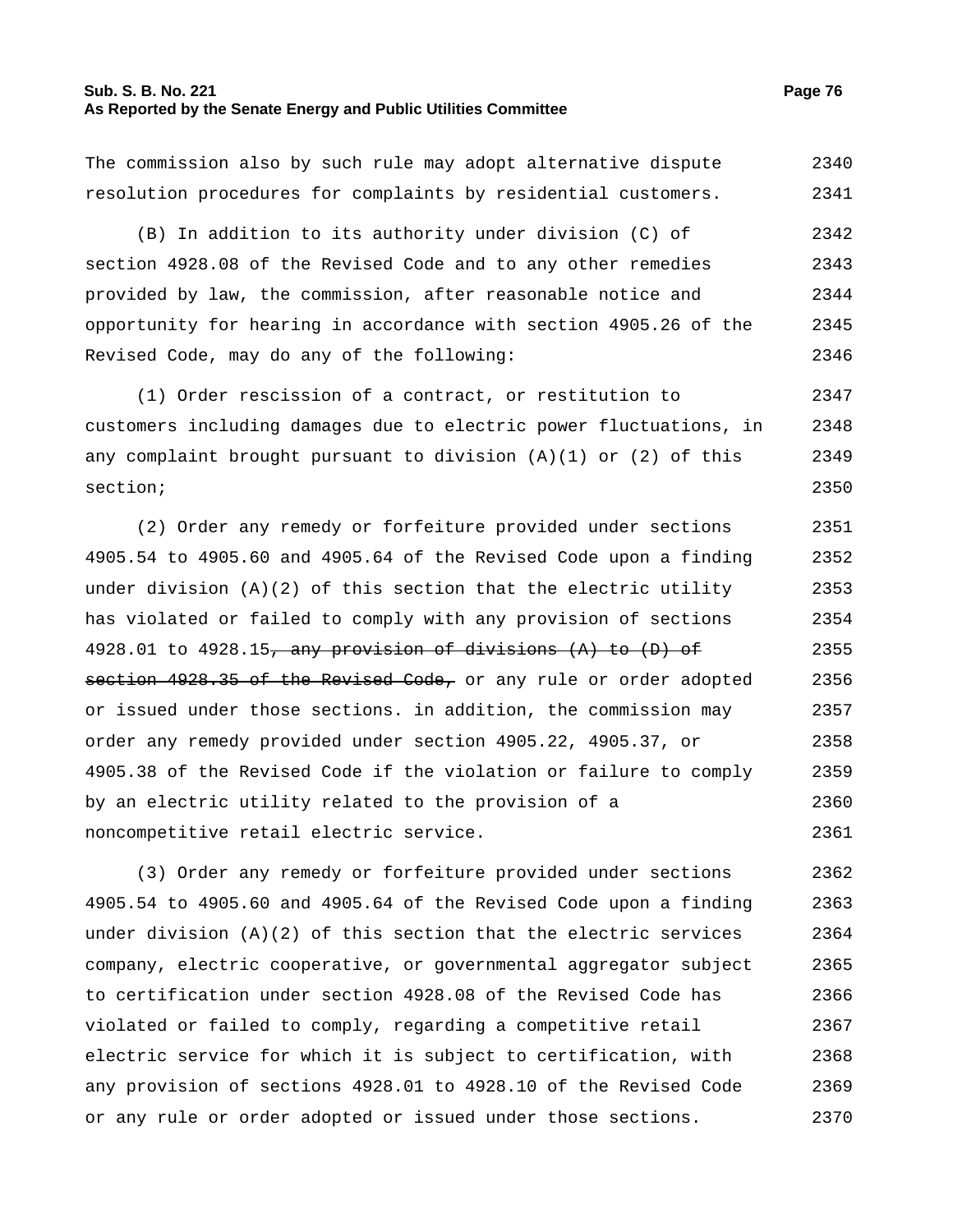#### **Sub. S. B. No. 221 Page 77 As Reported by the Senate Energy and Public Utilities Committee**

(C)(1) In addition to the authority conferred under section 4911.15 of the Revised Code, the consumers' counsel may file a complaint under division  $(A)(1)$  or  $(2)$  of this section on behalf of residential consumers in this state or appear before the commission as a representative of those consumers pursuant to any complaint filed under division (A)(1) or (2) of this section. 2371 2372 2373 2374 2375 2376

(2) In addition to the authority conferred under section 4911.19 of the Revised Code, the consumers' counsel, upon reasonable grounds on and after the starting date of competitive retail electric service, may file with the commission under section 4905.26 of the Revised Code a complaint for discovery if the recipient of an inquiry under section 4911.19 of the Revised Code fails to provide a response within the time specified in that section. 2377 2378 2379 2380 2381 2382 2383 2384

(D) Section 4905.61 of the Revised Code applies to a violation by an electric utility of, or to a failure of an electric utility to comply with, any provision of sections 4928.01 to  $4928.15$ , any provision of divisions  $(A)$  to  $(D)$  of section 4928.35 of the Revised Code, or any rule or order adopted or issued under those sections. 2385 2386 2387 2388 2389 2390

Sec. 4928.17. (A) Except as otherwise provided in sections 4928.31 to 4928.40 section 4928.14 of the Revised Code and beginning on the starting date of competitive retail electric service, no electric utility shall engage in this state, either directly or through an affiliate, in the businesses of supplying a noncompetitive retail electric service and supplying a competitive retail electric service, or in the businesses of supplying a noncompetitive retail electric service and supplying a product or service other than retail electric service, unless the utility implements and operates under a corporate separation plan that is approved by the public utilities commission under this section, is 2391 2392 2393 2394 2395 2396 2397 2398 2399 2400 2401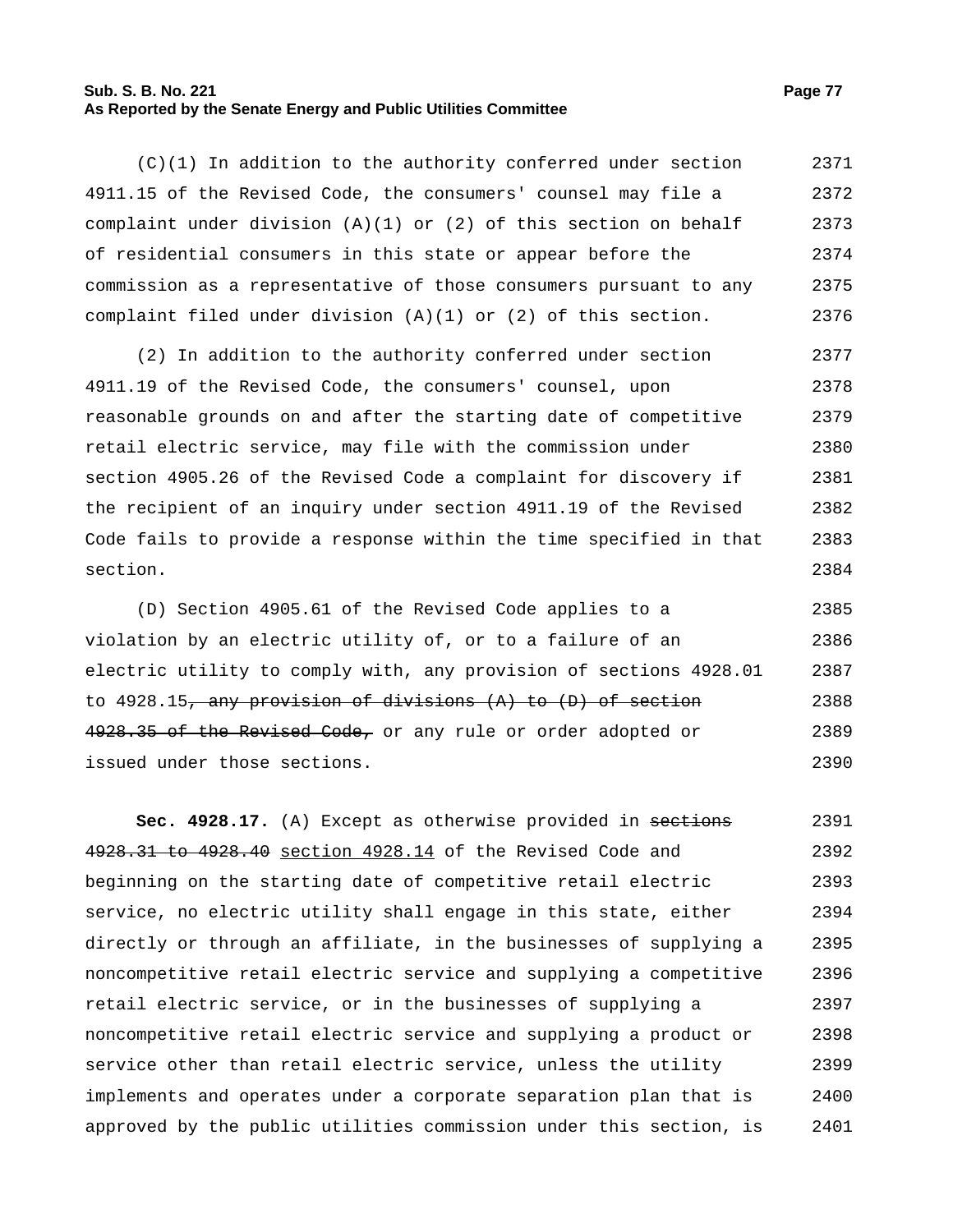## **Sub. S. B. No. 221 Page 78 As Reported by the Senate Energy and Public Utilities Committee**

consistent with the policy specified in section 4928.02 of the Revised Code, and achieves all of the following: 2402 2403

(1) The plan provides, at minimum, for the provision of the competitive retail electric service or the nonelectric product or service through a fully separated affiliate of the utility, and the plan includes separate accounting requirements, the code of conduct as ordered by the commission pursuant to a rule it shall adopt under division (A) of section 4928.06 of the Revised Code, and such other measures as are necessary to effectuate the policy specified in section 4928.02 of the Revised Code. 2404 2405 2406 2407 2408 2409 2410 2411

(2) The plan satisfies the public interest in preventing unfair competitive advantage and preventing the abuse of market power. 2412 2413 2414

(3) The plan is sufficient to ensure that the utility will not extend any undue preference or advantage to any affiliate, division, or part of its own business engaged in the business of supplying the competitive retail electric service or nonelectric product or service, including, but not limited to, utility resources such as trucks, tools, office equipment, office space, supplies, customer and marketing information, advertising, billing and mailing systems, personnel, and training, without compensation based upon fully loaded embedded costs charged to the affiliate; and to ensure that any such affiliate, division, or part will not receive undue preference or advantage from any affiliate, division, or part of the business engaged in business of supplying the noncompetitive retail electric service. No such utility, affiliate, division, or part shall extend such undue preference. Notwithstanding any other division of this section, a utility's obligation under division (A)(3) of this section shall be effective January 1, 2000. 2415 2416 2417 2418 2419 2420 2421 2422 2423 2424 2425 2426 2427 2428 2429 2430 2431

(B) The commission may approve, modify and approve, or disapprove a corporate separation plan filed with the commission 2432 2433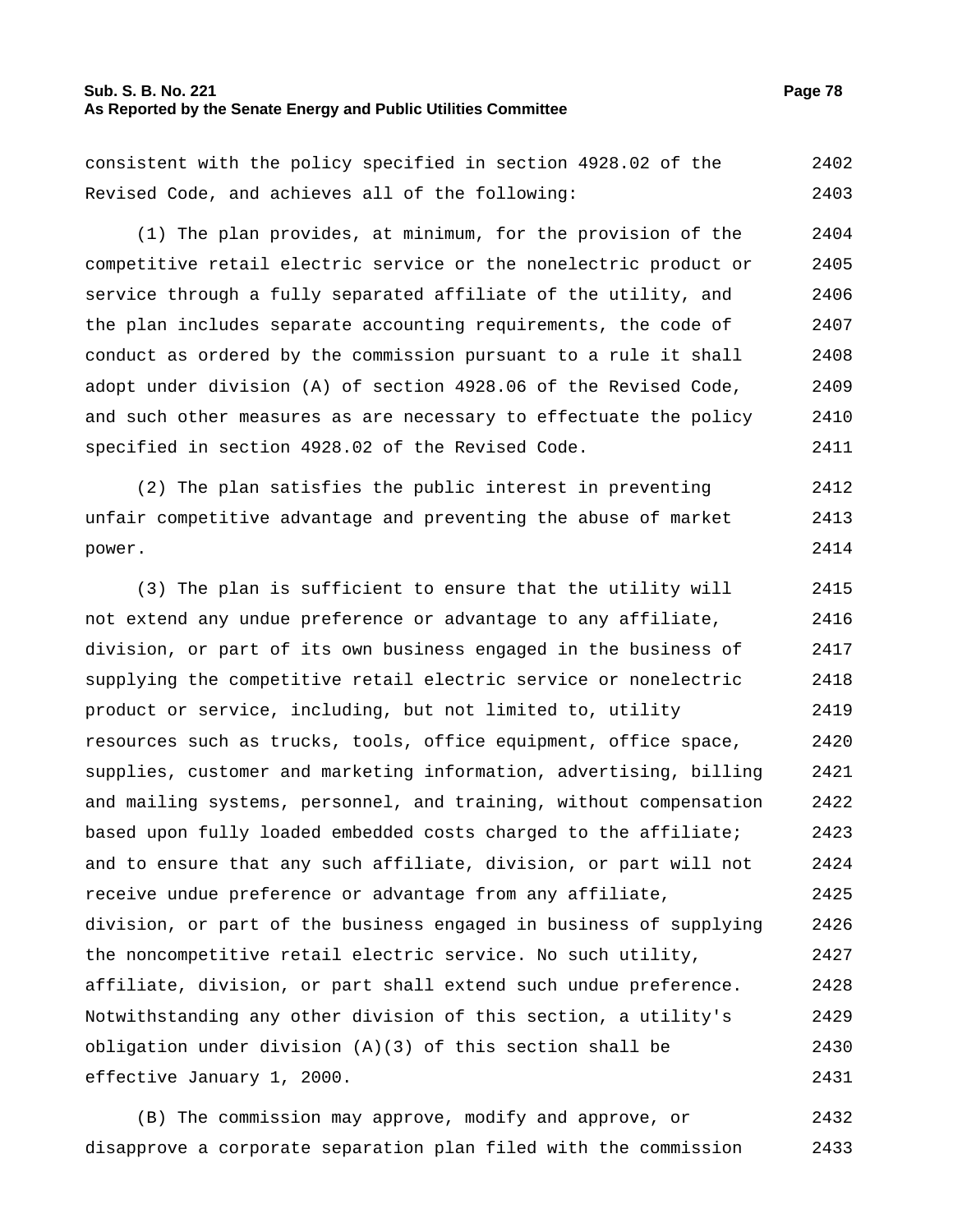### **Sub. S. B. No. 221 Page 79 As Reported by the Senate Energy and Public Utilities Committee**

under division (A) of this section. As part of the code of conduct required under division  $(A)(1)$  of this section, the commission shall adopt rules pursuant to division (A) of section 4928.06 of the Revised Code regarding corporate separation and procedures for plan filing and approval. The rules shall include limitations on affiliate practices solely for the purpose of maintaining a separation of the affiliate's business from the business of the utility to prevent unfair competitive advantage by virtue of that relationship. The rules also shall include an opportunity for any person having a real and substantial interest in the corporate separation plan to file specific objections to the plan and propose specific responses to issues raised in the objections, which objections and responses the commission shall address in its final order. Prior to commission approval of the plan, the commission shall afford a hearing upon those aspects of the plan that the commission determines reasonably require a hearing. The commission may reject and require refiling of a substantially inadequate plan under this section. 2434 2435 2436 2437 2438 2439 2440 2441 2442 2443 2444 2445 2446 2447 2448 2449 2450 2451

(C) The commission shall issue an order approving or modifying and approving a corporate separation plan under this section, to be effective on the date specified in the order, only upon findings that the plan reasonably complies with the requirements of division (A) of this section and will provide for ongoing compliance with the policy specified in section 4928.02 of the Revised Code. However, for good cause shown, the commission may issue an order approving or modifying and approving a corporate separation plan under this section that does not comply with division  $(A)(1)$  of this section but complies with such functional separation requirements as the commission authorizes to apply for an interim period prescribed in the order, upon a finding that such alternative plan will provide for ongoing compliance with the policy specified in section 4928.02 of the Revised Code. 2452 2453 2454 2455 2456 2457 2458 2459 2460 2461 2462 2463 2464 2465 2466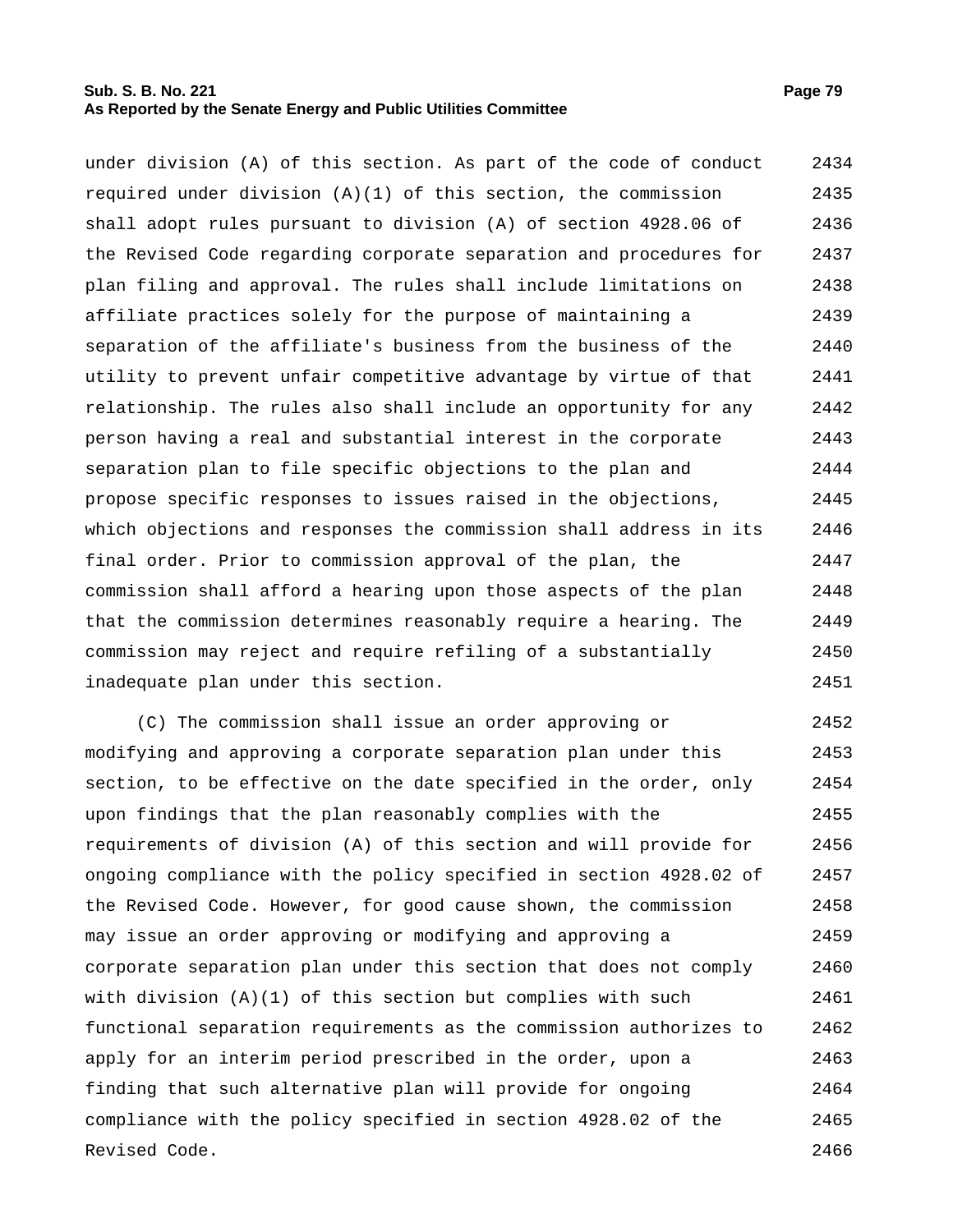## **Sub. S. B. No. 221 Page 80 As Reported by the Senate Energy and Public Utilities Committee**

(D) Any party may seek an amendment to a corporate separation plan approved under this section, and the commission, pursuant to a request from any party or on its own initiative, may order as it considers necessary the filing of an amended corporate separation plan to reflect changed circumstances. 2467 2468 2469 2470 2471

(E) Notwithstanding section 4905.20, 4905.21, 4905.46, or 4905.48 of the Revised Code, an No electric utility may divest itself of shall sell or transfer any generating asset at any time facility it owns in whole or in part to any person without prior commission approval<del>, subject to the provisions of Title XLIX of</del> the Revised Code relating to the transfer of transmission, distribution, or ancillary service provided by such generating asset. 2472 2473 2474 2475 2476 2477 2478 2479

**Sec. 4928.18.** (A) Notwithstanding division (D)(2)(a) of section 4909.15 of the Revised Code, nothing in this chapter prevents the public utilities commission from exercising its authority under Title XLIX of the Revised Code to protect customers of retail electric service supplied by an electric utility from any adverse effect of the utility's provision of a product or service other than retail electric service. 2480 2481 2482 2483 2484 2485 2486

(B) The commission has jurisdiction under section 4905.26 of the Revised Code, upon complaint of any person or upon complaint or initiative of the commission on or after the starting date of competitive retail electric service, to determine whether an electric utility or its affiliate has violated any provision of section 4928.17 of the Revised Code or an order issued or rule adopted under that section. For this purpose, the commission may examine such books, accounts, or other records kept by an electric utility or its affiliate as may relate to the businesses for which corporate separation is required under section 4928.17 of the Revised Code, and may investigate such utility or affiliate 2487 2488 2489 2490 2491 2492 2493 2494 2495 2496 2497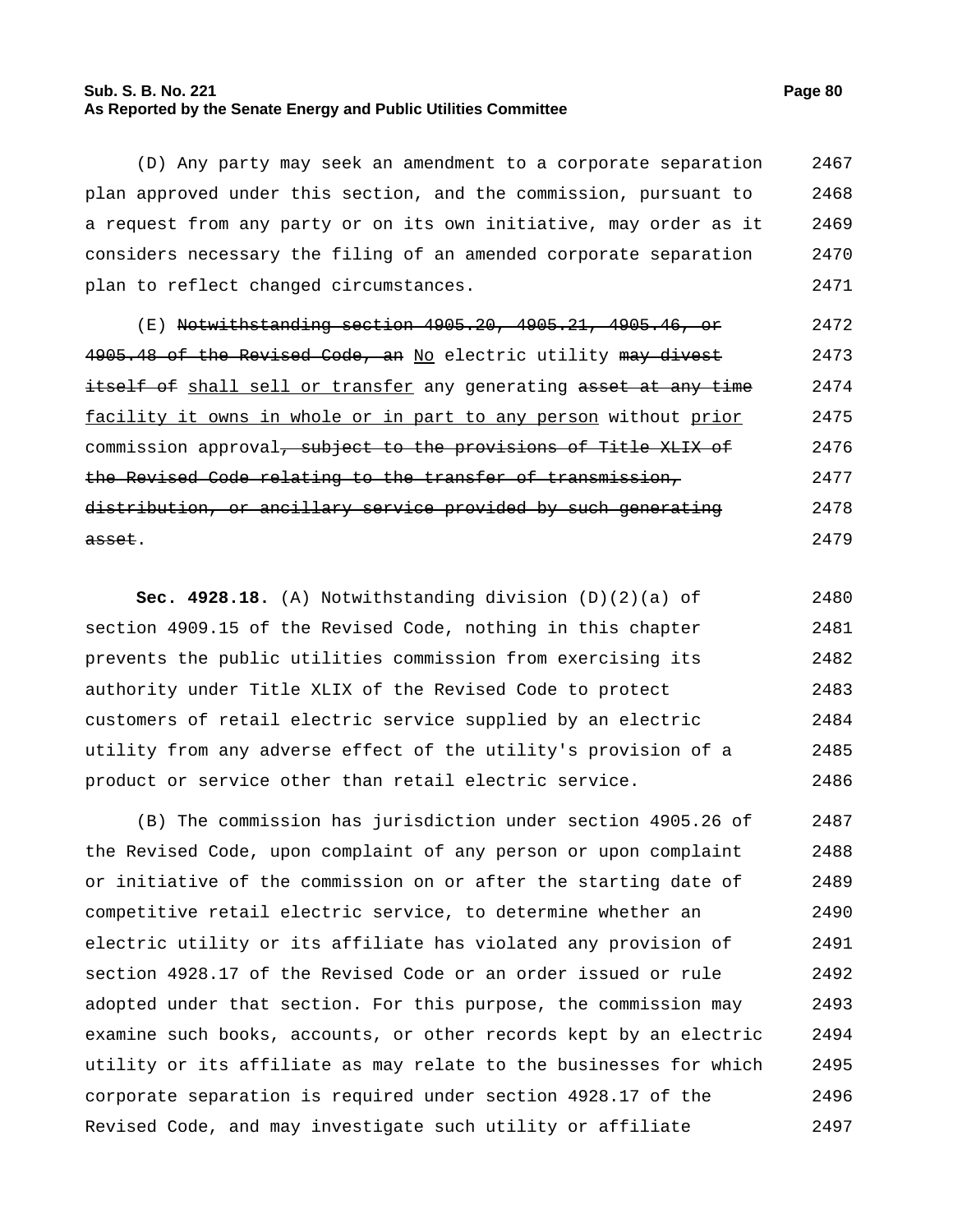## **Sub. S. B. No. 221 Page 81 As Reported by the Senate Energy and Public Utilities Committee**

operations as may relate to those businesses and investigate the interrelationship of those operations. Any such examination or investigation by the commission shall be governed by Chapter 4903. of the Revised Code. 2498 2499 2500 2501 (C) In addition to any remedies otherwise provided by law, the commission, regarding a determination of a violation pursuant to division (B) of this section, may do any of the following: 2502 2503 2504 (1) Issue an order directing the utility or affiliate to comply; 2505 2506 (2) Modify an order as the commission finds reasonable and appropriate and order the utility or affiliate to comply with the modified order; 2507 2508 2509 (3) Suspend or abrogate an order, in whole or in part; 2510 (4) Issue an order that the utility or affiliate pay restitution to any person injured by the violation or failure to comply; 2511 2512 2513 (D) In addition to any remedies otherwise provided by law, the commission, regarding a determination of a violation pursuant to division (B) of this section and commensurate with the severity of the violation, the source of the violation, any pattern of violations, or any monetary damages caused by the violation, may do either of the following: 2514 2515 2516 2517 2518 2519 (1) Impose a forfeiture on the utility or affiliate of up to twenty-five thousand dollars per day per violation. The recovery and deposit of any such forfeiture shall be subject to sections 4905.57 and 4905.59 of the Revised Code. 2520 2521 2522 2523

(2) Regarding a violation by an electric utility relating to a corporate separation plan involving competitive retail electric service, suspend or abrogate all or part of an order, to the extent it is in effect, authorizing an opportunity for the utility 2524 2525 2526 2527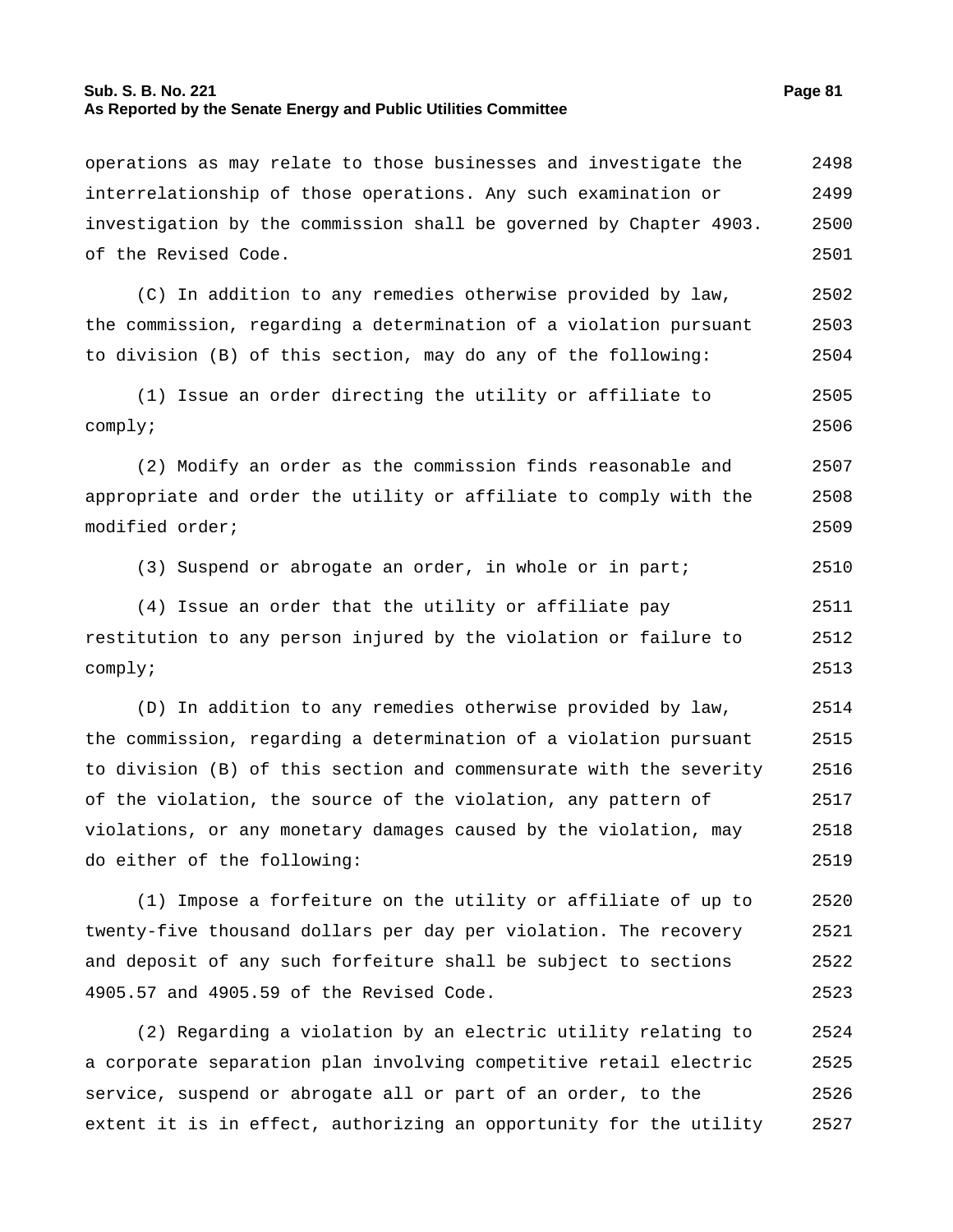## **Sub. S. B. No. 221 Page 82 As Reported by the Senate Energy and Public Utilities Committee**

to receive transition revenues under a transition plan approved by the commission under section 4928.33 of the Revised Code prior to its repeal by S.B. 221 of the 127th general assembly. 2528 2529 2530

Corporate separation under this section does not prohibit the common use of employee benefit plans, facilities, equipment, or employees, subject to proper accounting and the code of conduct ordered by the commission as provided in division (A)(1) of this section. 2531 2532 2533 2534 2535

(E) Section 4905.61 of the Revised Code applies in the case of any violation of section 4928.17 of the Revised Code or of any rule adopted or order issued under that section. 2536 2537 2538

**Sec. 4928.20.** (A) The legislative authority of a municipal corporation may adopt an ordinance, or the board of township trustees of a township or the board of county commissioners of a county may adopt a resolution, under which, on or after the starting date of competitive retail electric service, it may aggregate in accordance with this section the retail electrical loads located, respectively, within the municipal corporation, township, or unincorporated area of the county and, for that purpose, may enter into service agreements to facilitate for those loads the sale and purchase of electricity. The legislative authority or board also may exercise such authority jointly with any other such legislative authority or board. For customers that are not mercantile commercial customers, an ordinance or resolution under this division shall specify whether the aggregation will occur only with the prior, affirmative consent of each person owning, occupying, controlling, or using an electric load center proposed to be aggregated or will occur automatically for all such persons pursuant to the opt-out requirements of division (D) of this section. The aggregation of mercantile commercial customers shall occur only with the prior, affirmative 2539 2540 2541 2542 2543 2544 2545 2546 2547 2548 2549 2550 2551 2552 2553 2554 2555 2556 2557 2558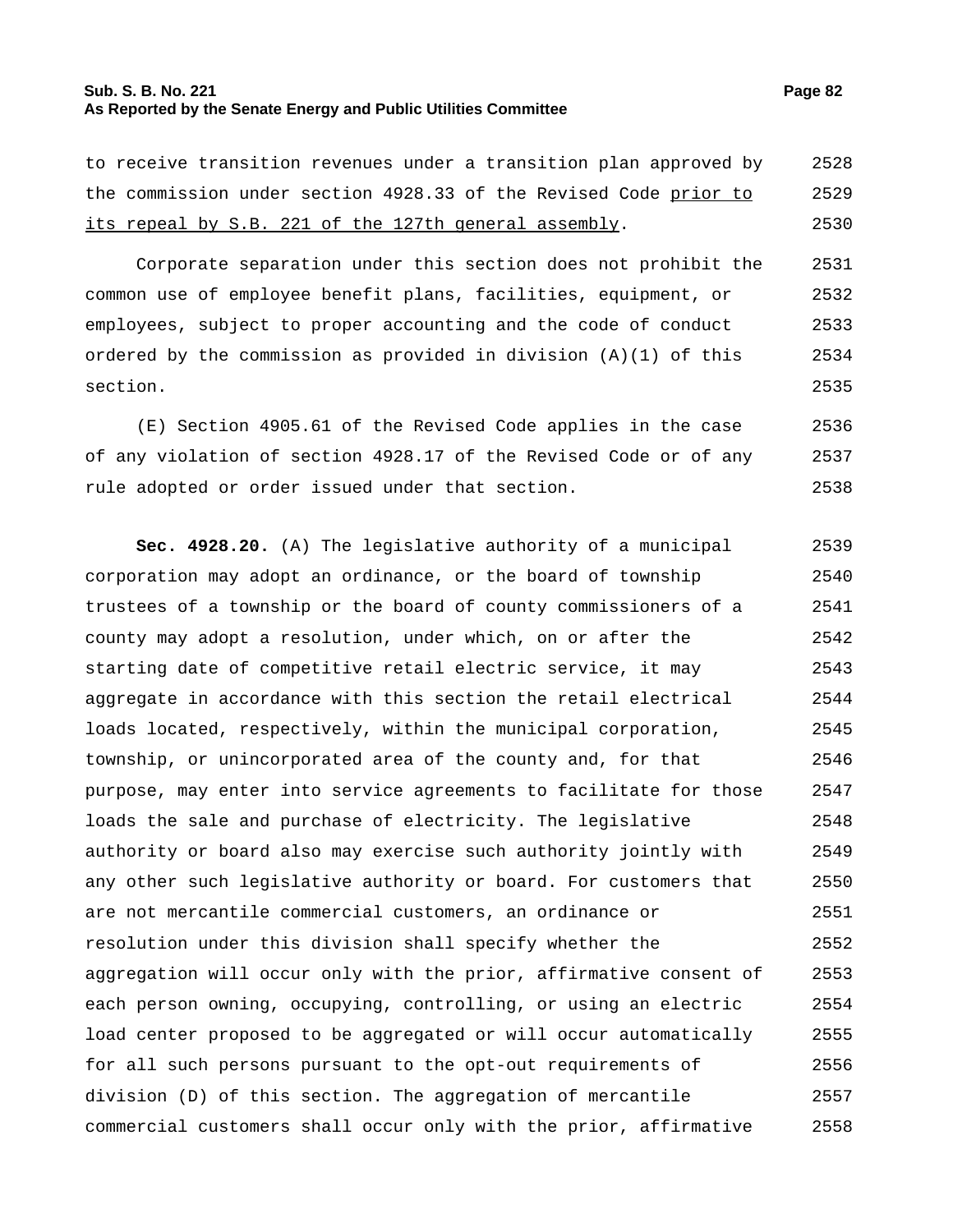## **Sub. S. B. No. 221 Page 83 As Reported by the Senate Energy and Public Utilities Committee**

consent of each such person owning, occupying, controlling, or using an electric load center proposed to be aggregated. Nothing in this division, however, authorizes the aggregation of the retail electric loads of an electric load center, as defined in section 4933.81 of the Revised Code, that is located in the certified territory of a nonprofit electric supplier under sections 4933.81 to 4933.90 of the Revised Code or an electric load center served by transmission or distribution facilities of a municipal electric utility. 2559 2560 2561 2562 2563 2564 2565 2566 2567

(B) If an ordinance or resolution adopted under division (A) of this section specifies that aggregation of customers that are not mercantile commercial customers will occur automatically as described in that division, the ordinance or resolution shall direct the board of elections to submit the question of the authority to aggregate to the electors of the respective municipal corporation, township, or unincorporated area of a county at a special election on the day of the next primary or general election in the municipal corporation, township, or county. The legislative authority or board shall certify a copy of the ordinance or resolution to the board of elections not less than seventy-five days before the day of the special election. No ordinance or resolution adopted under division (A) of this section that provides for an election under this division shall take effect unless approved by a majority of the electors voting upon the ordinance or resolution at the election held pursuant to this division. 2568 2569 2570 2571 2572 2573 2574 2575 2576 2577 2578 2579 2580 2581 2582 2583 2584

(C) Upon the applicable requisite authority under divisions (A) and (B) of this section, the legislative authority or board shall develop a plan of operation and governance for the aggregation program so authorized. Before adopting a plan under this division, the legislative authority or board shall hold at least two public hearings on the plan. Before the first hearing, 2585 2586 2587 2588 2589 2590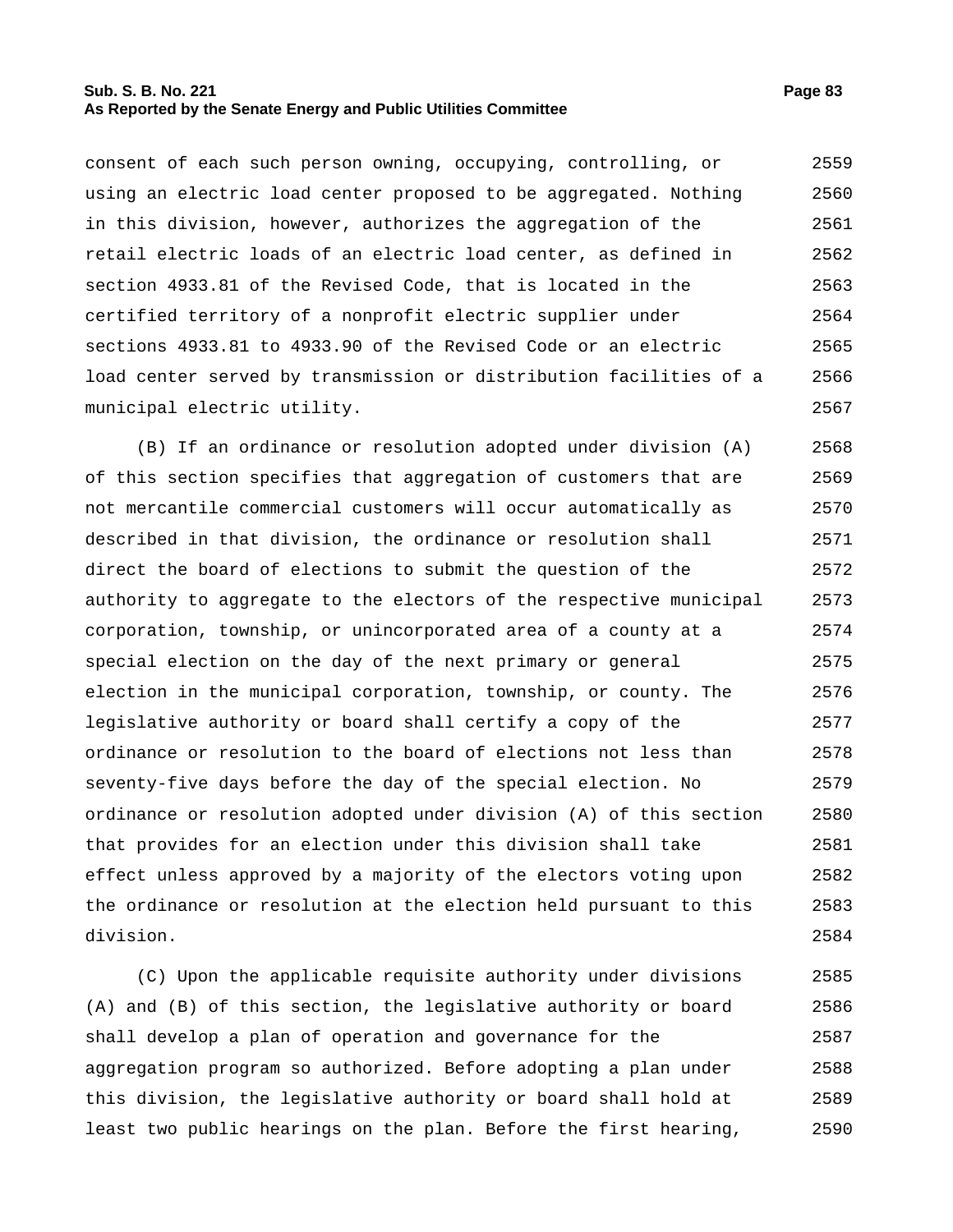## **Sub. S. B. No. 221 Page 84 As Reported by the Senate Energy and Public Utilities Committee**

the legislative authority or board shall publish notice of the hearings once a week for two consecutive weeks in a newspaper of general circulation in the jurisdiction. The notice shall summarize the plan and state the date, time, and location of each hearing. 2591 2592 2593 2594 2595

(D) No legislative authority or board, pursuant to an ordinance or resolution under divisions (A) and (B) of this section that provides for automatic aggregation of customers that are not mercantile commercial customers as described in division (A) of this section, shall aggregate the electrical load of any electric load center located within its jurisdiction unless it in advance clearly discloses to the person owning, occupying, controlling, or using the load center that the person will be enrolled automatically in the aggregation program and will remain so enrolled unless the person affirmatively elects by a stated procedure not to be so enrolled. The disclosure shall state prominently the rates, charges, and other terms and conditions of enrollment. The stated procedure shall allow any person enrolled in the aggregation program the opportunity to opt out of the program up to every two four years, without paying a switching fee. Any such person that opts out of the aggregation program pursuant to the stated procedure shall default to the standard service offer provided under division (A) of section  $4928.14$  or division (D) of section 4928.35 of the Revised Code until the person chooses an alternative supplier. 2596 2597 2598 2599 2600 2601 2602 2603 2604 2605 2606 2607 2608 2609 2610 2611 2612 2613 2614 2615

(E)(1) With respect to a governmental aggregation for a municipal corporation that is authorized pursuant to divisions (A) to (D) of this section, resolutions may be proposed by initiative or referendum petitions in accordance with sections 731.28 to 731.41 of the Revised Code. 2616 2617 2618 2619 2620

(2) With respect to a governmental aggregation for a township or the unincorporated area of a county, which aggregation is 2621 2622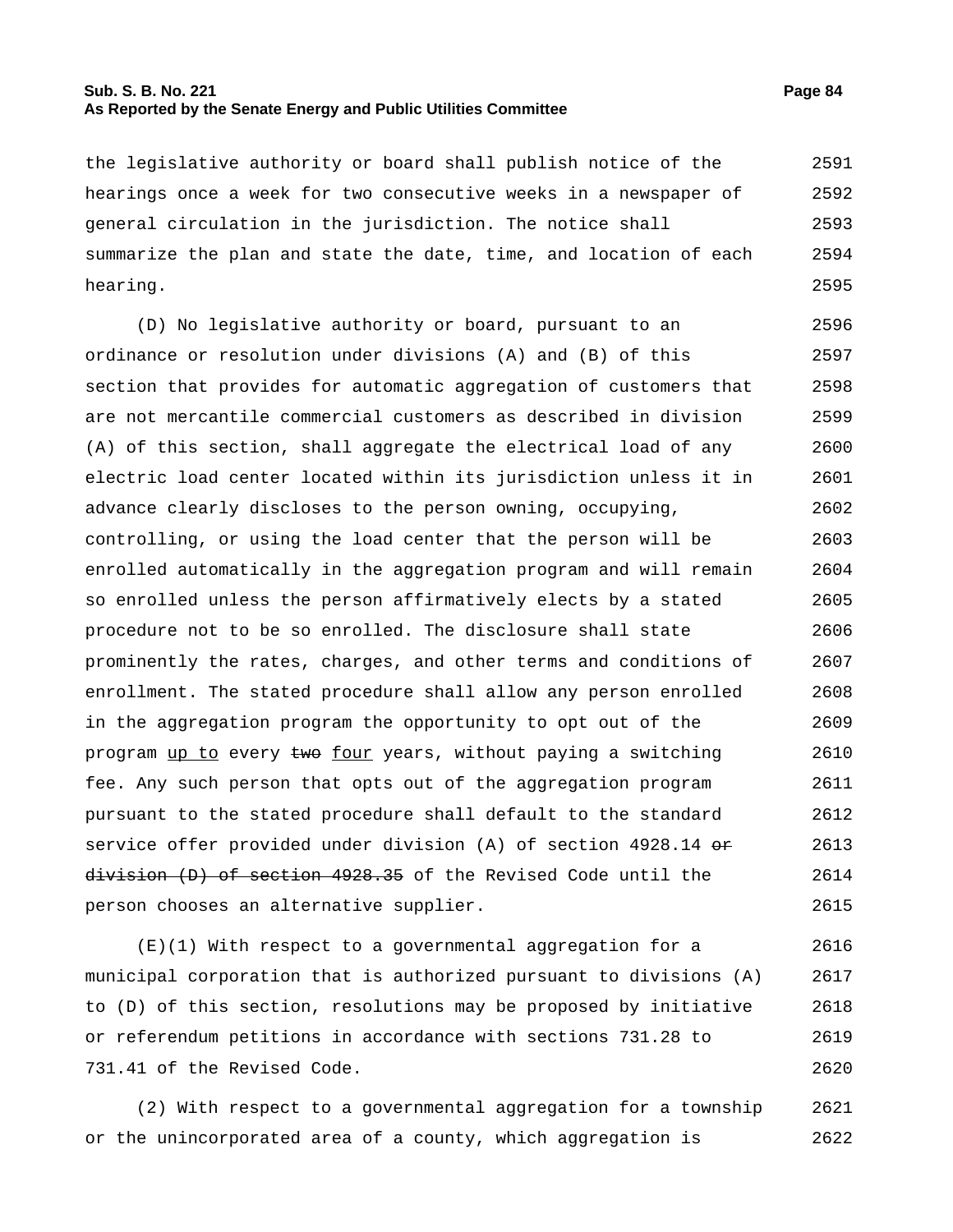### **Sub. S. B. No. 221 Page 85 As Reported by the Senate Energy and Public Utilities Committee**

except that:

authorized pursuant to divisions (A) to (D) of this section, resolutions may be proposed by initiative or referendum petitions in accordance with sections 731.28 to 731.40 of the Revised Code, 2623 2624 2625

(a) The petitions shall be filed, respectively, with the township fiscal officer or the board of county commissioners, who shall perform those duties imposed under those sections upon the city auditor or village clerk. 2627 2628 2629 2630

(b) The petitions shall contain the signatures of not less than ten per cent of the total number of electors in, respectively, the township or the unincorporated area of the county who voted for the office of governor at the preceding general election for that office in that area. 2631 2632 2633 2634 2635

(F) A governmental aggregator under division (A) of this section is not a public utility engaging in the wholesale purchase and resale of electricity, and provision of the aggregated service is not a wholesale utility transaction. A governmental aggregator shall be subject to supervision and regulation by the public utilities commission only to the extent of any competitive retail electric service it provides and commission authority under this chapter. 2636 2637 2638 2639 2640 2641 2642 2643

(G) This section does not apply in the case of a municipal corporation that supplies such aggregated service to electric load centers to which its municipal electric utility also supplies a noncompetitive retail electric service through transmission or distribution facilities the utility singly or jointly owns or operates. 2644 2645 2646 2647 2648 2649

(H) A governmental aggregator shall not include in its aggregation the accounts of any of the following: 2650 2651

- (1) A customer that has opted out of the aggregation; 2652
- (2) A customer in contract with a certified competitive 2653

2626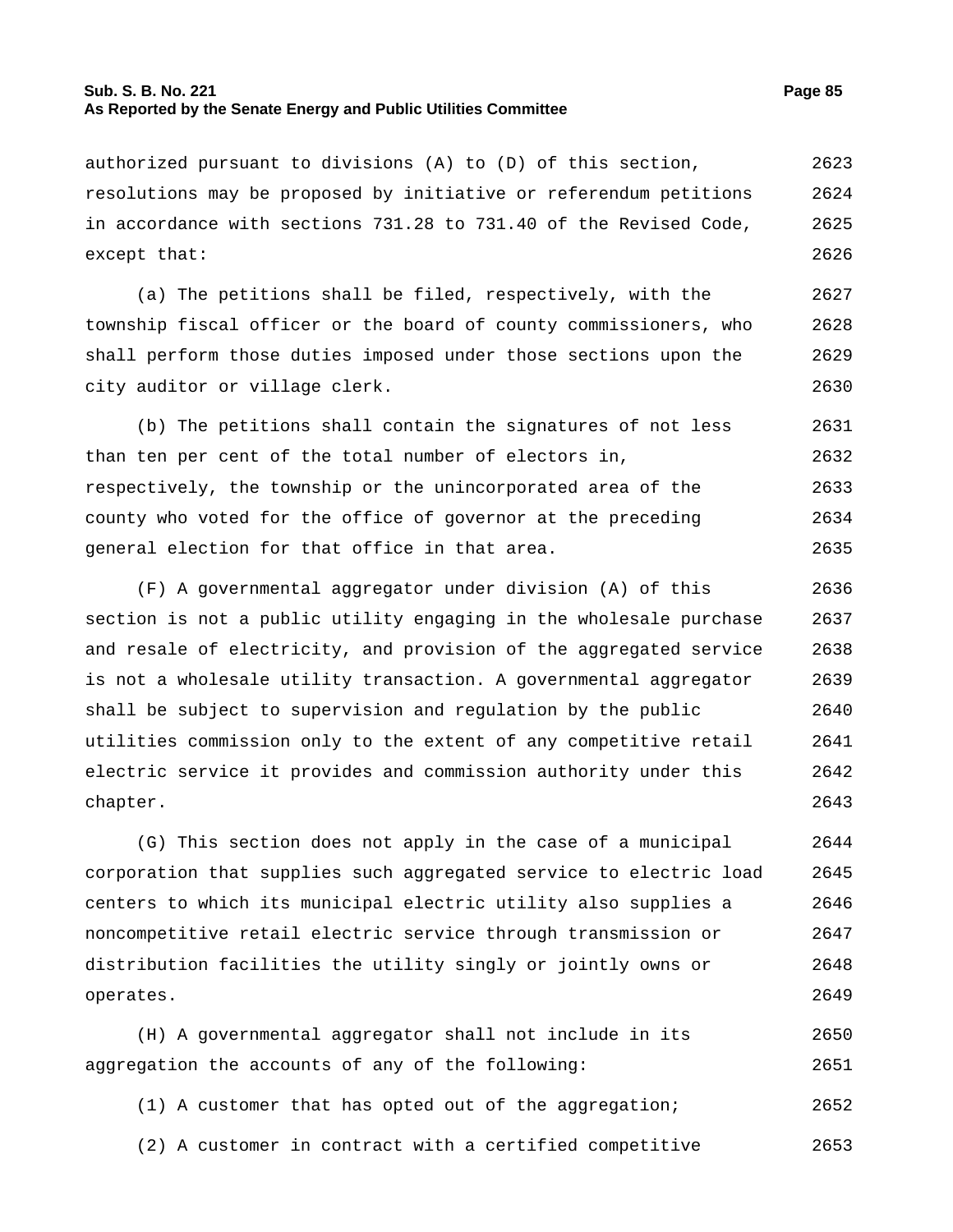# **Sub. S. B. No. 221 Page 86 As Reported by the Senate Energy and Public Utilities Committee**

retail electric services provider; 2654

(3) A customer that has a special contract with an electric distribution utility; 2655 2656

(4) A customer that is not located within the governmental aggregator's governmental boundaries; 2657 2658

(5) Subject to division (C) of section 4928.21 of the Revised Code, a customer who appears on the "do not aggregate" list maintained under that section. 2659 2660 2661

**Sec. 4928.21.** (A) A customer that desires to remove itself from the pool of customers eligible to participate in governmental aggregation under section 4928.20 of the Revised Code may register with the public utilities commission to appear on the "do not aggregate" list. 2662 2663 2664 2665 2666

(B) The commission, by rule, shall establish a "do not aggregate" list. The commission shall maintain the "do not aggregate" list and make it publicly available on the commission's web site. 2667 2668 2669 2670

(C) If a customer is enrolled in a governmental aggregation program at the time the customer first appears on the "do not aggregate" list, the governmental aggregator shall remove the customer from the program at the next two year opt out opportunity that is available to the customer under division (D) of section 4928.20 of the Revised Code. 2671 2672 2673 2674 2675 2676

**Sec. 4928.64.** The public utilities commission shall adopt rules to establish energy efficiency standards applicable to electric distribution utilities such that, by 2025, any such utility shall implement energy efficiency measures that will result in not less than twenty-five per cent of actual growth in electric load and not less than ten per cent of total peak demand being achieved through those measures. The rules shall include a 2677 2678 2679 2680 2681 2682 2683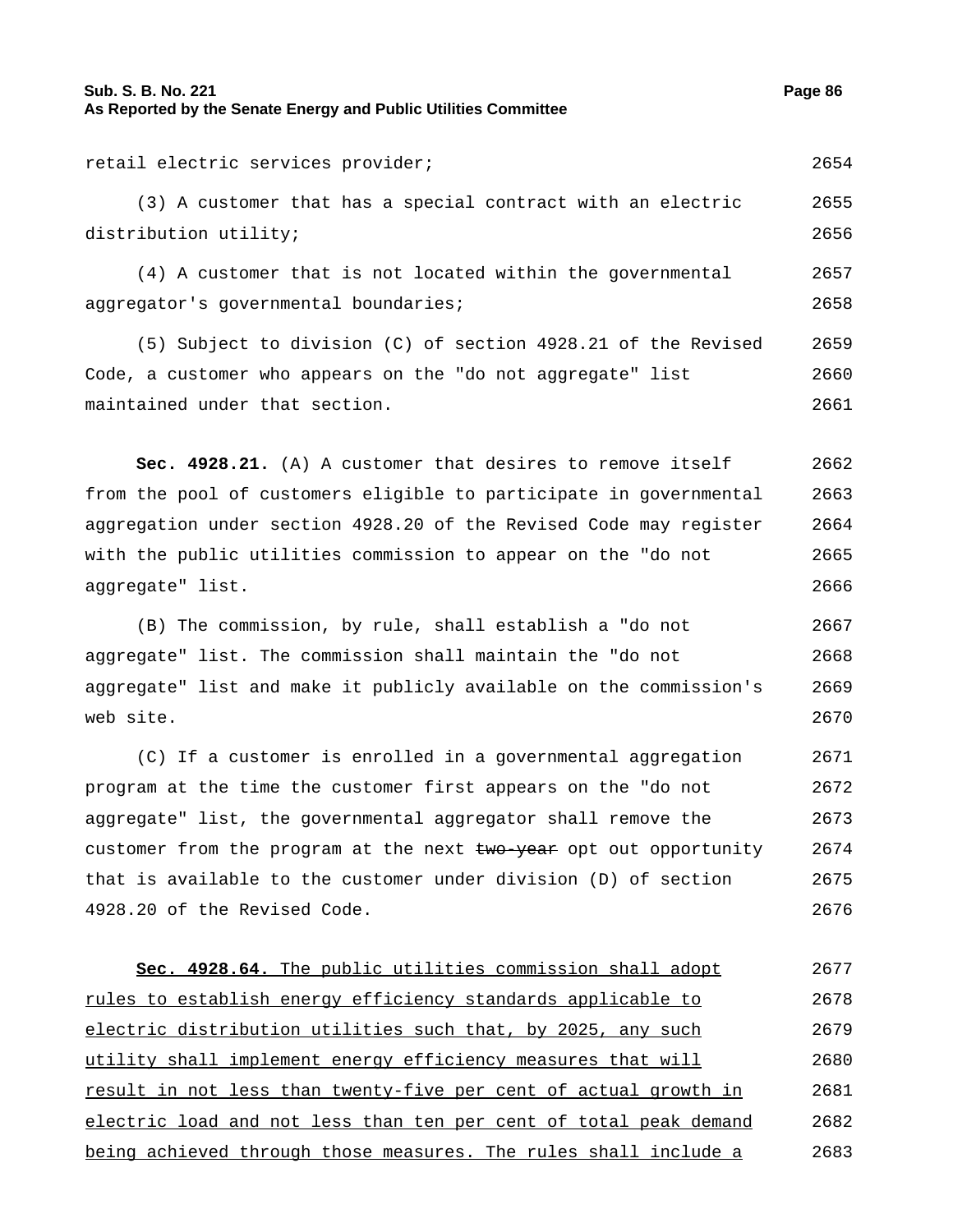| requirement that an electric distribution utility provide a  | 2684 |
|--------------------------------------------------------------|------|
| customer upon request with two years' consumption data in an | 2685 |
| accessible form. Additionally, the rules may provide for     | 2686 |
| decoupling.                                                  | 2687 |
|                                                              |      |

| Sec. 4928.68. The public utilities commission shall employ a       | 2688 |
|--------------------------------------------------------------------|------|
| federal energy advocate to monitor the activities of the federal   | 2689 |
| energy regulatory commission and other federal agencies and        | 2690 |
| advocate on behalf of the interests of retail electric service     | 2691 |
| consumers in this state. The attorney general shall represent the  | 2692 |
| advocate before the federal energy regulatory commission and other | 2693 |
| federal agencies. Among other duties assigned to the advocate by   | 2694 |
| the commission, the advocate shall examine the value of the        | 2695 |
| participation of this state's electric utilities in regional       | 2696 |
| transmission organizations and submit a report to the public       | 2697 |
| utilities commission on whether continued participation of those   | 2698 |
| <u>utilities is in the interest of those consumers.</u>            | 2699 |

**Sec. 4928.69.** The public utilities commission shall adopt rules establishing greenhouse gas emission reporting requirements, including participation in the climate registry, and carbon control planning requirements for each electric generating facility located in this state that emits greenhouse gases, including facilities in operation on the effective date of this section. 2700 2701 2702 2703 2704 2705 2706

**Section 2.** That existing sections 122.41, 122.451, 3706.01, 3706.02, 3706.03, 3706.04, 3706.041, 3706.05, 3706.06, 3706.07, 3706.08, 3706.09, 3706.10, 3706.11, 3706.12, 3706.13, 3706.14, 3706.15, 3706.16, 3706.17, 3706.18, 4905.31, 4905.40, 4909.161, 4928.01, 4928.02, 4928.05, 4928.06, 4928.12, 4928.14, 4928.15, 4928.16, 4928.17, 4928.18, 4928.20, and 4928.21 and sections 4928.31, 4928.32, 4928.33, 4928.34, 4928.35, 4928.36, 4928.37, 2707 2708 2709 2710 2711 2712 2713